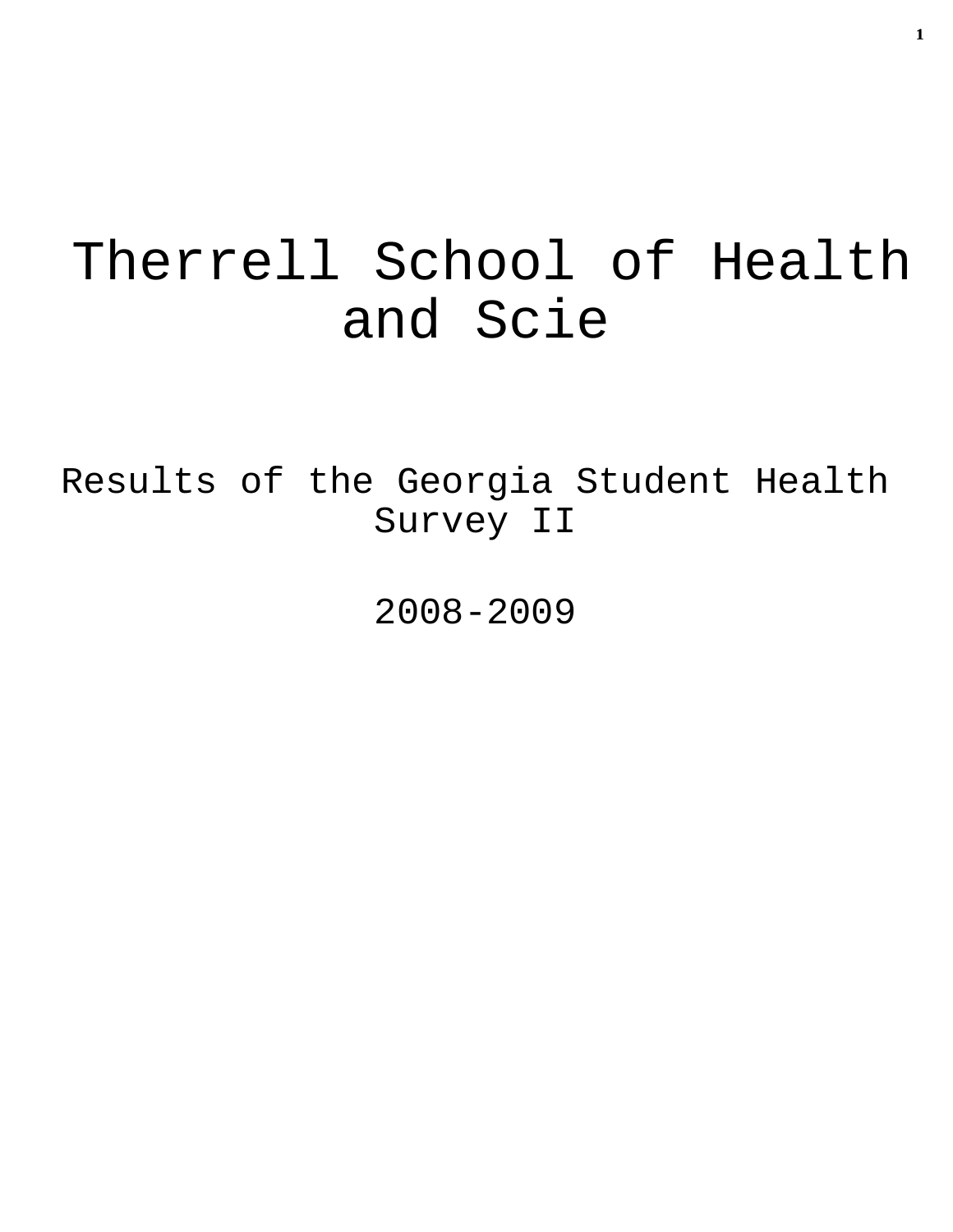# *Demographics* **2**

| Grade                    |    |  |  |  |
|--------------------------|----|--|--|--|
| <b>Grade   Frequency</b> |    |  |  |  |
| 10                       | 50 |  |  |  |
| 12                       | 10 |  |  |  |

| Frequency      | <b>Table of Gender by Grade</b> |              |       |              |  |  |
|----------------|---------------------------------|--------------|-------|--------------|--|--|
| <b>Col Pct</b> |                                 | Grade(Grade) |       |              |  |  |
|                | Gender(Gender)                  | 10           | 12    | <b>Total</b> |  |  |
|                | Female                          | 37<br>74.00  | 70.00 | 44           |  |  |
|                | <b>Male</b>                     | 13<br>26.00  | 30.00 | 16           |  |  |
|                | <b>Total</b>                    | 50           | 10    | 60           |  |  |

| <b>Frequency</b><br>Col Pct |
|-----------------------------|

| <b>Table of Ethnicity by Grade</b> |              |              |              |  |  |  |
|------------------------------------|--------------|--------------|--------------|--|--|--|
|                                    | Grade(Grade) |              |              |  |  |  |
| <b>Ethnicity</b> (Ethnicity)       | 10           | 12           | <b>Total</b> |  |  |  |
| <b>Black</b>                       | 48<br>96.00  | 10<br>100.00 | 58           |  |  |  |
| <b>Hispanic</b>                    | 2.00         | 0.00         |              |  |  |  |
| <b>Other</b>                       | 2.00         | 0<br>0.00    |              |  |  |  |
| <b>Total</b>                       | 50           | 10           |              |  |  |  |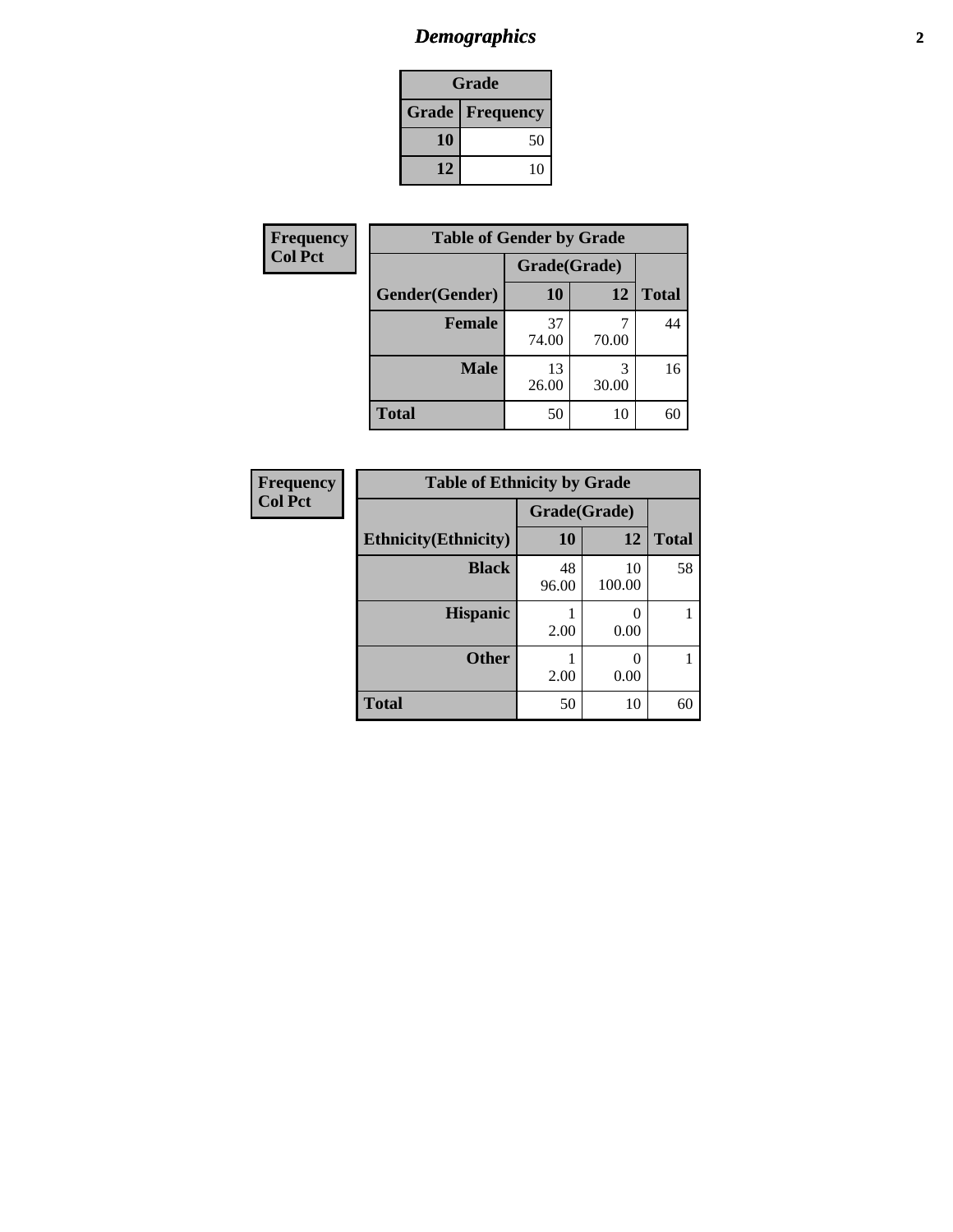### *Title IV, Part A, Schedule A* **3** *Goal 1: Ensure that all schools are drug-free Baseline Data: Year 2008-2009 Prevalence of Drug Use*

| Frequency<br><b>Col Pct</b> | <b>Table of AlcoholAlt by Grade</b> |              |            |              |  |  |
|-----------------------------|-------------------------------------|--------------|------------|--------------|--|--|
|                             | AlcoholAlt(Alcohol                  | Grade(Grade) |            |              |  |  |
|                             | use, past 30 days)                  | <b>10</b>    | 12         | <b>Total</b> |  |  |
|                             | Yes                                 | q<br>18.00   | 5<br>50.00 | 14           |  |  |
|                             | N <sub>0</sub>                      | 41<br>82.00  | 5<br>50.00 | 46           |  |  |
|                             | <b>Total</b>                        | 50           | 10         | 60           |  |  |

| Frequency<br><b>Col Pct</b> | <b>Table of TobaccoAny by Grade</b> |              |            |                |  |  |
|-----------------------------|-------------------------------------|--------------|------------|----------------|--|--|
|                             | TobaccoAny(Tobacco                  | Grade(Grade) |            |                |  |  |
|                             | use, past 30 days)                  | 10           | 12         | <b>Total</b>   |  |  |
|                             | Yes                                 | 2.00         | 10.00      | $\overline{c}$ |  |  |
|                             | N <sub>0</sub>                      | 49<br>98.00  | q<br>90.00 | 58             |  |  |
|                             | <b>Total</b>                        | 50           | 10         | 60             |  |  |

| Frequency      | <b>Table of MarijuanaAlt by Grade</b> |              |            |              |  |
|----------------|---------------------------------------|--------------|------------|--------------|--|
| <b>Col Pct</b> | MarijuanaAlt(Marijuana                | Grade(Grade) |            |              |  |
|                | use, past 30 days)                    | 10           | 12         | <b>Total</b> |  |
|                | <b>Yes</b>                            | 5<br>10.00   | 5<br>50.00 | 10           |  |
|                | N <sub>0</sub>                        | 45<br>90.00  | 5<br>50.00 | 50           |  |
|                | <b>Total</b>                          | 50           | 10         | 60           |  |

| Frequency      | <b>Table of OtherDrugAny by Grade</b>  |              |              |    |  |  |
|----------------|----------------------------------------|--------------|--------------|----|--|--|
| <b>Col Pct</b> | <b>OtherDrugAny(Other</b><br>drug use, | Grade(Grade) |              |    |  |  |
| past 30 days)  | 10                                     | 12           | <b>Total</b> |    |  |  |
|                | Yes                                    | 4<br>8.00    | 3<br>30.00   | 7  |  |  |
|                | N <sub>0</sub>                         | 46<br>92.00  | 70.00        | 53 |  |  |
|                | <b>Total</b>                           | 50           | 10           | 60 |  |  |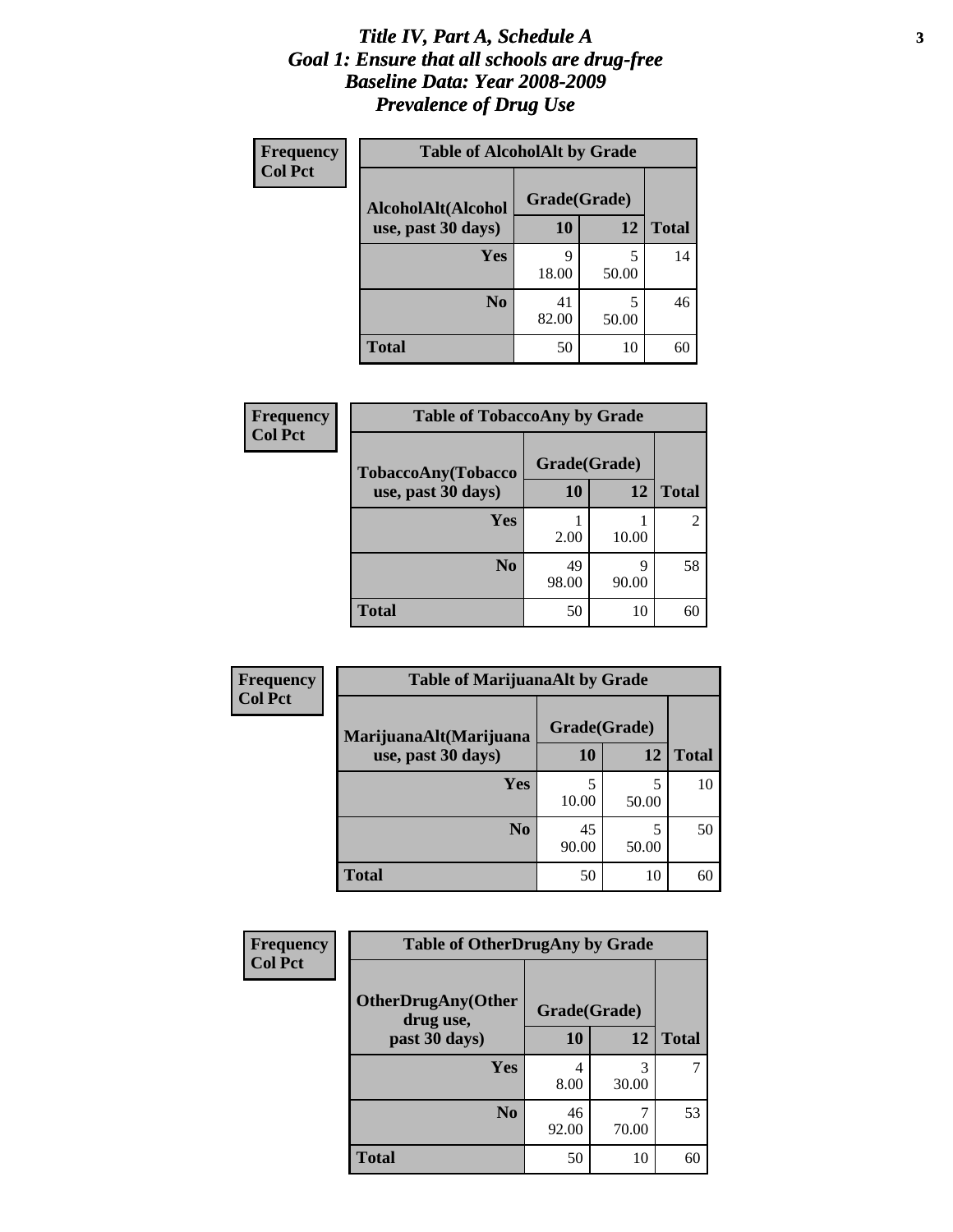### *Average Age of Onset of Use* **4** *Results for "Average Age of Onset of Use" questions exclude students who said they did not use that substance*

| <b>Variable</b>    | Label                                                              | <b>Mean</b> |
|--------------------|--------------------------------------------------------------------|-------------|
| Alcoholinit2       | I started using alcohol when I was                                 | 13.12       |
| Cigarettesinit2    | I started smoking tobacco when I was                               | 12.00       |
| Smokelessinit2     | I started chewing tobacco when I was                               | 12.00       |
| Marijuanainit2     | I started using marijuana when I was                               | 13.25       |
| Cocaineinit2       | I started using cocaine when I was                                 | 12.00       |
| Inhalantsinit2     | I started using inhalants when I was                               | 12.00       |
| Steroidsinit2      | I started using steroids when I was                                | 12.00       |
| Ecstasyinit2       | I started using ecstasy when I was                                 | 13.00       |
| Methinit2          | I started using methamphetamines when I was                        | 12.00       |
| Hallucinogensinit2 | I started using hallucinogens when I was                           | 12.00       |
| Prescriptioninit2  | I started using prescription drugs not prescribed to me when I was | 13.00       |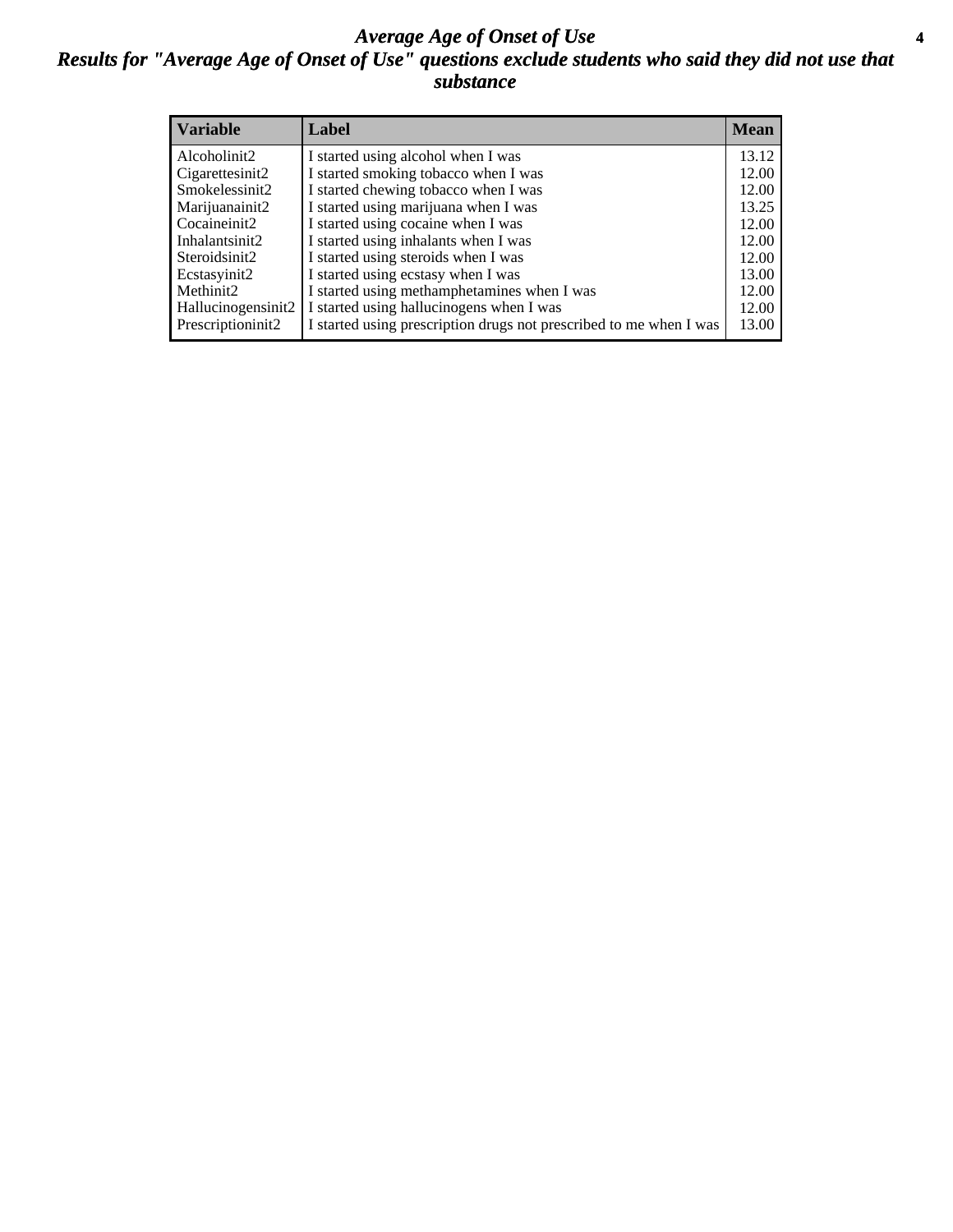# *Perception of Health Risk* **5**

| Frequency      | <b>Table of Alcoholharmdich by Grade</b> |              |            |              |
|----------------|------------------------------------------|--------------|------------|--------------|
| <b>Col Pct</b> | Alcoholharmdich(I<br>think alcohol is    | Grade(Grade) |            |              |
|                | harmful)                                 | 10           | 12         | <b>Total</b> |
|                | <b>Yes</b>                               | 40<br>80.00  | 8<br>80.00 | 48           |
|                | N <sub>0</sub>                           | 10<br>20.00  | 20.00      | 12           |
|                | <b>Total</b>                             | 50           | 10         | 60           |

| <b>Frequency</b> | <b>Table of Tobaccoharmdich by Grade</b> |              |                  |              |
|------------------|------------------------------------------|--------------|------------------|--------------|
| <b>Col Pct</b>   | Tobaccoharmdich(I<br>think tobacco is    | Grade(Grade) |                  |              |
|                  | harmful)                                 | 10           | 12               | <b>Total</b> |
|                  | Yes                                      | 43<br>86.00  | 10<br>100.00     | 53           |
|                  | N <sub>0</sub>                           | 14.00        | $\theta$<br>0.00 |              |
|                  | <b>Total</b>                             | 50           | 10               | 60           |

| Frequency      | <b>Table of Marijuanaharmdich by Grade</b> |              |            |              |  |  |
|----------------|--------------------------------------------|--------------|------------|--------------|--|--|
| <b>Col Pct</b> | Marijuanaharmdich(I<br>think marijuana is  | Grade(Grade) |            |              |  |  |
|                | harmful)                                   | <b>10</b>    | 12         | <b>Total</b> |  |  |
|                | <b>Yes</b>                                 | 37<br>74.00  | 70.00      | 44           |  |  |
|                | N <sub>0</sub>                             | 13<br>26.00  | 3<br>30.00 | 16           |  |  |
|                | <b>Total</b>                               | 50           | 10         | 60           |  |  |

| <b>Frequency</b> | <b>Table of Otherdrugharmdich by Grade</b>                   |             |              |              |
|------------------|--------------------------------------------------------------|-------------|--------------|--------------|
| <b>Col Pct</b>   | Otherdrugharmdich(I<br>Grade(Grade)<br>think other drugs are |             |              |              |
|                  | harmful)                                                     | <b>10</b>   | 12           | <b>Total</b> |
|                  | <b>Yes</b>                                                   | 45<br>90.00 | 10<br>100.00 | 55           |
|                  | N <sub>0</sub>                                               | 10.00       | 0.00         | 5            |
|                  | <b>Total</b>                                                 | 50          | 10           | 60           |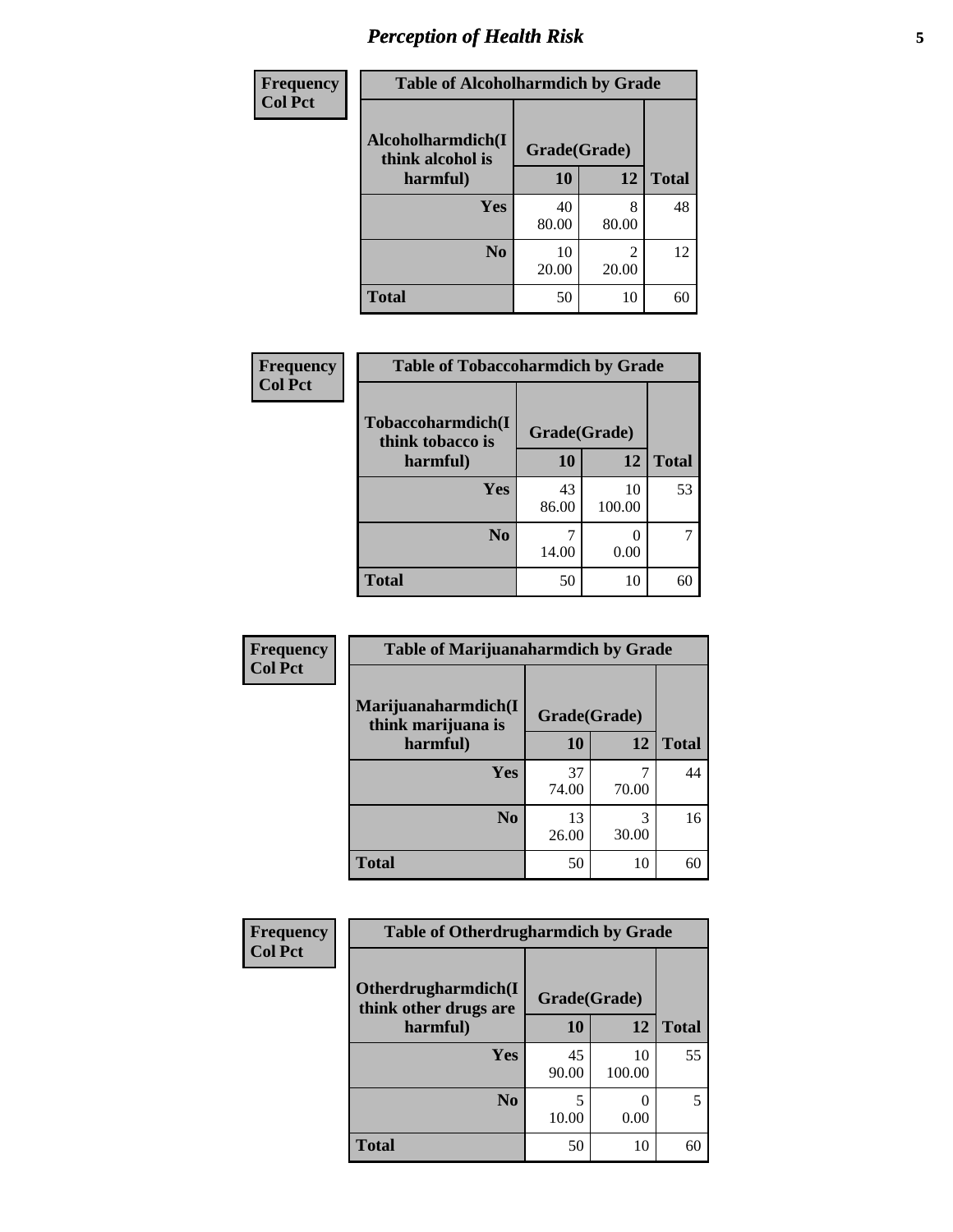## *Social Disapproval* **6**

| Frequency      | <b>Table of Alcoholpeerdich by Grade</b>                    |              |            |              |  |
|----------------|-------------------------------------------------------------|--------------|------------|--------------|--|
| <b>Col Pct</b> | Alcoholpeerdich(My<br>friends would<br>disapprove if I used | Grade(Grade) |            |              |  |
|                | alcohol)                                                    | 10           | 12         | <b>Total</b> |  |
|                | <b>Yes</b>                                                  | 25<br>50.00  | 5<br>50.00 | 30           |  |
|                | N <sub>0</sub>                                              | 25<br>50.00  | 5<br>50.00 | 30           |  |
|                | <b>Total</b>                                                | 50           | 10         | 60           |  |

| <b>Frequency</b> |
|------------------|
| <b>Col Pct</b>   |

| <b>Table of Tobaccopeerdich by Grade</b>                    |              |            |              |  |  |
|-------------------------------------------------------------|--------------|------------|--------------|--|--|
| Tobaccopeerdich(My<br>friends would<br>disapprove if I used | Grade(Grade) |            |              |  |  |
| tobacco)                                                    | 10           | 12         | <b>Total</b> |  |  |
| Yes                                                         | 31<br>62.00  | 5<br>50.00 | 36           |  |  |
| N <sub>0</sub>                                              | 19<br>38.00  | 5<br>50.00 | 24           |  |  |
| <b>Total</b>                                                | 50           | 10         |              |  |  |

| Frequency      | <b>Table of Marijuanapeerdich by Grade</b>                    |              |            |              |
|----------------|---------------------------------------------------------------|--------------|------------|--------------|
| <b>Col Pct</b> | Marijuanapeerdich(My<br>friends would<br>disapprove if I used | Grade(Grade) |            |              |
|                | marijuana)                                                    | 10           | 12         | <b>Total</b> |
|                | <b>Yes</b>                                                    | 25<br>50.00  | 3<br>30.00 | 28           |
|                | N <sub>0</sub>                                                | 25<br>50.00  | 70.00      | 32           |
|                | <b>Total</b>                                                  | 50           | 10         | 60           |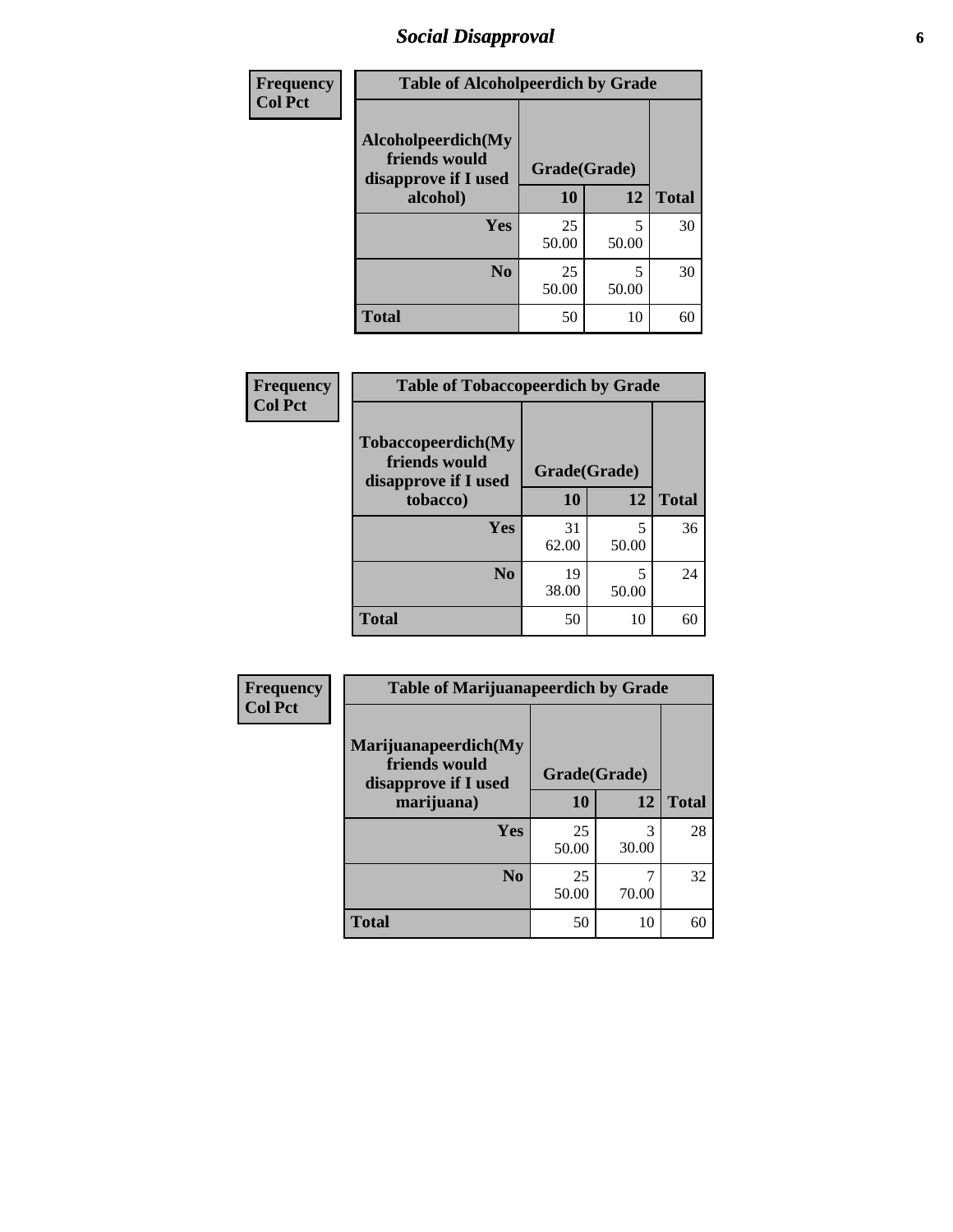## *Social Disapproval* **7**

| Frequency      | <b>Table of Otherdrugpeerdich by Grade</b>                    |              |            |              |  |
|----------------|---------------------------------------------------------------|--------------|------------|--------------|--|
| <b>Col Pct</b> | Otherdrugpeerdich(My<br>friends would<br>disapprove if I used | Grade(Grade) |            |              |  |
|                | other drugs)                                                  | 10           | 12         | <b>Total</b> |  |
|                | Yes                                                           | 35<br>70.00  | 8<br>80.00 | 43           |  |
|                | N <sub>0</sub>                                                | 15<br>30.00  | 2<br>20.00 | 17           |  |
|                | <b>Total</b>                                                  | 50           | 10         | 60           |  |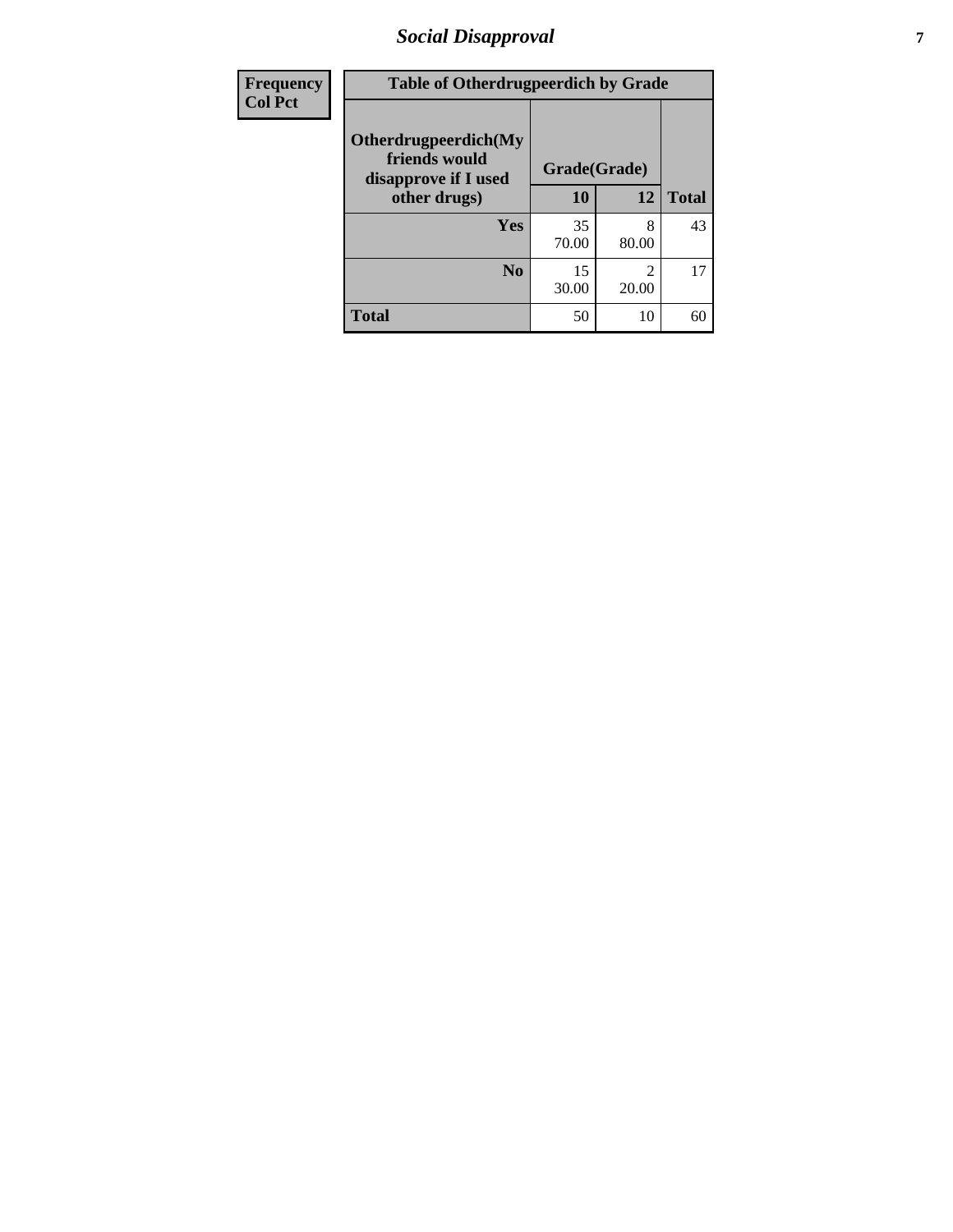### Title IV, Part A, Schedule A **8** *Goal 2: To help ensure that all schools are safe and disciplined Baseline Data: Year 2008-2009 Student Involvement in Gang Activity*

| Frequency      | <b>Table of Gangself by Grade</b>                                                                 |                    |            |              |  |
|----------------|---------------------------------------------------------------------------------------------------|--------------------|------------|--------------|--|
| <b>Col Pct</b> | Gangself(I<br>have<br>participated<br>in illegal<br>gang<br>activities in<br>the past 30<br>days) | Grade(Grade)<br>10 | 12         | <b>Total</b> |  |
|                | Yes                                                                                               | 3<br>6.00          | 2<br>20.00 | 5            |  |
|                | N <sub>0</sub>                                                                                    | 47<br>94.00        | 8<br>80.00 | 55           |  |
|                | <b>Total</b>                                                                                      | 50                 | 10         | 60           |  |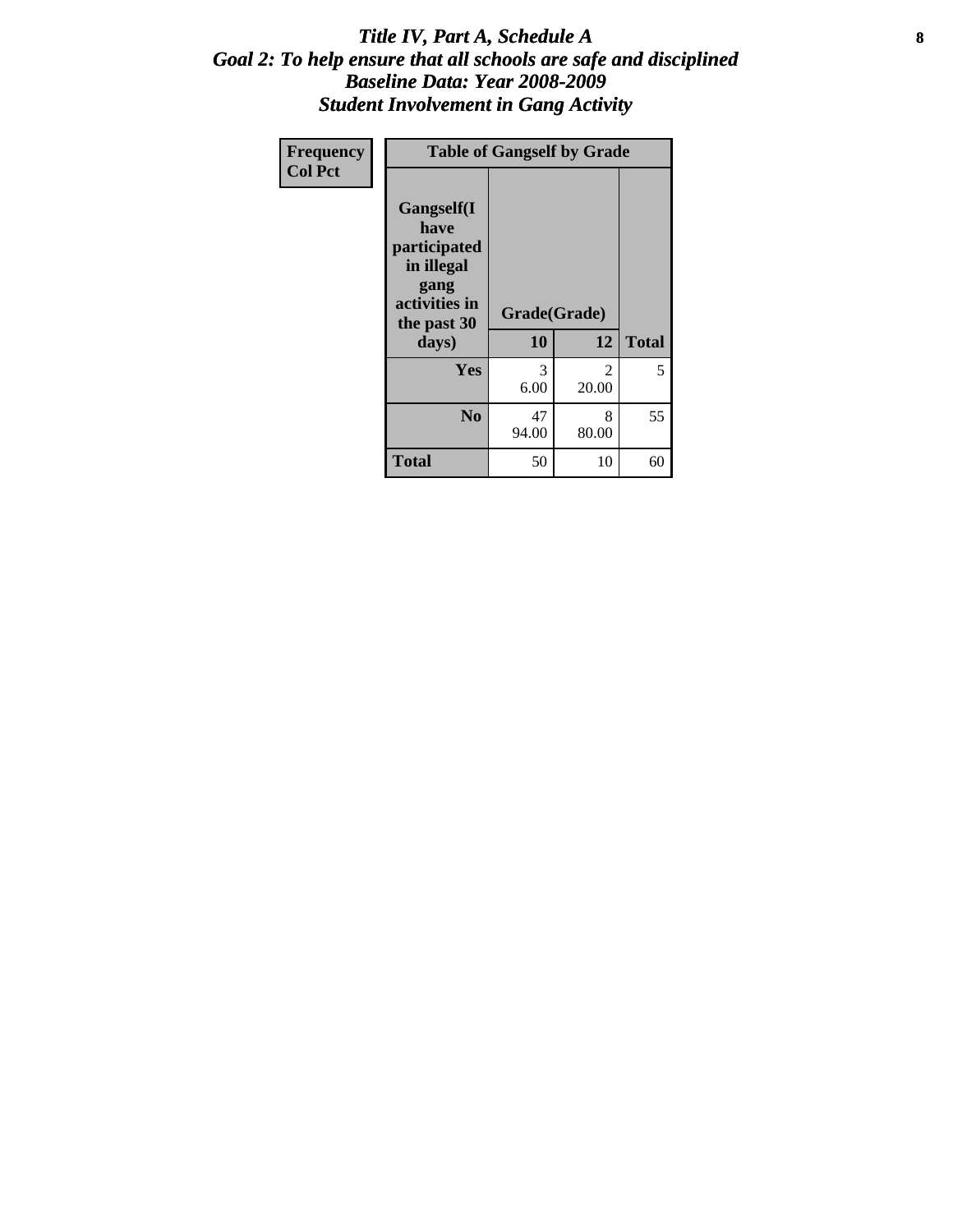# *Student Perception of School Safety* **9**

| <b>Frequency</b><br>Row Pct |
|-----------------------------|
|                             |

| <b>Table of Grade by Safeschool</b> |                          |                                                        |                             |                                    |              |
|-------------------------------------|--------------------------|--------------------------------------------------------|-----------------------------|------------------------------------|--------------|
|                                     |                          | Safeschool (School is a place at which I feel<br>safe) |                             |                                    |              |
| Grade(Grade)                        | <b>Strongly</b><br>Agree | Somewhat  <br>Agree                                    | <b>Somewhat</b><br>Disagree | <b>Strongly</b><br><b>Disagree</b> | <b>Total</b> |
| 10                                  | 8.00                     | 23<br>46.00                                            | 10.00                       | 18<br>36.00                        | 50           |
| 12                                  | 20.00                    | 3<br>30.00                                             | $\mathfrak{D}$<br>20.00     | 30.00                              | 10           |
| <b>Total</b>                        | 6                        | 26                                                     |                             | 21                                 | 60           |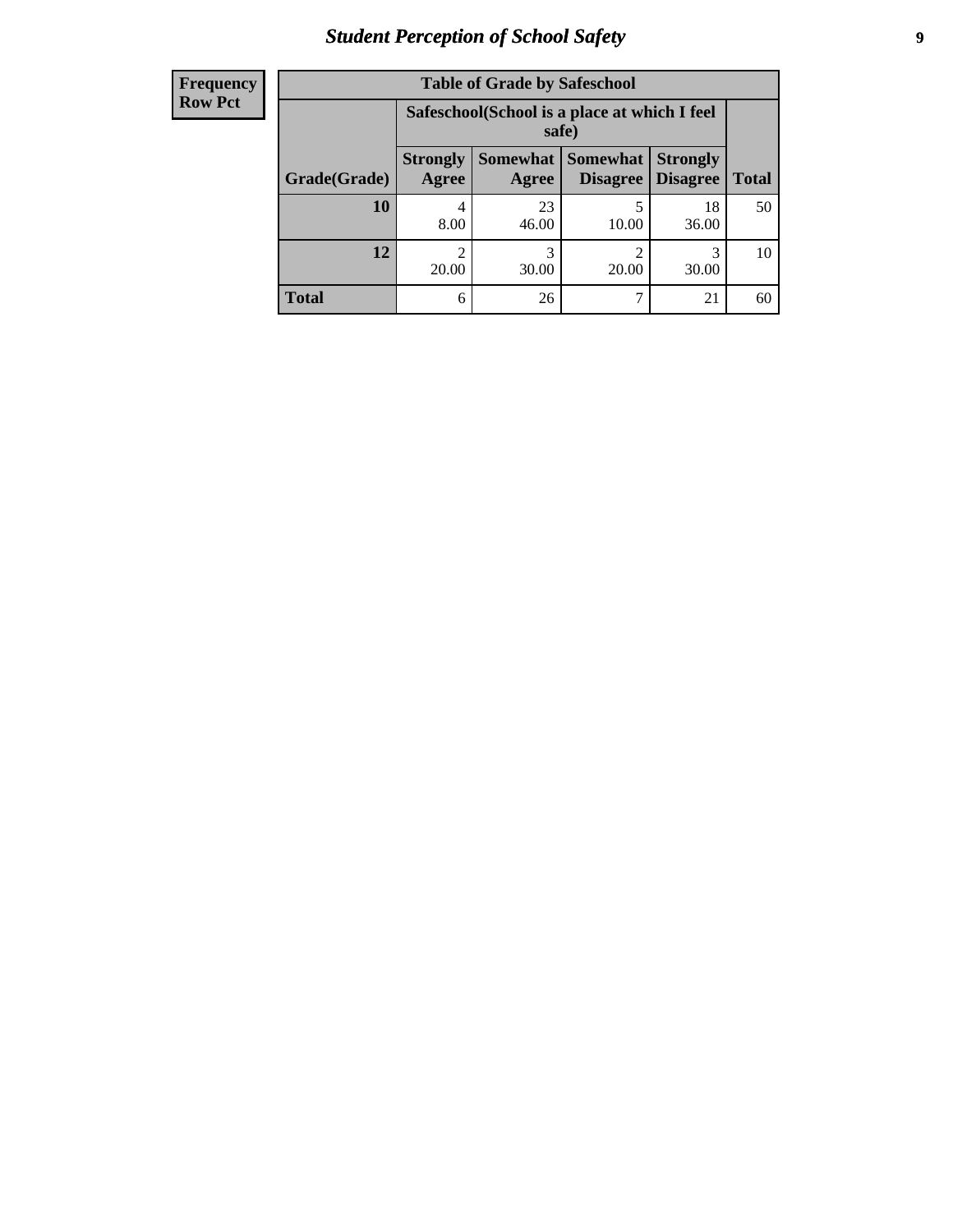### *Students Who Have Been Bullied* **10**

| Frequency      |              | <b>Table of Grade by Bullied</b>       |                               |                   |                               |                                     |              |
|----------------|--------------|----------------------------------------|-------------------------------|-------------------|-------------------------------|-------------------------------------|--------------|
| <b>Row Pct</b> |              | <b>Bullied</b> (I have been bullied by | other students in the past 30 | days)             |                               |                                     |              |
|                | Grade(Grade) | $\bf{0}$<br><b>Days</b>                | 3 to<br>days                  | 6 to<br>9<br>days | <b>10</b><br>to<br>19<br>days | 20<br>to<br>29<br>days              | <b>Total</b> |
|                | 10           | 45<br>90.00                            | 2.00                          | 2.00              | 2.00                          | $\mathcal{D}_{\mathcal{L}}$<br>4.00 | 50           |
|                | 12           | 10<br>100.00                           | 0<br>0.00                     | 0<br>0.00         | $\Omega$<br>0.00              | 0<br>0.00                           | 10           |
|                | <b>Total</b> | 55                                     |                               |                   |                               | $\mathfrak{D}$                      | 60           |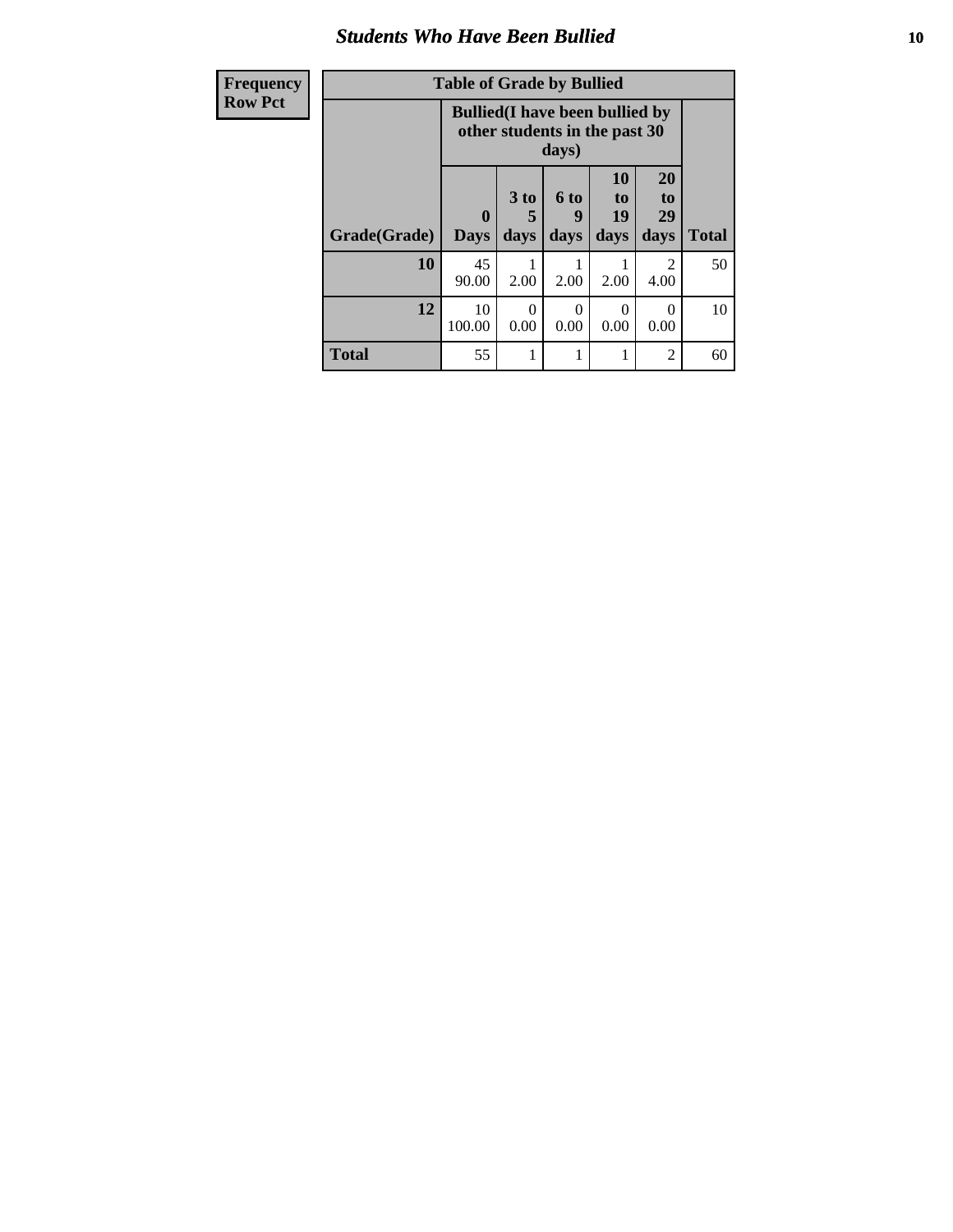### *School Climate* **11**

| <b>Frequency</b> | <b>Table of SchoolClimate1 by Grade</b> |                        |            |              |  |
|------------------|-----------------------------------------|------------------------|------------|--------------|--|
| <b>Col Pct</b>   | SchoolClimate1(I<br>like school)        | Grade(Grade)<br>10     | 12         | <b>Total</b> |  |
|                  | <b>Strongly Agree</b>                   | 18<br>36.00            | 3<br>30.00 | 21           |  |
|                  | <b>Somewhat Agree</b>                   | 27<br>54.00            | 6<br>60.00 | 33           |  |
|                  | <b>Somewhat Disagree</b>                | 3<br>6.00              | 0.00       | 3            |  |
|                  | <b>Strongly Disagree</b>                | $\mathfrak{D}$<br>4.00 | 10.00      | 3            |  |
|                  | <b>Total</b>                            | 50                     | 10         | 60           |  |

| Frequency<br>Col Pct |
|----------------------|

| <b>Table of SchoolClimate2 by Grade</b>           |                    |            |              |  |
|---------------------------------------------------|--------------------|------------|--------------|--|
| SchoolClimate2(I<br>feel successful at<br>school) | Grade(Grade)<br>10 | 12         | <b>Total</b> |  |
| <b>Strongly Agree</b>                             | 20<br>40.00        | 4<br>40.00 | 24           |  |
| <b>Somewhat Agree</b>                             | 24<br>48.00        | 5<br>50.00 | 29           |  |
| <b>Somewhat Disagree</b>                          | 4<br>8.00          | 0.00       | 4            |  |
| <b>Strongly Disagree</b>                          | 2<br>4.00          | 10.00      | 3            |  |
| <b>Total</b>                                      | 50                 | 10         | 60           |  |

| Frequency      | <b>Table of SchoolClimate3 by Grade</b>                                      |                    |                                   |              |
|----------------|------------------------------------------------------------------------------|--------------------|-----------------------------------|--------------|
| <b>Col Pct</b> | <b>SchoolClimate3(My</b><br>school has high<br>standards for<br>achievement) | Grade(Grade)<br>10 | 12                                | <b>Total</b> |
|                | <b>Strongly Agree</b>                                                        | 8<br>16.00         | 10.00                             | 9            |
|                | <b>Somewhat Agree</b>                                                        | 23<br>46.00        | 6<br>60.00                        | 29           |
|                | <b>Somewhat Disagree</b>                                                     | 8<br>16.00         | 10.00                             | 9            |
|                | <b>Strongly Disagree</b>                                                     | 11<br>22.00        | $\overline{\mathcal{L}}$<br>20.00 | 13           |
|                | Total                                                                        | 50                 | 10                                | 60           |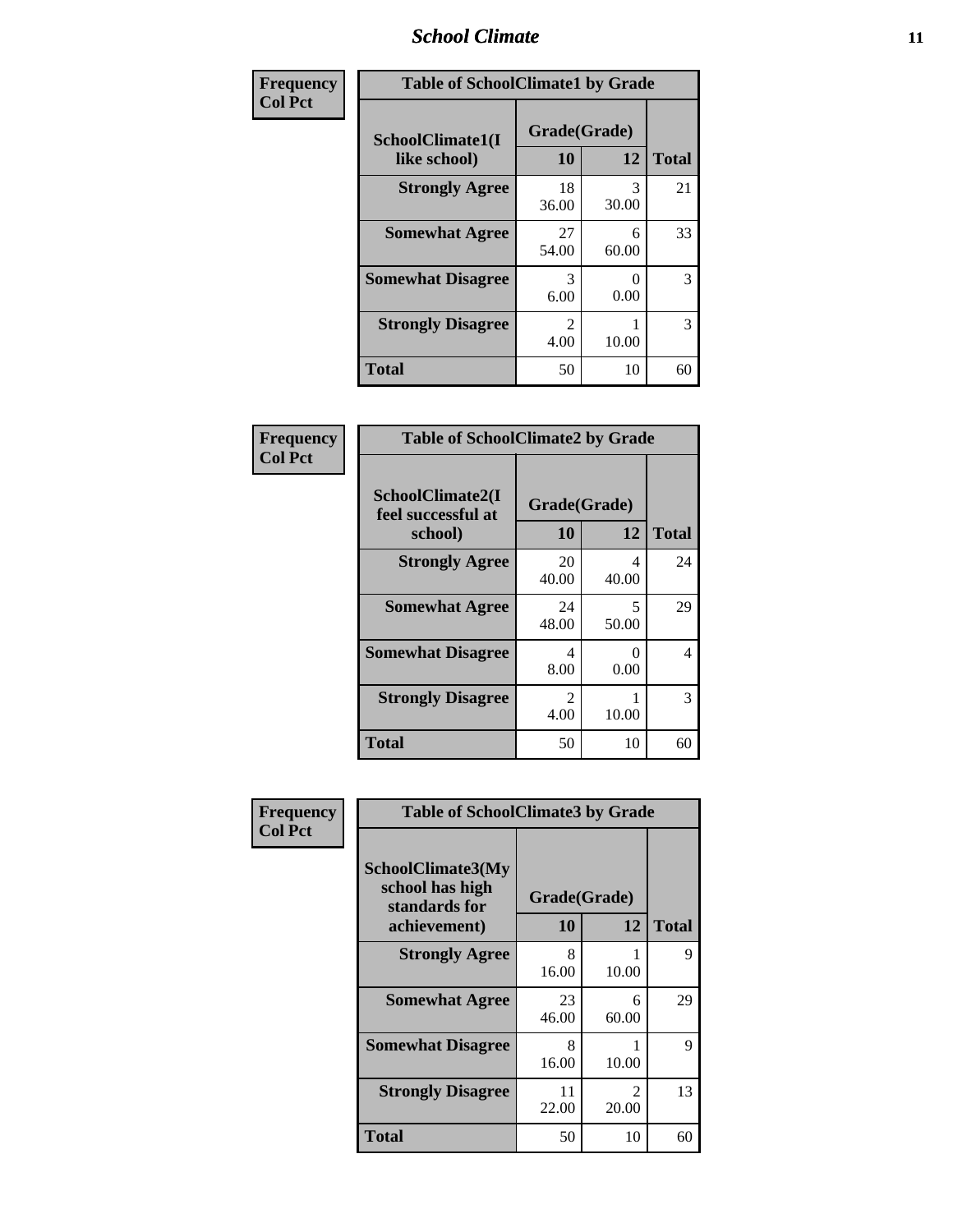### *School Climate* **12**

| Frequency      | <b>Table of SchoolClimate4 by Grade</b>                       |                    |            |              |
|----------------|---------------------------------------------------------------|--------------------|------------|--------------|
| <b>Col Pct</b> | SchoolClimate4(My<br>school sets clear<br>rules for behavior) | Grade(Grade)<br>10 | 12         | <b>Total</b> |
|                | <b>Strongly Agree</b>                                         | 14<br>28.00        | 3<br>30.00 | 17           |
|                | <b>Somewhat Agree</b>                                         | 24<br>48.00        | 5<br>50.00 | 29           |
|                | <b>Somewhat Disagree</b>                                      | 7<br>14.00         | 10.00      | 8            |
|                | <b>Strongly Disagree</b>                                      | 5<br>10.00         | 10.00      | 6            |
|                | <b>Total</b>                                                  | 50                 | 10         | 60           |

| <b>Table of SchoolClimate5 by Grade</b>                              |                           |                         |              |  |  |
|----------------------------------------------------------------------|---------------------------|-------------------------|--------------|--|--|
| SchoolClimate5(I<br>know what to do in<br>an emergency at<br>school) | Grade(Grade)<br>10        | 12                      | <b>Total</b> |  |  |
| <b>Strongly Agree</b>                                                | 29                        | 5                       | 34           |  |  |
|                                                                      | 58.00                     | 50.00                   |              |  |  |
| <b>Somewhat Agree</b>                                                | 14<br>28.00               | 2<br>20.00              | 16           |  |  |
| <b>Somewhat Disagree</b>                                             | $\mathbf{\Omega}$<br>0.00 | 10.00                   | 1            |  |  |
| <b>Strongly Disagree</b>                                             | 14.00                     | $\mathfrak{D}$<br>20.00 | 9            |  |  |
| Total                                                                | 50                        | 10                      | 60           |  |  |

| Frequency      | <b>Table of SchoolClimate6 by Grade</b>                  |             |                                      |              |
|----------------|----------------------------------------------------------|-------------|--------------------------------------|--------------|
| <b>Col Pct</b> | <b>SchoolClimate6(Teachers</b><br>treat me with respect) | 10          | Grade(Grade)<br>12                   | <b>Total</b> |
|                | <b>Strongly Agree</b>                                    | 20<br>40.00 | $\mathcal{D}_{\mathcal{A}}$<br>20.00 | 22           |
|                | <b>Somewhat Agree</b>                                    | 16<br>32.00 | 5<br>50.00                           | 21           |
|                | <b>Somewhat Disagree</b>                                 | 14.00       | $\mathcal{D}_{\mathcal{L}}$<br>20.00 | 9            |
|                | <b>Strongly Disagree</b>                                 | 14.00       | 10.00                                | 8            |
|                | <b>Total</b>                                             | 50          | 10                                   | 60           |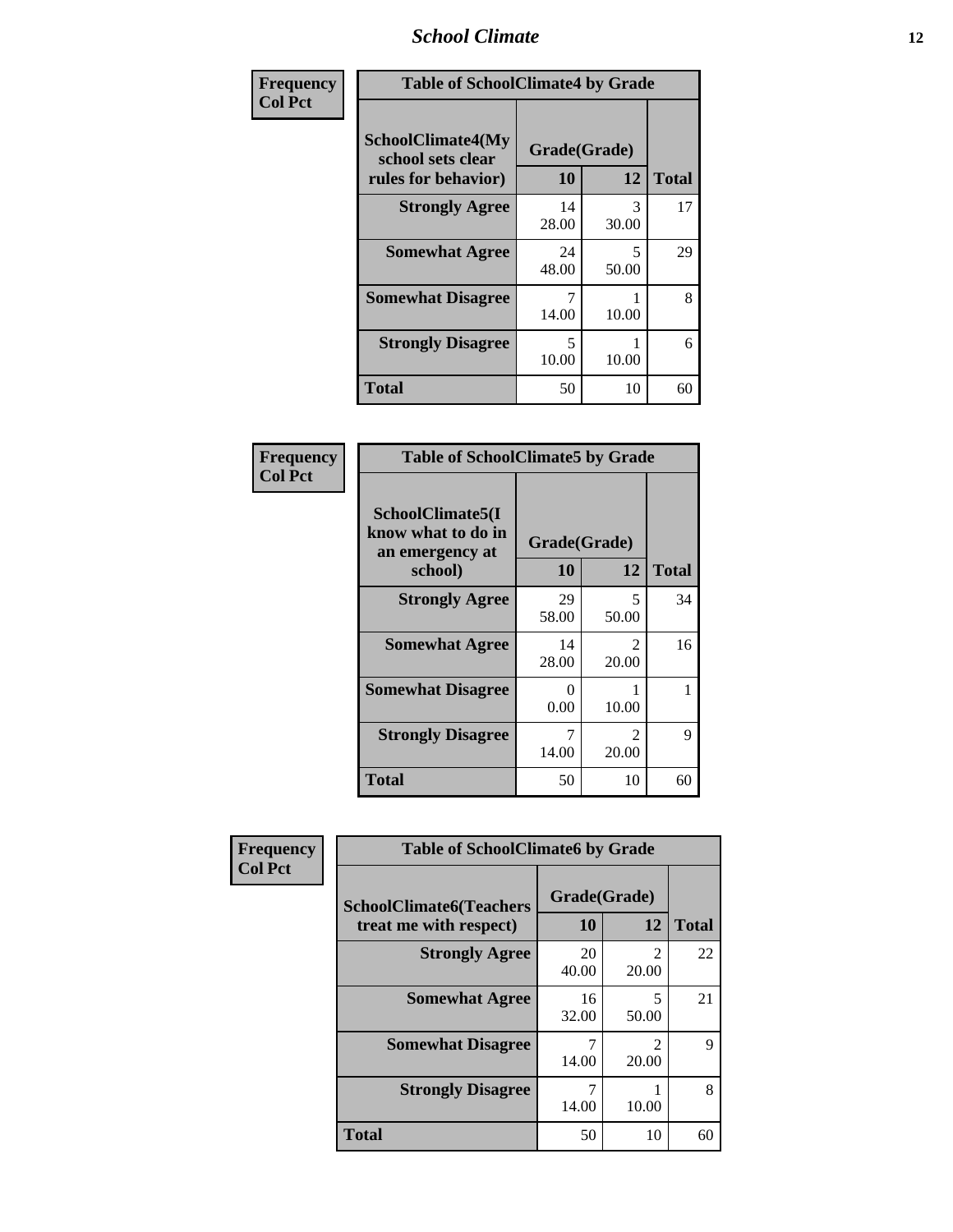### *School Climate* **13**

| Frequency      | <b>Table of SchoolClimate7 by Grade</b>                                       |                           |                        |              |
|----------------|-------------------------------------------------------------------------------|---------------------------|------------------------|--------------|
| <b>Col Pct</b> | <b>SchoolClimate7(Behaviors</b><br>in my class allow the<br>teacher to teach) | Grade(Grade)<br><b>10</b> | 12                     | <b>Total</b> |
|                | <b>Strongly Agree</b>                                                         | 4<br>8.00                 | 3<br>30.00             |              |
|                | <b>Somewhat Agree</b>                                                         | 23<br>46.00               | 4<br>40.00             | 27           |
|                | <b>Somewhat Disagree</b>                                                      | 14<br>28.00               | 0<br>0.00              | 14           |
|                | <b>Strongly Disagree</b>                                                      | $\mathbf Q$<br>18.00      | $\mathcal{R}$<br>30.00 | 12           |
|                | <b>Total</b>                                                                  | 50                        | 10                     | 60           |

| Frequency      | <b>Table of SchoolClimate8 by Grade</b>                                 |              |                         |              |
|----------------|-------------------------------------------------------------------------|--------------|-------------------------|--------------|
| <b>Col Pct</b> | <b>SchoolClimate8(Students</b><br>are frequently<br>recognized for good | Grade(Grade) |                         |              |
|                | behavior)                                                               | 10           | 12                      | <b>Total</b> |
|                | <b>Strongly Agree</b>                                                   | 14.00        | 10.00                   | 8            |
|                | <b>Somewhat Agree</b>                                                   | 18<br>36.00  | 5<br>50.00              | 23           |
|                | <b>Somewhat Disagree</b>                                                | 10<br>20.00  | $\mathfrak{D}$<br>20.00 | 12           |
|                | <b>Strongly Disagree</b>                                                | 15<br>30.00  | $\mathfrak{D}$<br>20.00 | 17           |
|                | <b>Total</b>                                                            | 50           | 10                      | 60           |

| <b>Frequency</b> | <b>Table of SchoolClimate9 by Grade</b>                                           |                    |            |              |
|------------------|-----------------------------------------------------------------------------------|--------------------|------------|--------------|
| <b>Col Pct</b>   | SchoolClimate9(School<br>counselor would be<br>helpful if I needed<br>assistance) | Grade(Grade)<br>10 | 12         | <b>Total</b> |
|                  | <b>Strongly Agree</b>                                                             | 24<br>48.00        | 6<br>60.00 | 30           |
|                  | <b>Somewhat Agree</b>                                                             | 15<br>30.00        | 3<br>30.00 | 18           |
|                  | <b>Somewhat Disagree</b>                                                          | 6<br>12.00         | ∩<br>0.00  | 6            |
|                  | <b>Strongly Disagree</b>                                                          | 5<br>10.00         | 10.00      | 6            |
|                  | <b>Total</b>                                                                      | 50                 | 10         | 60           |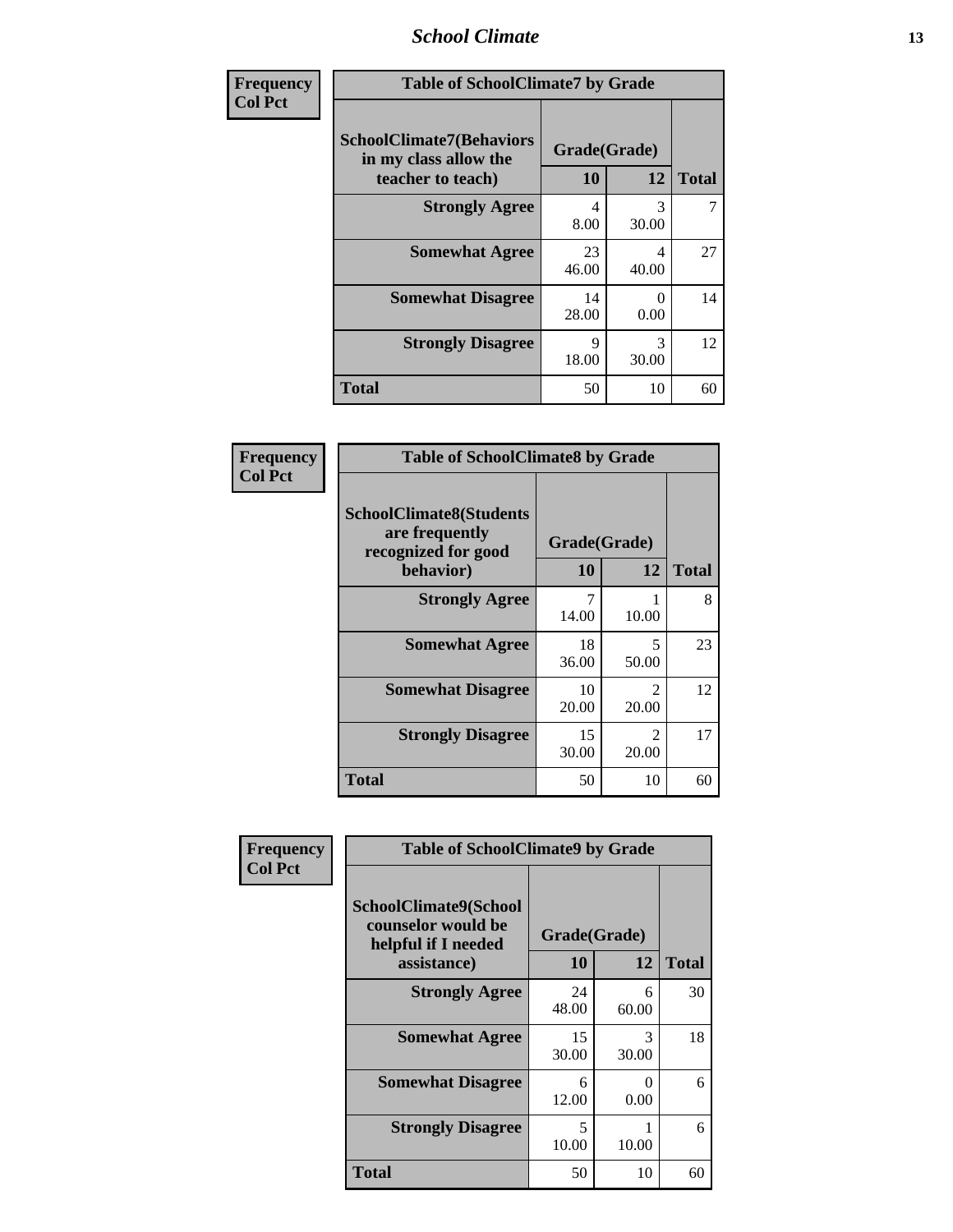### *Reasons for Dropping Out* **14**

| Frequency      | <b>Table of Dropoutreason by Grade</b>                                   |             |                         |              |
|----------------|--------------------------------------------------------------------------|-------------|-------------------------|--------------|
| <b>Col Pct</b> | Dropoutreason(If<br>I dropped out the<br>reason would<br>most likely be) | 10          | Grade(Grade)<br>12      | <b>Total</b> |
|                | Won't Drop out                                                           | 25<br>50.00 | 7<br>70.00              | 32           |
|                | <b>Bored</b>                                                             | 7<br>14.00  | 0<br>0.00               | 7            |
|                | <b>Family Reasons</b>                                                    | 5<br>10.00  | 10.00                   | 6            |
|                | <b>Being Bullied</b>                                                     | 2<br>4.00   | $\Omega$<br>0.00        | 2            |
|                | <b>Other</b>                                                             | 11<br>22.00 | $\mathfrak{D}$<br>20.00 | 13           |
|                | <b>Total</b>                                                             | 50          | 10                      | 60           |

| Frequency<br><b>Col Pct</b> | <b>Table of Dropout by Grade</b>                                       |                    |            |              |  |
|-----------------------------|------------------------------------------------------------------------|--------------------|------------|--------------|--|
|                             | Dropout(I<br>have<br>thought<br>about<br>dropping<br>out of<br>school) | Grade(Grade)<br>10 | 12         | <b>Total</b> |  |
|                             |                                                                        |                    |            |              |  |
|                             | Yes                                                                    | 17<br>34.00        | 10.00      | 18           |  |
|                             | N <sub>0</sub>                                                         | 33<br>66.00        | 9<br>90.00 | 42           |  |
|                             | <b>Total</b>                                                           | 50                 | 10         | 60           |  |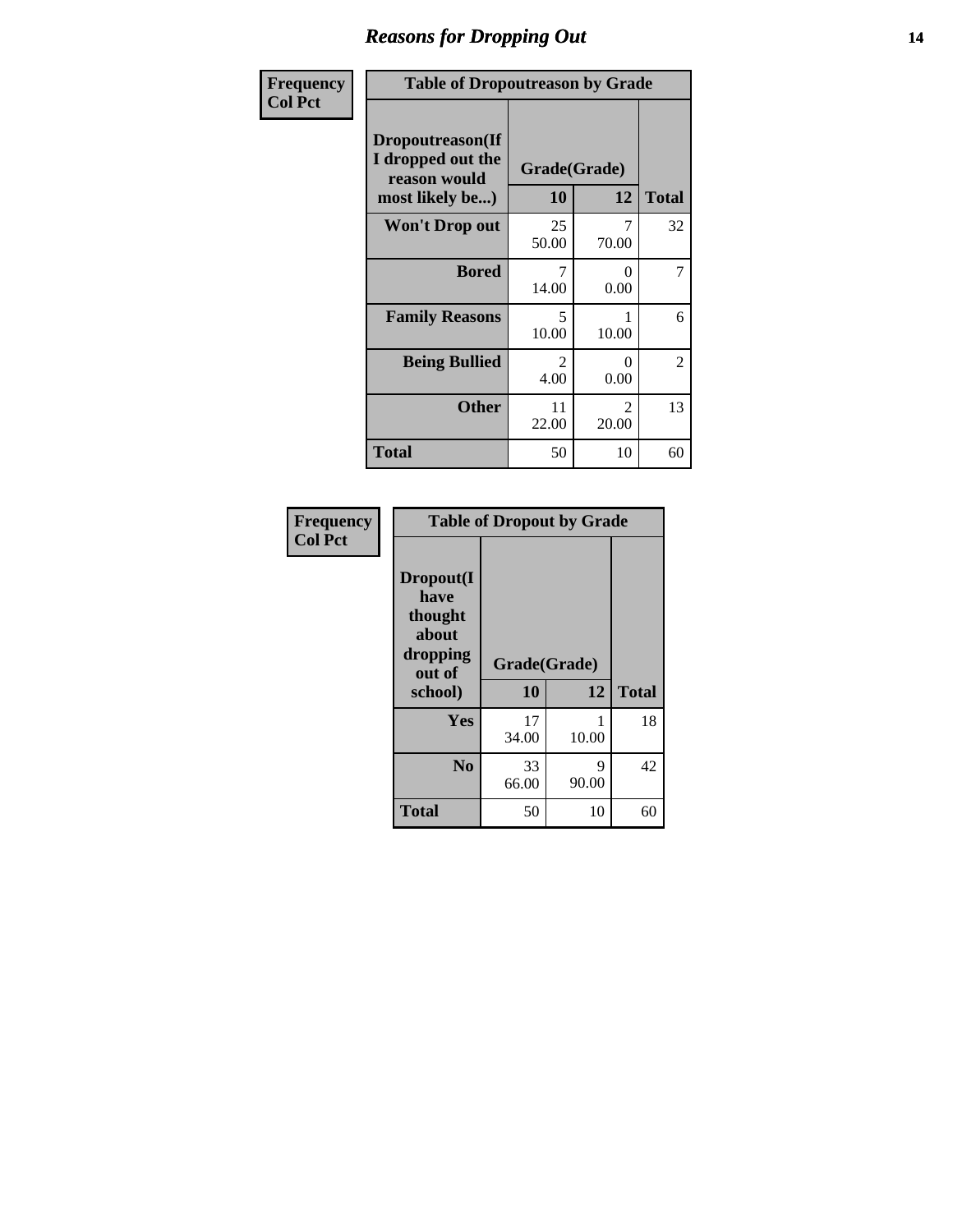*School Safety* **15**

| Frequency      | <b>Table of Gangself by Grade</b>                                                                 |                    |                        |              |
|----------------|---------------------------------------------------------------------------------------------------|--------------------|------------------------|--------------|
| <b>Col Pct</b> | Gangself(I<br>have<br>participated<br>in illegal<br>gang<br>activities in<br>the past 30<br>days) | Grade(Grade)<br>10 | 12                     | <b>Total</b> |
|                | Yes                                                                                               | 3<br>6.00          | $\mathcal{L}$<br>20.00 | 5            |
|                | N <sub>0</sub>                                                                                    | 47<br>94.00        | 8<br>80.00             | 55           |
|                | <b>Total</b>                                                                                      | 50                 | 10                     | 60           |

| Frequency<br><b>Col Pct</b> | <b>Table of Gangpeers by Grade</b>                                                                                             |                    |            |              |
|-----------------------------|--------------------------------------------------------------------------------------------------------------------------------|--------------------|------------|--------------|
|                             | <b>Gangpeers</b> (I<br>have friends<br>who have<br>participated<br>in illegal<br>gang<br>activities in<br>the past 30<br>days) | Grade(Grade)<br>10 | 12         | <b>Total</b> |
|                             | Yes                                                                                                                            | 15<br>30.00        | 7<br>70.00 | 22           |
|                             | N <sub>0</sub>                                                                                                                 | 35<br>70.00        | 3<br>30.00 | 38           |
|                             | <b>Total</b>                                                                                                                   | 50                 | 10         | 60           |

| Frequency      | <b>Table of Pickedon by Grade</b>                                  |                                     |                           |              |
|----------------|--------------------------------------------------------------------|-------------------------------------|---------------------------|--------------|
| <b>Col Pct</b> | <b>Pickedon(I have</b><br>been picked on or<br>teased at school in | Grade(Grade)                        |                           |              |
|                | the past 30 days)                                                  | 10                                  | 12                        | <b>Total</b> |
|                | <b>Strongly Agree</b>                                              | 6<br>12.00                          | 3<br>30.00                | 9            |
|                | <b>Somewhat Agree</b>                                              | 8<br>16.00                          | $\mathbf{\Omega}$<br>0.00 | 8            |
|                | <b>Somewhat Disagree</b>                                           | $\mathcal{D}_{\mathcal{L}}$<br>4.00 | 3<br>30.00                | 5            |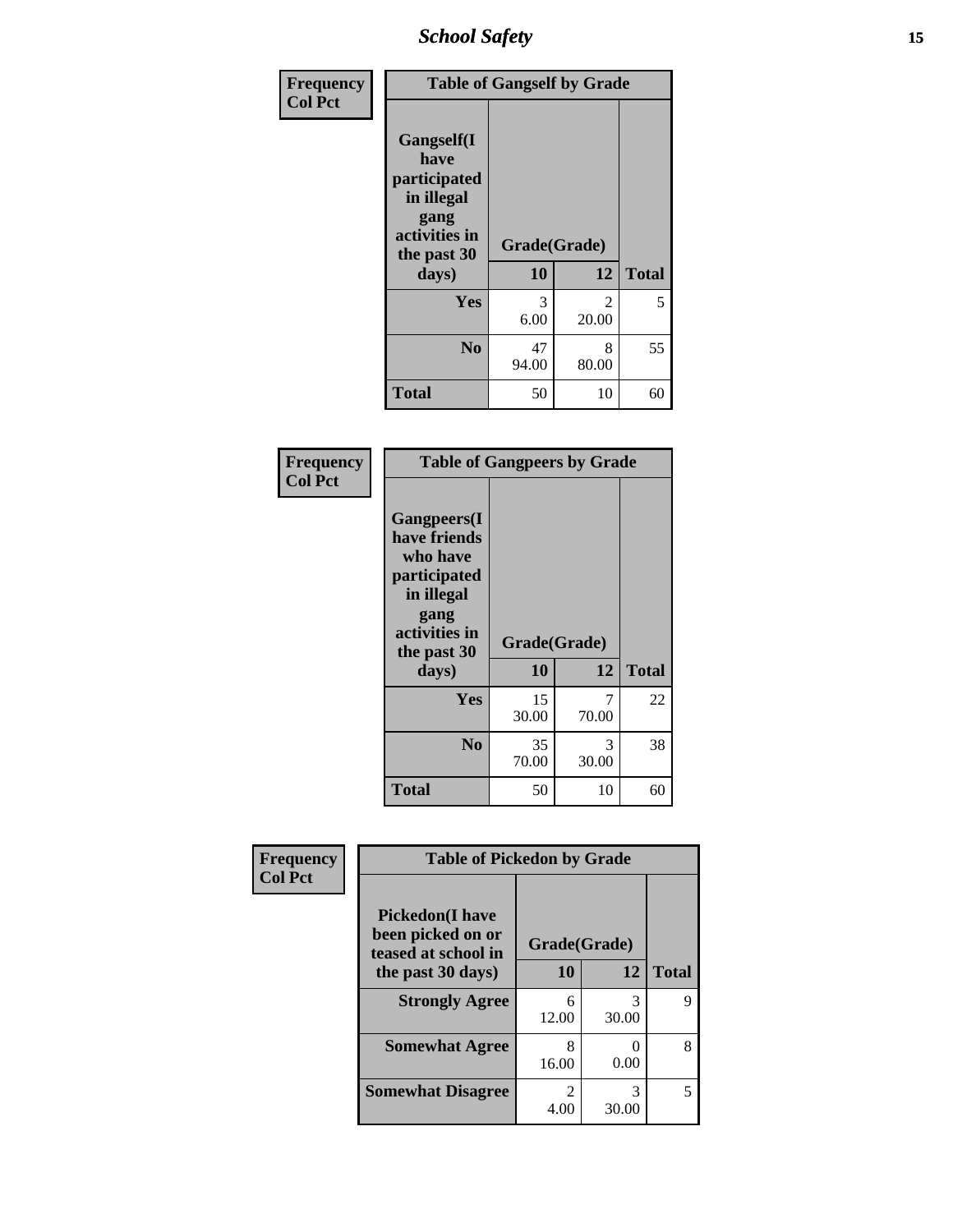# *School Safety* **16**

| <b>Frequency</b> | <b>Table of Pickedon by Grade</b>                                                        |                    |       |              |  |  |  |  |
|------------------|------------------------------------------------------------------------------------------|--------------------|-------|--------------|--|--|--|--|
| <b>Col Pct</b>   | <b>Pickedon</b> (I have<br>been picked on or<br>teased at school in<br>the past 30 days) | Grade(Grade)<br>10 | 12    | <b>Total</b> |  |  |  |  |
|                  | <b>Strongly Disagree</b>                                                                 | 34<br>68.00        | 40.00 | 38           |  |  |  |  |
|                  | Total                                                                                    | 50                 | 10    |              |  |  |  |  |

| Frequency      | <b>Table of Safeschool by Grade</b>                      |                    |              |    |  |  |  |  |  |
|----------------|----------------------------------------------------------|--------------------|--------------|----|--|--|--|--|--|
| <b>Col Pct</b> | Safeschool(School<br>is a place at which I<br>feel safe) | Grade(Grade)<br>10 | <b>Total</b> |    |  |  |  |  |  |
|                | <b>Strongly Agree</b>                                    | 4<br>8.00          | 2<br>20.00   | 6  |  |  |  |  |  |
|                | <b>Somewhat Agree</b>                                    | 23<br>46.00        | 3<br>30.00   | 26 |  |  |  |  |  |
|                | <b>Somewhat Disagree</b>                                 | 5<br>10.00         | 2<br>20.00   | 7  |  |  |  |  |  |
|                | <b>Strongly Disagree</b>                                 | 18<br>36.00        | 3<br>30.00   | 21 |  |  |  |  |  |
|                | <b>Total</b>                                             | 50                 | 10           | 60 |  |  |  |  |  |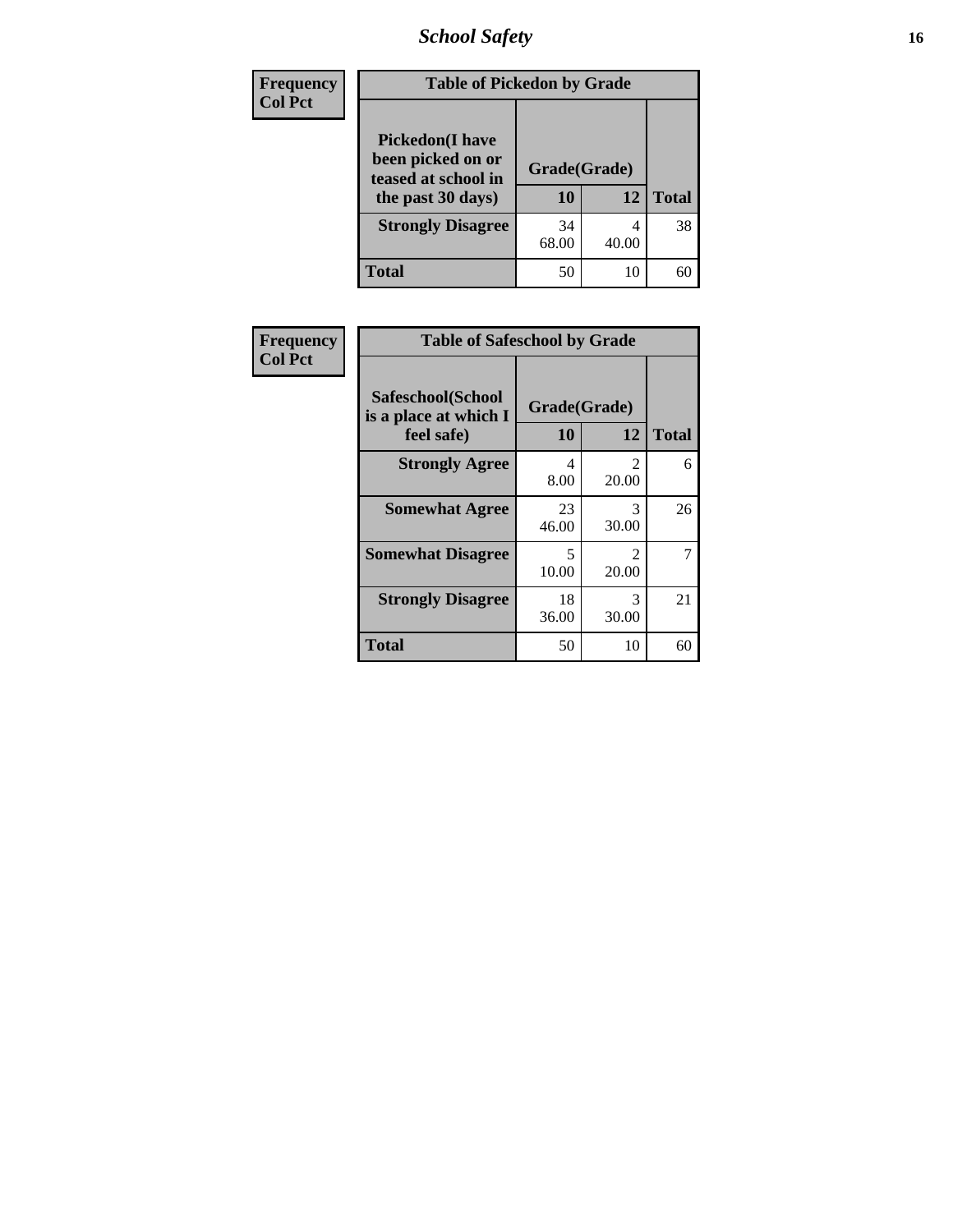*School Safety* **17**

| <b>Frequency</b> | <b>Table of Grade by Bullied</b> |                                                                                  |                              |                   |                                           |                        |              |  |  |
|------------------|----------------------------------|----------------------------------------------------------------------------------|------------------------------|-------------------|-------------------------------------------|------------------------|--------------|--|--|
| <b>Row Pct</b>   |                                  | <b>Bullied</b> (I have been bullied by<br>other students in the past 30<br>days) |                              |                   |                                           |                        |              |  |  |
|                  | Grade(Grade)                     | $\mathbf{0}$<br><b>Days</b>                                                      | 3 <sub>to</sub><br>5<br>days | 6 to<br>9<br>days | <b>10</b><br>t <sub>0</sub><br>19<br>days | 20<br>to<br>29<br>days | <b>Total</b> |  |  |
|                  | 10                               | 45<br>90.00                                                                      | 2.00                         | 2.00              | 2.00                                      | $\mathfrak{D}$<br>4.00 | 50           |  |  |
|                  | 12                               | 10<br>100.00                                                                     | $\Omega$<br>0.00             | $\Omega$<br>0.00  | 0<br>0.00                                 | $\Omega$<br>0.00       | 10           |  |  |
|                  | <b>Total</b>                     | 55                                                                               |                              | 1                 |                                           | $\overline{2}$         | 60           |  |  |

| Frequency      | <b>Table of Grade by Bulliedothers</b> |                             |                   |                                                                |                               |                               |              |  |
|----------------|----------------------------------------|-----------------------------|-------------------|----------------------------------------------------------------|-------------------------------|-------------------------------|--------------|--|
| <b>Row Pct</b> |                                        |                             |                   | <b>Bulliedothers</b> (I bullied others<br>in the past 30 days) |                               |                               |              |  |
|                | Grade(Grade)                           | $\mathbf{0}$<br><b>Days</b> | 1 or<br>2<br>days | 3 to<br>days                                                   | <b>10</b><br>to<br>19<br>days | <b>20</b><br>to<br>29<br>days | <b>Total</b> |  |
|                | 10                                     | 47<br>94.00                 | 2.00              | 2.00                                                           | 2.00                          | $\mathbf{\Omega}$<br>0.00     | 50           |  |
|                | 12                                     | 9<br>90.00                  | $\Omega$<br>0.00  | 0<br>0.00                                                      | ∩<br>0.00                     | 10.00                         | 10           |  |
|                | <b>Total</b>                           | 56                          | 1                 |                                                                | 1                             |                               | 60           |  |

| Frequency      | <b>Table of Grade by Weaponschool</b> |                                                                                    |              |  |  |  |
|----------------|---------------------------------------|------------------------------------------------------------------------------------|--------------|--|--|--|
| <b>Row Pct</b> |                                       | <b>Weaponschool</b> (I<br>brought a<br>weapon to<br>school in the<br>past 30 days) |              |  |  |  |
|                | Grade(Grade)                          | 0 Days                                                                             | <b>Total</b> |  |  |  |
|                | 10                                    | 50<br>100.00                                                                       | 50           |  |  |  |
|                | 12                                    | 10<br>100.00                                                                       | 10           |  |  |  |
|                | <b>Total</b>                          | 60                                                                                 | 60           |  |  |  |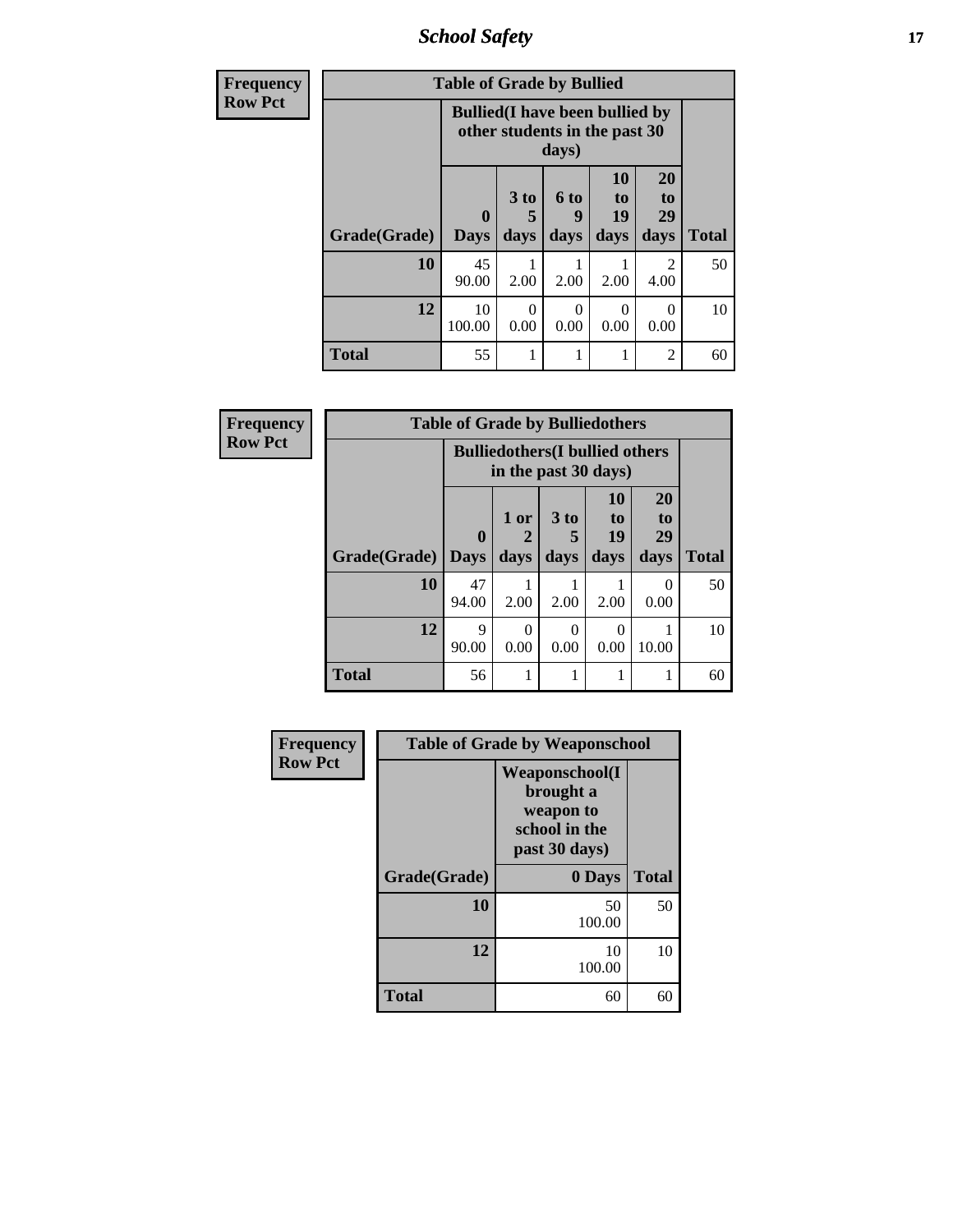*School Safety* **18**

| <b>Frequency</b> | <b>Table of Grade by Absentunsafe</b>                                                                 |                         |                              |                   |                                    |              |  |  |
|------------------|-------------------------------------------------------------------------------------------------------|-------------------------|------------------------------|-------------------|------------------------------------|--------------|--|--|
| <b>Row Pct</b>   | <b>Absentunsafe(I have</b><br>missed school because I<br>felt unsafe in the past<br>$30 \text{ days}$ |                         |                              |                   |                                    |              |  |  |
|                  | Grade(Grade)                                                                                          | $\bf{0}$<br><b>Days</b> | 3 <sub>to</sub><br>5<br>days | 6 to<br>9<br>days | 10<br>t <sub>0</sub><br>19<br>days | <b>Total</b> |  |  |
|                  | 10                                                                                                    | 48<br>96.00             | 2.00                         | 2.00              | 0<br>0.00                          | 50           |  |  |
|                  | 12                                                                                                    | 9<br>90.00              | 0<br>0.00                    | $\Omega$<br>0.00  | 1<br>10.00                         | 10           |  |  |
|                  | <b>Total</b>                                                                                          | 57                      | 1                            | 1                 | 1                                  | 60           |  |  |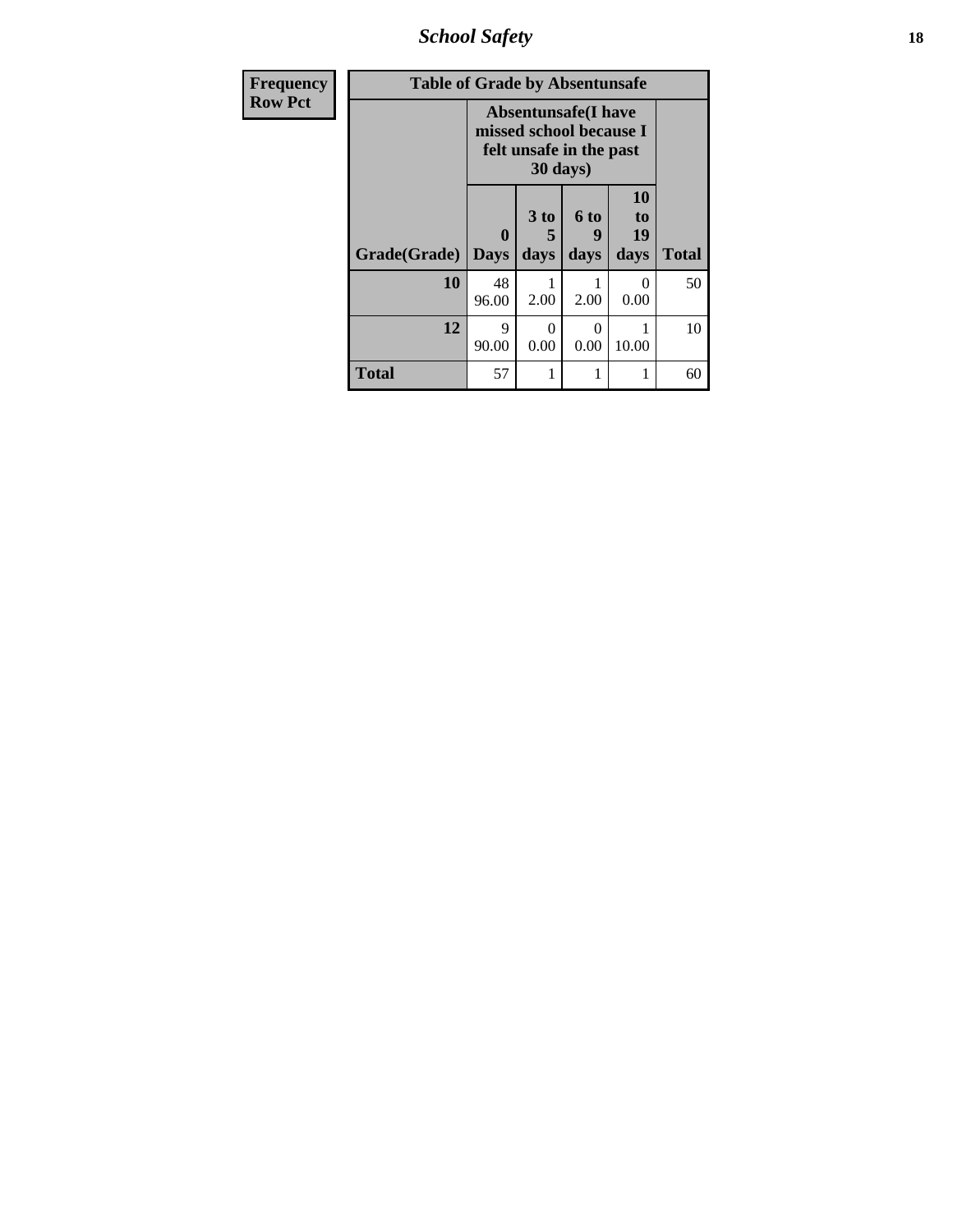#### **Frequency Row Pct**

| <b>Table of Grade by Alcohol</b> |                                 |                                    |                 |                        |                 |                   |              |       |  |
|----------------------------------|---------------------------------|------------------------------------|-----------------|------------------------|-----------------|-------------------|--------------|-------|--|
|                                  |                                 | Alcohol(Alcohol use, past 30 days) |                 |                        |                 |                   |              |       |  |
| Grade(Grade)                     | <b>Did</b><br>not<br><b>use</b> | $1 - 2$<br>days                    | $3 - 5$<br>days | $6-9$<br>days          | $10-19$<br>days | $20 - 29$<br>days | Every<br>day | Total |  |
| 10                               | 41<br>82.00                     | 2.00                               | 0<br>0.00       | $\overline{2}$<br>4.00 | 2.00            | 4<br>8.00         | 2.00         | 50    |  |
| 12                               | 5<br>50.00                      | 10.00                              | 2<br>20.00      | $\theta$<br>0.00       | 0<br>0.00       | 10.00             | 10.00        | 10    |  |
| <b>Total</b>                     | 46                              | 2                                  | 2               | $\overline{2}$         |                 | 5                 | 2            | 60    |  |

| Frequency      | <b>Table of Grade by Cigarettes</b> |                               |                            |              |  |  |  |  |  |  |
|----------------|-------------------------------------|-------------------------------|----------------------------|--------------|--|--|--|--|--|--|
| <b>Row Pct</b> |                                     | tobacco use,<br>past 30 days) | <b>Cigarettes</b> (Smoking |              |  |  |  |  |  |  |
|                | Grade(Grade)                        | Did not<br><b>use</b>         | 20-29<br>days              | <b>Total</b> |  |  |  |  |  |  |
|                | 10                                  | 49<br>98.00                   | 2.00                       | 50           |  |  |  |  |  |  |
|                | 12                                  | 9<br>90.00                    | 10.00                      | 10           |  |  |  |  |  |  |
|                | <b>Total</b>                        | 58                            | 2                          | 60           |  |  |  |  |  |  |

| Frequency      | <b>Table of Grade by Smokeless</b> |                                                            |               |              |  |  |  |  |
|----------------|------------------------------------|------------------------------------------------------------|---------------|--------------|--|--|--|--|
| <b>Row Pct</b> |                                    | <b>Smokeless</b> (Chewing<br>tobacco use,<br>past 30 days) |               |              |  |  |  |  |
|                | Grade(Grade)                       | Did not<br><b>use</b>                                      | 20-29<br>days | <b>Total</b> |  |  |  |  |
|                | 10                                 | 50<br>100.00                                               | 0.00          | 50           |  |  |  |  |
|                | 12                                 | Q<br>90.00                                                 | 10.00         | 10           |  |  |  |  |
|                | <b>Total</b>                       | 59                                                         |               | 60           |  |  |  |  |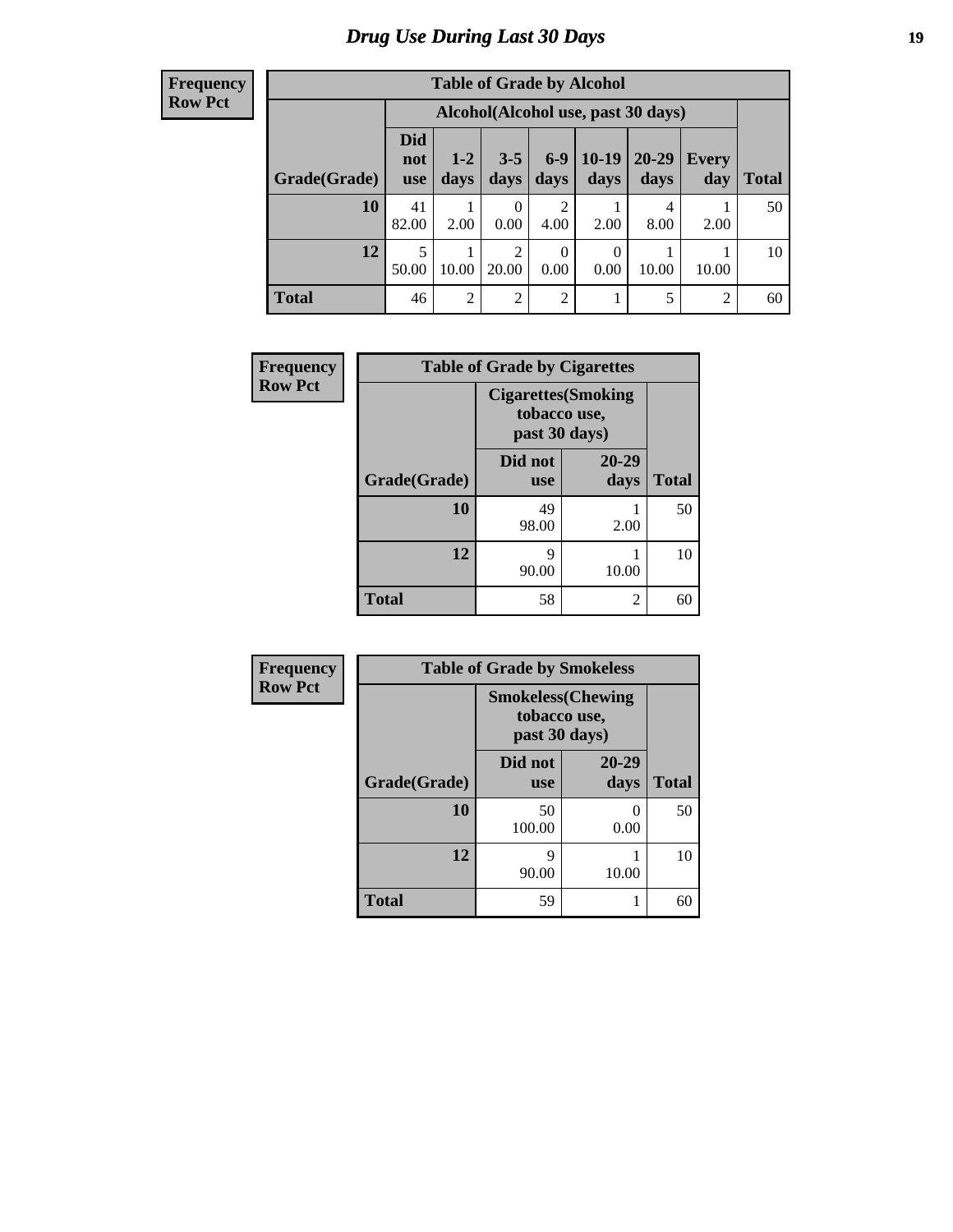**Frequency Row Pct**

| <b>Table of Grade by Marijuana</b> |             |                                                                                                                                                                                       |           |                |           |                        |    |  |  |  |
|------------------------------------|-------------|---------------------------------------------------------------------------------------------------------------------------------------------------------------------------------------|-----------|----------------|-----------|------------------------|----|--|--|--|
|                                    |             | Marijuana (Marijuana use,<br>past 30 days)<br><b>Did</b><br>$10-19$<br>20-29<br>$6-9$<br>$1 - 2$<br>Every<br>not<br>days<br>days<br><b>Total</b><br>days<br>days<br>day<br><b>use</b> |           |                |           |                        |    |  |  |  |
| Grade(Grade)                       |             |                                                                                                                                                                                       |           |                |           |                        |    |  |  |  |
| 10                                 | 45<br>90.00 | 2<br>4.00                                                                                                                                                                             | 0<br>0.00 | 2.00           | 0<br>0.00 | $\overline{2}$<br>4.00 | 50 |  |  |  |
| 12                                 | 5<br>50.00  | 2<br>$\Omega$<br>20.00<br>10.00<br>10.00<br>10.00<br>0.00                                                                                                                             |           |                |           |                        |    |  |  |  |
| <b>Total</b>                       | 50          | 4                                                                                                                                                                                     |           | $\overline{2}$ | 1         | $\overline{2}$         | 60 |  |  |  |

| Frequency      | <b>Table of Grade by Cocaine</b> |                                               |               |              |  |  |  |
|----------------|----------------------------------|-----------------------------------------------|---------------|--------------|--|--|--|
| <b>Row Pct</b> |                                  | <b>Cocaine</b> (Cocaine<br>use, past 30 days) |               |              |  |  |  |
|                | Grade(Grade)                     | Did not<br><b>use</b>                         | 20-29<br>days | <b>Total</b> |  |  |  |
|                | 10                               | 50<br>100.00                                  | 0.00          | 50           |  |  |  |
|                | 12                               | 9<br>90.00                                    | 10.00         | 10           |  |  |  |
|                | <b>Total</b>                     | 59                                            |               | 60           |  |  |  |

| Frequency      | <b>Table of Grade by Inhalants</b> |                                                  |                 |                   |              |
|----------------|------------------------------------|--------------------------------------------------|-----------------|-------------------|--------------|
| <b>Row Pct</b> |                                    | <b>Inhalants</b> (Inhalant<br>use, past 30 days) |                 |                   |              |
|                | Grade(Grade)                       | <b>Did</b><br>not<br><b>use</b>                  | $1 - 2$<br>days | $20 - 29$<br>days | <b>Total</b> |
|                | 10                                 | 49<br>98.00                                      | 2.00            | 0<br>0.00         | 50           |
|                | 12                                 | 9<br>90.00                                       | 0<br>0.00       | 10.00             | 10           |
|                | <b>Total</b>                       | 58                                               |                 |                   | 60           |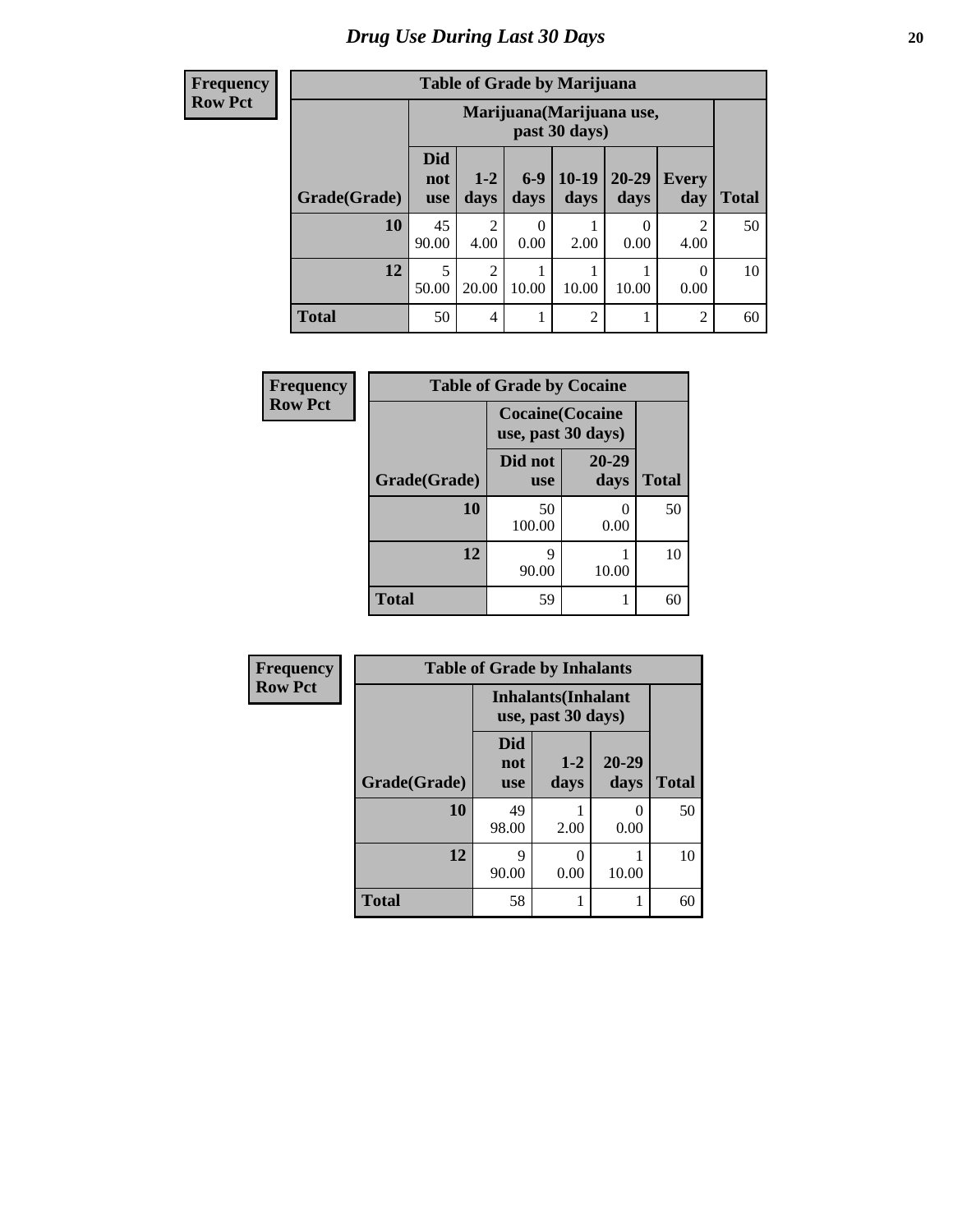| <b>Frequency</b> | <b>Table of Grade by Steroids</b> |                                                |                           |              |
|------------------|-----------------------------------|------------------------------------------------|---------------------------|--------------|
| <b>Row Pct</b>   |                                   | <b>Steroids</b> (Steroid<br>use, past 30 days) |                           |              |
|                  | Grade(Grade)                      | Did not<br><b>use</b>                          | $20 - 29$<br>days         | <b>Total</b> |
|                  | 10                                | 50<br>100.00                                   | $\mathbf{\Omega}$<br>0.00 | 50           |
|                  | 12                                | 9<br>90.00                                     | 10.00                     | 10           |
|                  | <b>Total</b>                      | 59                                             |                           | 60           |

| Frequency      | <b>Table of Grade by Ecstasy</b> |                                 |                                               |                   |              |
|----------------|----------------------------------|---------------------------------|-----------------------------------------------|-------------------|--------------|
| <b>Row Pct</b> |                                  |                                 | <b>Ecstasy</b> (Ecstasy<br>use, past 30 days) |                   |              |
|                | Grade(Grade)                     | <b>Did</b><br>not<br><b>use</b> | $1 - 2$<br>days                               | $20 - 29$<br>days | <b>Total</b> |
|                | 10                               | 50<br>100.00                    | 0<br>0.00                                     | 0<br>0.00         | 50           |
|                | 12                               | 8<br>80.00                      | 10.00                                         | 10.00             | 10           |
|                | <b>Total</b>                     | 58                              |                                               |                   | 60           |

| <b>Frequency</b> | <b>Table of Grade by Meth</b>                      |              |              |              |  |
|------------------|----------------------------------------------------|--------------|--------------|--------------|--|
| <b>Row Pct</b>   | <b>Meth</b> (Methamphetamine<br>use, past 30 days) |              |              |              |  |
|                  | Grade(Grade)                                       | Did not use  | $20-29$ days | <b>Total</b> |  |
|                  | 10                                                 | 50<br>100.00 | 0.00         | 50           |  |
|                  | 12                                                 | q<br>90.00   | 10.00        | 10           |  |
|                  | <b>Total</b>                                       | 59           |              | 60           |  |

| <b>Frequency</b> | <b>Table of Grade by Hallucinogens</b> |                                                   |                   |              |  |
|------------------|----------------------------------------|---------------------------------------------------|-------------------|--------------|--|
| <b>Row Pct</b>   |                                        | Hallucinogens (Hallucinogen<br>use, past 30 days) |                   |              |  |
|                  | Grade(Grade)                           | Did not use                                       | <b>20-29 days</b> | <b>Total</b> |  |
|                  | 10                                     | 50<br>100.00                                      | 0<br>0.00         | 50           |  |
|                  | 12                                     | 9<br>90.00                                        | 10.00             | 10           |  |
|                  | <b>Total</b>                           | 59                                                |                   | 60           |  |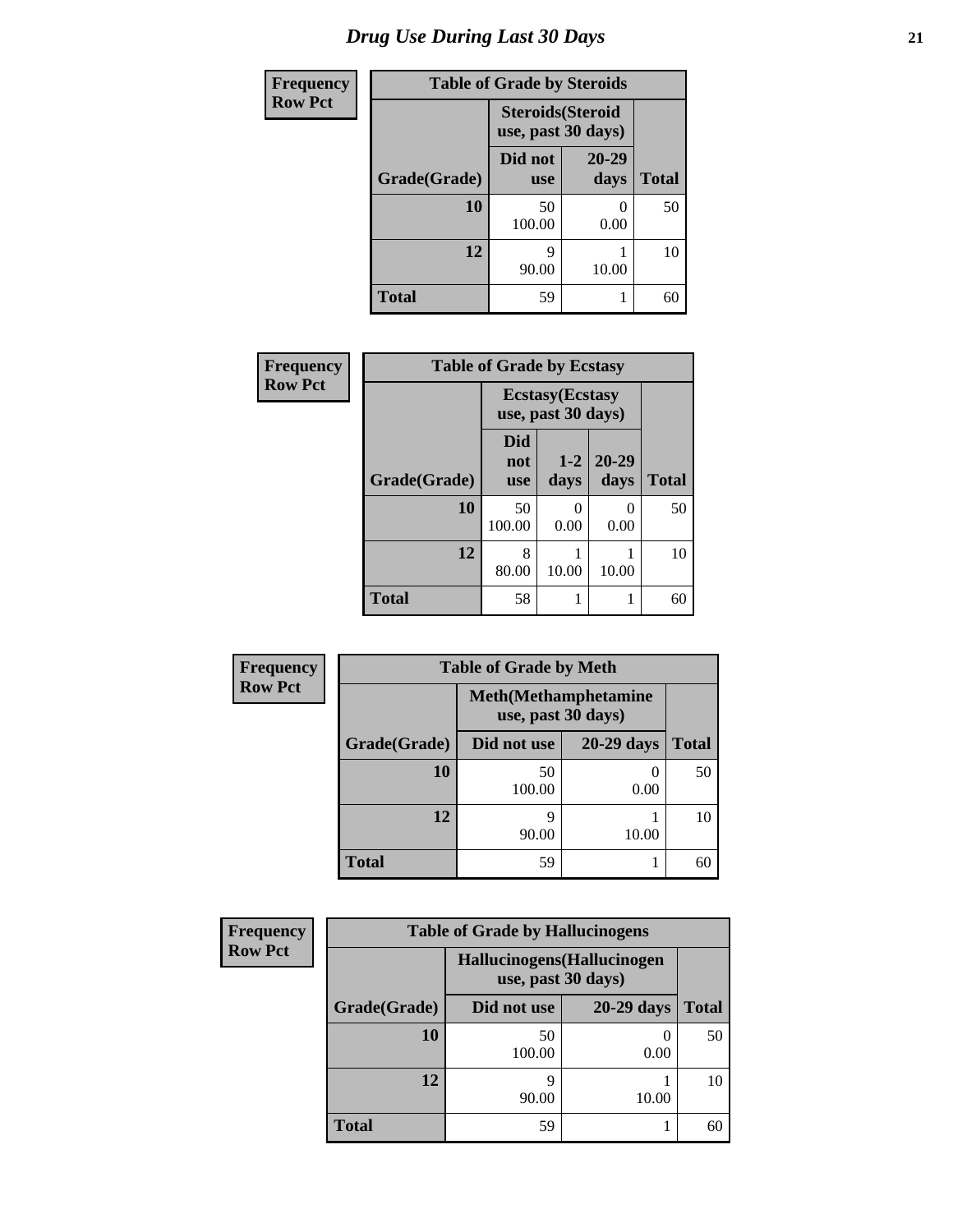# *Drug Use During Last 30 Days* **22**

| Frequency      | <b>Table of Grade by Prescription</b> |                                                                                   |                 |                      |                   |              |
|----------------|---------------------------------------|-----------------------------------------------------------------------------------|-----------------|----------------------|-------------------|--------------|
| <b>Row Pct</b> |                                       | <b>Prescription</b> (Prescription<br>drugs not prescribed to me,<br>past 30 days) |                 |                      |                   |              |
|                | Grade(Grade)                          | <b>Did</b><br>not<br><b>use</b>                                                   | $1 - 2$<br>days | $3 - 5$<br>days      | $20 - 29$<br>days | <b>Total</b> |
|                | 10                                    | 47<br>94.00                                                                       | 3<br>6.00       | $\mathbf{0}$<br>0.00 | $\left($<br>0.00  | 50           |
|                | 12                                    | 8<br>80.00                                                                        | 0.00            | 10.00                | 10.00             | 10           |
|                | <b>Total</b>                          | 55                                                                                | 3               | 1                    |                   | 60           |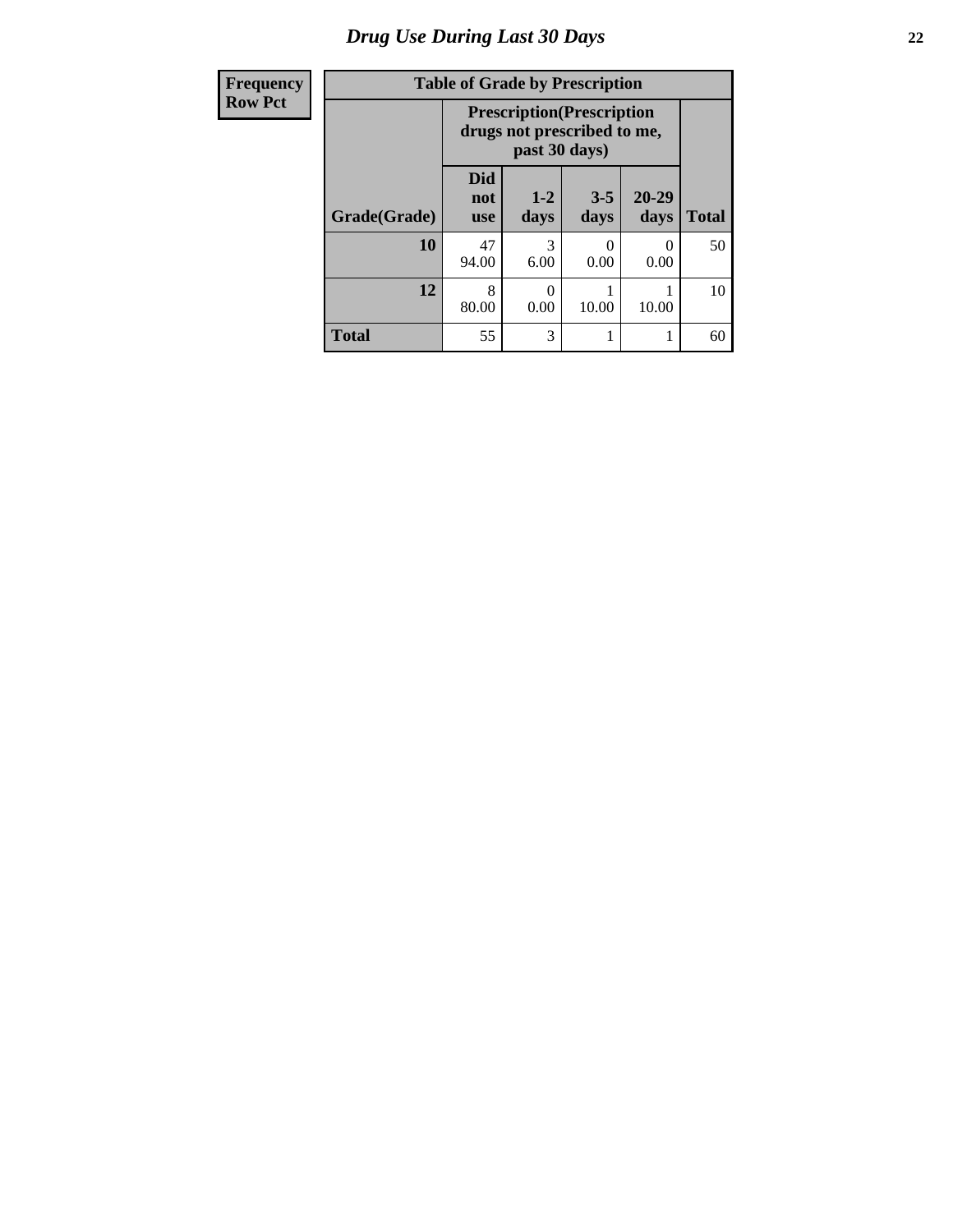| Frequency      | <b>Table of Alcoholease by Grade</b>              |                    |                         |              |  |
|----------------|---------------------------------------------------|--------------------|-------------------------|--------------|--|
| <b>Col Pct</b> | <b>Alcoholease</b> (It is<br>easy to get alcohol) | Grade(Grade)<br>10 | 12                      | <b>Total</b> |  |
|                | <b>Strongly Agree</b>                             | 15<br>30.00        | 3<br>30.00              | 18           |  |
|                | <b>Somewhat Agree</b>                             | 9<br>18.00         | $\mathfrak{D}$<br>20.00 | 11           |  |
|                | <b>Somewhat Disagree</b>                          | 6<br>12.00         | $\Omega$<br>0.00        | 6            |  |
|                | <b>Strongly Disagree</b>                          | 20<br>40.00        | 5<br>50.00              | 25           |  |
|                | <b>Total</b>                                      | 50                 | 10                      | 60           |  |

| Frequency      | <b>Table of Cigarettesease by Grade</b>                 |                    |                         |              |  |
|----------------|---------------------------------------------------------|--------------------|-------------------------|--------------|--|
| <b>Col Pct</b> | Cigarettesease(It is<br>easy to get smoking<br>tobacco) | Grade(Grade)<br>10 | 12                      | <b>Total</b> |  |
|                | <b>Strongly Agree</b>                                   | 14<br>28.00        | 5<br>50.00              | 19           |  |
|                | <b>Somewhat Agree</b>                                   | 14.00              | $\mathfrak{D}$<br>20.00 | 9            |  |
|                | <b>Somewhat Disagree</b>                                | 3<br>6.00          | 0<br>0.00               | 3            |  |
|                | <b>Strongly Disagree</b>                                | 26<br>52.00        | 3<br>30.00              | 29           |  |
|                | Total                                                   | 50                 | 10                      | 60           |  |

| Frequency      | <b>Table of Smokelessease by Grade</b>                         |                           |                         |              |
|----------------|----------------------------------------------------------------|---------------------------|-------------------------|--------------|
| <b>Col Pct</b> | <b>Smokelessease</b> (It is<br>easy to get chewing<br>tobacco) | Grade(Grade)<br><b>10</b> | 12                      | <b>Total</b> |
|                | <b>Strongly Agree</b>                                          | 5<br>10.00                | $\mathfrak{D}$<br>20.00 |              |
|                | <b>Somewhat Agree</b>                                          | 5<br>10.00                | 10.00                   | 6            |
|                | <b>Somewhat Disagree</b>                                       | 4<br>8.00                 | $\mathfrak{D}$<br>20.00 | 6            |
|                | <b>Strongly Disagree</b>                                       | 36<br>72.00               | 5<br>50.00              | 41           |
|                | <b>Total</b>                                                   | 50                        | 10                      | 60           |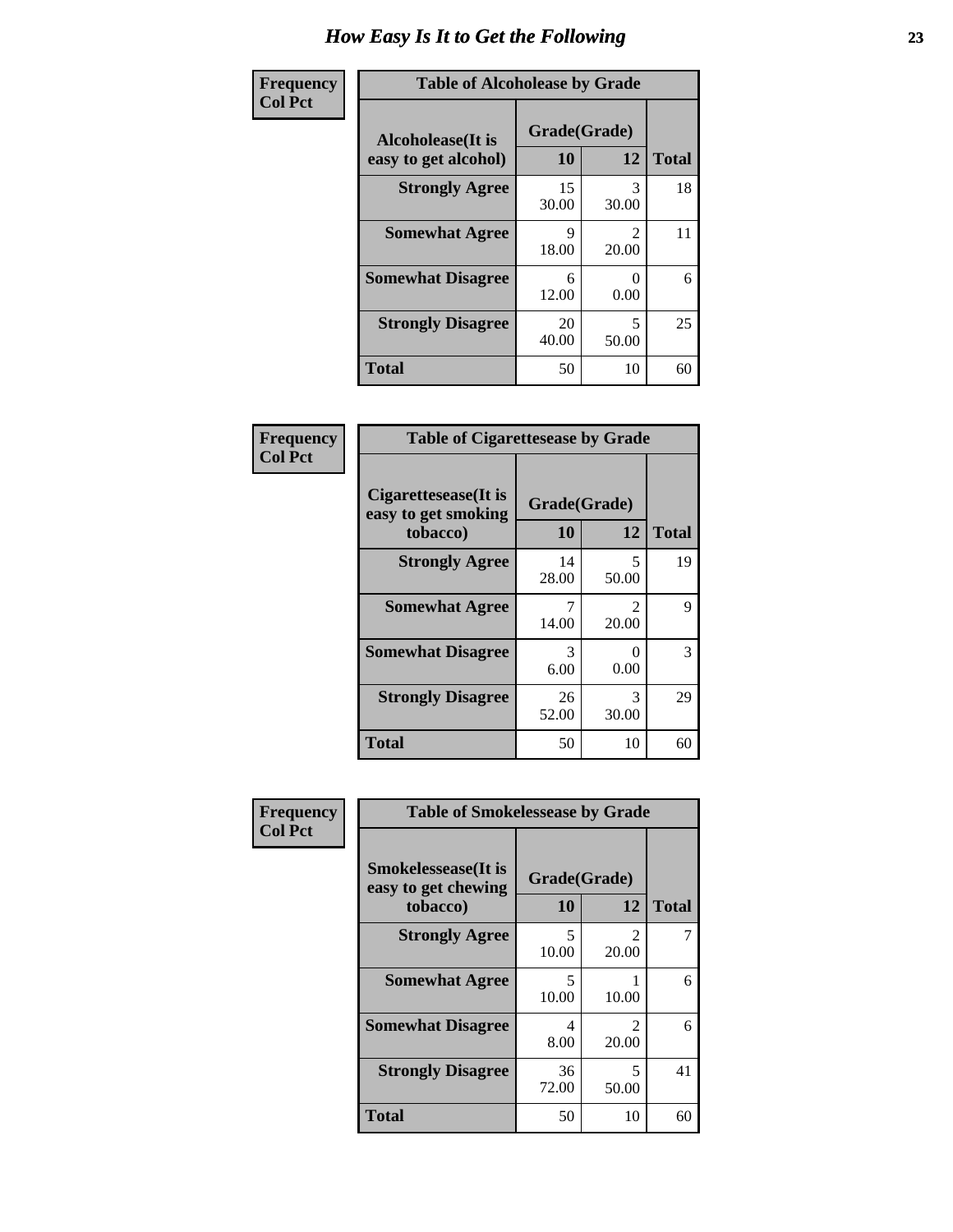| Frequency      | <b>Table of Marijuanaease by Grade</b>           |                                     |                           |                |  |
|----------------|--------------------------------------------------|-------------------------------------|---------------------------|----------------|--|
| <b>Col Pct</b> | Marijuanaease(It is<br>easy to get<br>marijuana) | Grade(Grade)<br>10                  | 12                        | <b>Total</b>   |  |
|                | <b>Strongly Agree</b>                            | 19<br>38.00                         | 70.00                     | 26             |  |
|                | <b>Somewhat Agree</b>                            | 9<br>18.00                          | $\Omega$<br>0.00          | 9              |  |
|                | <b>Somewhat Disagree</b>                         | $\mathcal{D}_{\mathcal{L}}$<br>4.00 | $\mathbf{\Omega}$<br>0.00 | $\overline{2}$ |  |
|                | <b>Strongly Disagree</b>                         | 20<br>40.00                         | 3<br>30.00                | 23             |  |
|                | <b>Total</b>                                     | 50                                  | 10                        | 60             |  |

|                                           | <b>Table of Cocaineease by Grade</b> |                         |    |  |  |  |
|-------------------------------------------|--------------------------------------|-------------------------|----|--|--|--|
| Cocaineease(It is<br>easy to get cocaine) | Grade(Grade)<br>10                   | <b>Total</b>            |    |  |  |  |
| <b>Strongly Agree</b>                     | 8<br>16.00                           | $\mathfrak{D}$<br>20.00 | 10 |  |  |  |
| <b>Somewhat Agree</b>                     | 8<br>16.00                           | 10.00                   | 9  |  |  |  |
| <b>Somewhat Disagree</b>                  | 2.00                                 | 2<br>20.00              | 3  |  |  |  |
| <b>Strongly Disagree</b>                  | 33<br>66.00                          | 5<br>50.00              | 38 |  |  |  |
| <b>Total</b>                              | 50                                   | 10                      |    |  |  |  |

| Frequency      | <b>Table of Inhalantsease by Grade</b>     |              |                         |              |  |
|----------------|--------------------------------------------|--------------|-------------------------|--------------|--|
| <b>Col Pct</b> | <b>Inhalantsease</b> (It is<br>easy to get | Grade(Grade) |                         |              |  |
|                | inhalants)                                 | 10           | 12                      | <b>Total</b> |  |
|                | <b>Strongly Agree</b>                      | 14<br>28.00  | 2<br>20.00              | 16           |  |
|                | <b>Somewhat Agree</b>                      | 6<br>12.00   | 10.00                   |              |  |
|                | <b>Somewhat Disagree</b>                   | 2.00         | $\mathfrak{D}$<br>20.00 | 3            |  |
|                | <b>Strongly Disagree</b>                   | 29<br>58.00  | 5<br>50.00              | 34           |  |
|                | <b>Total</b>                               | 50           | 10                      | 60           |  |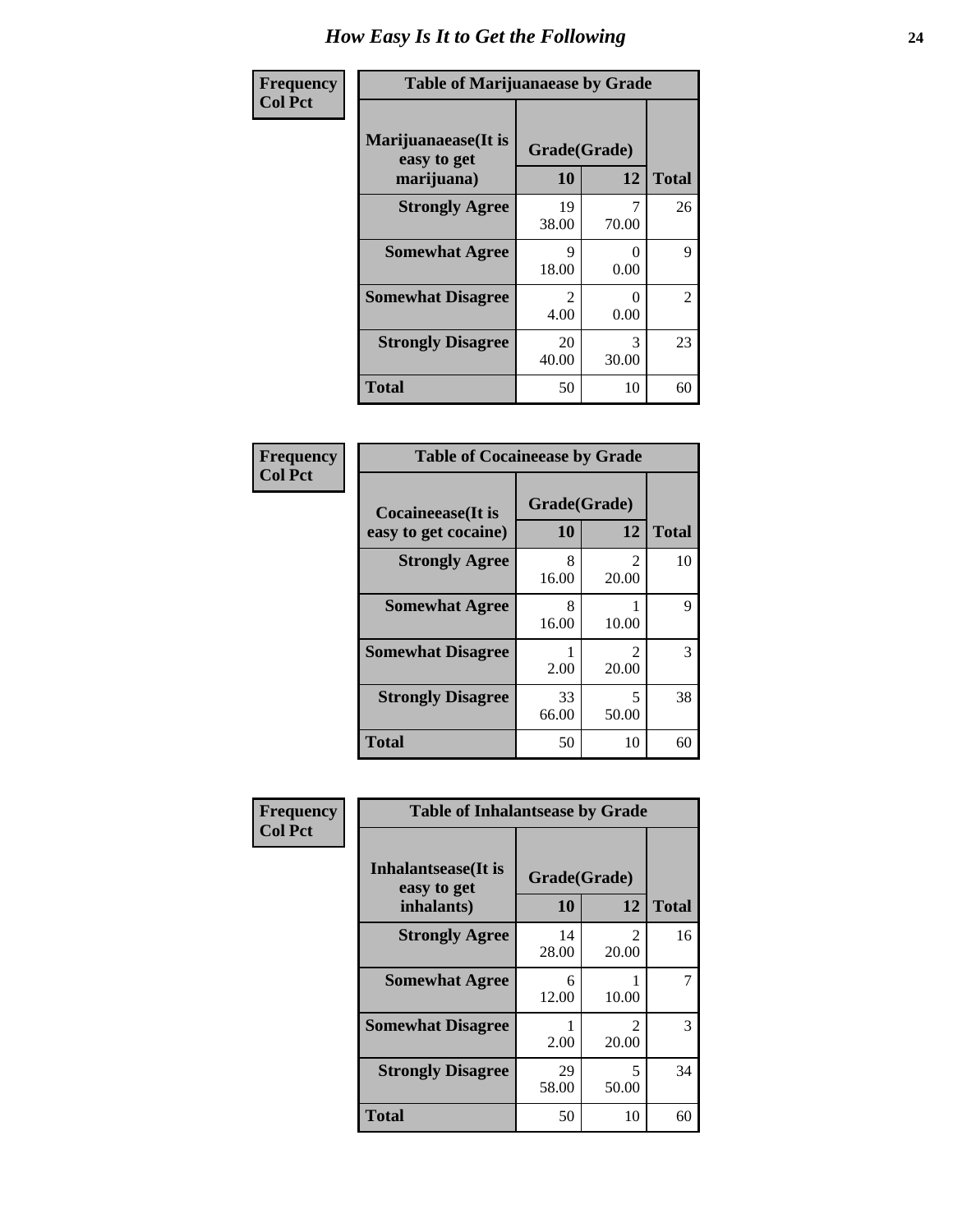| Frequency      | <b>Table of Steroidsease by Grade</b>               |                    |                         |              |  |  |
|----------------|-----------------------------------------------------|--------------------|-------------------------|--------------|--|--|
| <b>Col Pct</b> | <b>Steroidsease</b> (It is<br>easy to get steroids) | Grade(Grade)<br>10 | 12                      | <b>Total</b> |  |  |
|                | <b>Strongly Agree</b>                               | 5<br>10.00         | 10.00                   | 6            |  |  |
|                | <b>Somewhat Agree</b>                               | 6<br>12.00         | $\mathfrak{D}$<br>20.00 | 8            |  |  |
|                | <b>Somewhat Disagree</b>                            | 3<br>6.00          | 10.00                   | 4            |  |  |
|                | <b>Strongly Disagree</b>                            | 36<br>72.00        | 6<br>60.00              | 42           |  |  |
|                | <b>Total</b>                                        | 50                 | 10                      | 60           |  |  |

| Frequency      | <b>Table of Ecstasyease by Grade</b>              |                           |                                |                |  |
|----------------|---------------------------------------------------|---------------------------|--------------------------------|----------------|--|
| <b>Col Pct</b> | <b>Ecstasyease</b> (It is<br>easy to get ecstasy) | Grade(Grade)<br><b>10</b> | 12                             | <b>Total</b>   |  |
|                | <b>Strongly Agree</b>                             | 14.00                     | $\mathcal{D}_{\cdot}$<br>20.00 | 9              |  |
|                | <b>Somewhat Agree</b>                             | 6<br>12.00                | 20.00                          | 8              |  |
|                | <b>Somewhat Disagree</b>                          | 2.00                      | 10.00                          | $\overline{2}$ |  |
|                | <b>Strongly Disagree</b>                          | 36<br>72.00               | 5<br>50.00                     | 41             |  |
|                | <b>Total</b>                                      | 50                        | 10                             | 60             |  |

| Frequency      | <b>Table of Methease by Grade</b>                          |                        |                         |              |  |
|----------------|------------------------------------------------------------|------------------------|-------------------------|--------------|--|
| <b>Col Pct</b> | <b>Methease</b> (It is easy<br>to get<br>methamphetamines) | Grade(Grade)<br>10     | 12                      | <b>Total</b> |  |
|                | <b>Strongly Agree</b>                                      | 14.00                  | 2<br>20.00              | 9            |  |
|                | <b>Somewhat Agree</b>                                      | 4<br>8.00              | 10.00                   | 5            |  |
|                | <b>Somewhat Disagree</b>                                   | $\mathfrak{D}$<br>4.00 | $\overline{2}$<br>20.00 | 4            |  |
|                | <b>Strongly Disagree</b>                                   | 37<br>74.00            | 5<br>50.00              | 42           |  |
|                | Total                                                      | 50                     | 10                      | 60           |  |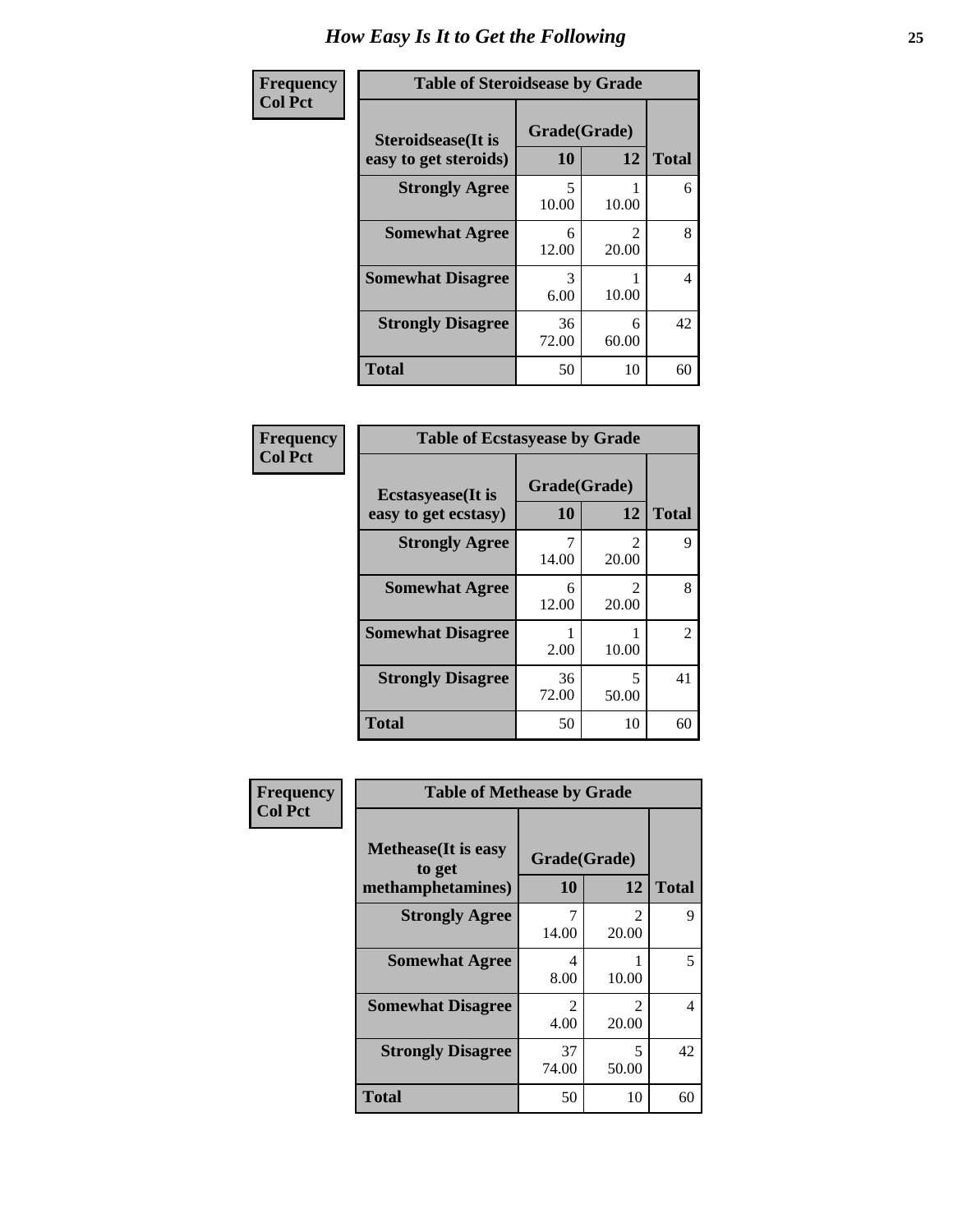| <b>Frequency</b> | <b>Table of Hallucinogensease by Grade</b>               |                                     |                                |                |  |
|------------------|----------------------------------------------------------|-------------------------------------|--------------------------------|----------------|--|
| <b>Col Pct</b>   | Hallucinogensease(It<br>is easy to get<br>hallucinogens) | Grade(Grade)<br>10                  | 12                             | <b>Total</b>   |  |
|                  | <b>Strongly Agree</b>                                    | 3<br>6.00                           | $\mathcal{D}_{\cdot}$<br>20.00 | 5              |  |
|                  | <b>Somewhat Agree</b>                                    | 4<br>8.00                           | 10.00                          | 5              |  |
|                  | <b>Somewhat Disagree</b>                                 | $\mathcal{D}_{\mathcal{L}}$<br>4.00 | 2<br>20.00                     | $\overline{4}$ |  |
|                  | <b>Strongly Disagree</b>                                 | 41<br>82.00                         | 5<br>50.00                     | 46             |  |
|                  | <b>Total</b>                                             | 50                                  | 10                             | 60             |  |

| Frequency<br>  Col Pct |
|------------------------|

| <b>Table of Prescriptionease by Grade</b>                                                |              |                                      |              |  |  |  |
|------------------------------------------------------------------------------------------|--------------|--------------------------------------|--------------|--|--|--|
| <b>Prescriptionease</b> (It<br>is easy to get<br>prescription drugs<br>not prescribed to | Grade(Grade) |                                      |              |  |  |  |
| me)                                                                                      | 10           | 12                                   | <b>Total</b> |  |  |  |
| <b>Strongly Agree</b>                                                                    | 13<br>26.00  | $\mathcal{L}$<br>20.00               | 15           |  |  |  |
| <b>Somewhat Agree</b>                                                                    | 11<br>22.00  | $\mathcal{D}_{\mathcal{L}}$<br>20.00 | 13           |  |  |  |
| <b>Somewhat Disagree</b>                                                                 | 2.00         | 10.00                                | 2            |  |  |  |
| <b>Strongly Disagree</b>                                                                 | 25<br>50.00  | 5<br>50.00                           | 30           |  |  |  |
| Total                                                                                    | 50           | 10                                   | 60           |  |  |  |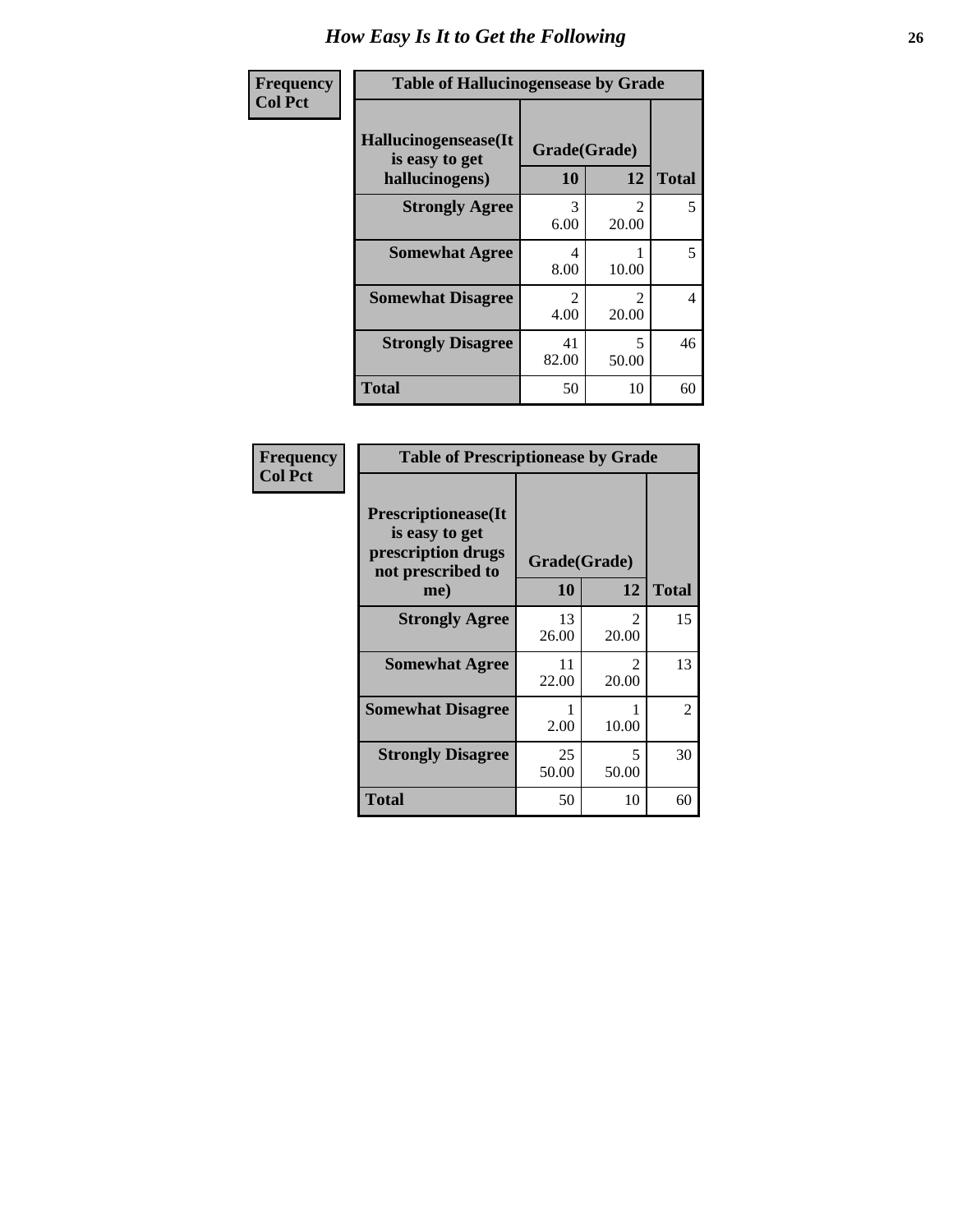### *Age at Onset of Use* **27** *Results for "Age at Onset of Use" questions exclude students who said they did not use that substance*

| <b>Frequency</b> | <b>Table of Grade by Alcoholinit</b> |                  |                  |                  |                                                  |           |            |                         |                  |              |
|------------------|--------------------------------------|------------------|------------------|------------------|--------------------------------------------------|-----------|------------|-------------------------|------------------|--------------|
| <b>Row Pct</b>   |                                      |                  |                  |                  | Alcoholinit (I started using alcohol when I was) |           |            |                         |                  |              |
|                  | Grade(Grade)                         | 9                | <b>10</b>        | 11               | 12                                               | 13        | 14         | 15                      | 16               | <b>Total</b> |
|                  | 10                                   | 5.00             | 5.00             | 3<br>15.00       | 10.00                                            | 15.00     | 4<br>20.00 | 25.00                   | 5.00             | 20           |
|                  | 12                                   | $\theta$<br>0.00 | $\Omega$<br>0.00 | $\Omega$<br>0.00 | 3<br>60.00                                       | 0<br>0.00 | 0.00       | $\overline{2}$<br>40.00 | $\Omega$<br>0.00 | 5            |
|                  | <b>Total</b>                         |                  |                  | 3                | 5                                                | 3         | 4          |                         |                  | 25           |
|                  |                                      |                  |                  |                  | Frequency Missing $= 35$                         |           |            |                         |                  |              |

| <b>Frequency</b> | <b>Table of Grade by Cigarettesinit</b> |                                                     |                          |                           |                         |                |  |
|------------------|-----------------------------------------|-----------------------------------------------------|--------------------------|---------------------------|-------------------------|----------------|--|
| <b>Row Pct</b>   |                                         | Cigarettesinit (I started<br>smoking tobacco when I |                          |                           |                         |                |  |
|                  | Grade(Grade)                            | 9                                                   | 12                       | 13                        | 14                      | <b>Total</b>   |  |
|                  | 10                                      | 20.00                                               | 0.00                     | $\mathfrak{D}$<br>40.00   | $\mathfrak{D}$<br>40.00 | 5              |  |
|                  | 12                                      | 50.00                                               | 50.00                    | $\mathbf{\Omega}$<br>0.00 | 0<br>0.00               | $\overline{2}$ |  |
|                  | <b>Total</b>                            | $\overline{2}$                                      |                          | 2                         | $\overline{2}$          |                |  |
|                  |                                         |                                                     | Frequency Missing $= 53$ |                           |                         |                |  |

| Frequency      | <b>Table of Grade by Smokelessinit</b> |                                                                 |              |  |  |
|----------------|----------------------------------------|-----------------------------------------------------------------|--------------|--|--|
| <b>Row Pct</b> |                                        | Smokelessinit(I<br>started<br>chewing<br>tobacco when I<br>was) |              |  |  |
|                | Grade(Grade)                           | 12                                                              | <b>Total</b> |  |  |
|                | 10                                     | $\Omega$                                                        | 0            |  |  |
|                | 12                                     | 100.00                                                          |              |  |  |
|                | <b>Total</b>                           |                                                                 |              |  |  |
|                |                                        | <b>Frequency Missing = 59</b>                                   |              |  |  |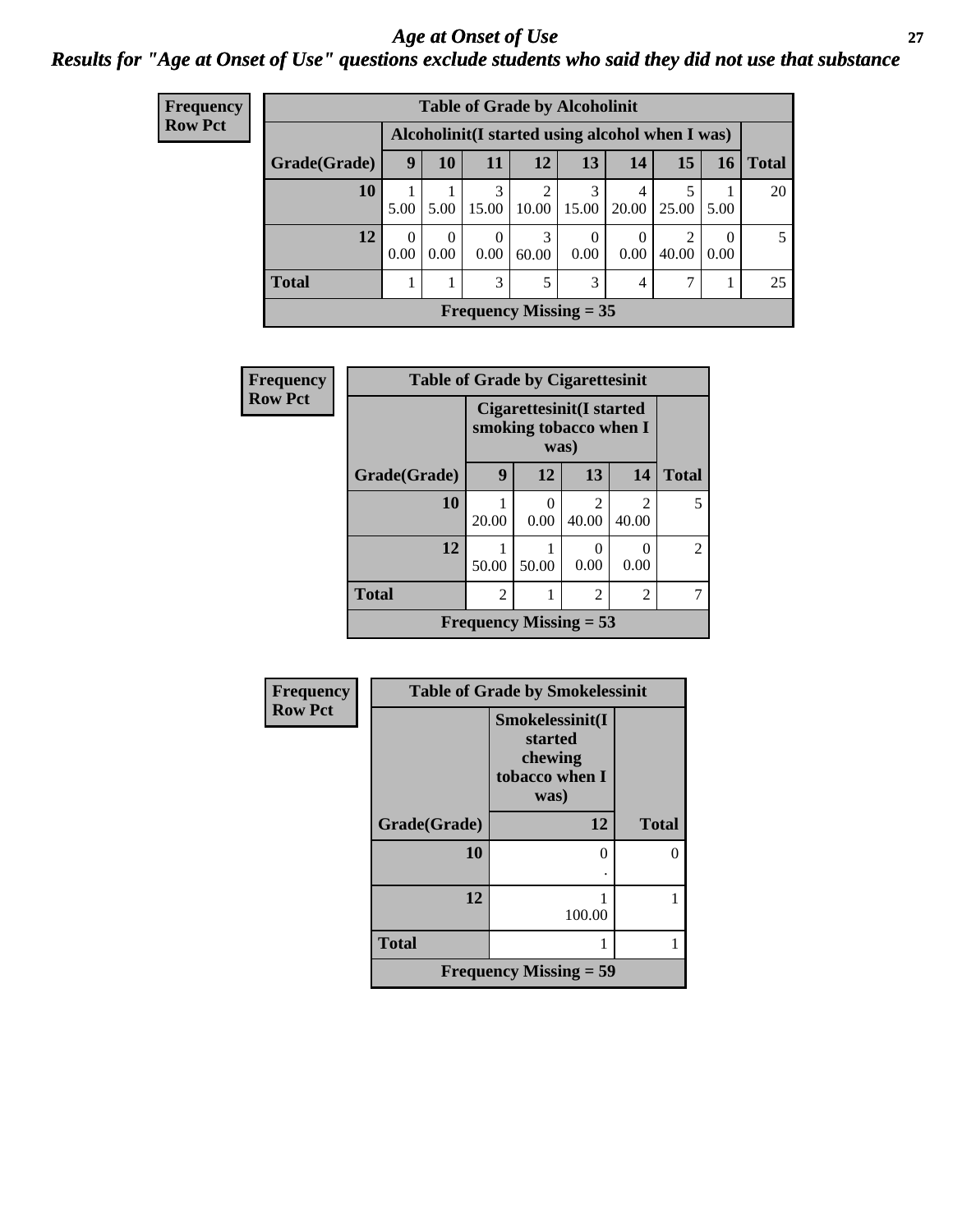#### *Age at Onset of Use* **28**

*Results for "Age at Onset of Use" questions exclude students who said they did not use that substance*

| Frequency                                                                 | <b>Table of Grade by Marijuanainit</b> |                         |                         |                         |                                            |       |                  |              |
|---------------------------------------------------------------------------|----------------------------------------|-------------------------|-------------------------|-------------------------|--------------------------------------------|-------|------------------|--------------|
| <b>Row Pct</b><br>Marijuanainit (I started using<br>marijuana when I was) |                                        |                         |                         |                         |                                            |       |                  |              |
|                                                                           | Grade(Grade)                           | <b>11</b>               | 12                      | 13                      | 14                                         | 15    | <b>16</b>        | <b>Total</b> |
|                                                                           | 10                                     | $\mathfrak{D}$<br>20.00 | $\overline{c}$<br>20.00 | $\mathfrak{D}$<br>20.00 | 4<br>40.00                                 | 0.00  | $\theta$<br>0.00 | 10           |
|                                                                           | 12                                     | $\theta$<br>0.00        | 16.67                   | 16.67                   | ◠<br>33.33                                 | 16.67 | 16.67            | 6            |
|                                                                           | <b>Total</b>                           | $\overline{c}$          | 3                       | 3                       | 6                                          |       |                  | 16           |
|                                                                           |                                        |                         |                         |                         | <b>Frequency Missing <math>= 44</math></b> |       |                  |              |

| Frequency      | <b>Table of Grade by Cocaineinit</b> |                                                          |              |  |  |
|----------------|--------------------------------------|----------------------------------------------------------|--------------|--|--|
| <b>Row Pct</b> |                                      | Cocaineinit(I<br>started using<br>cocaine<br>when I was) |              |  |  |
|                | Grade(Grade)                         | 12                                                       | <b>Total</b> |  |  |
|                | 10                                   | $\Omega$                                                 | 0            |  |  |
|                | 12                                   | 100.00                                                   |              |  |  |
|                | <b>Total</b>                         |                                                          |              |  |  |
|                |                                      | <b>Frequency Missing = 59</b>                            |              |  |  |

| Frequency      | <b>Table of Grade by Inhalantsinit</b> |                                                      |                          |           |                |  |  |
|----------------|----------------------------------------|------------------------------------------------------|--------------------------|-----------|----------------|--|--|
| <b>Row Pct</b> |                                        | Inhalantsinit(I<br>started using<br>inhalants when I |                          |           |                |  |  |
|                | Grade(Grade)                           | 10                                                   | 12                       | 14        | <b>Total</b>   |  |  |
|                | 10                                     | 50.00                                                | 0<br>0.00                | 50.00     | $\overline{2}$ |  |  |
|                | 12                                     | 0<br>0.00                                            | 100.00                   | 0<br>0.00 |                |  |  |
|                | <b>Total</b>                           | 1                                                    | 1                        |           | 3              |  |  |
|                |                                        |                                                      | Frequency Missing $= 57$ |           |                |  |  |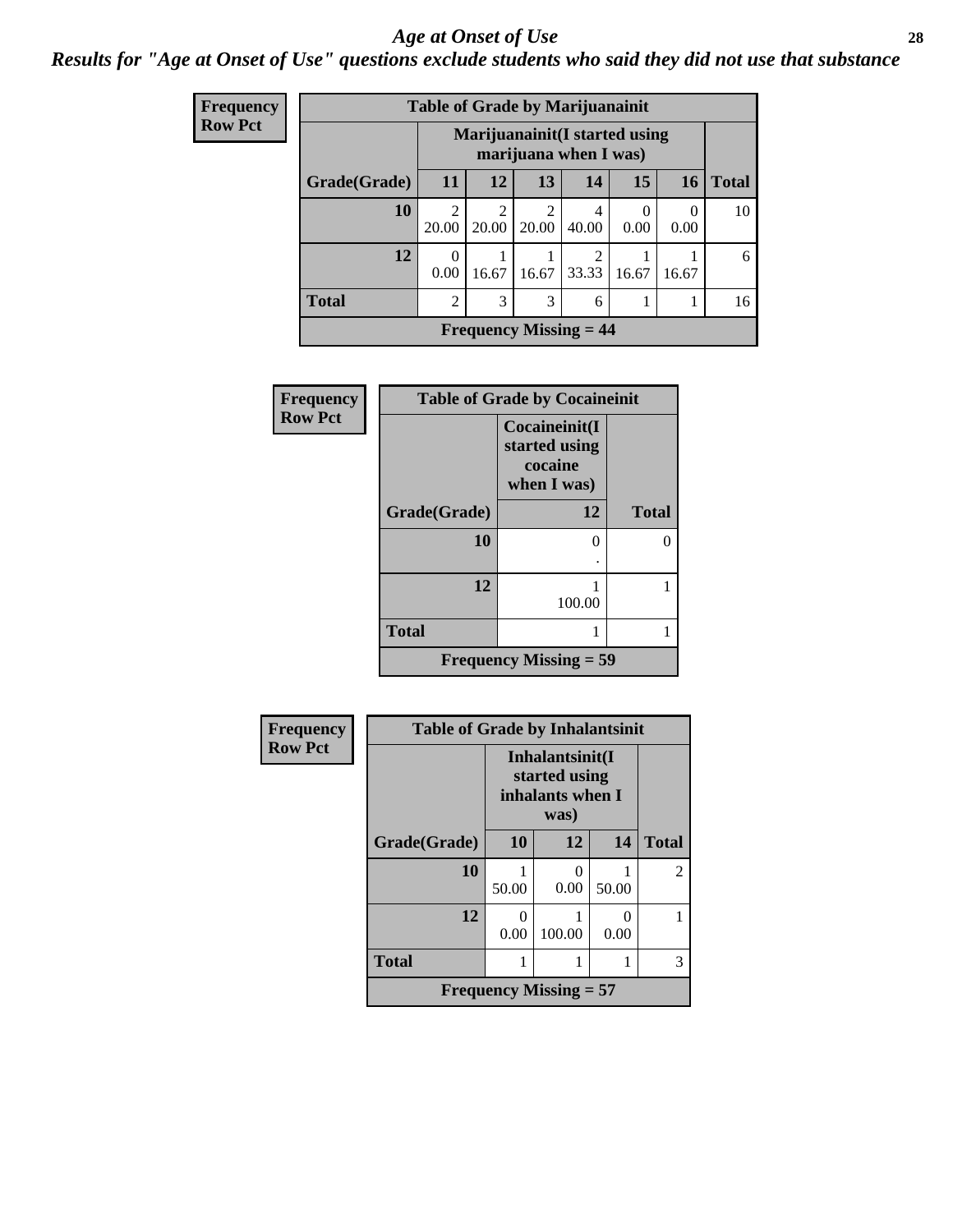#### *Age at Onset of Use* **29**

*Results for "Age at Onset of Use" questions exclude students who said they did not use that substance*

| Frequency      | <b>Table of Grade by Steroidsinit</b> |                                                            |              |  |  |
|----------------|---------------------------------------|------------------------------------------------------------|--------------|--|--|
| <b>Row Pct</b> |                                       | Steroidsinit(I<br>started using<br>steroids<br>when I was) |              |  |  |
|                | Grade(Grade)                          | 12                                                         | <b>Total</b> |  |  |
|                | 10                                    | 0                                                          | 0            |  |  |
|                | 12                                    | 100.00                                                     |              |  |  |
|                | <b>Total</b>                          |                                                            |              |  |  |
|                |                                       | <b>Frequency Missing = 59</b>                              |              |  |  |

| <b>Frequency</b> | <b>Table of Grade by Ecstasyinit</b> |                                                          |       |                |
|------------------|--------------------------------------|----------------------------------------------------------|-------|----------------|
| <b>Row Pct</b>   |                                      | Ecstasyinit(I<br>started using<br>ecstasy when<br>I was) |       |                |
|                  | Grade(Grade)                         | 12                                                       | 14    | <b>Total</b>   |
|                  | 10                                   | ∩                                                        | 0     | 0              |
|                  |                                      |                                                          |       |                |
|                  | 12                                   | 50.00                                                    | 50.00 | $\mathfrak{D}$ |
|                  |                                      |                                                          |       |                |
|                  | <b>Total</b>                         |                                                          |       | 2              |
|                  | <b>Frequency Missing = 58</b>        |                                                          |       |                |

| <b>Frequency</b> | <b>Table of Grade by Methinit</b> |                                                                       |              |  |
|------------------|-----------------------------------|-----------------------------------------------------------------------|--------------|--|
| <b>Row Pct</b>   |                                   | <b>Methinit(I started</b><br>using<br>methamphetamines<br>when I was) |              |  |
|                  | Grade(Grade)                      | 12                                                                    | <b>Total</b> |  |
|                  | 10                                |                                                                       |              |  |
|                  | 12                                | 100.00                                                                |              |  |
|                  | <b>Total</b>                      |                                                                       |              |  |
|                  |                                   | Frequency Missing $=$ 59                                              |              |  |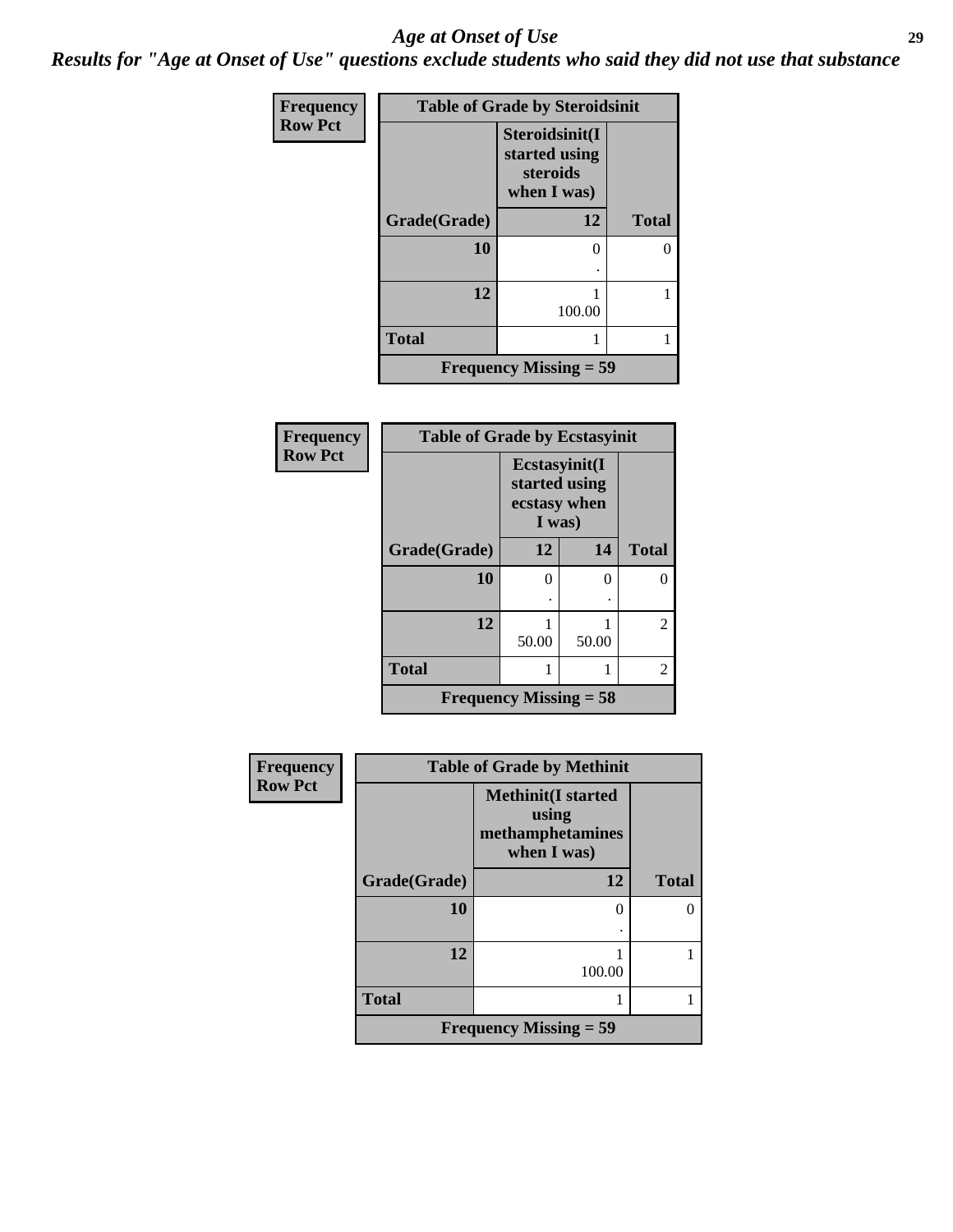#### Age at Onset of Use **30**

*Results for "Age at Onset of Use" questions exclude students who said they did not use that substance*

| Frequency      | <b>Table of Grade by Hallucinogensinit</b> |                                                                      |              |  |  |
|----------------|--------------------------------------------|----------------------------------------------------------------------|--------------|--|--|
| <b>Row Pct</b> |                                            | Hallucinogensinit(I<br>started using<br>hallucinogens<br>when I was) |              |  |  |
|                | Grade(Grade)                               | 12                                                                   | <b>Total</b> |  |  |
|                | 10                                         | 0                                                                    | 0            |  |  |
|                | 12                                         | 100.00                                                               |              |  |  |
|                | <b>Total</b>                               |                                                                      |              |  |  |
|                |                                            | <b>Frequency Missing = 59</b>                                        |              |  |  |

| <b>Frequency</b> | <b>Table of Grade by Prescriptioninit</b> |                                                                                                  |                  |           |              |
|------------------|-------------------------------------------|--------------------------------------------------------------------------------------------------|------------------|-----------|--------------|
| <b>Row Pct</b>   |                                           | Prescriptioninit(I<br>started using<br>prescription drugs<br>not prescribed to me<br>when I was) |                  |           |              |
|                  | Grade(Grade)                              | 12                                                                                               | 14               | 16        | <b>Total</b> |
|                  | 10                                        | $\mathcal{D}_{\mathcal{L}}$<br>50.00                                                             | 25.00            | 25.00     |              |
|                  | 12                                        | $\mathcal{D}_{\mathcal{L}}$<br>100.00                                                            | $\Omega$<br>0.00 | 0<br>0.00 | 2            |
|                  | <b>Total</b>                              | 4                                                                                                |                  |           | 6            |
|                  |                                           | <b>Frequency Missing = 54</b>                                                                    |                  |           |              |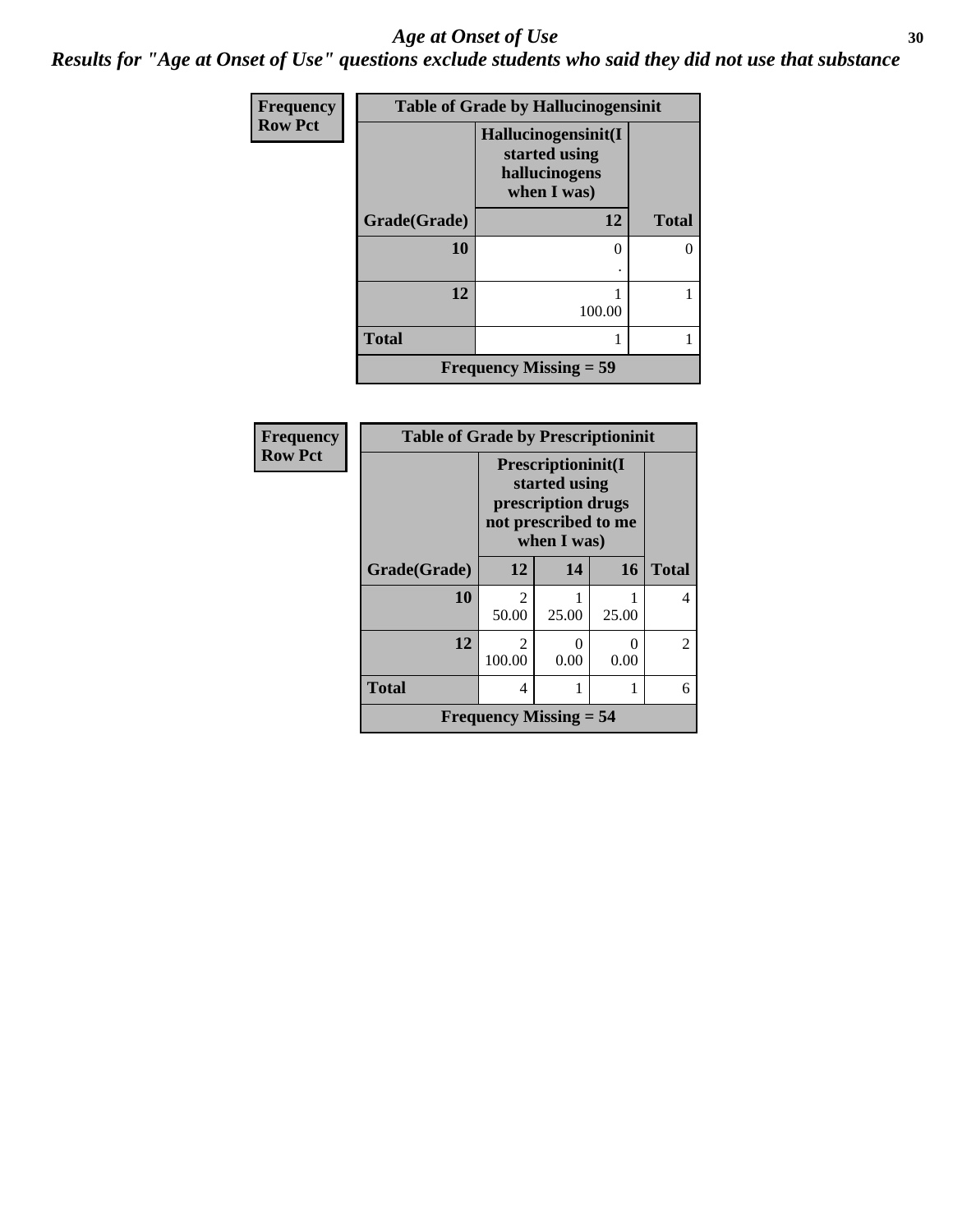| Frequency      | <b>Table of Alcoholharm by Grade</b>          |                    |                         |              |
|----------------|-----------------------------------------------|--------------------|-------------------------|--------------|
| <b>Col Pct</b> | Alcoholharm(I<br>think alcohol is<br>harmful) | Grade(Grade)<br>10 | 12                      | <b>Total</b> |
|                | <b>Strongly Agree</b>                         | 29<br>58.00        | 6<br>60.00              | 35           |
|                | <b>Somewhat Agree</b>                         | 11<br>22.00        | $\mathfrak{D}$<br>20.00 | 13           |
|                | <b>Somewhat Disagree</b>                      | 3<br>6.00          | 10.00                   | 4            |
|                | <b>Strongly Disagree</b>                      | 14.00              | 10.00                   | 8            |
|                | <b>Total</b>                                  | 50                 | 10                      | 60           |

| <b>Table of Cigarettesharm by Grade</b>                  |                    |                           |              |  |  |
|----------------------------------------------------------|--------------------|---------------------------|--------------|--|--|
| Cigarettesharm(I<br>think smoking<br>tobacco is harmful) | Grade(Grade)<br>10 | 12                        | <b>Total</b> |  |  |
| <b>Strongly Agree</b>                                    | 41<br>82.00        | 9<br>90.00                | 50           |  |  |
| <b>Somewhat Agree</b>                                    | 2<br>4.00          | $\mathbf{\Omega}$<br>0.00 | 2            |  |  |
| <b>Somewhat Disagree</b>                                 | 0<br>0.00          | 10.00                     |              |  |  |
| <b>Strongly Disagree</b>                                 | 7<br>14.00         | 0.00                      | 7            |  |  |
| <b>Total</b>                                             | 50                 | 10                        | 60           |  |  |

| Frequency      |                                                | <b>Table of Smokelessharm by Grade</b> |                         |              |  |
|----------------|------------------------------------------------|----------------------------------------|-------------------------|--------------|--|
| <b>Col Pct</b> | Smokelessharm(I<br>think chewing<br>tobacco is | Grade(Grade)                           |                         |              |  |
|                | harmful)                                       | 10                                     | 12                      | <b>Total</b> |  |
|                | <b>Strongly Agree</b>                          | 37<br>74.00                            | 8<br>80.00              | 45           |  |
|                | <b>Somewhat Agree</b>                          | 5<br>10.00                             | $\mathfrak{D}$<br>20.00 |              |  |
|                | <b>Strongly Disagree</b>                       | 8<br>16.00                             | 0<br>0.00               | 8            |  |
|                | <b>Total</b>                                   | 50                                     | 10                      | 60           |  |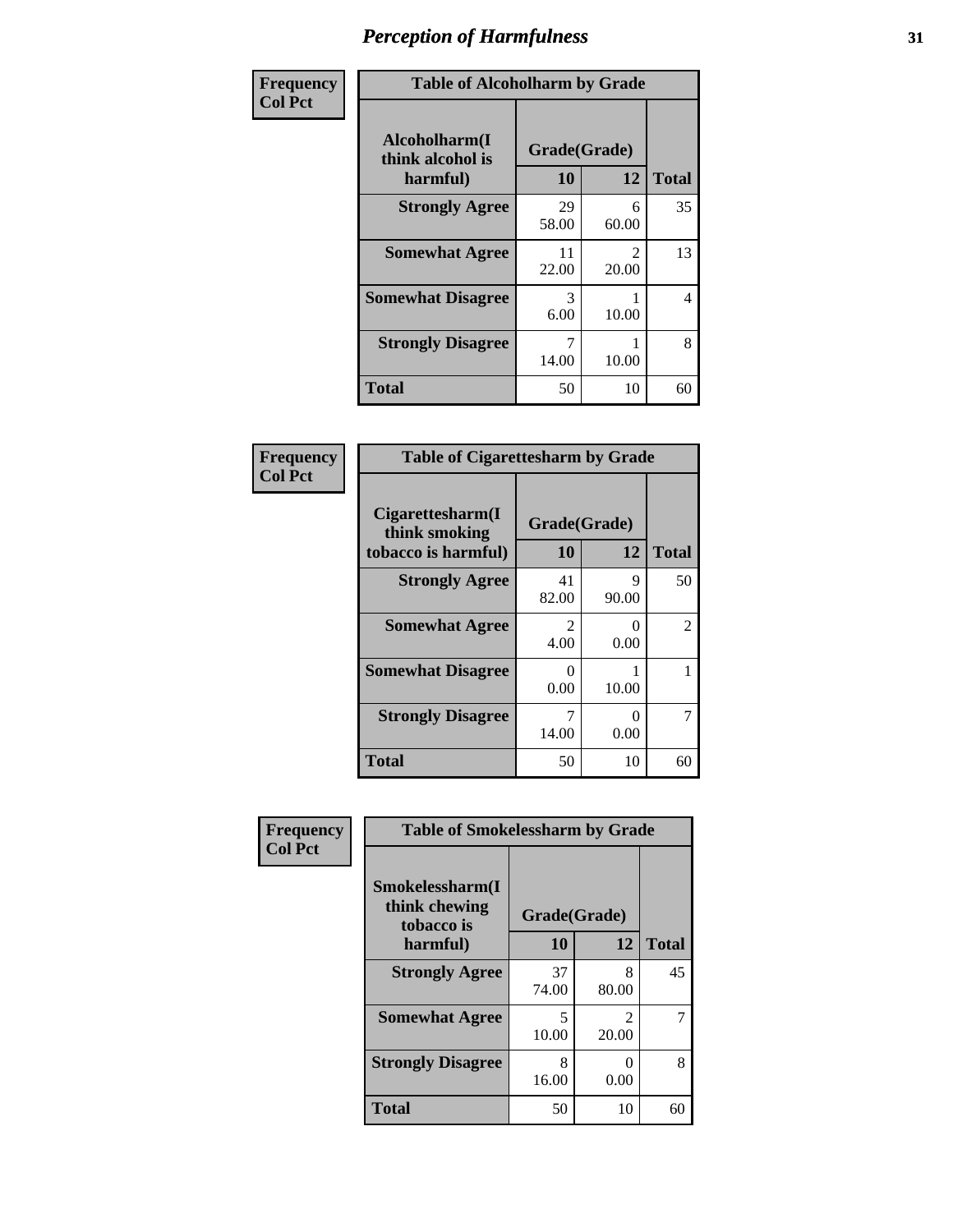| Frequency      | <b>Table of Marijuanaharm by Grade</b>            |                                     |                           |                |
|----------------|---------------------------------------------------|-------------------------------------|---------------------------|----------------|
| <b>Col Pct</b> | Marijuanaharm(I<br>think marijuana is<br>harmful) | Grade(Grade)<br>10                  | 12                        | <b>Total</b>   |
|                | <b>Strongly Agree</b>                             | 33<br>66.00                         | 6<br>60.00                | 39             |
|                | <b>Somewhat Agree</b>                             | 4<br>8.00                           | 10.00                     | 5              |
|                | <b>Somewhat Disagree</b>                          | $\mathcal{D}_{\mathcal{L}}$<br>4.00 | $\mathbf{\Omega}$<br>0.00 | $\overline{2}$ |
|                | <b>Strongly Disagree</b>                          | 11<br>22.00                         | 3<br>30.00                | 14             |
|                | <b>Total</b>                                      | 50                                  | 10                        | 60             |

| <b>Table of Cocaineharm by Grade</b> |                        |            |              |  |
|--------------------------------------|------------------------|------------|--------------|--|
| Cocaineharm(I<br>think cocaine is    | Grade(Grade)           |            |              |  |
| harmful)                             | 10                     | 12         | <b>Total</b> |  |
| <b>Strongly Agree</b>                | 41<br>82.00            | 9<br>90.00 | 50           |  |
| <b>Somewhat Agree</b>                | $\mathfrak{D}$<br>4.00 | 10.00      | 3            |  |
| <b>Strongly Disagree</b>             | 14.00                  | 0<br>0.00  |              |  |
| <b>Total</b>                         | 50                     | 10         |              |  |

| Frequency      | <b>Table of Inhalantsharm by Grade</b>              |                        |              |                |
|----------------|-----------------------------------------------------|------------------------|--------------|----------------|
| <b>Col Pct</b> | Inhalantsharm(I)<br>think inhalants are<br>harmful) | Grade(Grade)<br>10     | 12           | <b>Total</b>   |
|                | <b>Strongly Agree</b>                               | 40<br>80.00            | 10<br>100.00 | 50             |
|                | <b>Somewhat Agree</b>                               | $\mathfrak{D}$<br>4.00 | 0<br>0.00    | $\overline{2}$ |
|                | <b>Somewhat Disagree</b>                            | 2.00                   | 0<br>0.00    |                |
|                | <b>Strongly Disagree</b>                            | 7<br>14.00             | ∩<br>0.00    | 7              |
|                | <b>Total</b>                                        | 50                     | 10           | 60             |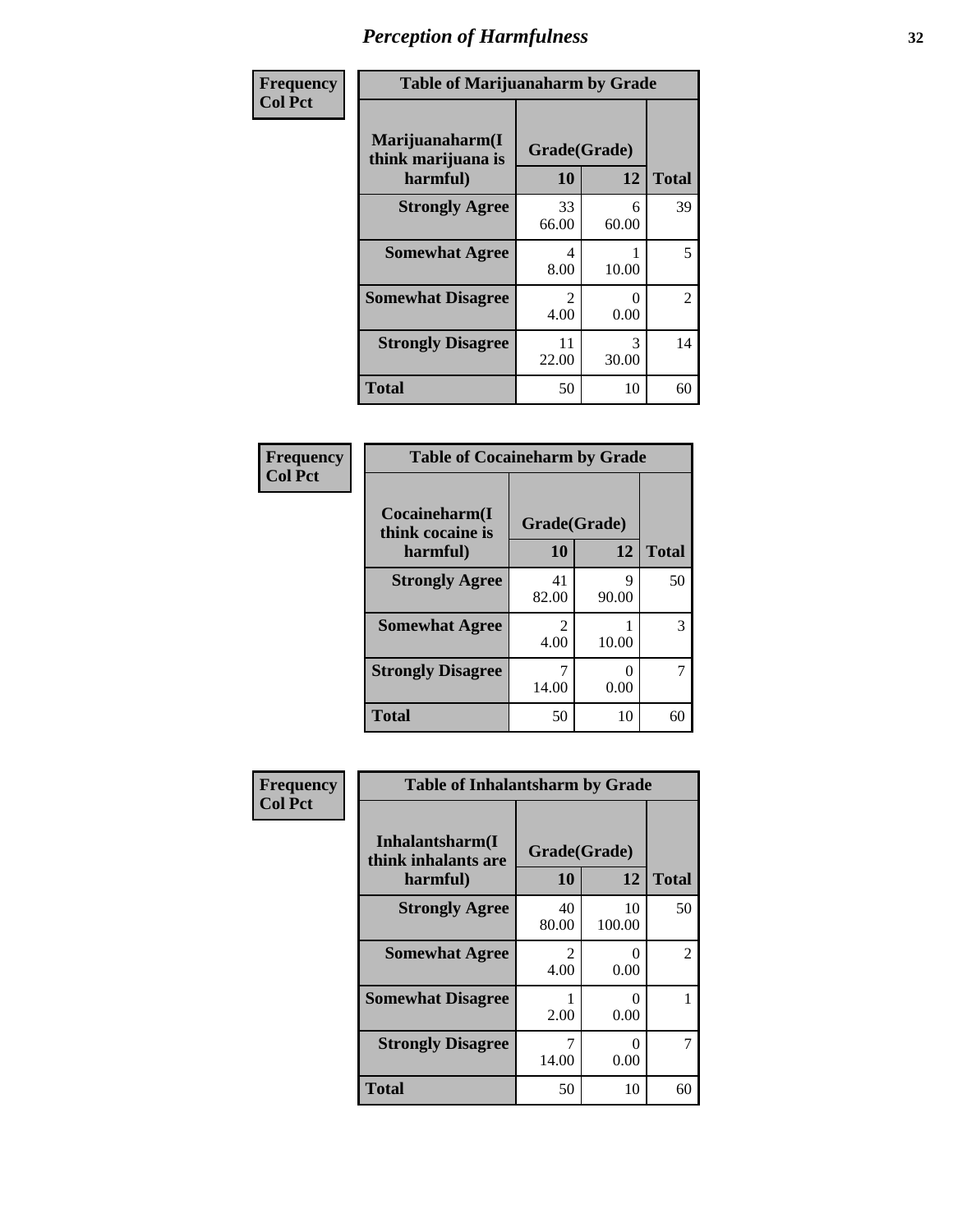| Frequency      | <b>Table of Steroidsharm by Grade</b>            |                                     |              |                |
|----------------|--------------------------------------------------|-------------------------------------|--------------|----------------|
| <b>Col Pct</b> | Steroidsharm(I<br>think steroids are<br>harmful) | Grade(Grade)<br>10                  | 12           | <b>Total</b>   |
|                | <b>Strongly Agree</b>                            | 38<br>76.00                         | 10<br>100.00 | 48             |
|                | <b>Somewhat Agree</b>                            | $\mathcal{D}_{\mathcal{L}}$<br>4.00 | 0<br>0.00    | $\mathfrak{D}$ |
|                | <b>Somewhat Disagree</b>                         | 2.00                                | 0<br>0.00    |                |
|                | <b>Strongly Disagree</b>                         | 9<br>18.00                          | 0<br>0.00    | Q              |
|                | <b>Total</b>                                     | 50                                  | 10           | 60             |

| <b>Table of Ecstasyharm by Grade</b>          |                    |                                      |    |  |  |
|-----------------------------------------------|--------------------|--------------------------------------|----|--|--|
| Ecstasyharm(I<br>think ecstasy is<br>harmful) | Grade(Grade)<br>10 | <b>Total</b>                         |    |  |  |
| <b>Strongly Agree</b>                         | 40<br>80.00        | 8<br>80.00                           | 48 |  |  |
| <b>Somewhat Agree</b>                         | 2.00               | $\mathbf{\Omega}$<br>0.00            |    |  |  |
| <b>Somewhat Disagree</b>                      | 0<br>0.00          | $\mathcal{D}_{\mathcal{L}}$<br>20.00 | 2  |  |  |
| <b>Strongly Disagree</b>                      | 9<br>18.00         | 0<br>0.00                            | 9  |  |  |
| <b>Total</b>                                  | 50                 | 10                                   | 60 |  |  |

| Frequency      | <b>Table of Methharm by Grade</b>            |              |              |              |
|----------------|----------------------------------------------|--------------|--------------|--------------|
| <b>Col Pct</b> |                                              |              |              |              |
|                | <b>Methharm</b> (I think<br>methamphetamines | Grade(Grade) |              |              |
|                | are harmful)                                 | 10           | 12           | <b>Total</b> |
|                | <b>Strongly Agree</b>                        | 41<br>82.00  | 10<br>100.00 | 51           |
|                | <b>Strongly Disagree</b>                     | Q<br>18.00   | 0.00         | 9            |
|                | <b>Total</b>                                 | 50           | 10           | 60           |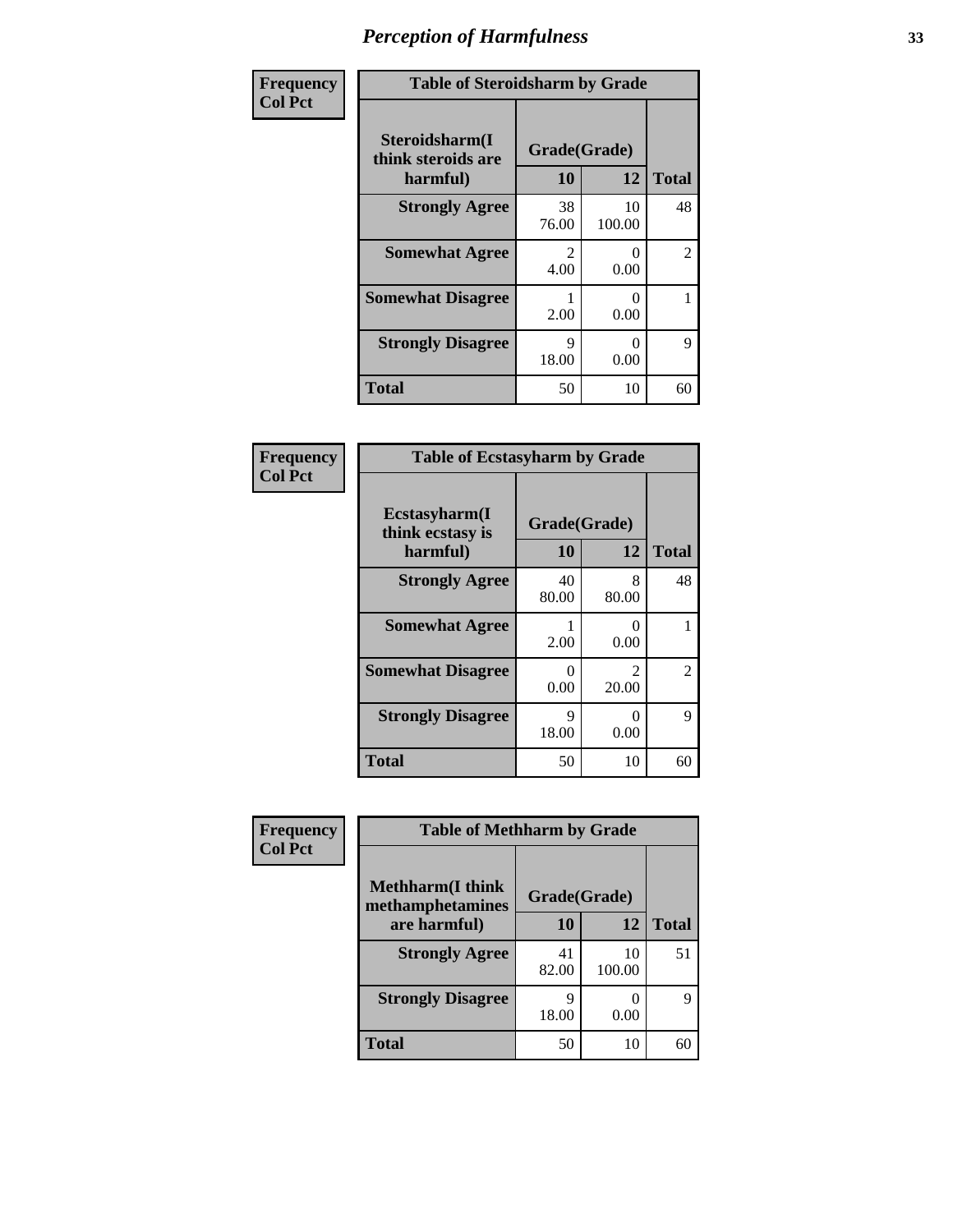| Frequency      | <b>Table of Hallucinogensharm by Grade</b> |              |              |              |
|----------------|--------------------------------------------|--------------|--------------|--------------|
| <b>Col Pct</b> | Hallucinogensharm(I<br>think hallucinogens | Grade(Grade) |              |              |
|                | are harmful)                               | 10           | 12           | <b>Total</b> |
|                | <b>Strongly Agree</b>                      | 40<br>80.00  | 10<br>100.00 | 50           |
|                | <b>Somewhat Agree</b>                      | 2.00         | 0<br>0.00    |              |
|                | <b>Strongly Disagree</b>                   | 9<br>18.00   | 0<br>0.00    | 9            |
|                | <b>Total</b>                               | 50           | 10           | 60           |

| Frequency      | <b>Table of Prescriptionharm by Grade</b>                                 |              |              |              |
|----------------|---------------------------------------------------------------------------|--------------|--------------|--------------|
| <b>Col Pct</b> | Prescriptionharm(I<br>think prescription<br>drugs not<br>prescribed to me | Grade(Grade) |              |              |
|                | are harmful)                                                              | <b>10</b>    | 12           | <b>Total</b> |
|                | <b>Strongly Agree</b>                                                     | 35<br>70.00  | 10<br>100.00 | 45           |
|                | <b>Somewhat Agree</b>                                                     | 4<br>8.00    | 0<br>0.00    | 4            |
|                | <b>Somewhat Disagree</b>                                                  | 3<br>6.00    | 0<br>0.00    | 3            |
|                | <b>Strongly Disagree</b>                                                  | 8<br>16.00   | 0<br>0.00    | 8            |
|                | Total                                                                     | 50           | 10           | 60           |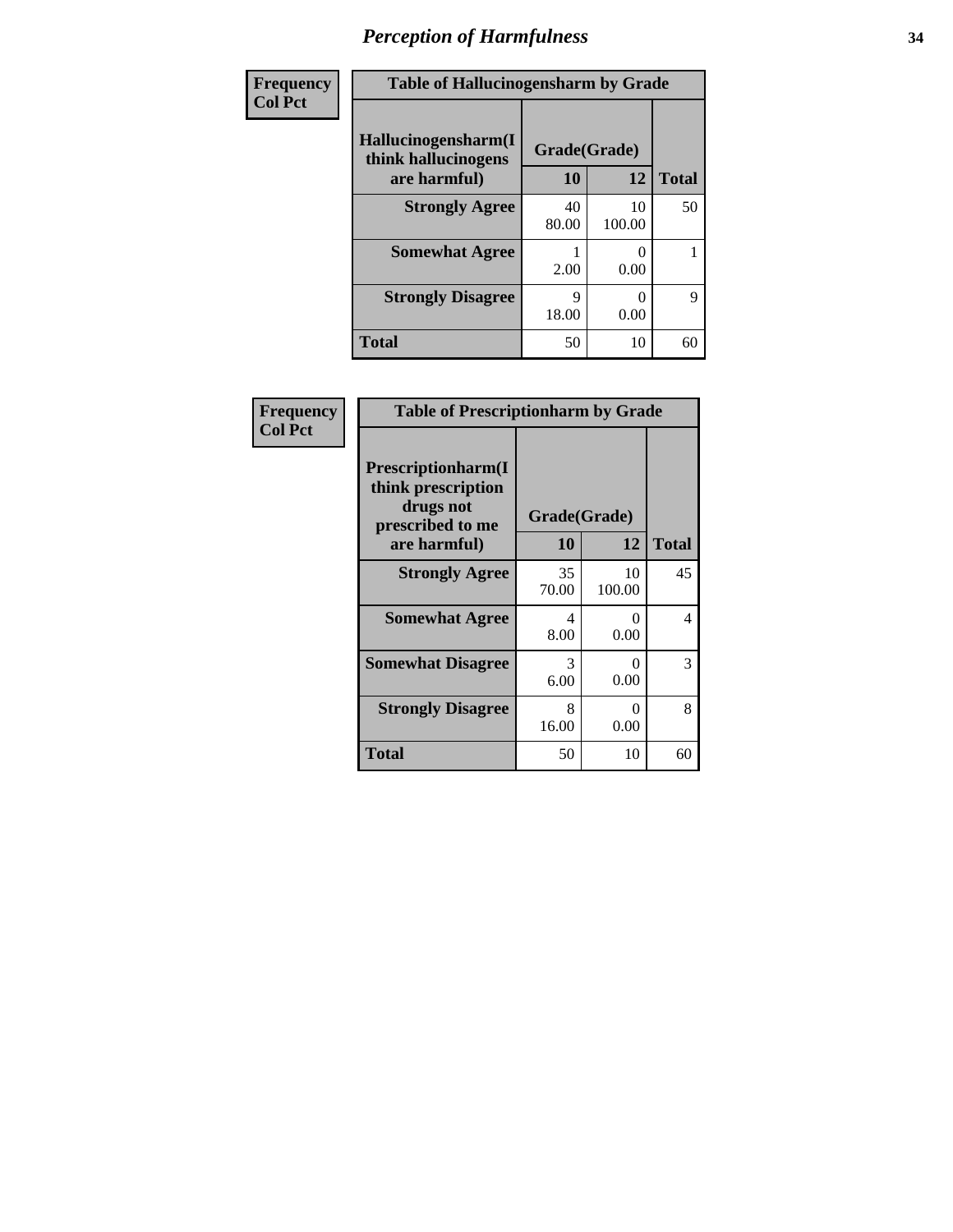## *Disapproval by Adults* **35**

| Frequency      | <b>Table of Alcoholadult by Grade</b>                                 |                    |       |              |
|----------------|-----------------------------------------------------------------------|--------------------|-------|--------------|
| <b>Col Pct</b> | <b>Alcoholadult</b> (Adults<br>would disapprove if<br>I used alcohol) | Grade(Grade)<br>10 | 12    | <b>Total</b> |
|                | <b>Strongly Agree</b>                                                 | 33<br>66.00        | 70.00 | 40           |
|                | <b>Somewhat Agree</b>                                                 | 8<br>16.00         | 10.00 | 9            |
|                | <b>Somewhat Disagree</b>                                              | 3<br>6.00          | 10.00 | 4            |
|                | <b>Strongly Disagree</b>                                              | 6<br>12.00         | 10.00 | 7            |
|                | <b>Total</b>                                                          | 50                 | 10    | 60           |

| <b>Table of Tobaccoadult by Grade</b>             |              |            |              |  |  |
|---------------------------------------------------|--------------|------------|--------------|--|--|
| <b>Tobaccoadult(Adults</b><br>would disapprove if | Grade(Grade) |            |              |  |  |
| I used tobacco)                                   | 10           | 12         | <b>Total</b> |  |  |
| <b>Strongly Agree</b>                             | 42<br>84.00  | 70.00      | 49           |  |  |
| <b>Somewhat Agree</b>                             | 2.00         | 2<br>20.00 | 3            |  |  |
| <b>Strongly Disagree</b>                          | 14.00        | 10.00      | 8            |  |  |
| <b>Total</b>                                      | 50           | 10         |              |  |  |

| <b>Frequency</b> | <b>Table of Marijuanaadult by Grade</b>                           |                    |                         |              |
|------------------|-------------------------------------------------------------------|--------------------|-------------------------|--------------|
| <b>Col Pct</b>   | Marijuanaadult(Adults<br>would disapprove if I<br>used marijuana) | Grade(Grade)<br>10 | 12                      | <b>Total</b> |
|                  | <b>Strongly Agree</b>                                             | 38<br>76.00        | 7<br>70.00              | 45           |
|                  | <b>Somewhat Agree</b>                                             | 3<br>6.00          | $\mathfrak{D}$<br>20.00 | 5            |
|                  | <b>Somewhat Disagree</b>                                          | 3<br>6.00          | $\Omega$<br>0.00        | 3            |
|                  | <b>Strongly Disagree</b>                                          | 6<br>12.00         | 10.00                   |              |
|                  | <b>Total</b>                                                      | 50                 | 10                      | 60           |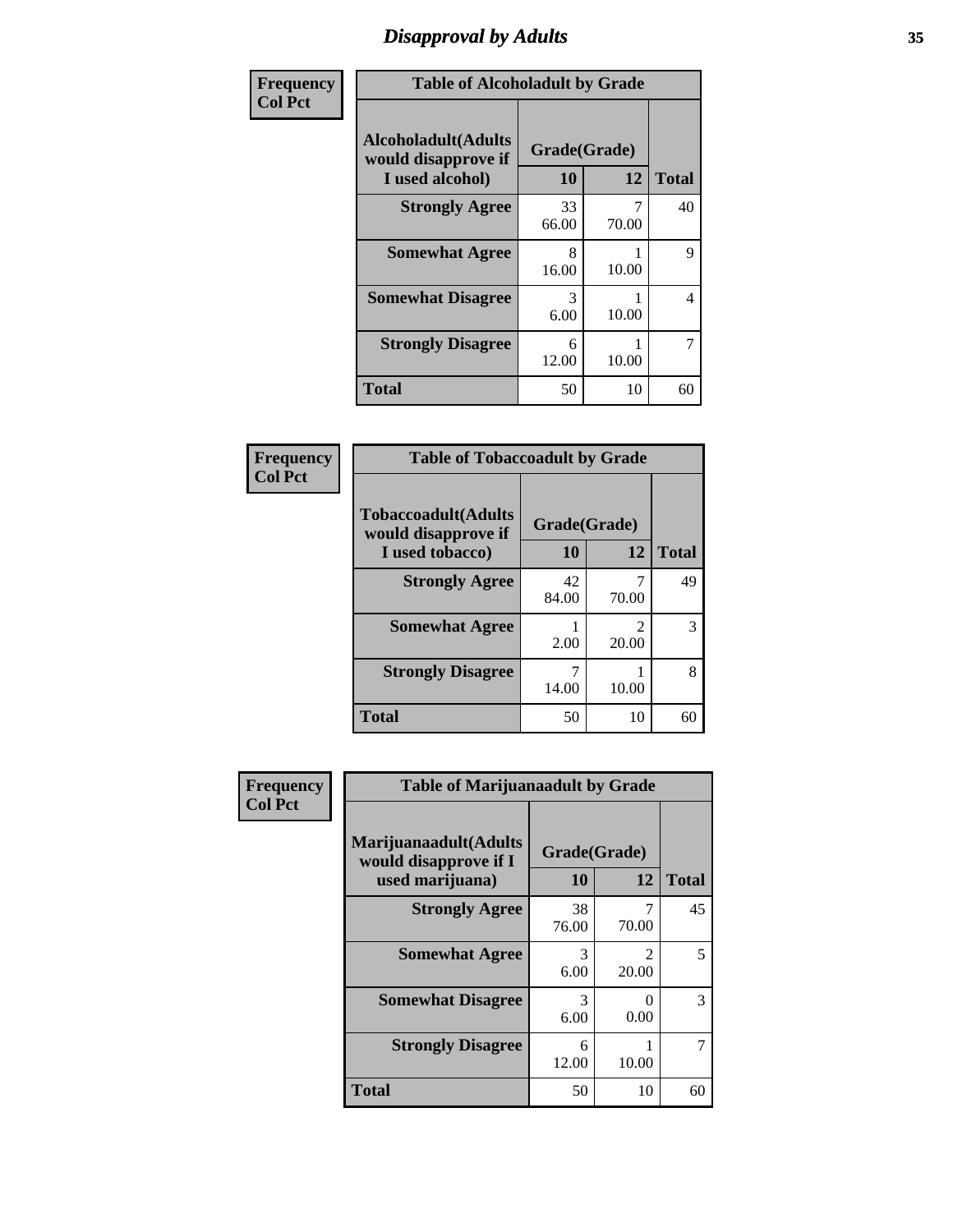## *Disapproval by Adults* **36**

| Frequency      | <b>Table of Otherdrugadult by Grade</b>                                     |                    |              |              |
|----------------|-----------------------------------------------------------------------------|--------------------|--------------|--------------|
| <b>Col Pct</b> | <b>Otherdrugadult</b> (Adults<br>would disapprove if I<br>used other drugs) | Grade(Grade)<br>10 | 12           | <b>Total</b> |
|                | <b>Strongly Agree</b>                                                       | 40<br>80.00        | 10<br>100.00 | 50           |
|                | <b>Somewhat Agree</b>                                                       | 3<br>6.00          | 0.00         | 3            |
|                | <b>Strongly Disagree</b>                                                    | 14.00              | 0.00         | 7            |
|                | <b>Total</b>                                                                | 50                 | 10           | 60           |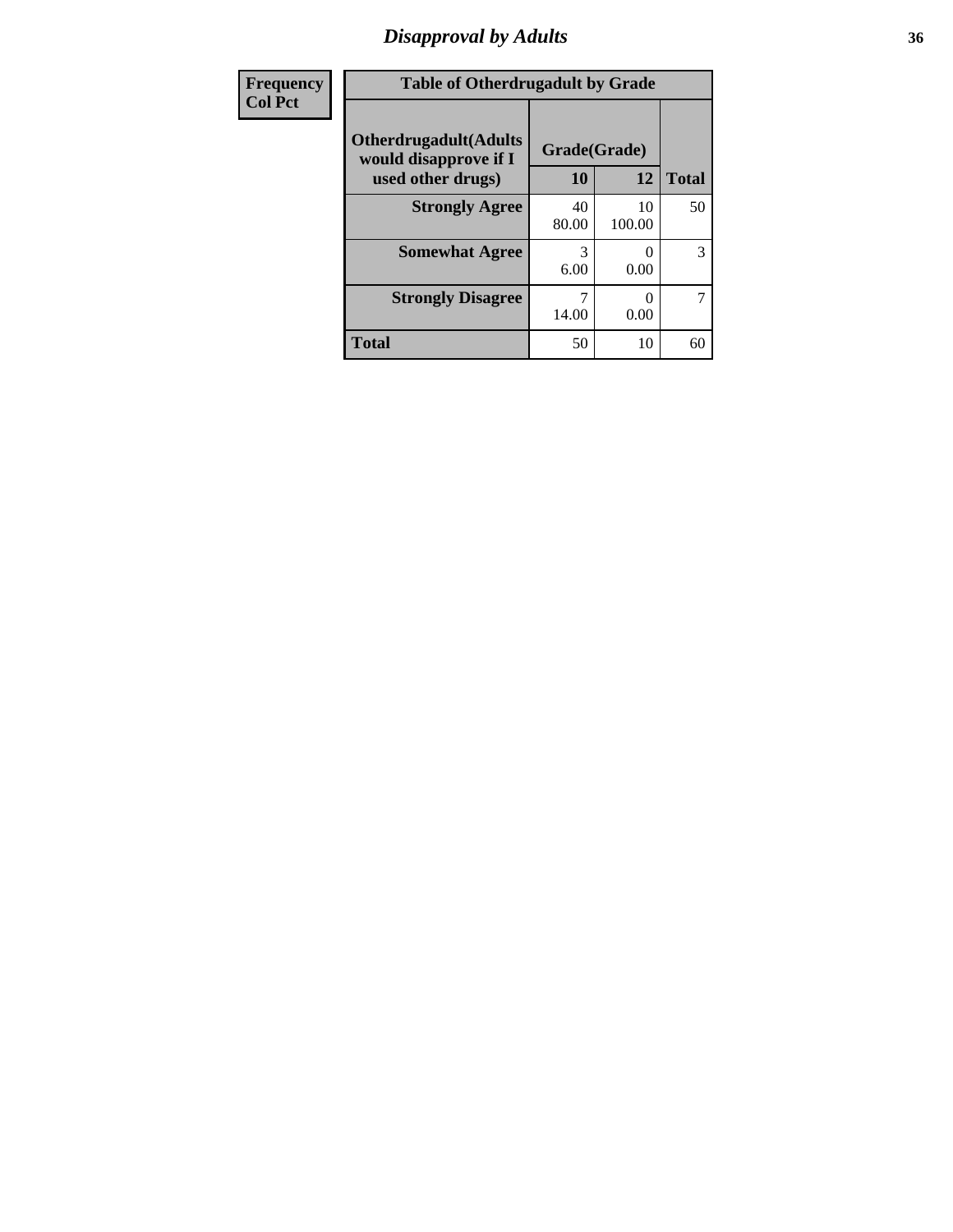## *Disapproval by Peers* **37**

| Frequency      | <b>Table of Alcoholpeer by Grade</b>                    |              |                         |              |  |
|----------------|---------------------------------------------------------|--------------|-------------------------|--------------|--|
| <b>Col Pct</b> | Alcoholpeer(My<br>friends would<br>disapprove if I used | Grade(Grade) |                         |              |  |
|                | alcohol)                                                | 10           | 12                      | <b>Total</b> |  |
|                | <b>Strongly Agree</b>                                   | 18<br>36.00  | 3<br>30.00              | 21           |  |
|                | <b>Somewhat Agree</b>                                   | 7<br>14.00   | $\mathfrak{D}$<br>20.00 | 9            |  |
|                | <b>Somewhat Disagree</b>                                | 9<br>18.00   | 10.00                   | 10           |  |
|                | <b>Strongly Disagree</b>                                | 16<br>32.00  | 4<br>40.00              | 20           |  |
|                | Total                                                   | 50           | 10                      | 60           |  |

| Frequency      | <b>Table of Tobaccopeer by Grade</b>                                |                    |                        |              |
|----------------|---------------------------------------------------------------------|--------------------|------------------------|--------------|
| <b>Col Pct</b> | Tobaccopeer(My<br>friends would<br>disapprove if I used<br>tobacco) | Grade(Grade)<br>10 | 12                     | <b>Total</b> |
|                | <b>Strongly Agree</b>                                               | 26<br>52.00        | 5<br>50.00             | 31           |
|                | <b>Somewhat Agree</b>                                               | 5<br>10.00         | 0<br>0.00              | 5            |
|                | <b>Somewhat Disagree</b>                                            | 5<br>10.00         | $\mathcal{L}$<br>20.00 | 7            |
|                | <b>Strongly Disagree</b>                                            | 14<br>28.00        | 3<br>30.00             | 17           |
|                | Total                                                               | 50                 | 10                     | 60           |

| Frequency      | <b>Table of Marijuanapeer by Grade</b>                    |              |            |              |
|----------------|-----------------------------------------------------------|--------------|------------|--------------|
| <b>Col Pct</b> | Marijuanapeer(My<br>friends would<br>disapprove if I used | Grade(Grade) |            |              |
|                | marijuana)                                                | 10           | 12         | <b>Total</b> |
|                | <b>Strongly Agree</b>                                     | 17<br>34.00  | 3<br>30.00 | 20           |
|                | <b>Somewhat Agree</b>                                     | 8<br>16.00   | 0<br>0.00  | 8            |
|                | <b>Somewhat Disagree</b>                                  | 14.00        | 10.00      | 8            |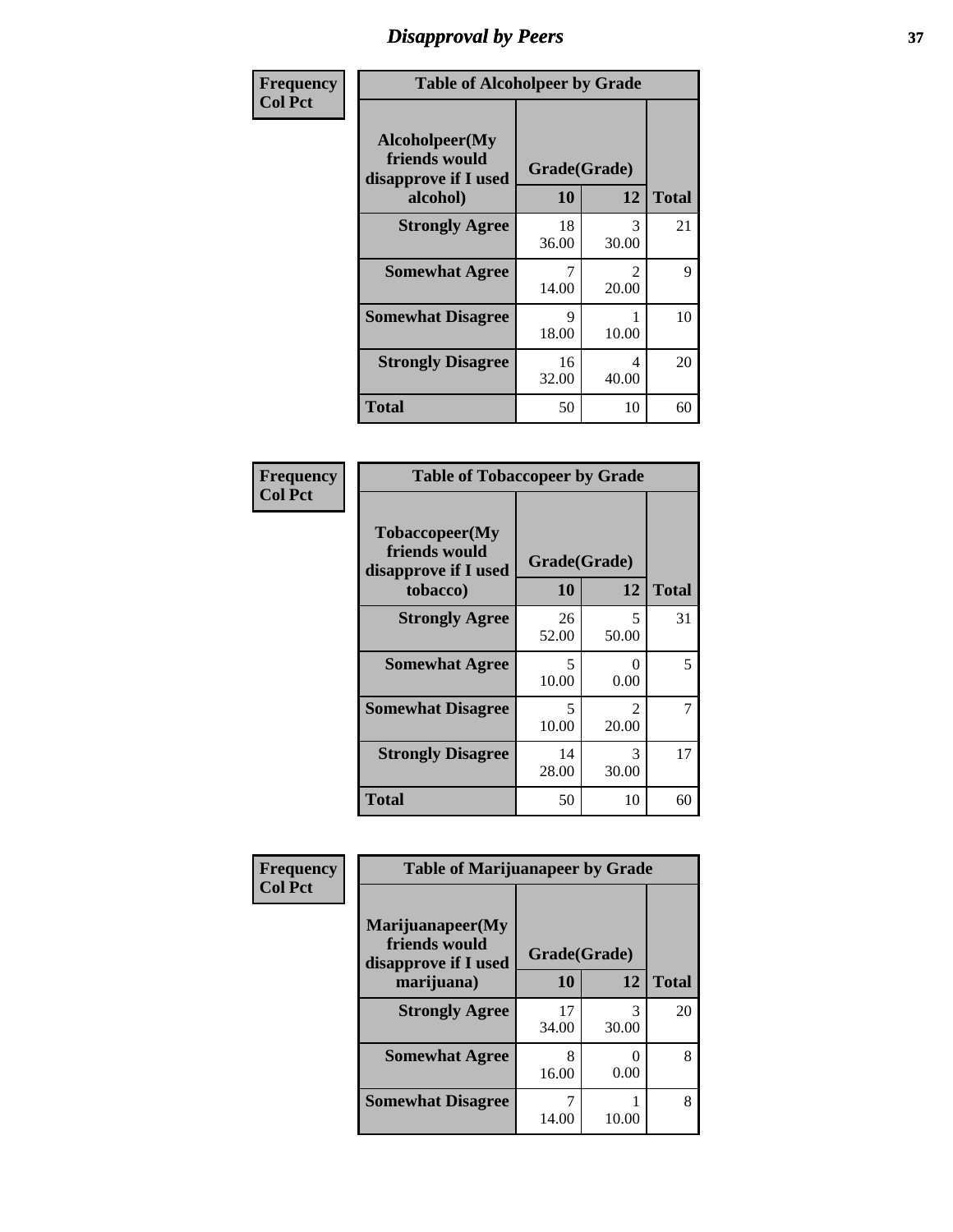# *Disapproval by Peers* **38**

| <b>Frequency</b> | <b>Table of Marijuanapeer by Grade</b>                                  |                    |            |              |  |
|------------------|-------------------------------------------------------------------------|--------------------|------------|--------------|--|
| <b>Col Pct</b>   | Marijuanapeer(My<br>friends would<br>disapprove if I used<br>marijuana) | Grade(Grade)<br>10 | 12         | <b>Total</b> |  |
|                  | <b>Strongly Disagree</b>                                                | 18<br>36.00        | 6<br>60.00 | 24           |  |
|                  | <b>Total</b>                                                            | 50                 | 10         | 60           |  |

| Frequency      | <b>Table of Otherdrugpeer by Grade</b>                                    |                    |            |              |
|----------------|---------------------------------------------------------------------------|--------------------|------------|--------------|
| <b>Col Pct</b> | Otherdrugpeer(My<br>friends would<br>disapprove if I used<br>other drugs) | Grade(Grade)<br>10 | 12         | <b>Total</b> |
|                | <b>Strongly Agree</b>                                                     | 29<br>58.00        | 7<br>70.00 | 36           |
|                | <b>Somewhat Agree</b>                                                     | 6<br>12.00         | 10.00      |              |
|                | <b>Somewhat Disagree</b>                                                  | 4<br>8.00          | 10.00      | 5            |
|                | <b>Strongly Disagree</b>                                                  | 11<br>22.00        | 10.00      | 12           |
|                | <b>Total</b>                                                              | 50                 | 10         | 60           |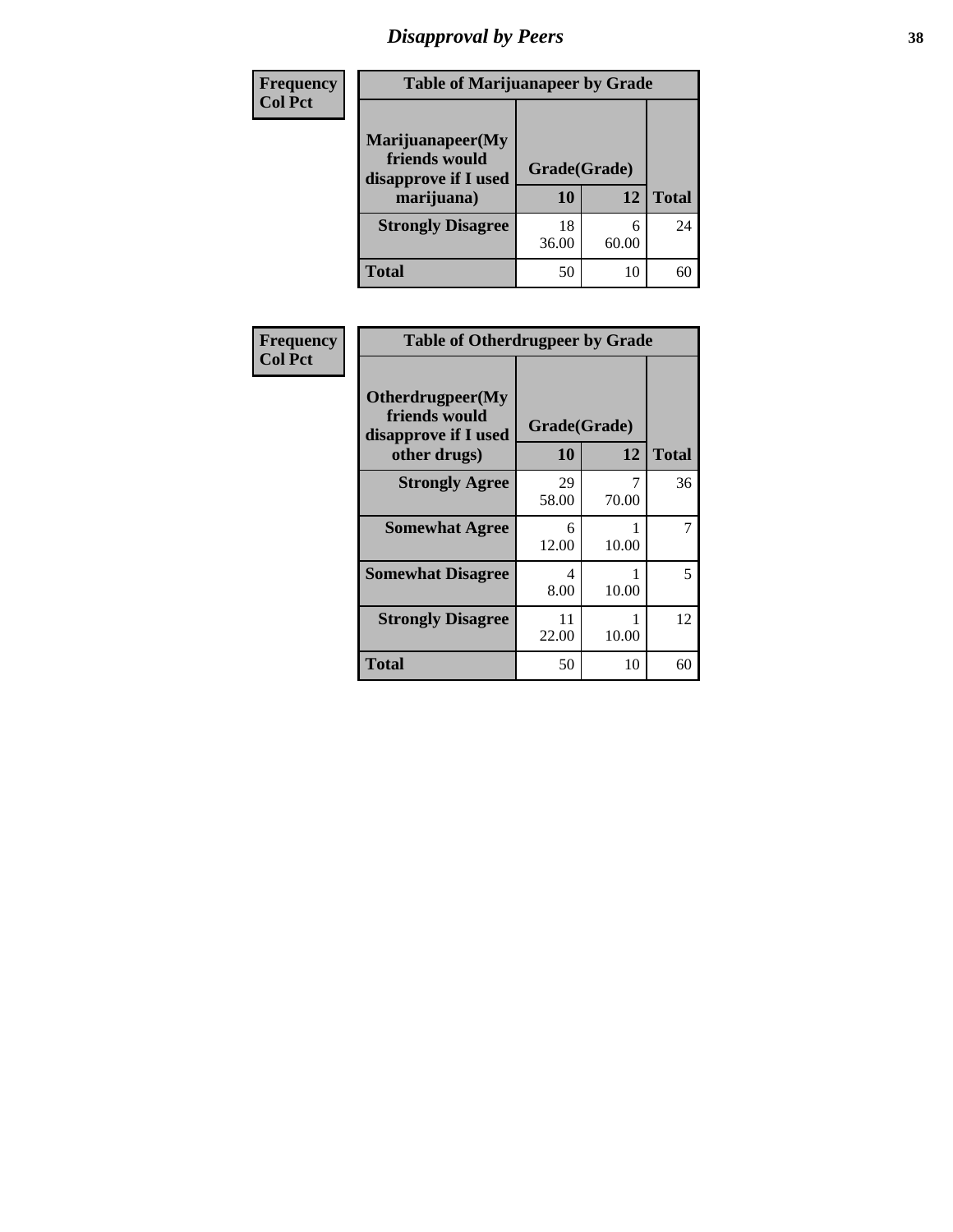| Frequency      | <b>Table of Alcohollocation1 by Grade</b> |              |            |              |
|----------------|-------------------------------------------|--------------|------------|--------------|
| <b>Col Pct</b> | <b>Alcohollocation1(Places</b>            | Grade(Grade) |            |              |
|                | <b>Friends Use Alcohol)</b>               | 10           | 12         | <b>Total</b> |
|                |                                           | 26<br>52.00  | 70.00      | 33           |
|                | Do Not Use                                | 24<br>48.00  | 3<br>30.00 | 27           |
|                | <b>Total</b>                              | 50           | 10         | 60           |

| Frequency      | <b>Table of Alcohollocation2 by Grade</b>                     |              |            |              |
|----------------|---------------------------------------------------------------|--------------|------------|--------------|
| <b>Col Pct</b> | <b>Alcohollocation2(Places</b><br><b>Friends Use Alcohol)</b> | Grade(Grade) |            |              |
|                |                                                               | 10           | 12         | <b>Total</b> |
|                |                                                               | 26<br>52.00  | 3<br>30.00 | 29           |
|                | Home                                                          | 24<br>48.00  | 70.00      | 31           |
|                | <b>Total</b>                                                  | 50           | 10         | 60           |

| Frequency<br><b>Col Pct</b> | <b>Table of Alcohollocation 3 by Grade</b> |                    |            |              |
|-----------------------------|--------------------------------------------|--------------------|------------|--------------|
|                             | <b>Alcohollocation3(Places</b>             | Grade(Grade)<br>10 | 12         |              |
|                             | <b>Friends Use Alcohol)</b>                |                    |            | <b>Total</b> |
|                             |                                            | 40<br>80.00        | 70.00      | 47           |
|                             | <b>School</b>                              | 10<br>20.00        | 3<br>30.00 | 13           |
|                             | <b>Total</b>                               | 50                 | 10         | 60           |

| <b>Frequency</b> | <b>Table of Alcohollocation4 by Grade</b> |              |            |              |  |
|------------------|-------------------------------------------|--------------|------------|--------------|--|
| <b>Col Pct</b>   | <b>Alcohollocation4(Places</b>            | Grade(Grade) |            |              |  |
|                  | <b>Friends Use Alcohol)</b>               | 10           | 12         | <b>Total</b> |  |
|                  |                                           | 42<br>84.00  | 70.00      | 49           |  |
|                  | Car                                       | 8<br>16.00   | 3<br>30.00 |              |  |
|                  | Total                                     | 50           | 10         | 60           |  |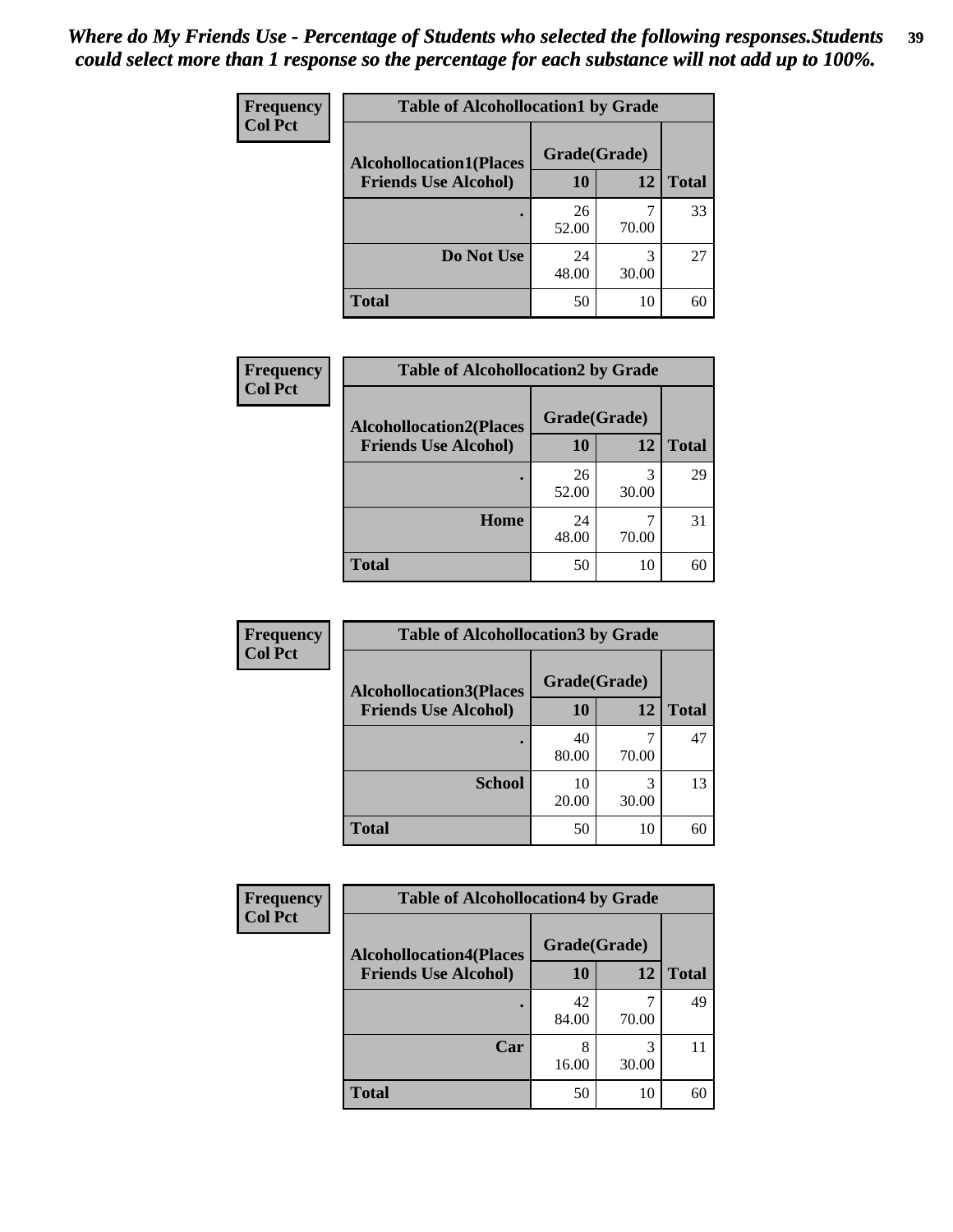| Frequency<br><b>Col Pct</b> | <b>Table of Alcohollocation5 by Grade</b> |              |            |              |  |
|-----------------------------|-------------------------------------------|--------------|------------|--------------|--|
|                             | <b>Alcohollocation5(Places</b>            | Grade(Grade) |            |              |  |
|                             | <b>Friends Use Alcohol)</b>               | 10           | 12         | <b>Total</b> |  |
|                             |                                           | 32<br>64.00  | 40.00      | 36           |  |
|                             | <b>Friend's House</b>                     | 18<br>36.00  | 6<br>60.00 | 24           |  |
|                             | <b>Total</b>                              | 50           | 10         | 60           |  |

| Frequency      | <b>Table of Alcohollocation6 by Grade</b>                     |                    |            |              |
|----------------|---------------------------------------------------------------|--------------------|------------|--------------|
| <b>Col Pct</b> | <b>Alcohollocation6(Places</b><br><b>Friends Use Alcohol)</b> | Grade(Grade)<br>10 | 12         | <b>Total</b> |
|                |                                                               | 41<br>82.00        | 5<br>50.00 | 46           |
|                | <b>Other</b>                                                  | q<br>18.00         | 50.00      | 14           |
|                | <b>Total</b>                                                  | 50                 | 10         | 60           |

| Frequency      | <b>Table of Tobaccolocation1 by Grade</b> |              |            |              |
|----------------|-------------------------------------------|--------------|------------|--------------|
| <b>Col Pct</b> | <b>Tobaccolocation1(Places</b>            | Grade(Grade) |            |              |
|                | <b>Friends Use Tobacco)</b>               | 10           | 12         | <b>Total</b> |
|                |                                           | 13<br>26.00  | 2<br>20.00 | 15           |
|                | Do Not Use                                | 37<br>74.00  | 8<br>80.00 | 45           |
|                | <b>Total</b>                              | 50           | 10         | 60           |

| <b>Frequency</b> | <b>Table of Tobaccolocation2 by Grade</b> |              |            |              |  |
|------------------|-------------------------------------------|--------------|------------|--------------|--|
| <b>Col Pct</b>   | <b>Tobaccolocation2(Places</b>            | Grade(Grade) |            |              |  |
|                  | <b>Friends Use Tobacco)</b>               | 10           | 12         | <b>Total</b> |  |
|                  |                                           | 40<br>80.00  | 70.00      | 47           |  |
|                  | Home                                      | 10<br>20.00  | 3<br>30.00 | 13           |  |
|                  | <b>Total</b>                              | 50           | 10         | 60           |  |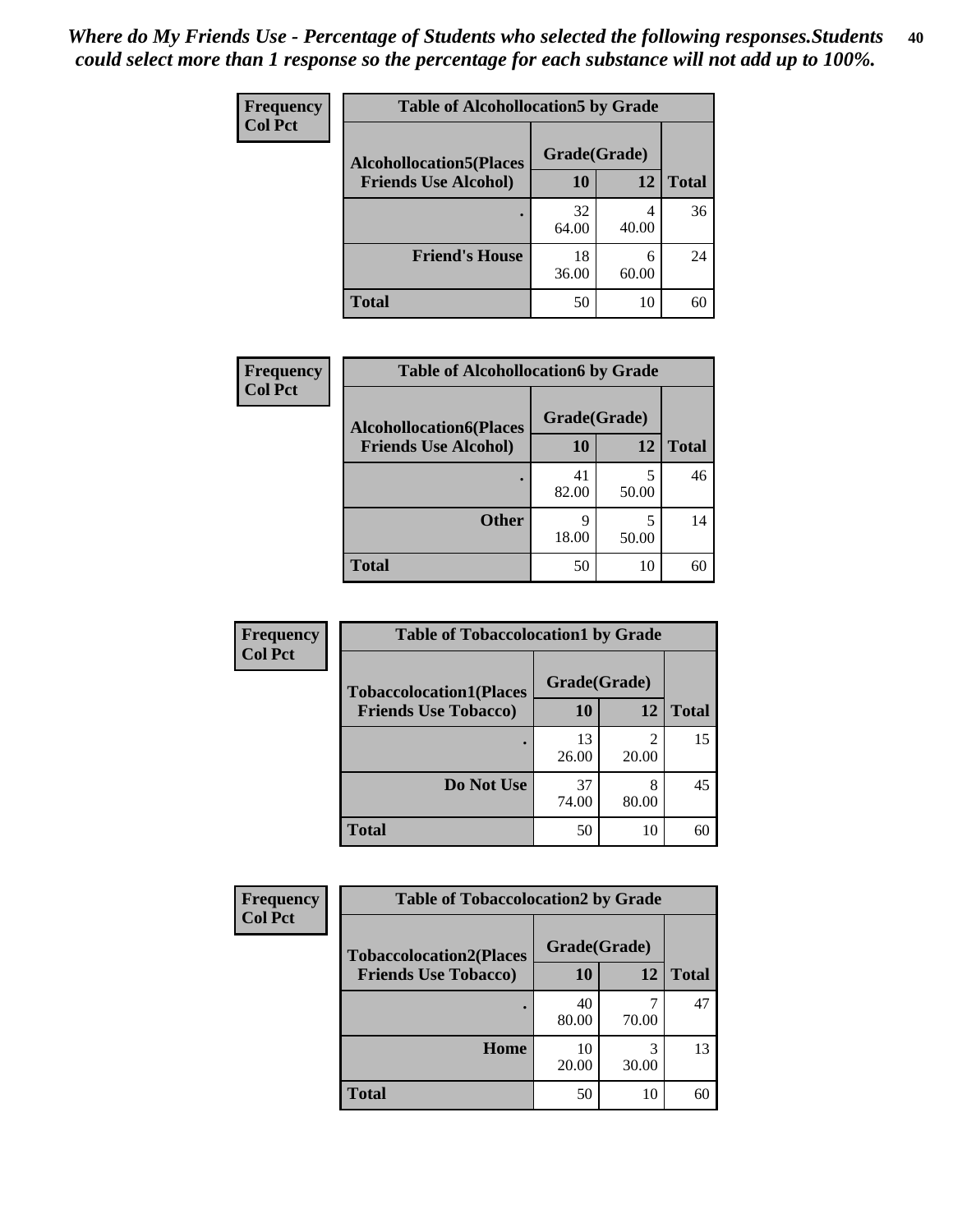| Frequency      | <b>Table of Tobaccolocation 3 by Grade</b> |              |            |              |  |
|----------------|--------------------------------------------|--------------|------------|--------------|--|
| <b>Col Pct</b> | <b>Tobaccolocation3(Places</b>             | Grade(Grade) |            |              |  |
|                | <b>Friends Use Tobacco)</b>                | 10           | 12         | <b>Total</b> |  |
|                |                                            | 41<br>82.00  | 70.00      | 48           |  |
|                | <b>School</b>                              | q<br>18.00   | 3<br>30.00 | 12           |  |
|                | <b>Total</b>                               | 50           | 10         | 60           |  |

| Frequency<br><b>Col Pct</b> | <b>Table of Tobaccolocation4 by Grade</b> |              |            |              |
|-----------------------------|-------------------------------------------|--------------|------------|--------------|
|                             | <b>Tobaccolocation4(Places</b>            | Grade(Grade) |            |              |
|                             | <b>Friends Use Tobacco)</b>               | 10           | <b>12</b>  | <b>Total</b> |
|                             |                                           | 45<br>90.00  | 70.00      | 52           |
|                             | Car                                       | 10.00        | 3<br>30.00 | 8            |
|                             | <b>Total</b>                              | 50           | 10         | 60           |

| Frequency      | <b>Table of Tobaccolocation5 by Grade</b> |              |            |              |
|----------------|-------------------------------------------|--------------|------------|--------------|
| <b>Col Pct</b> | <b>Tobaccolocation5(Places</b>            | Grade(Grade) |            |              |
|                | <b>Friends Use Tobacco)</b>               | 10           | 12         | <b>Total</b> |
|                |                                           | 42<br>84.00  | 8<br>80.00 | 50           |
|                | <b>Friend's House</b>                     | 8<br>16.00   | 20.00      | 10           |
|                | <b>Total</b>                              | 50           | 10         | 60           |

| Frequency      | <b>Table of Tobaccolocation6 by Grade</b>                     |                    |            |              |  |
|----------------|---------------------------------------------------------------|--------------------|------------|--------------|--|
| <b>Col Pct</b> | <b>Tobaccolocation6(Places</b><br><b>Friends Use Tobacco)</b> | Grade(Grade)<br>10 | 12         | <b>Total</b> |  |
|                |                                                               |                    |            |              |  |
|                |                                                               | 42<br>84.00        | 8<br>80.00 | 50           |  |
|                | <b>Other</b>                                                  | 8<br>16.00         | ി<br>20.00 | 10           |  |
|                | <b>Total</b>                                                  | 50                 | 10         | 60           |  |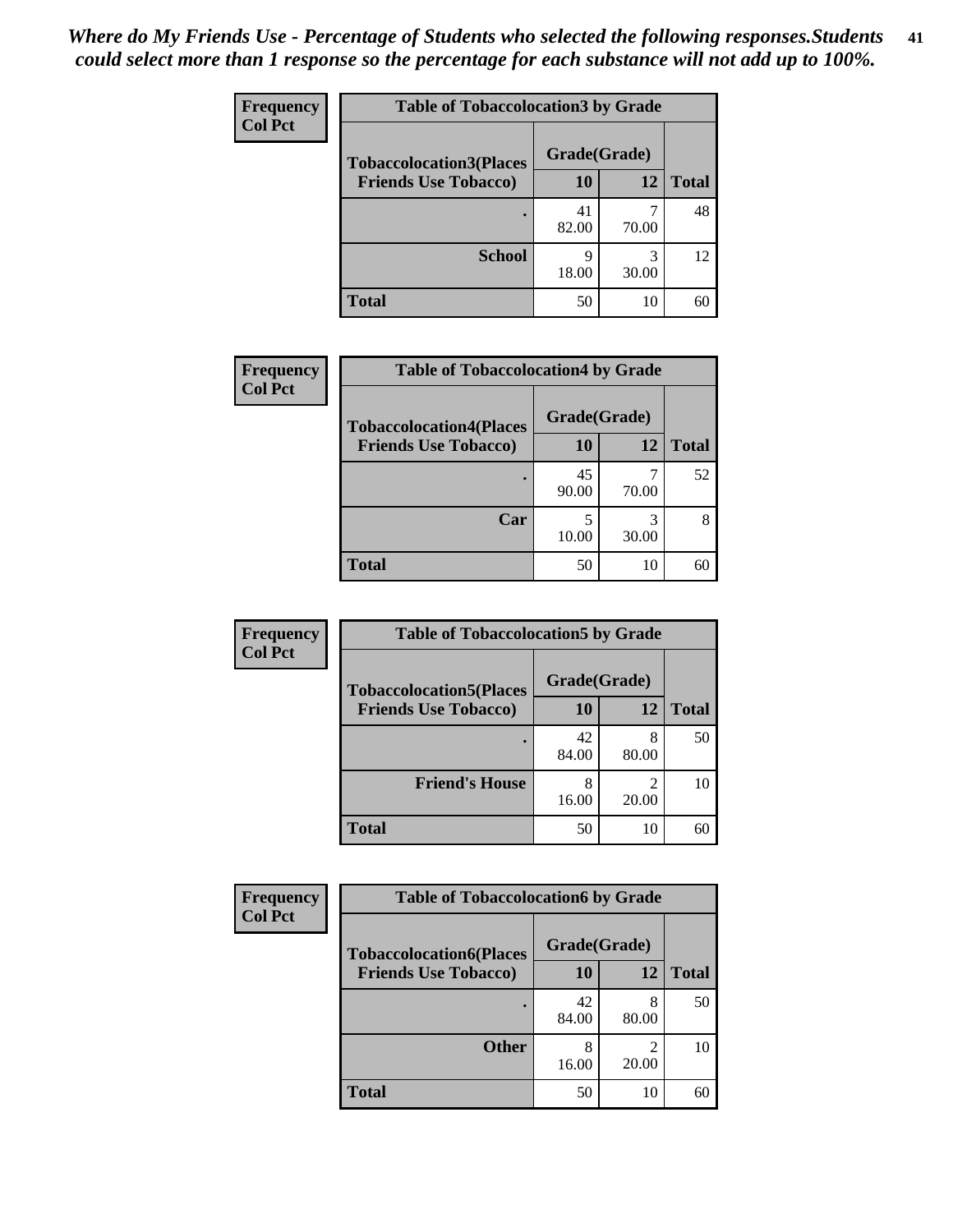| <b>Frequency</b> | <b>Table of Marijuanalocation1 by Grade</b> |              |            |              |
|------------------|---------------------------------------------|--------------|------------|--------------|
| <b>Col Pct</b>   | <b>Marijuanalocation1(Places</b>            | Grade(Grade) |            |              |
|                  | <b>Friends Use Marijuana</b> )              | <b>10</b>    | 12         | <b>Total</b> |
|                  |                                             | 28<br>56.00  | 6<br>60.00 | 34           |
|                  | Do Not Use                                  | 22<br>44.00  | 4<br>40.00 | 26           |
|                  | <b>Total</b>                                | 50           | 10         | 60           |

| <b>Frequency</b> | <b>Table of Marijuanalocation2 by Grade</b> |                    |            |              |
|------------------|---------------------------------------------|--------------------|------------|--------------|
| <b>Col Pct</b>   | <b>Marijuanalocation2(Places</b>            | Grade(Grade)<br>10 | 12         |              |
|                  | <b>Friends Use Marijuana</b> )              |                    |            | <b>Total</b> |
|                  |                                             | 31<br>62.00        | 4<br>40.00 | 35           |
|                  | Home                                        | 19<br>38.00        | 6<br>60.00 | 25           |
|                  | <b>Total</b>                                | 50                 | 10         | 60           |

| Frequency      | <b>Table of Marijuanalocation3 by Grade</b> |              |       |       |
|----------------|---------------------------------------------|--------------|-------|-------|
| <b>Col Pct</b> | <b>Marijuanalocation3(Places</b>            | Grade(Grade) |       |       |
|                | <b>Friends Use Marijuana</b> )              | 10           | 12    | Total |
|                |                                             | 38           | 5     | 43    |
|                |                                             | 76.00        | 50.00 |       |
|                | <b>School</b>                               | 12<br>24.00  | 50.00 | 17    |
|                | <b>Total</b>                                | 50           | 10    | 60    |

| <b>Frequency</b> | <b>Table of Marijuanalocation4 by Grade</b> |              |       |              |  |
|------------------|---------------------------------------------|--------------|-------|--------------|--|
| <b>Col Pct</b>   | <b>Marijuanalocation4(Places</b>            | Grade(Grade) |       |              |  |
|                  | <b>Friends Use Marijuana</b> )              | <b>10</b>    | 12    | <b>Total</b> |  |
|                  |                                             | 40<br>80.00  | 30.00 | 43           |  |
|                  | Car                                         | 10<br>20.00  | 70.00 | 17           |  |
|                  | <b>Total</b>                                | 50           | 10    | 60           |  |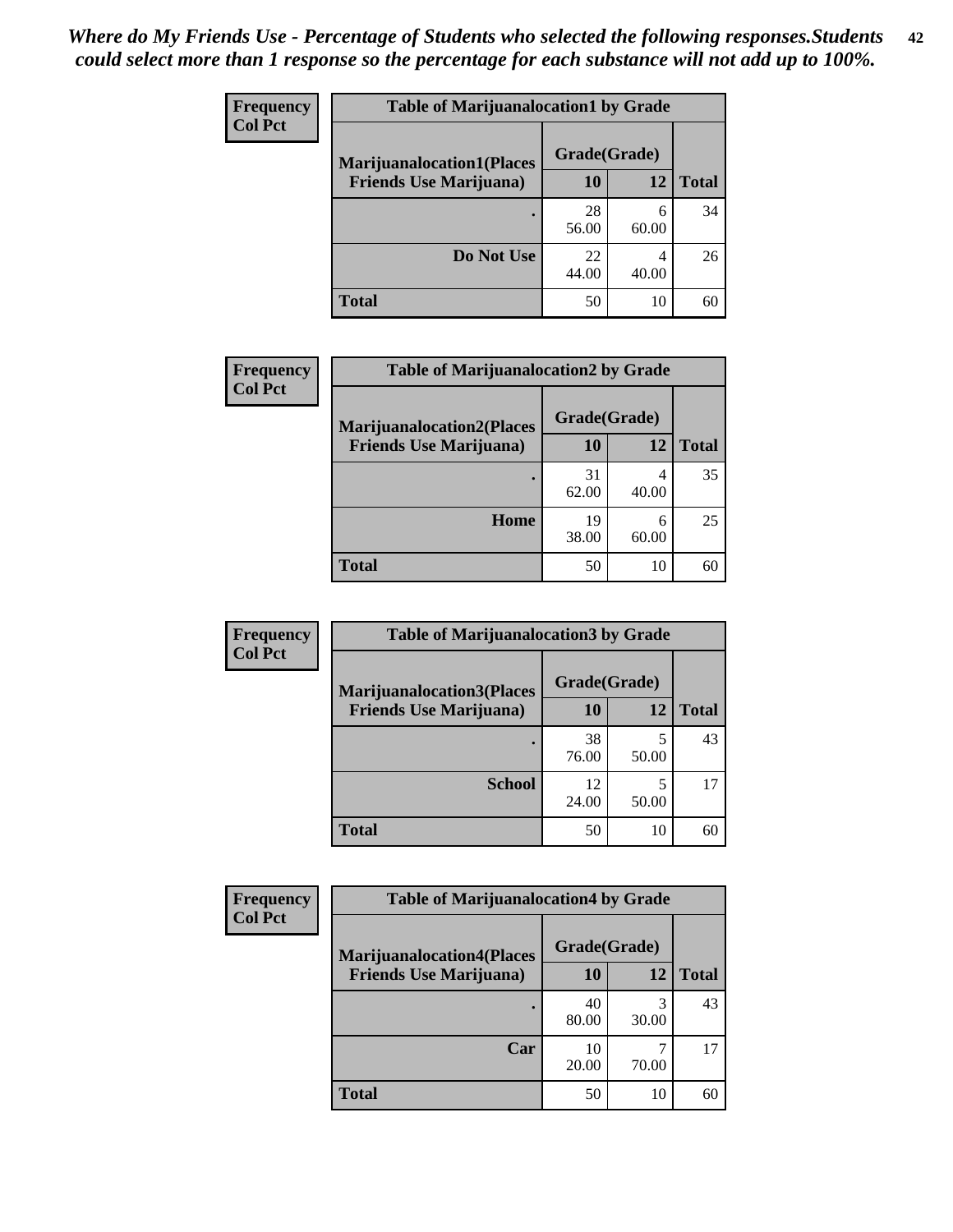| <b>Frequency</b> | <b>Table of Marijuanalocation5 by Grade</b> |              |       |              |
|------------------|---------------------------------------------|--------------|-------|--------------|
| <b>Col Pct</b>   | <b>Marijuanalocation5</b> (Places           | Grade(Grade) |       |              |
|                  | <b>Friends Use Marijuana</b> )              | 10           | 12    | <b>Total</b> |
|                  |                                             | 30<br>60.00  | 30.00 | 33           |
|                  | <b>Friend's House</b>                       | 20<br>40.00  | 70.00 | 27           |
|                  | <b>Total</b>                                | 50           | 10    | 60           |

| <b>Frequency</b> | <b>Table of Marijuanalocation6 by Grade</b>                        |                    |            |              |
|------------------|--------------------------------------------------------------------|--------------------|------------|--------------|
| <b>Col Pct</b>   | <b>Marijuanalocation6(Places</b><br><b>Friends Use Marijuana</b> ) | Grade(Grade)<br>10 | 12         | <b>Total</b> |
|                  |                                                                    | 38<br>76.00        | 4<br>40.00 | 42           |
|                  | <b>Other</b>                                                       | 12<br>24.00        | 6<br>60.00 | 18           |
|                  | <b>Total</b>                                                       | 50                 | 10         | 60           |

| Frequency      | <b>Table of Otherdruglocation1 by Grade</b>                          |              |            |              |
|----------------|----------------------------------------------------------------------|--------------|------------|--------------|
| <b>Col Pct</b> | <b>Otherdruglocation1(Places</b><br><b>Friends Use Other Illegal</b> | Grade(Grade) |            |              |
|                | Drugs)                                                               | 10           | 12         | <b>Total</b> |
|                |                                                                      | 14<br>28.00  | 10.00      | 15           |
|                | Do Not Use                                                           | 36<br>72.00  | Q<br>90.00 | 45           |
|                | <b>Total</b>                                                         | 50           | 10         | 60           |

| Frequency      | <b>Table of Otherdruglocation2 by Grade</b>                          |              |                         |              |
|----------------|----------------------------------------------------------------------|--------------|-------------------------|--------------|
| <b>Col Pct</b> | <b>Otherdruglocation2(Places</b><br><b>Friends Use Other Illegal</b> | Grade(Grade) |                         |              |
|                | Drugs)                                                               | 10           | 12                      | <b>Total</b> |
|                |                                                                      | 41<br>82.00  | 8<br>80.00              | 49           |
|                | Home                                                                 | 9<br>18.00   | $\mathfrak{D}$<br>20.00 | 11           |
|                | <b>Total</b>                                                         | 50           | 10                      | 60           |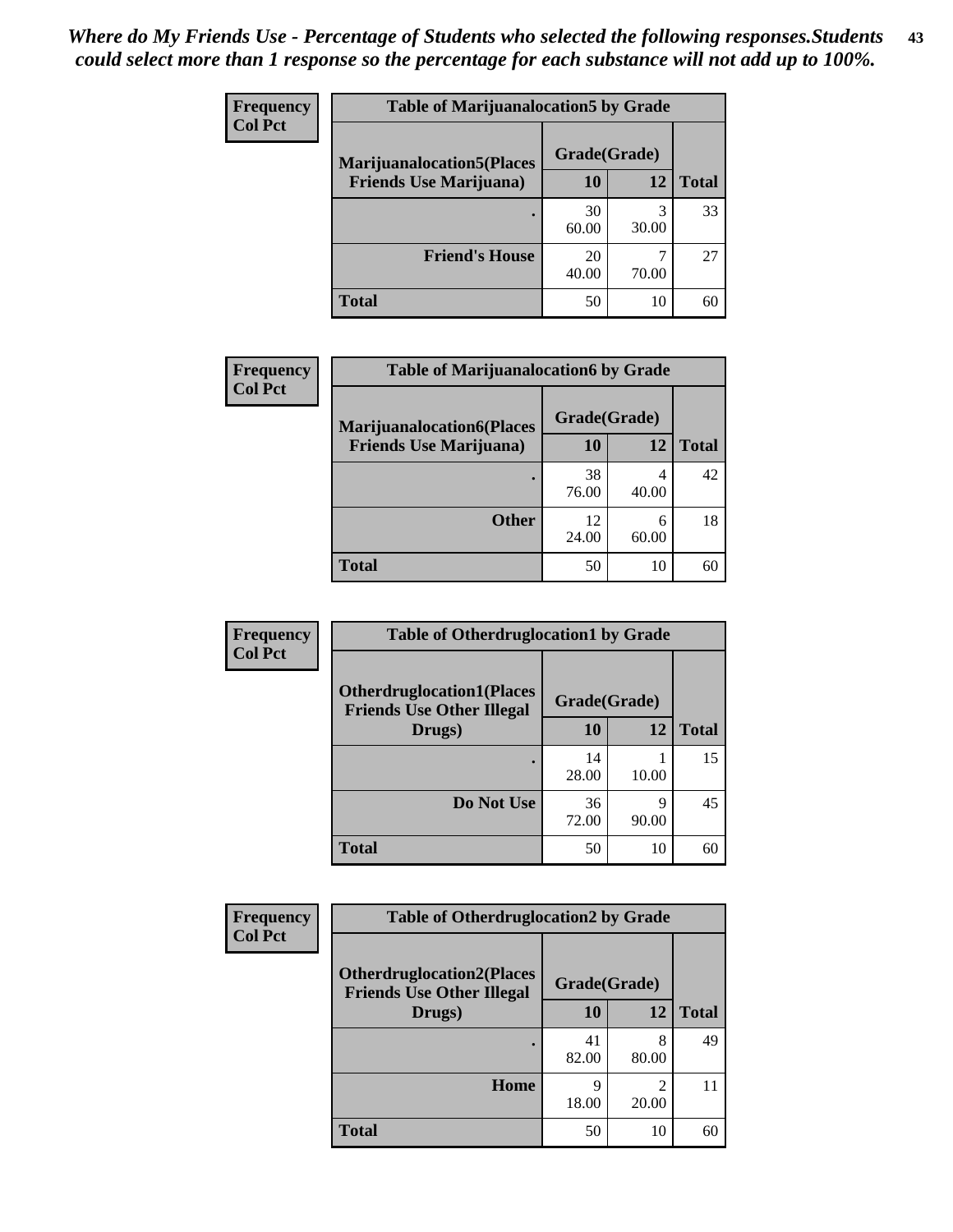| <b>Frequency</b> | <b>Table of Otherdruglocation3 by Grade</b>                          |              |            |              |
|------------------|----------------------------------------------------------------------|--------------|------------|--------------|
| <b>Col Pct</b>   | <b>Otherdruglocation3(Places</b><br><b>Friends Use Other Illegal</b> | Grade(Grade) |            |              |
|                  | Drugs)                                                               | <b>10</b>    | 12         | <b>Total</b> |
|                  |                                                                      | 46<br>92.00  | Q<br>90.00 | 55           |
|                  | <b>School</b>                                                        | 4<br>8.00    | 10.00      |              |
|                  | <b>Total</b>                                                         | 50           | 10         | 60           |

| <b>Frequency</b> | <b>Table of Otherdruglocation4 by Grade</b>                          |              |       |              |
|------------------|----------------------------------------------------------------------|--------------|-------|--------------|
| <b>Col Pct</b>   | <b>Otherdruglocation4(Places</b><br><b>Friends Use Other Illegal</b> | Grade(Grade) |       |              |
|                  | Drugs)                                                               | 10           | 12    | <b>Total</b> |
|                  |                                                                      | 47<br>94.00  | 80.00 | 55           |
|                  | Car                                                                  | 6.00         | 20.00 |              |
|                  | <b>Total</b>                                                         | 50           | 10    |              |

| Frequency      | <b>Table of Otherdruglocation5 by Grade</b>                          |              |            |              |
|----------------|----------------------------------------------------------------------|--------------|------------|--------------|
| <b>Col Pct</b> | <b>Otherdruglocation5(Places</b><br><b>Friends Use Other Illegal</b> | Grade(Grade) |            |              |
|                | Drugs)                                                               | 10           | 12         | <b>Total</b> |
|                |                                                                      | 43<br>86.00  | 8<br>80.00 | 51           |
|                | <b>Friend's House</b>                                                | 14.00        | っ<br>20.00 | 9            |
|                | <b>Total</b>                                                         | 50           | 10         | 60           |

| <b>Frequency</b> | <b>Table of Otherdruglocation6 by Grade</b>                          |              |                         |              |
|------------------|----------------------------------------------------------------------|--------------|-------------------------|--------------|
| <b>Col Pct</b>   | <b>Otherdruglocation6(Places</b><br><b>Friends Use Other Illegal</b> | Grade(Grade) |                         |              |
|                  | Drugs)                                                               | <b>10</b>    | 12                      | <b>Total</b> |
|                  |                                                                      | 42<br>84.00  | 8<br>80.00              | 50           |
|                  | <b>Other</b>                                                         | 8<br>16.00   | $\mathfrak{D}$<br>20.00 | 10           |
|                  | <b>Total</b>                                                         | 50           | 10                      | 60           |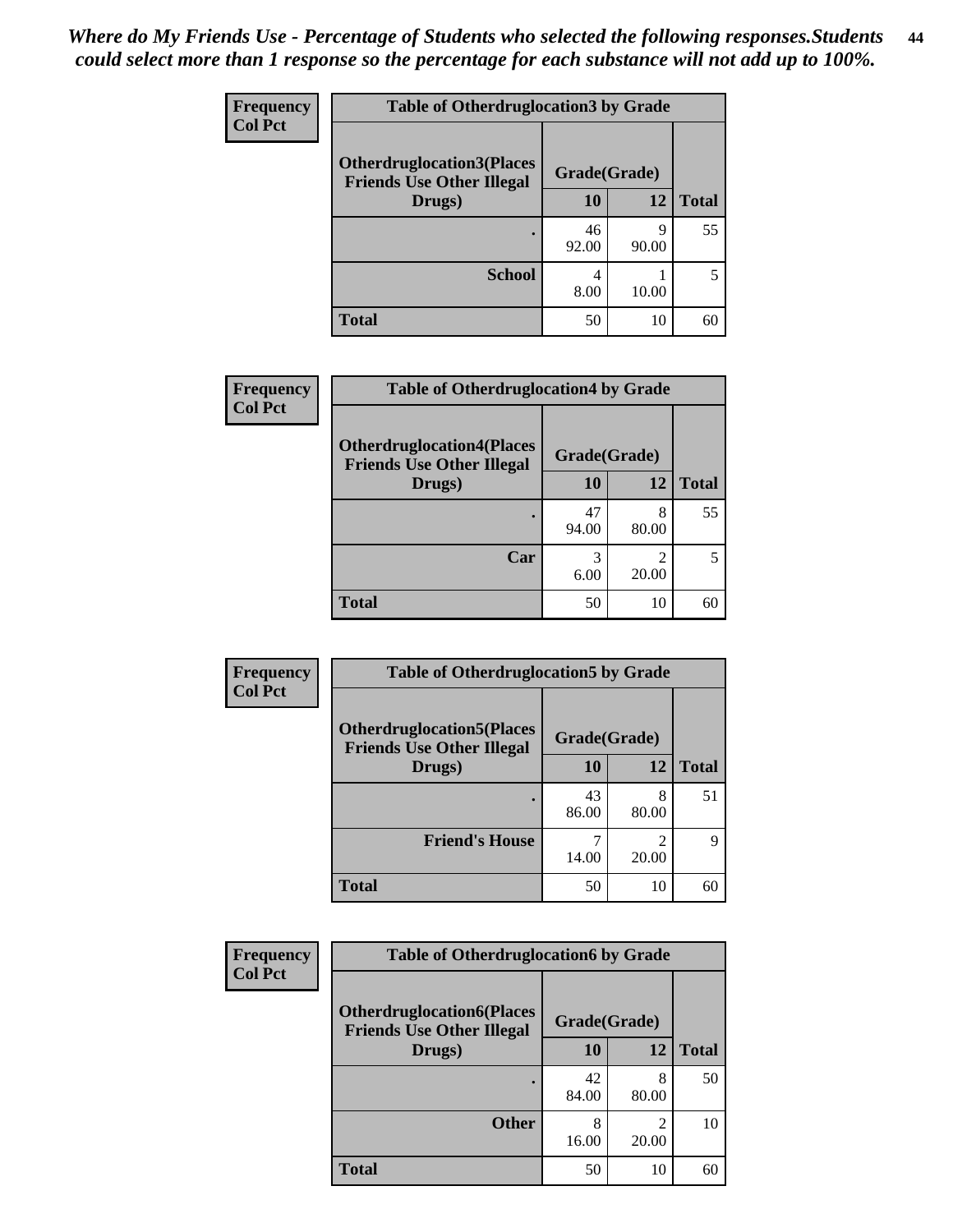| Frequency      | <b>Table of Alcoholtime1 by Grade</b>           |              |            |              |
|----------------|-------------------------------------------------|--------------|------------|--------------|
| <b>Col Pct</b> | <b>Alcoholtime1(Times</b><br><b>Friends Use</b> | Grade(Grade) |            |              |
|                | Alcohol)                                        | 10           | <b>12</b>  | <b>Total</b> |
|                |                                                 | 26<br>52.00  | 6<br>60.00 | 32           |
|                | Do Not Use                                      | 24<br>48.00  | 4<br>40.00 | 28           |
|                | <b>Total</b>                                    | 50           | 10         | 60           |

| Frequency      | <b>Table of Alcoholtime2 by Grade</b>           |              |                         |              |
|----------------|-------------------------------------------------|--------------|-------------------------|--------------|
| <b>Col Pct</b> | <b>Alcoholtime2(Times</b><br><b>Friends Use</b> | Grade(Grade) |                         |              |
|                | Alcohol)                                        | 10           | 12                      | <b>Total</b> |
|                |                                                 | 43<br>86.00  | 8<br>80.00              | 51           |
|                | <b>On Way to School</b>                         | 14.00        | $\mathfrak{D}$<br>20.00 | 9            |
|                | <b>Total</b>                                    | 50           | 10                      | 60           |

| Frequency<br><b>Col Pct</b> | <b>Table of Alcoholtime3 by Grade</b>                           |             |            |              |
|-----------------------------|-----------------------------------------------------------------|-------------|------------|--------------|
|                             | <b>Alcoholtime3(Times</b><br>Grade(Grade)<br><b>Friends Use</b> |             |            |              |
|                             | <b>Alcohol</b> )                                                | 10          | 12         | <b>Total</b> |
|                             |                                                                 | 44<br>88.00 | 8<br>80.00 | 52           |
|                             | <b>During School</b>                                            | 6<br>12.00  | 2<br>20.00 | 8            |
|                             | <b>Total</b>                                                    | 50          | 10         | 60           |

| <b>Frequency</b> | <b>Table of Alcoholtime4 by Grade</b> |                                           |            |              |  |
|------------------|---------------------------------------|-------------------------------------------|------------|--------------|--|
| <b>Col Pct</b>   |                                       | Grade(Grade)<br><b>Alcoholtime4(Times</b> |            |              |  |
|                  | <b>Friends Use Alcohol)</b>           | 10                                        | 12         | <b>Total</b> |  |
|                  |                                       | 44<br>88.00                               | 8<br>80.00 | 52           |  |
|                  | <b>On Way Home From School</b>        | 6<br>12.00                                | ∍<br>20.00 | 8            |  |
|                  | <b>Total</b>                          | 50                                        | 10         | 60           |  |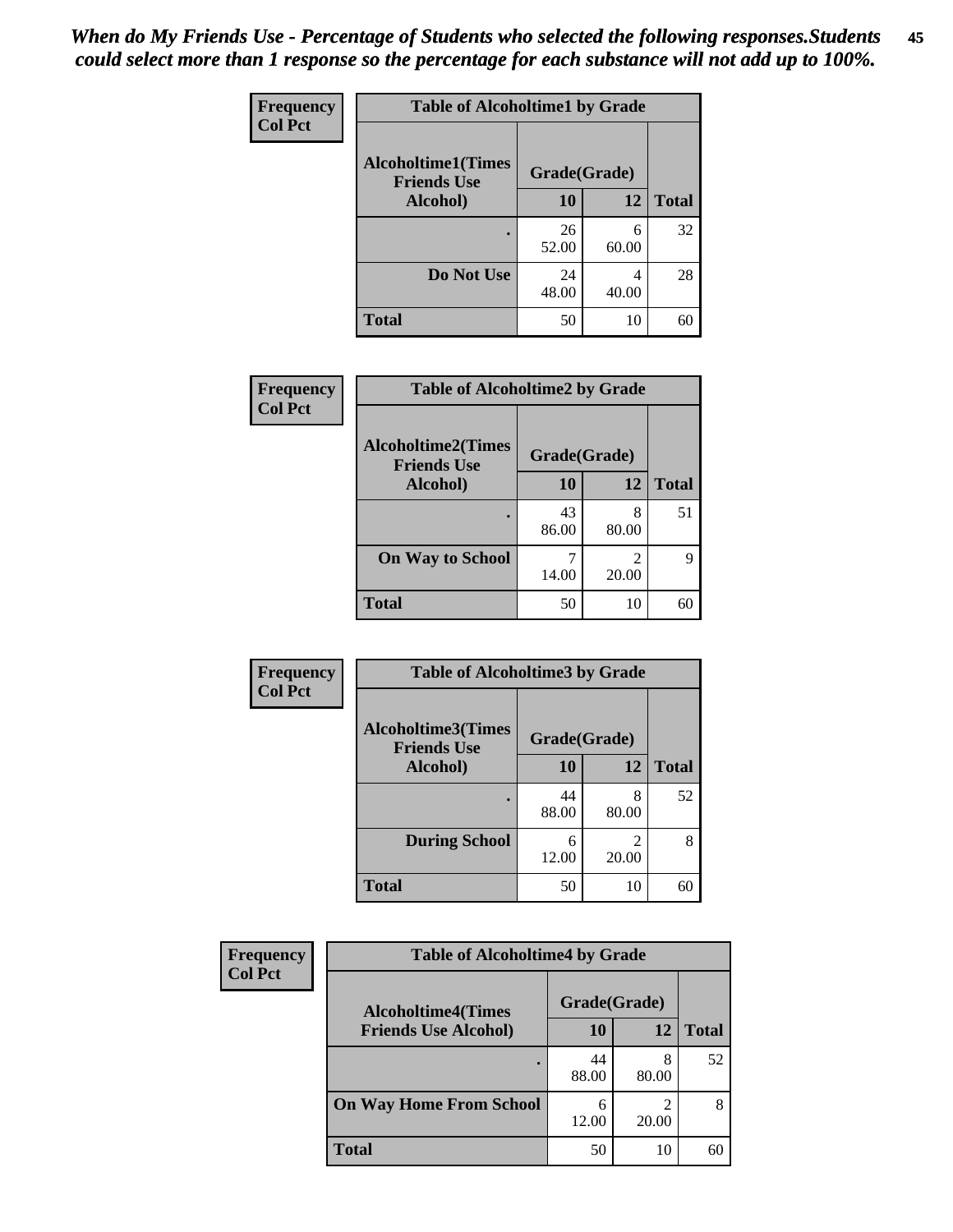*When do My Friends Use - Percentage of Students who selected the following responses.Students could select more than 1 response so the percentage for each substance will not add up to 100%.* **46**

| <b>Frequency</b> | <b>Table of Alcoholtime5 by Grade</b>           |              |            |              |
|------------------|-------------------------------------------------|--------------|------------|--------------|
| <b>Col Pct</b>   | <b>Alcoholtime5(Times</b><br><b>Friends Use</b> | Grade(Grade) |            |              |
|                  | Alcohol)                                        | 10           | <b>12</b>  | <b>Total</b> |
|                  |                                                 | 39<br>78.00  | 8<br>80.00 | 47           |
|                  | Weeknights                                      | 11<br>22.00  | 2<br>20.00 | 13           |
|                  | <b>Total</b>                                    | 50           | 10         | 60           |

| Frequency      |                                                 | <b>Table of Alcoholtime6 by Grade</b> |            |              |  |
|----------------|-------------------------------------------------|---------------------------------------|------------|--------------|--|
| <b>Col Pct</b> | <b>Alcoholtime6(Times</b><br><b>Friends Use</b> | Grade(Grade)                          |            |              |  |
|                | Alcohol)                                        | 10                                    | 12         | <b>Total</b> |  |
|                | ٠                                               | 25<br>50.00                           | 3<br>30.00 | 28           |  |
|                | Weekends                                        | 25<br>50.00                           | 7<br>70.00 | 32           |  |
|                | <b>Total</b>                                    | 50                                    | 10         | 60           |  |

| Frequency      | <b>Table of Tobaccotime1 by Grade</b>                           |             |            |              |
|----------------|-----------------------------------------------------------------|-------------|------------|--------------|
| <b>Col Pct</b> | <b>Tobaccotime1(Times</b><br>Grade(Grade)<br><b>Friends Use</b> |             |            |              |
|                | <b>Tobacco</b> )                                                | 10          | 12         | <b>Total</b> |
|                |                                                                 | 12<br>24.00 | 3<br>30.00 | 15           |
|                | Do Not Use                                                      | 38<br>76.00 | 70.00      | 45           |
|                | <b>Total</b>                                                    | 50          | 10         | 60           |

| Frequency      | <b>Table of Tobaccotime2 by Grade</b>           |              |            |              |
|----------------|-------------------------------------------------|--------------|------------|--------------|
| <b>Col Pct</b> | <b>Tobaccotime2(Times</b><br><b>Friends Use</b> | Grade(Grade) |            |              |
|                | <b>Tobacco</b> )                                | 10           | 12         | <b>Total</b> |
|                |                                                 | 44<br>88.00  | 8<br>80.00 | 52           |
|                | <b>On Way to School</b>                         | 6<br>12.00   | 20.00      | 8            |
|                | <b>Total</b>                                    | 50           | 10         | 60           |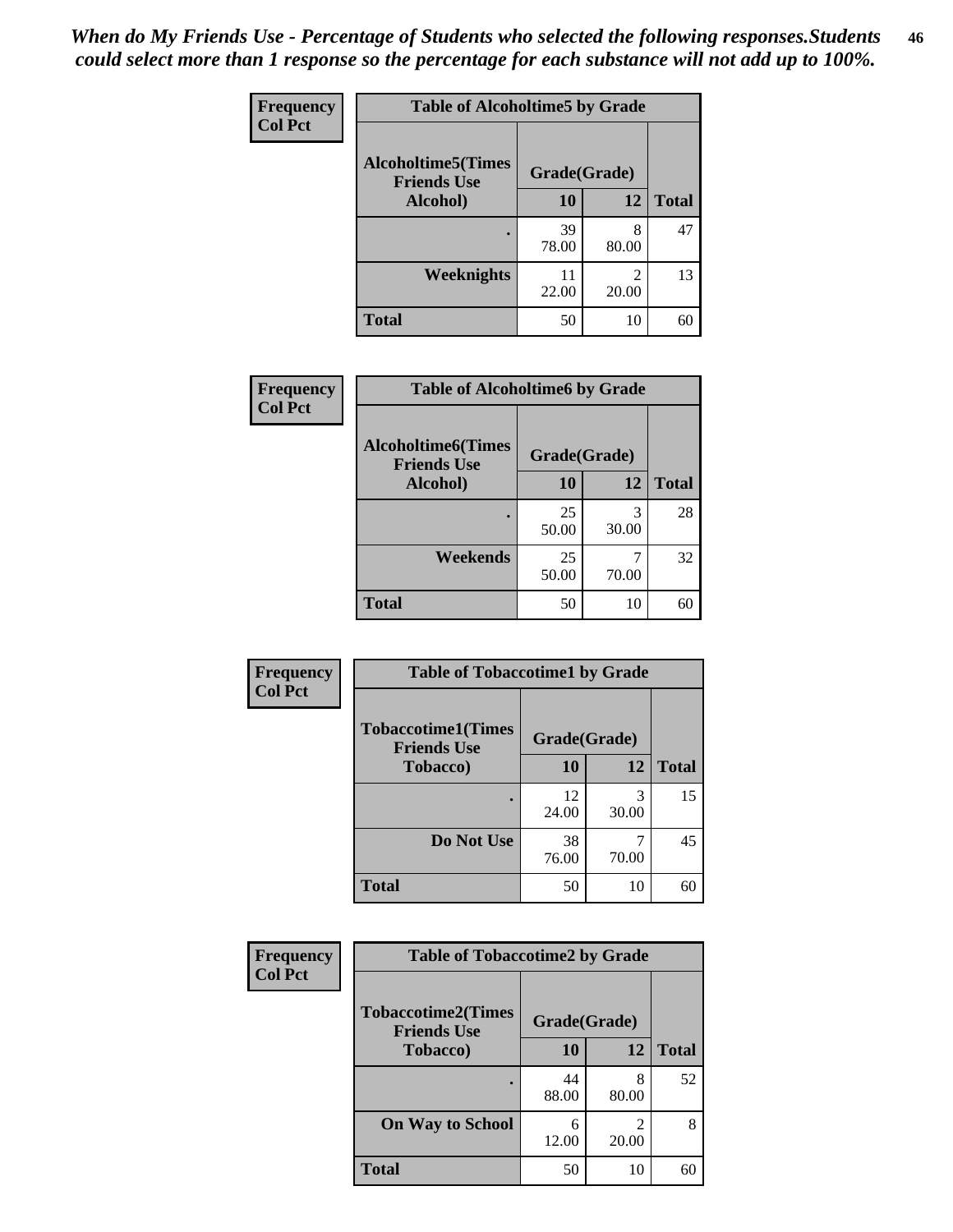*When do My Friends Use - Percentage of Students who selected the following responses.Students could select more than 1 response so the percentage for each substance will not add up to 100%.* **47**

| <b>Frequency</b> | <b>Table of Tobaccotime3 by Grade</b>           |              |            |              |  |
|------------------|-------------------------------------------------|--------------|------------|--------------|--|
| <b>Col Pct</b>   | <b>Tobaccotime3(Times</b><br><b>Friends Use</b> | Grade(Grade) |            |              |  |
|                  | <b>Tobacco</b> )                                | 10           | 12         | <b>Total</b> |  |
|                  |                                                 | 44<br>88.00  | 8<br>80.00 | 52           |  |
|                  | <b>During School</b>                            | 6<br>12.00   | 2<br>20.00 | 8            |  |
|                  | <b>Total</b>                                    | 50           | 10         | 60           |  |

| <b>Frequency</b><br><b>Col Pct</b> | <b>Table of Tobaccotime4 by Grade</b> |              |       |              |
|------------------------------------|---------------------------------------|--------------|-------|--------------|
|                                    | <b>Tobaccotime4(Times</b>             | Grade(Grade) |       |              |
|                                    | <b>Friends Use Tobacco)</b>           | 10           | 12    | <b>Total</b> |
|                                    |                                       | 44<br>88.00  | 80.00 | 52           |
|                                    | <b>On Way Home From School</b>        | 6<br>12.00   | 20.00 |              |
|                                    | <b>Total</b>                          | 50           | 10    | 60           |

| <b>Frequency</b> | <b>Table of Tobaccotime5 by Grade</b>           |              |            |              |
|------------------|-------------------------------------------------|--------------|------------|--------------|
| <b>Col Pct</b>   | <b>Tobaccotime5(Times</b><br><b>Friends Use</b> | Grade(Grade) |            |              |
|                  | <b>Tobacco</b> )                                | 10           | <b>12</b>  | <b>Total</b> |
|                  | ٠                                               | 39<br>78.00  | 8<br>80.00 | 47           |
|                  | Weeknights                                      | 11<br>22.00  | 2<br>20.00 | 13           |
|                  | <b>Total</b>                                    | 50           | 10         | 60           |

| Frequency<br><b>Col Pct</b> | <b>Table of Tobaccotime6 by Grade</b>           |              |            |              |  |
|-----------------------------|-------------------------------------------------|--------------|------------|--------------|--|
|                             | <b>Tobaccotime6(Times</b><br><b>Friends Use</b> | Grade(Grade) |            |              |  |
|                             | <b>Tobacco</b> )                                | 10           | 12         | <b>Total</b> |  |
|                             |                                                 | 40<br>80.00  | 70.00      | 47           |  |
|                             | Weekends                                        | 10<br>20.00  | 3<br>30.00 | 13           |  |
|                             | <b>Total</b>                                    | 50           | 10         | 60           |  |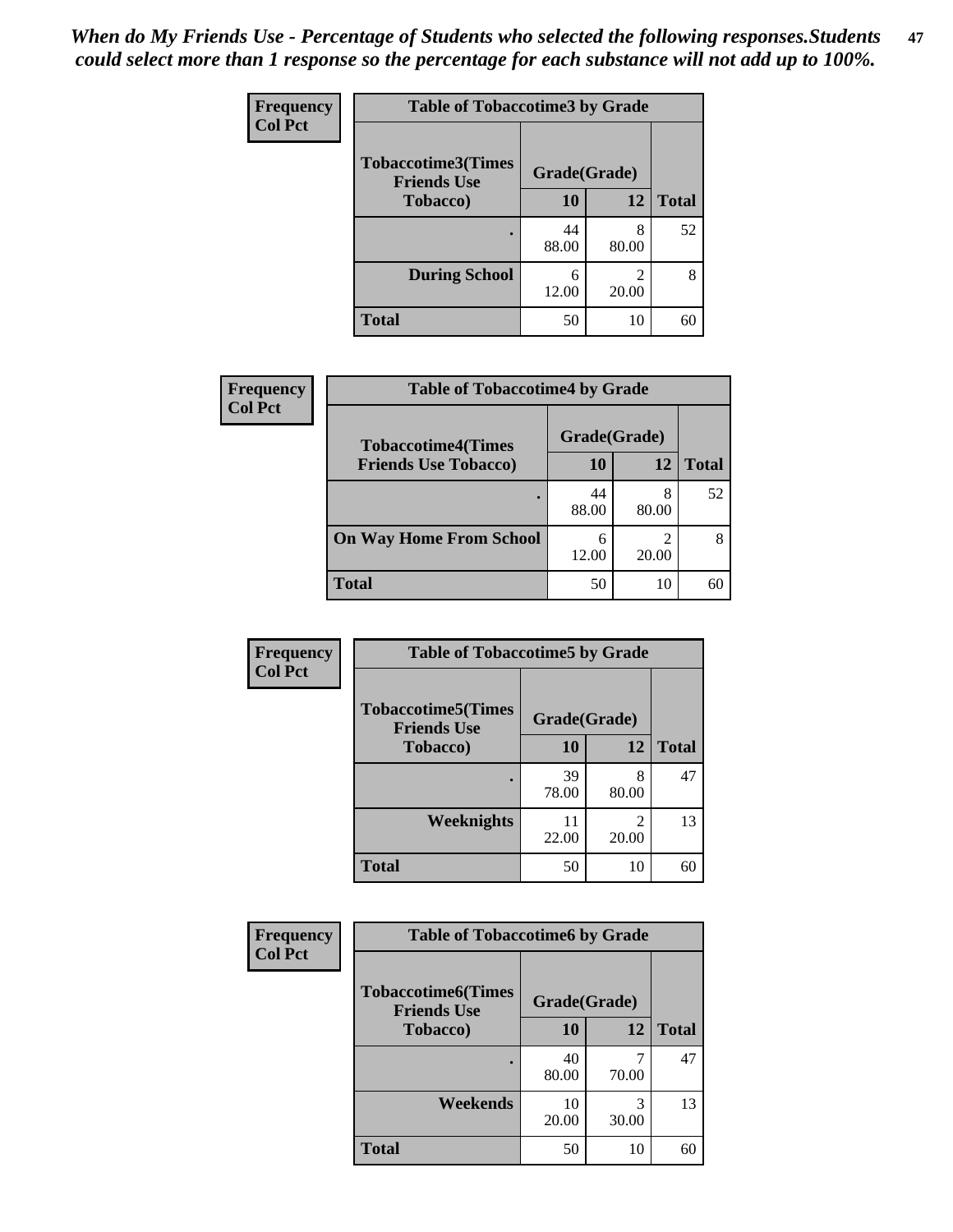| Frequency      | <b>Table of Marijuanatime1 by Grade</b>           |              |            |              |
|----------------|---------------------------------------------------|--------------|------------|--------------|
| <b>Col Pct</b> | <b>Marijuanatime1(Times</b><br><b>Friends Use</b> | Grade(Grade) |            |              |
|                | Marijuana)                                        | 10           | 12         | <b>Total</b> |
|                |                                                   | 23<br>46.00  | 6<br>60.00 | 29           |
|                | Do Not Use                                        | 27<br>54.00  | 4<br>40.00 | 31           |
|                | <b>Total</b>                                      | 50           | 10         | 60           |

| Frequency      | <b>Table of Marijuanatime2 by Grade</b>           |              |            |              |
|----------------|---------------------------------------------------|--------------|------------|--------------|
| <b>Col Pct</b> | <b>Marijuanatime2(Times</b><br><b>Friends Use</b> | Grade(Grade) |            |              |
|                | Marijuana)                                        | 10           | 12         | <b>Total</b> |
|                |                                                   | 36<br>72.00  | 5<br>50.00 | 41           |
|                | <b>On Way to School</b>                           | 14<br>28.00  | 5<br>50.00 | 19           |
|                | <b>Total</b>                                      | 50           | 10         | 60           |

| <b>Frequency</b> | <b>Table of Marijuanatime3 by Grade</b>    |              |            |              |
|------------------|--------------------------------------------|--------------|------------|--------------|
| <b>Col Pct</b>   | Marijuanatime3(Times<br><b>Friends Use</b> | Grade(Grade) |            |              |
|                  | Marijuana)                                 | 10           | 12         | <b>Total</b> |
|                  |                                            | 35<br>70.00  | 5<br>50.00 | 40           |
|                  | <b>During School</b>                       | 15<br>30.00  | 5<br>50.00 | 20           |
|                  | Total                                      | 50           | 10         | 60           |

| <b>Frequency</b><br><b>Col Pct</b> | <b>Table of Marijuanatime4 by Grade</b> |              |       |              |
|------------------------------------|-----------------------------------------|--------------|-------|--------------|
|                                    | <b>Marijuanatime4(Times</b>             | Grade(Grade) |       |              |
|                                    | <b>Friends Use Marijuana</b> )          | 10           | 12    | <b>Total</b> |
|                                    |                                         | 37<br>74.00  | 50.00 | 42           |
|                                    | <b>On Way Home From School</b>          | 13<br>26.00  | 50.00 | 18           |
|                                    | <b>Total</b>                            | 50           | 10    | 60           |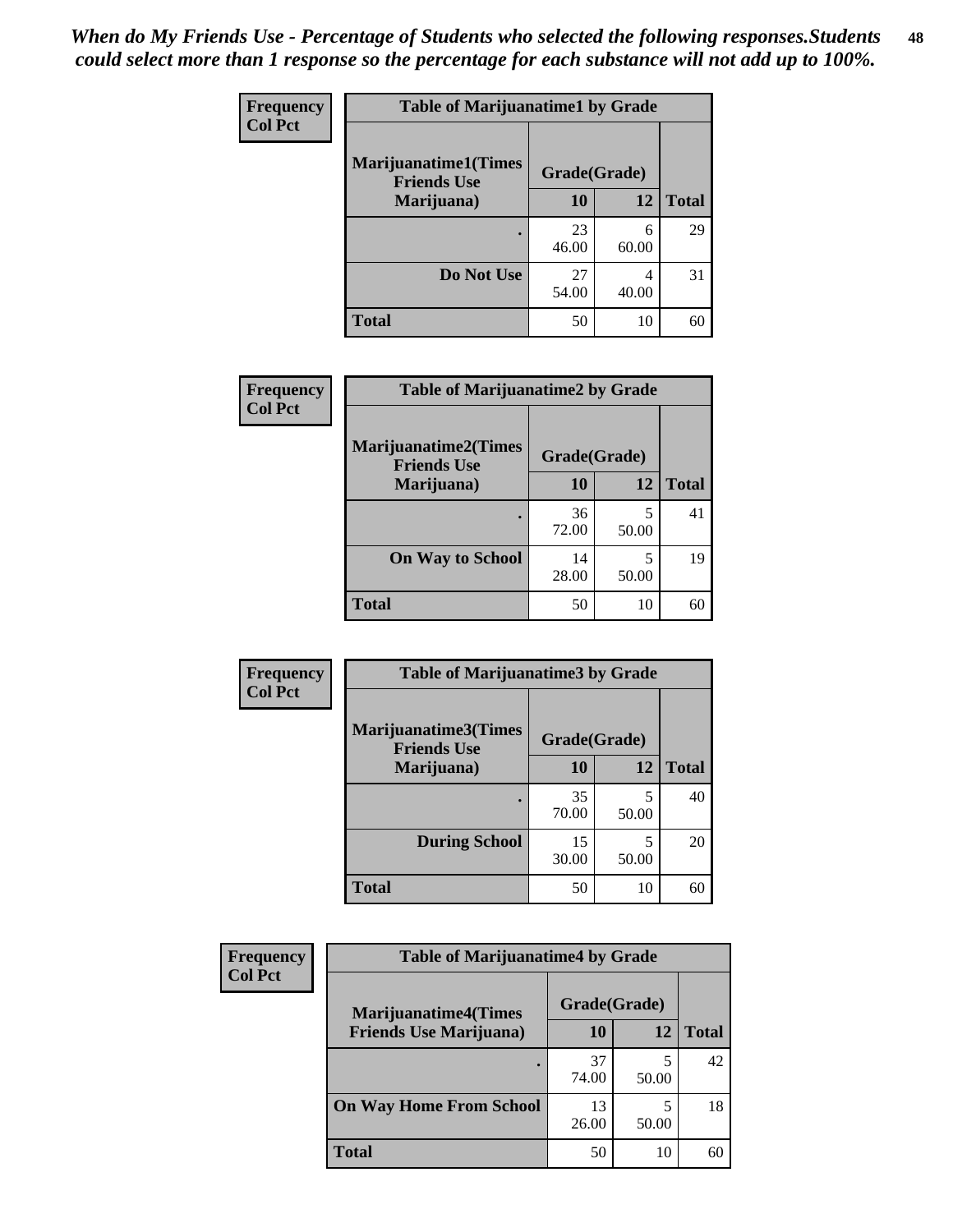| Frequency<br><b>Col Pct</b> | <b>Table of Marijuanatime5 by Grade</b>            |              |            |              |
|-----------------------------|----------------------------------------------------|--------------|------------|--------------|
|                             | <b>Marijuanatime5</b> (Times<br><b>Friends Use</b> | Grade(Grade) |            |              |
|                             | Marijuana)                                         | 10           | 12         | <b>Total</b> |
|                             |                                                    | 35<br>70.00  | 4<br>40.00 | 39           |
|                             | Weeknights                                         | 15<br>30.00  | 6<br>60.00 | 21           |
|                             | <b>Total</b>                                       | 50           | 10         | 60           |

| Frequency      | <b>Table of Marijuanatime6 by Grade</b>            |              |            |              |
|----------------|----------------------------------------------------|--------------|------------|--------------|
| <b>Col Pct</b> | <b>Marijuanatime6</b> (Times<br><b>Friends Use</b> | Grade(Grade) |            |              |
|                | Marijuana)                                         | 10           | 12         | <b>Total</b> |
|                |                                                    | 29<br>58.00  | 4<br>40.00 | 33           |
|                | Weekends                                           | 21<br>42.00  | 6<br>60.00 | 27           |
|                | <b>Total</b>                                       | 50           | 10         | 60           |

| <b>Frequency</b> | <b>Table of Otherdrugtime1 by Grade</b>                 |              |              |              |  |
|------------------|---------------------------------------------------------|--------------|--------------|--------------|--|
| <b>Col Pct</b>   | <b>Otherdrugtime1(Times</b><br><b>Friends Use Other</b> | Grade(Grade) |              |              |  |
|                  | <b>Illegal Drugs</b> )                                  | 10           | 12           | <b>Total</b> |  |
|                  |                                                         | 14.00        | 0<br>0.00    |              |  |
|                  | Do Not Use                                              | 43<br>86.00  | 10<br>100.00 | 53           |  |
|                  | Total                                                   | 50           | 10           | 60           |  |

| Frequency      | <b>Table of Otherdrugtime2 by Grade</b>                 |              |              |              |  |
|----------------|---------------------------------------------------------|--------------|--------------|--------------|--|
| <b>Col Pct</b> | <b>Otherdrugtime2(Times</b><br><b>Friends Use Other</b> | Grade(Grade) |              |              |  |
|                | <b>Illegal Drugs</b> )                                  | 10           | 12           | <b>Total</b> |  |
|                |                                                         | 46<br>92.00  | 10<br>100.00 | 56           |  |
|                | <b>On Way to School</b>                                 | 4<br>8.00    | 0.00         | 4            |  |
|                | Total                                                   | 50           | 10           | 60           |  |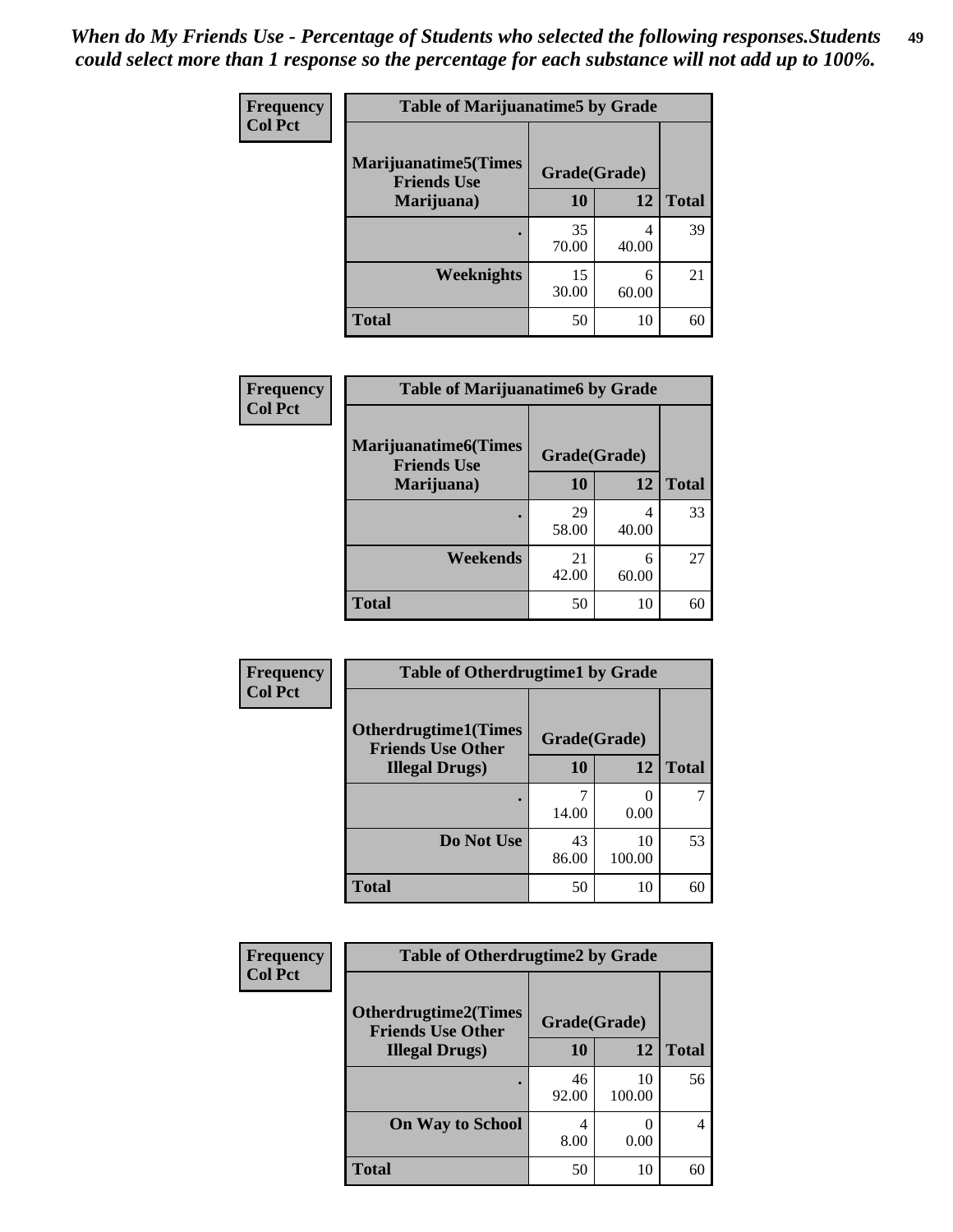| <b>Frequency</b> | <b>Table of Otherdrugtime3 by Grade</b>          |              |              |              |  |
|------------------|--------------------------------------------------|--------------|--------------|--------------|--|
| <b>Col Pct</b>   | Otherdrugtime3(Times<br><b>Friends Use Other</b> | Grade(Grade) |              |              |  |
|                  | <b>Illegal Drugs</b> )                           | 10           | 12           | <b>Total</b> |  |
|                  |                                                  | 47<br>94.00  | 10<br>100.00 | 57           |  |
|                  | <b>During School</b>                             | 3<br>6.00    | 0<br>0.00    | 3            |  |
|                  | Total                                            | 50           | 10           | 60           |  |

| Frequency      | <b>Table of Otherdrugtime4 by Grade</b>                         |              |              |              |  |
|----------------|-----------------------------------------------------------------|--------------|--------------|--------------|--|
| <b>Col Pct</b> | <b>Otherdrugtime4(Times</b><br><b>Friends Use Other Illegal</b> | Grade(Grade) |              |              |  |
|                | Drugs)                                                          | 10           | 12           | <b>Total</b> |  |
|                | ٠                                                               | 47<br>94.00  | 10<br>100.00 | 57           |  |
|                | <b>On Way Home From School</b>                                  | 3<br>6.00    | 0.00         | 3            |  |
|                | <b>Total</b>                                                    | 50           | 10           |              |  |

| <b>Frequency</b> | <b>Table of Otherdrugtime5 by Grade</b>                  |              |              |              |  |
|------------------|----------------------------------------------------------|--------------|--------------|--------------|--|
| <b>Col Pct</b>   | <b>Otherdrugtime5</b> (Times<br><b>Friends Use Other</b> | Grade(Grade) |              |              |  |
|                  | <b>Illegal Drugs</b> )                                   | 10           | 12           | <b>Total</b> |  |
|                  |                                                          | 47<br>94.00  | 10<br>100.00 | 57           |  |
|                  | Weeknights                                               | 3<br>6.00    | 0.00         | 3            |  |
|                  | <b>Total</b>                                             | 50           | 10           | 60           |  |

| <b>Frequency</b> | <b>Table of Otherdrugtime6 by Grade</b>                 |              |              |              |  |
|------------------|---------------------------------------------------------|--------------|--------------|--------------|--|
| <b>Col Pct</b>   | <b>Otherdrugtime6(Times</b><br><b>Friends Use Other</b> | Grade(Grade) |              |              |  |
|                  | <b>Illegal Drugs</b> )                                  | 10           | 12           | <b>Total</b> |  |
|                  |                                                         | 43<br>86.00  | 10<br>100.00 | 53           |  |
|                  | Weekends                                                | 14.00        | 0.00         | 7            |  |
|                  | Total                                                   | 50           | 10           | 60           |  |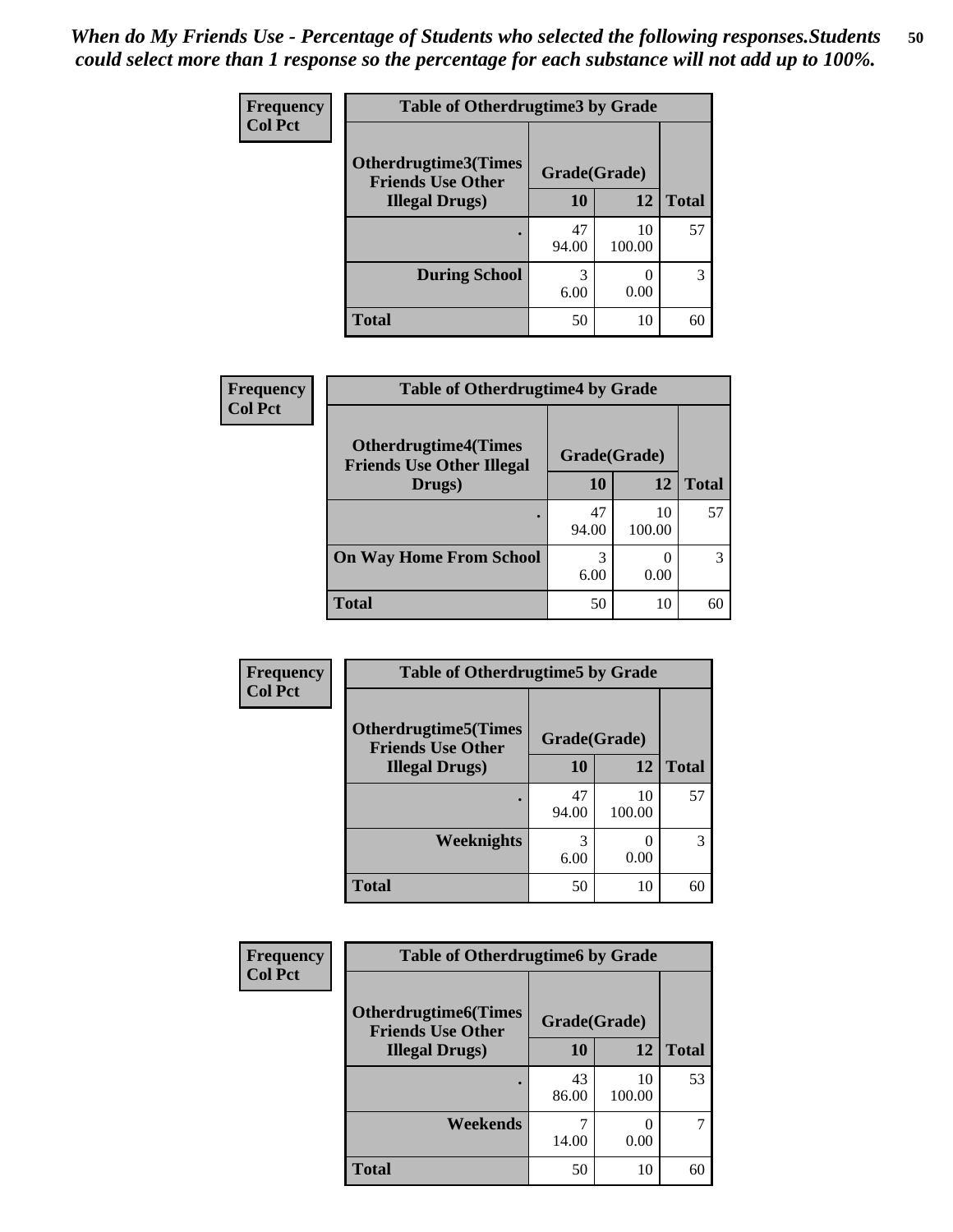| Frequency      | <b>Table of Educationalcohol by Grade</b>                                                                  |              |              |    |
|----------------|------------------------------------------------------------------------------------------------------------|--------------|--------------|----|
| <b>Col Pct</b> | Educationalcohol(I<br>have been taught<br>about alcohol,<br>tobacco,<br>and other drugs<br>within the last | Grade(Grade) |              |    |
|                | year at school)                                                                                            | 10<br>12     | <b>Total</b> |    |
|                | Yes                                                                                                        | 43<br>86.00  | 70.00        | 50 |
|                | N <sub>0</sub>                                                                                             | 7<br>14.00   | 3<br>30.00   | 10 |
|                | <b>Total</b>                                                                                               | 50           | 10           | 60 |

| Frequency      | <b>Table of Eversmoked by Grade</b> |              |            |              |  |
|----------------|-------------------------------------|--------------|------------|--------------|--|
| <b>Col Pct</b> | Eversmoked(I<br>have smoked         | Grade(Grade) |            |              |  |
|                | a cigarette)                        | 10           | 12         | <b>Total</b> |  |
|                | <b>Yes</b>                          | 10<br>20.00  | 5<br>50.00 | 15           |  |
|                | N <sub>0</sub>                      | 40<br>80.00  | 5<br>50.00 | 45           |  |
|                | <b>Total</b>                        | 50           | 10         | 60           |  |

| Frequency      | <b>Table of Drovedrinking by Grade</b>                                                                              |                          |            |                |  |
|----------------|---------------------------------------------------------------------------------------------------------------------|--------------------------|------------|----------------|--|
| <b>Col Pct</b> | Drovedrinking(In<br>the past 30 days I<br>have driven a car<br>or other vehicle<br>while I was<br>drinking alcohol) | Grade(Grade)<br>12<br>10 |            | <b>Total</b>   |  |
|                |                                                                                                                     |                          |            |                |  |
|                | <b>Yes</b>                                                                                                          | 2.00                     | 10.00      | $\overline{2}$ |  |
|                | N <sub>0</sub>                                                                                                      | 49<br>98.00              | 9<br>90.00 | 58             |  |
|                | <b>Total</b>                                                                                                        | 50                       | 10         | 60             |  |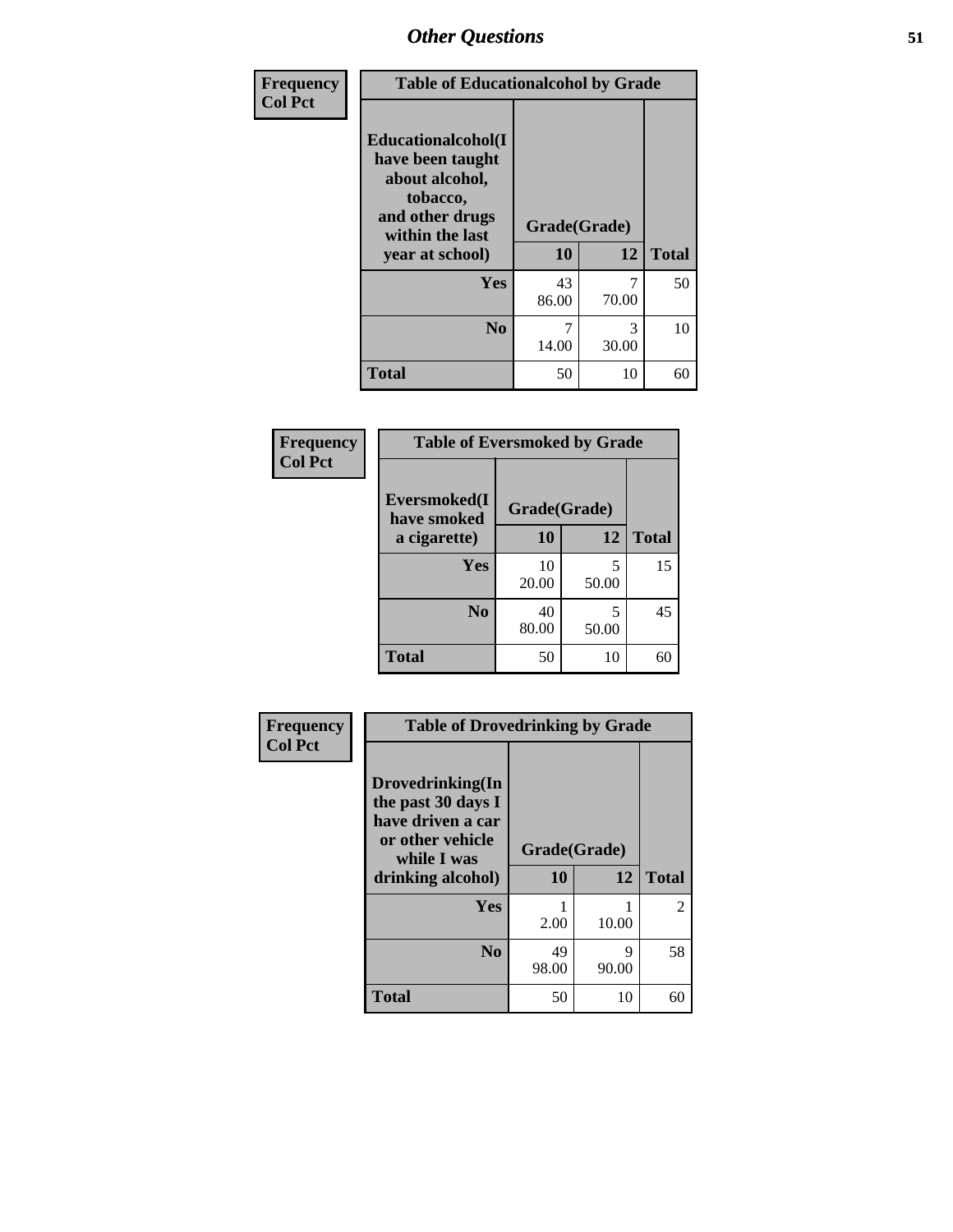| Frequency      | <b>Table of Rodedrinking by Grade</b>                                                                                  |                    |                         |    |  |
|----------------|------------------------------------------------------------------------------------------------------------------------|--------------------|-------------------------|----|--|
| <b>Col Pct</b> | Rodedrinking(In<br>the past 30 days<br>I have ridden in<br>a car with a<br>driver who had<br>been drinking<br>alcohol) | Grade(Grade)<br>10 | <b>Total</b>            |    |  |
|                | <b>Yes</b>                                                                                                             | 10<br>20.00        | $\mathfrak{D}$<br>20.00 | 12 |  |
|                | N <sub>0</sub>                                                                                                         | 40<br>80.00        | 8<br>80.00              | 48 |  |
|                | <b>Total</b>                                                                                                           | 50                 | 10                      | 60 |  |

#### **Frequency Col Pct**

Г

|                                                                                                                           | <b>Table of Drugsschool by Grade</b> |       |              |  |  |
|---------------------------------------------------------------------------------------------------------------------------|--------------------------------------|-------|--------------|--|--|
| <b>Drugsschool</b> (During<br>the past 12 months,<br>I have been offered,<br>sold,<br>or given illegal<br>drugs on school | Grade(Grade)                         |       |              |  |  |
| property)                                                                                                                 | 10                                   | 12    | <b>Total</b> |  |  |
| Yes                                                                                                                       | 8                                    | 4     | 12           |  |  |
|                                                                                                                           | 16.00                                | 40.00 |              |  |  |
| N <sub>0</sub>                                                                                                            | 42                                   | 6     | 48           |  |  |
|                                                                                                                           | 84.00                                | 60.00 |              |  |  |
| <b>Total</b>                                                                                                              | 50                                   | 10    |              |  |  |

| Frequency      | <b>Table of Helpbullied by Grade</b>                 |                        |                                      |              |  |  |
|----------------|------------------------------------------------------|------------------------|--------------------------------------|--------------|--|--|
| <b>Col Pct</b> | $Helpb$ ullied $(I$<br>would help<br>someone who was | Grade(Grade)           |                                      |              |  |  |
|                | being bullied)                                       | 10                     | 12                                   | <b>Total</b> |  |  |
|                | <b>Strongly Agree</b>                                | 20<br>40.00            | 4<br>40.00                           | 24           |  |  |
|                | <b>Somewhat Agree</b>                                | 22<br>44.00            | 1<br>10.00                           | 23           |  |  |
|                | <b>Somewhat Disagree</b>                             | $\mathfrak{D}$<br>4.00 | 3<br>30.00                           | 5            |  |  |
|                | <b>Strongly Disagree</b>                             | 6<br>12.00             | $\mathcal{D}_{\mathcal{L}}$<br>20.00 | 8            |  |  |
|                | <b>Total</b>                                         | 50                     | 10                                   | 60           |  |  |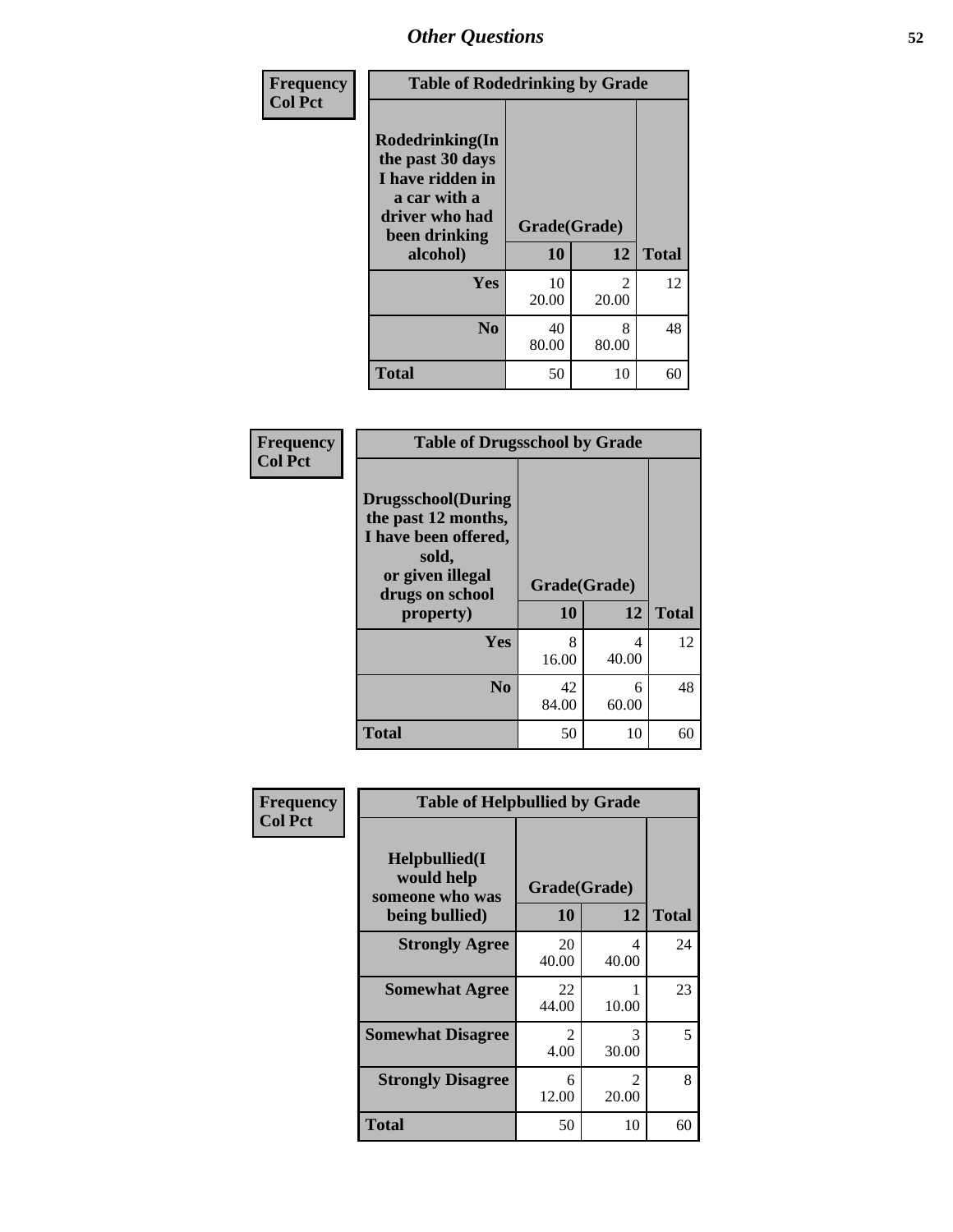*Other Questions* **53**

| Frequency<br><b>Row Pct</b> | <b>Table of Grade by Bingedrinking</b> |                                                                                                                       |              |                              |                              |              |
|-----------------------------|----------------------------------------|-----------------------------------------------------------------------------------------------------------------------|--------------|------------------------------|------------------------------|--------------|
|                             |                                        | <b>Bingedrinking</b> (I have<br>drunk five or more<br>drinks of alcohol at one<br>sitting during the last 30<br>days) |              |                              |                              |              |
|                             | Grade(Grade)                           | 0<br><b>Days</b>                                                                                                      | 1 or<br>days | 3 <sub>to</sub><br>5<br>days | 6 <sub>to</sub><br>9<br>days | <b>Total</b> |
|                             | 10                                     | 50<br>100.00                                                                                                          | 0.00         | $\Omega$<br>0.00             | 0<br>0.00                    | 50           |
|                             | 12                                     | 7<br>70.00                                                                                                            | 10.00        | 10.00                        | 10.00                        | 10           |
|                             | <b>Total</b>                           | 57                                                                                                                    |              |                              | 1                            | 60           |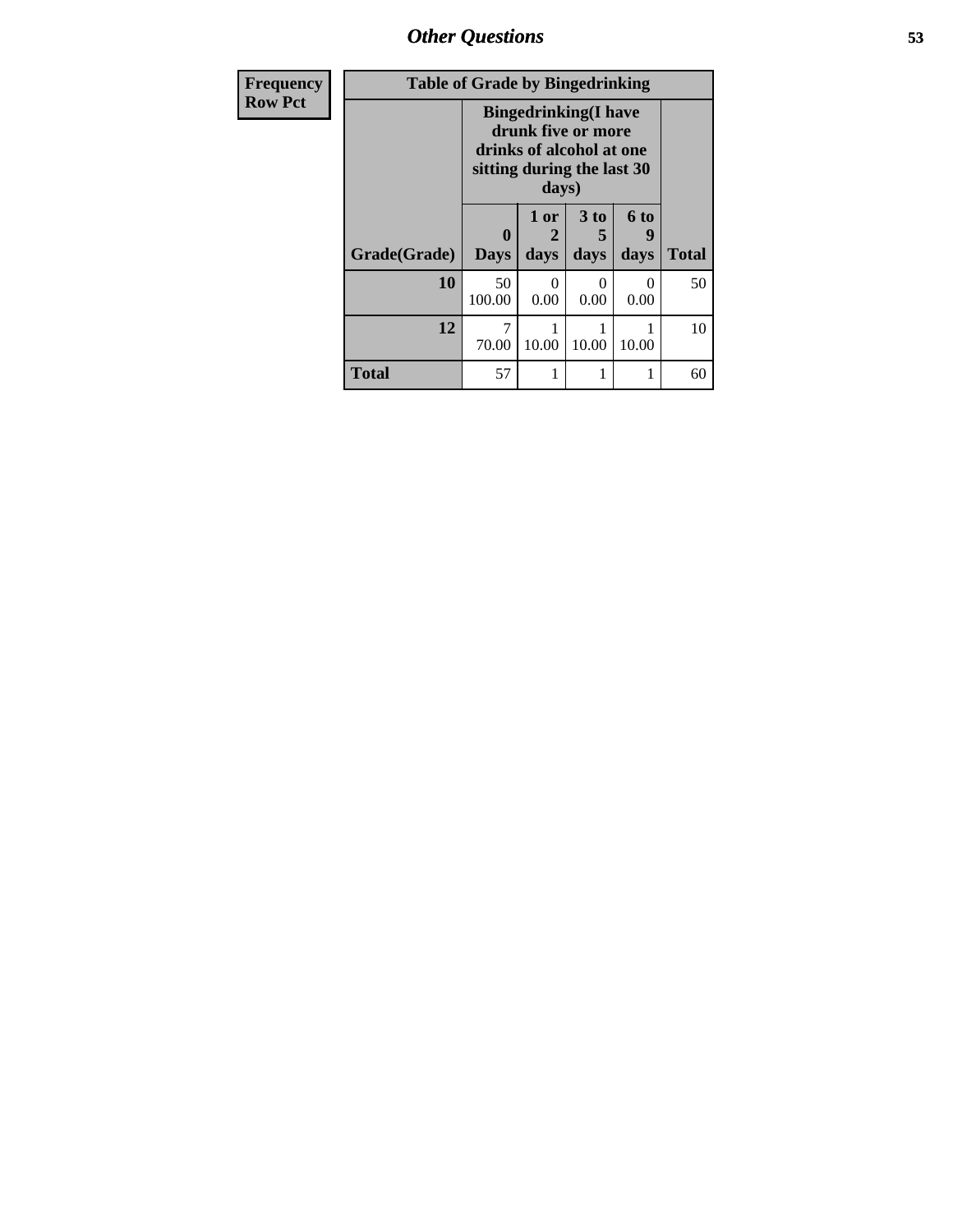#### *Nutrition* **54**

| <b>Frequency</b> | <b>Table of Grade by Dairy</b> |                                                                 |                   |                                    |                                    |              |  |
|------------------|--------------------------------|-----------------------------------------------------------------|-------------------|------------------------------------|------------------------------------|--------------|--|
| <b>Row Pct</b>   |                                | Dairy (I eat at least 3 servings of dairy<br>products each day) |                   |                                    |                                    |              |  |
|                  | Grade(Grade)                   | <b>Strongly</b><br>Agree                                        | Somewhat<br>Agree | <b>Somewhat</b><br><b>Disagree</b> | <b>Strongly</b><br><b>Disagree</b> | <b>Total</b> |  |
|                  | 10                             | 14<br>28.00                                                     | 13<br>26.00       | 14.00                              | 16<br>32.00                        | 50           |  |
|                  | 12                             | 4<br>40.00                                                      | 4<br>40.00        | 10.00                              | 10.00                              | 10           |  |
|                  | Total                          | 18                                                              | 17                | 8                                  | 17                                 | 60           |  |

| Frequency      | <b>Table of Grade by Fruitveg</b> |                          |                                                                          |                                        |                                    |              |  |
|----------------|-----------------------------------|--------------------------|--------------------------------------------------------------------------|----------------------------------------|------------------------------------|--------------|--|
| <b>Row Pct</b> |                                   |                          | Fruitveg(I eat at least 5 servings of fruits<br>and vegetables each day) |                                        |                                    |              |  |
|                | Grade(Grade)                      | <b>Strongly</b><br>Agree | Agree                                                                    | Somewhat   Somewhat<br><b>Disagree</b> | <b>Strongly</b><br><b>Disagree</b> | <b>Total</b> |  |
|                | 10                                | 10.00                    | 21<br>42.00                                                              | 8<br>16.00                             | 16<br>32.00                        | 50           |  |
|                | 12                                | ↑<br>20.00               | 4<br>40.00                                                               | ∍<br>20.00                             | ∍<br>20.00                         | 10           |  |
|                | <b>Total</b>                      | ⇁                        | 25                                                                       | 10                                     | 18                                 | 60           |  |

| <b>Frequency</b> | <b>Table of Grade by Cafeteriahealthy</b> |                          |                                                                       |                                      |                                    |              |  |
|------------------|-------------------------------------------|--------------------------|-----------------------------------------------------------------------|--------------------------------------|------------------------------------|--------------|--|
| <b>Row Pct</b>   |                                           |                          | Cafeteriahealthy (School meals in my<br>school cafeteria are healthy) |                                      |                                    |              |  |
|                  | Grade(Grade)                              | <b>Strongly</b><br>Agree | Agree                                                                 | Somewhat Somewhat<br><b>Disagree</b> | <b>Strongly</b><br><b>Disagree</b> | <b>Total</b> |  |
|                  | 10                                        | 0.00                     | 9<br>18.00                                                            | 10<br>20.00                          | 31<br>62.00                        | 50           |  |
|                  | 12                                        | 20.00                    | 0<br>0.00                                                             | 40.00                                | 40.00                              | 10           |  |
|                  | <b>Total</b>                              |                          | 9                                                                     | 14                                   | 35                                 | 60           |  |

| quency           | <b>Table of Grade by Cafeterianutrition</b> |                          |                                                                                           |                      |                                    |              |  |  |
|------------------|---------------------------------------------|--------------------------|-------------------------------------------------------------------------------------------|----------------------|------------------------------------|--------------|--|--|
| Pct <sup>7</sup> |                                             |                          | <b>Cafeterianutrition</b> (Facts about nutrition<br>are available in my school cafeteria) |                      |                                    |              |  |  |
|                  | Grade(Grade)                                | <b>Strongly</b><br>Agree | Somewhat<br>Agree                                                                         | Somewhat<br>Disagree | <b>Strongly</b><br><b>Disagree</b> | <b>Total</b> |  |  |
|                  | 10                                          | 6.00                     | 11<br>22.00                                                                               | 14.00                | 29<br>58.00                        | 50           |  |  |
|                  | 12                                          | 20.00                    | 20.00                                                                                     | 4<br>40.00           | 2<br>20.00                         | 10           |  |  |
|                  | Total                                       |                          | 13                                                                                        | 11                   | 31                                 | 60           |  |  |

**Frequency Row Pct**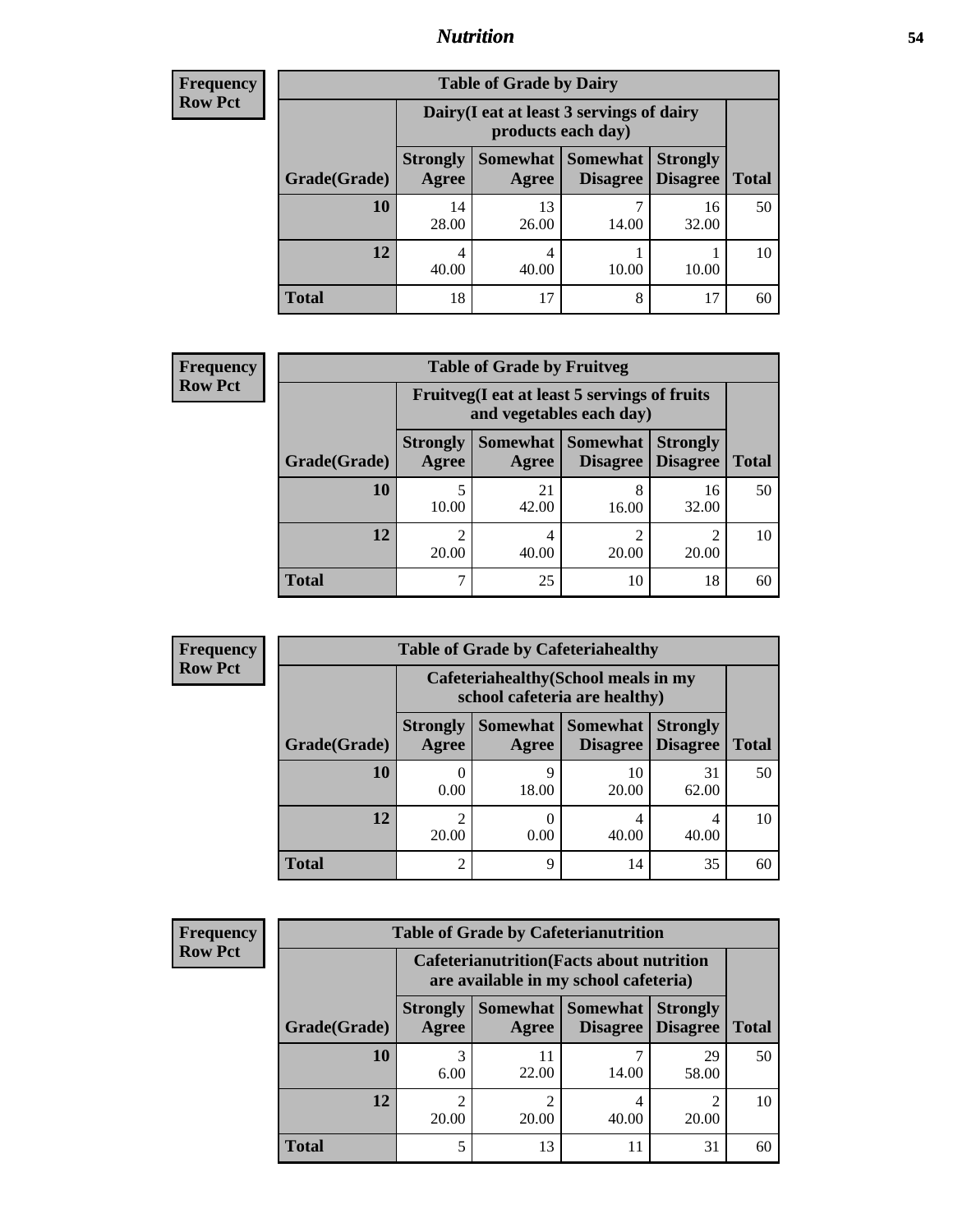### *Nutrition* **55**

| Frequency      | <b>Table of Grade by Schoollunch</b> |                                                                 |             |                                             |               |  |  |  |
|----------------|--------------------------------------|-----------------------------------------------------------------|-------------|---------------------------------------------|---------------|--|--|--|
| <b>Row Pct</b> |                                      | Schoollunch(I eat school lunch three or<br>more times per week) |             |                                             |               |  |  |  |
|                | Grade(Grade)                         | <b>Strongly</b><br>Agree                                        | Agree       | Somewhat   Somewhat  <br>Disagree   Disagre | <b>Strong</b> |  |  |  |
|                | 10                                   | 2.00                                                            | 13<br>26.00 | 14.00                                       | 58.           |  |  |  |

| 10           | 2.00                  | 13<br>26.00 | −<br>14.00 | 29<br>58.00 | 50 |
|--------------|-----------------------|-------------|------------|-------------|----|
| 12           | $\mathbf{c}$<br>30.00 | 20.00       | 0.00       | 50.00       | 10 |
| <b>Total</b> | 4                     | 15          |            | 34          | 60 |

**Total Disagree**

**Strongly**

| <b>Frequency</b> | <b>Table of Grade by Foodchoices</b> |                                                                     |                     |                      |                                    |              |
|------------------|--------------------------------------|---------------------------------------------------------------------|---------------------|----------------------|------------------------------------|--------------|
| <b>Row Pct</b>   |                                      | Foodchoices (I make healthy food choices in<br>my school cafeteria) |                     |                      |                                    |              |
|                  | Grade(Grade)                         | <b>Strongly</b><br>Agree                                            | Somewhat  <br>Agree | Somewhat<br>Disagree | <b>Strongly</b><br><b>Disagree</b> | <b>Total</b> |
|                  | 10                                   | 10.00                                                               | 12<br>24.00         | 6<br>12.00           | 27<br>54.00                        | 50           |
|                  | 12                                   | 50.00                                                               | 0<br>0.00           | 20.00                | 3<br>30.00                         | 10           |
|                  | <b>Total</b>                         | 10                                                                  | 12                  | 8                    | 30                                 | 60           |

| <b>Frequency</b> | <b>Table of Grade by Wholewheat</b> |                                                                                                                   |            |            |             |    |  |  |
|------------------|-------------------------------------|-------------------------------------------------------------------------------------------------------------------|------------|------------|-------------|----|--|--|
| <b>Row Pct</b>   |                                     | Wholewheat (There are whole wheat and<br>multigrain breads and cereals available in<br>my school cafeteria)       |            |            |             |    |  |  |
|                  | Grade(Grade)                        | Somewhat   Somewhat<br><b>Strongly</b><br><b>Strongly</b><br><b>Disagree</b><br>Agree<br><b>Disagree</b><br>Agree |            |            |             |    |  |  |
|                  | 10                                  | 10.00                                                                                                             | 9<br>18.00 | 14.00      | 29<br>58.00 | 50 |  |  |
|                  | 12                                  | 3<br>30.00                                                                                                        | 3<br>30.00 | ി<br>20.00 | 2<br>20.00  | 10 |  |  |
|                  | Total                               | 8                                                                                                                 | 12         | 9          | 31          | 60 |  |  |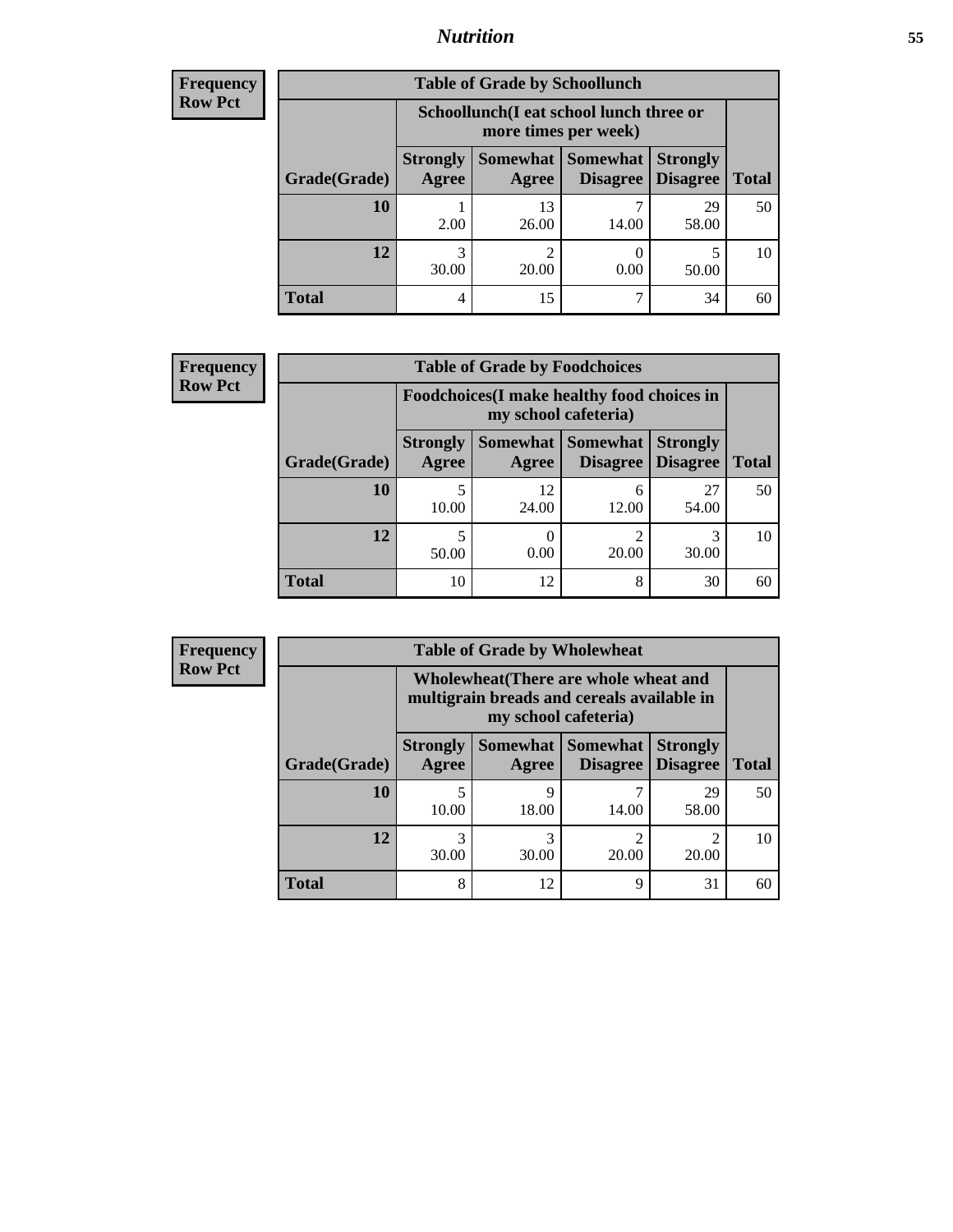### *Nutrition* **56**

**Frequency Row Pct**

| <b>Table of Grade by Healthyvending</b> |                                                                                                                                               |                                                                                                       |            |             |    |  |  |  |
|-----------------------------------------|-----------------------------------------------------------------------------------------------------------------------------------------------|-------------------------------------------------------------------------------------------------------|------------|-------------|----|--|--|--|
|                                         | Healthyvending (If only healthy snacks and<br>beverages were available in the vending<br>machines during the school day,<br>I would buy them) |                                                                                                       |            |             |    |  |  |  |
| Grade(Grade)                            | <b>Strongly</b><br>Agree                                                                                                                      | Somewhat   Somewhat<br><b>Strongly</b><br><b>Disagree</b><br><b>Disagree</b><br><b>Total</b><br>Agree |            |             |    |  |  |  |
| 10                                      | 23<br>46.00                                                                                                                                   | 14.00                                                                                                 | 7<br>14.00 | 13<br>26.00 | 50 |  |  |  |
| 12                                      | $\mathcal{D}$<br>4<br>0<br>4<br>0.00<br>20.00<br>40.00<br>40.00                                                                               |                                                                                                       |            |             |    |  |  |  |
| <b>Total</b>                            | 27                                                                                                                                            | 11                                                                                                    | 7          | 15          | 60 |  |  |  |

**Frequency Row Pct**

| <b>Table of Grade by Schoolbreakfast</b> |                                                                                                                                         |                                                                                                |    |    |    |  |  |  |
|------------------------------------------|-----------------------------------------------------------------------------------------------------------------------------------------|------------------------------------------------------------------------------------------------|----|----|----|--|--|--|
|                                          | Schoolbreakfast (If breakfast were<br>available at school,<br>but outside the cafeteria,<br>I would eat breakfast at school more often) |                                                                                                |    |    |    |  |  |  |
| Grade(Grade)                             | <b>Strongly</b><br>Agree                                                                                                                | Somewhat   Somewhat<br><b>Strongly</b><br><b>Disagree</b><br><b>Total</b><br>Disagree<br>Agree |    |    |    |  |  |  |
| 10                                       | 20<br>40.00                                                                                                                             | 10<br>13<br>20.00<br>14.00<br>26.00                                                            |    |    |    |  |  |  |
| 12                                       | 2<br>6<br>10.00<br>10.00<br>60.00<br>20.00                                                                                              |                                                                                                |    |    |    |  |  |  |
| <b>Total</b>                             | 26                                                                                                                                      | 8                                                                                              | 11 | 15 | 60 |  |  |  |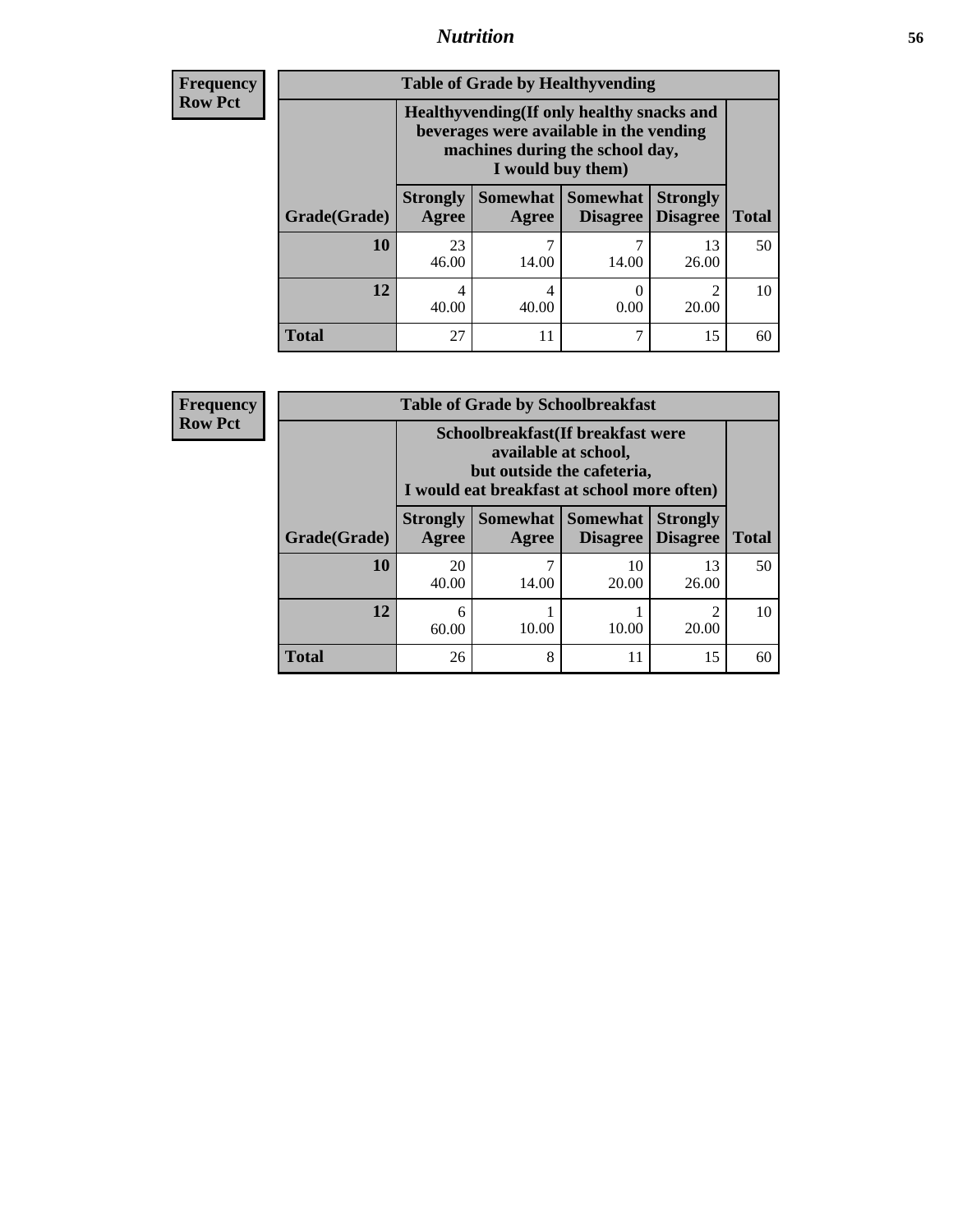| Frequency      | <b>Table of Educationaids by Grade</b>                                                                    |                           |            |              |  |  |  |
|----------------|-----------------------------------------------------------------------------------------------------------|---------------------------|------------|--------------|--|--|--|
| <b>Col Pct</b> | <b>Educationaids</b> (I<br>have been<br>taught about<br><b>HIV/AIDS</b> at<br>school in the<br>past year) | Grade(Grade)<br><b>10</b> | 12         | <b>Total</b> |  |  |  |
|                | Yes                                                                                                       | 44<br>88.00               | 9<br>90.00 | 53           |  |  |  |
|                | N <sub>0</sub>                                                                                            | 6<br>12.00                | 10.00      | 7            |  |  |  |
|                | <b>Total</b>                                                                                              | 50                        | 10         | 60           |  |  |  |

| Frequency      | <b>Table of Educationcharacter by Grade</b>                         |              |                         |              |  |  |  |  |
|----------------|---------------------------------------------------------------------|--------------|-------------------------|--------------|--|--|--|--|
| <b>Col Pct</b> | <b>Educationcharacter(I)</b><br>have been taught<br>about character |              |                         |              |  |  |  |  |
|                | education in the past                                               | Grade(Grade) |                         |              |  |  |  |  |
|                | year at school)                                                     | 10           | 12                      | <b>Total</b> |  |  |  |  |
|                | <b>Yes</b>                                                          | 38<br>76.00  | 8<br>80.00              | 46           |  |  |  |  |
|                | N <sub>0</sub>                                                      | 12<br>24.00  | $\mathfrak{D}$<br>20.00 | 14           |  |  |  |  |
|                | <b>Total</b>                                                        | 50           | 10                      | 60           |  |  |  |  |

| Frequency      |                                | <b>Table of Gradcoach1 by Grade</b> |            |              |
|----------------|--------------------------------|-------------------------------------|------------|--------------|
| <b>Col Pct</b> | Gradcoach1(I<br>know who my    | Grade(Grade)                        |            |              |
|                | <b>Graduation</b><br>Coach is) | 10                                  | 12         | <b>Total</b> |
|                | Yes                            | 12<br>24.00                         | 10.00      | 13           |
|                | N <sub>0</sub>                 | 38<br>76.00                         | 9<br>90.00 | 47           |
|                | <b>Total</b>                   | 50                                  | 10         | 60           |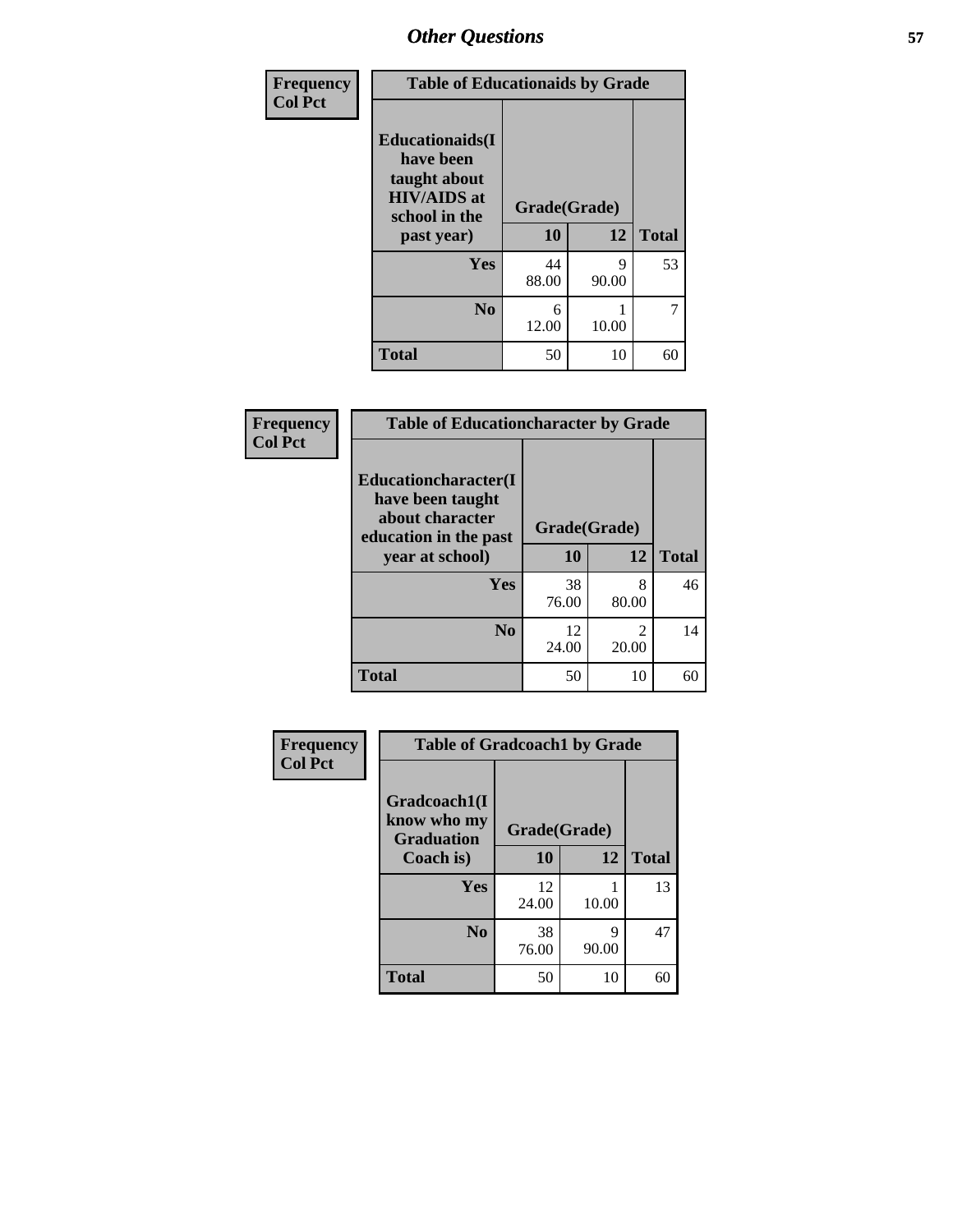| Frequency      | <b>Table of Gradcoach2 by Grade</b> |              |            |              |  |  |
|----------------|-------------------------------------|--------------|------------|--------------|--|--|
| <b>Col Pct</b> |                                     |              |            |              |  |  |
|                | Gradcoach2(I<br>have                |              |            |              |  |  |
|                | contacted my<br><b>Graduation</b>   | Grade(Grade) |            |              |  |  |
|                | Coach)                              | 10           | 12         | <b>Total</b> |  |  |
|                | Yes                                 | 8<br>16.00   | 10.00      | 9            |  |  |
|                | N <sub>0</sub>                      | 42<br>84.00  | 9<br>90.00 | 51           |  |  |
|                | <b>Total</b>                        | 50           | 10         | 60           |  |  |

| Frequency<br><b>Col Pct</b> | <b>Table of Gradcoach3 by Grade</b>                                         |              |                         |              |
|-----------------------------|-----------------------------------------------------------------------------|--------------|-------------------------|--------------|
|                             | Gradcoach3(I<br>have received<br>assistance<br>from my<br><b>Graduation</b> | Grade(Grade) |                         |              |
|                             | Coach)                                                                      | 10           | 12                      | <b>Total</b> |
|                             | Yes                                                                         | 5<br>10.00   | 1<br>10.00              | 6            |
|                             | N <sub>0</sub>                                                              | 14<br>28.00  | $\overline{2}$<br>20.00 | 16           |
|                             | Don't know                                                                  | 31<br>62.00  | 7<br>70.00              | 38           |
|                             | <b>Total</b>                                                                | 50           | 10                      | 60           |

| Frequency<br><b>Col Pct</b> | <b>Table of Selfharm by Grade</b>                                                                                                                                                      |             |                    |              |
|-----------------------------|----------------------------------------------------------------------------------------------------------------------------------------------------------------------------------------|-------------|--------------------|--------------|
|                             | <b>Selfharm</b> (During<br>the past 12<br>months,<br>I harmed myself<br>on purpose<br><b>Suicideconsider</b><br>During the past<br>12 months,<br>I seriously<br>considered<br>suicide) | 10          | Grade(Grade)<br>12 | <b>Total</b> |
|                             |                                                                                                                                                                                        |             |                    |              |
|                             | Yes                                                                                                                                                                                    | 6<br>12.00  | 0<br>0.00          | 6            |
|                             | N <sub>0</sub>                                                                                                                                                                         | 44<br>88.00 | 10<br>100.00       | 54           |
|                             | Total                                                                                                                                                                                  | 50          | 10                 | 60           |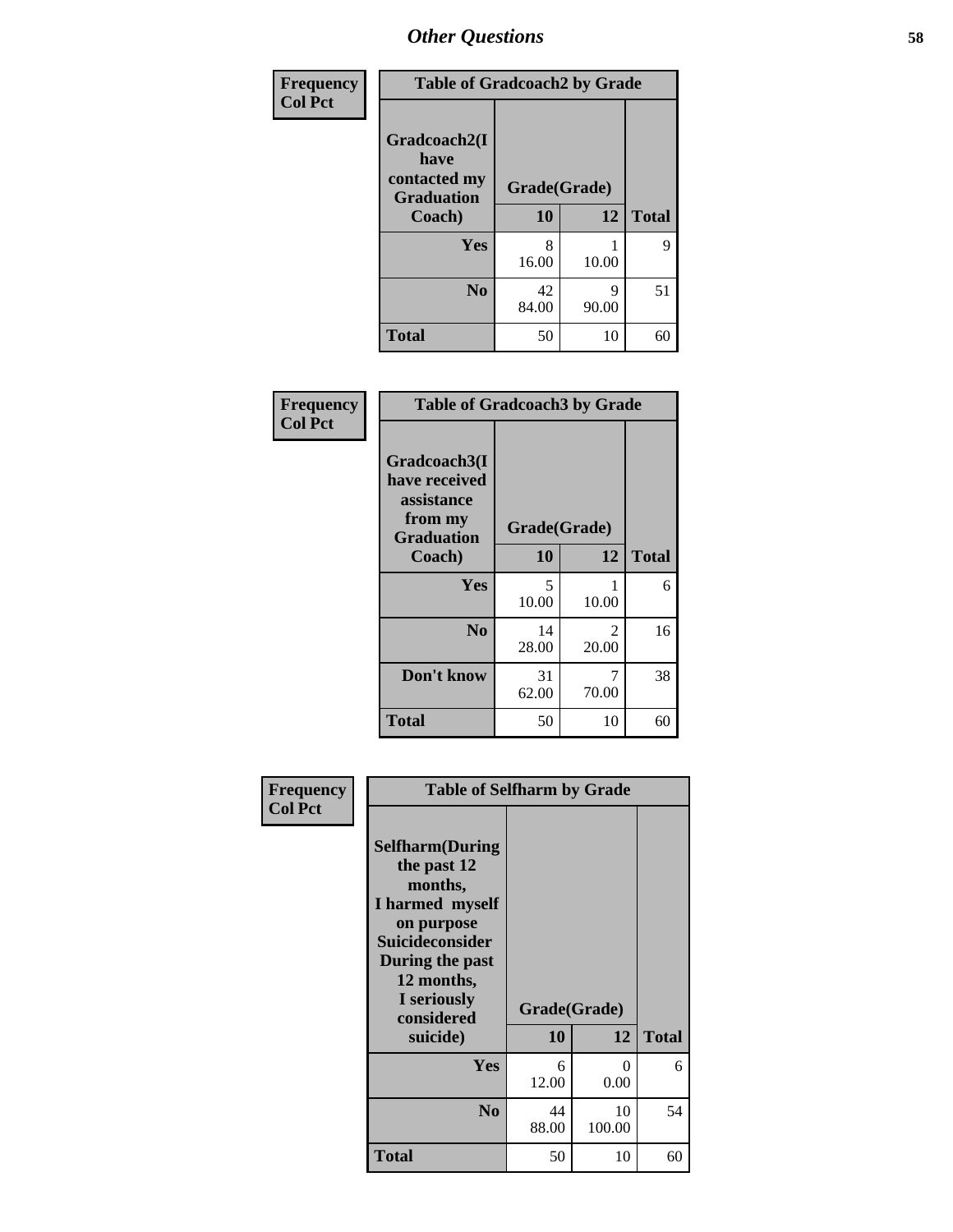| <b>Frequency</b> | <b>Table of Suicideconsider by Grade</b> |              |              |              |
|------------------|------------------------------------------|--------------|--------------|--------------|
| <b>Col Pct</b>   |                                          | Grade(Grade) |              |              |
|                  | Suicideconsider                          | <b>10</b>    | 12           | <b>Total</b> |
|                  | <b>Yes</b>                               | 10.00        | 0.00         | 5            |
|                  | N <sub>0</sub>                           | 45<br>90.00  | 10<br>100.00 | 55           |
|                  | <b>Total</b>                             | 50           | 10           | 60           |

| Frequency      | <b>Table of Suicideattempt by Grade</b>              |              |              |              |
|----------------|------------------------------------------------------|--------------|--------------|--------------|
| <b>Col Pct</b> | Suicideattempt(I<br>have attempted<br>suicide in the | Grade(Grade) |              |              |
|                | last year)                                           | 10           | 12           | <b>Total</b> |
|                | Yes                                                  | 4<br>8.00    | 0<br>0.00    | 4            |
|                | N <sub>0</sub>                                       | 46<br>92.00  | 10<br>100.00 | 56           |
|                | <b>Total</b>                                         | 50           | 10           | 60           |

| Frequency      | <b>Table of Instantmessaged by Grade</b>               |              |            |              |  |  |  |
|----------------|--------------------------------------------------------|--------------|------------|--------------|--|--|--|
| <b>Col Pct</b> | Instantmessaged(I<br>have instant<br>messaged people I | Grade(Grade) |            |              |  |  |  |
|                | do not even know)                                      | 10           | 12         | <b>Total</b> |  |  |  |
|                | Yes                                                    | 10<br>20.00  | 10.00      | 11           |  |  |  |
|                | N <sub>0</sub>                                         | 40<br>80.00  | 9<br>90.00 | 49           |  |  |  |
|                | <b>Total</b>                                           | 50           | 10         | 60           |  |  |  |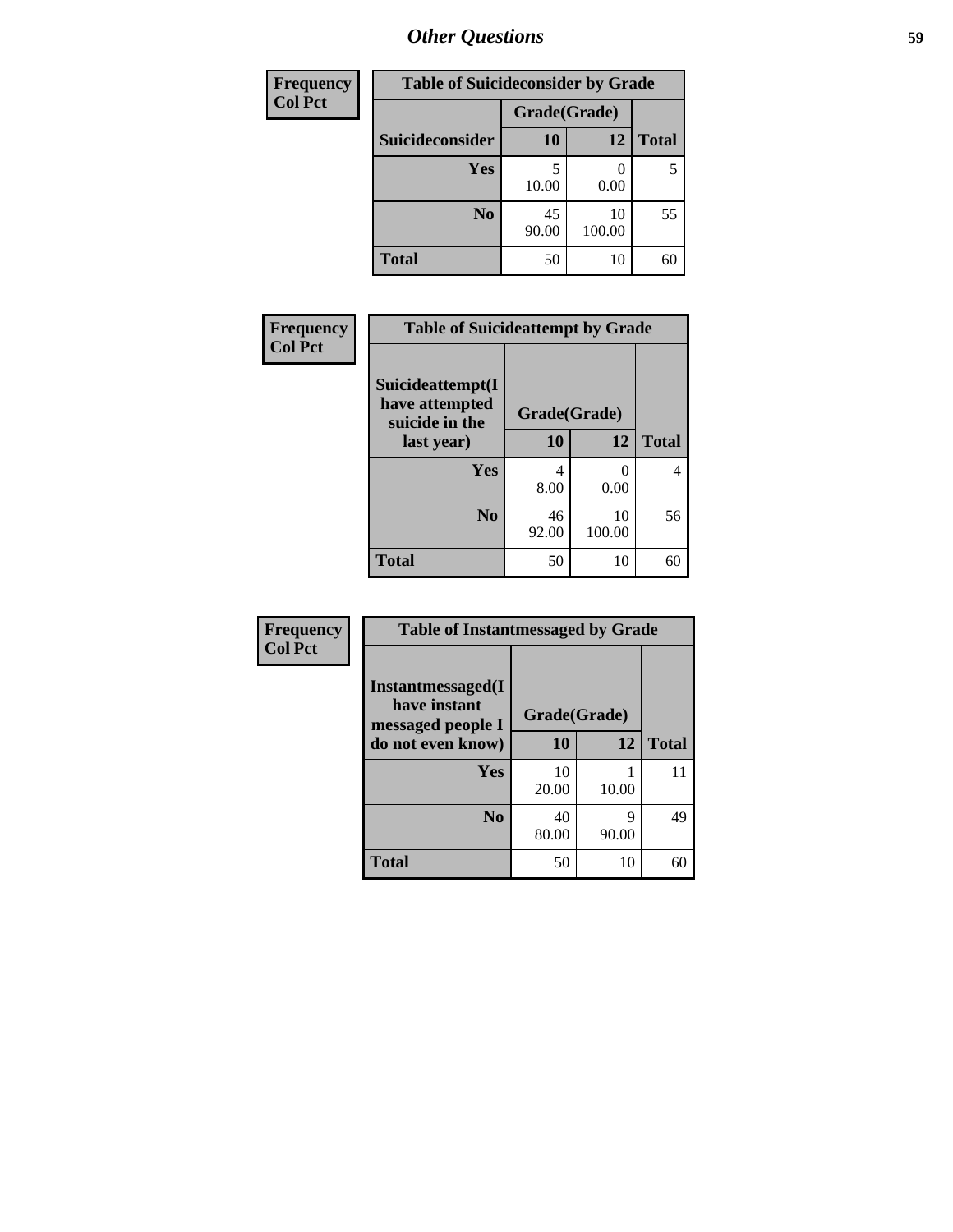| Frequency      | <b>Table of Getsalong by Grade</b>                          |                        |            |                |  |  |
|----------------|-------------------------------------------------------------|------------------------|------------|----------------|--|--|
| <b>Col Pct</b> | <b>Getsalong</b> (I get<br>along with other<br>students and | Grade(Grade)           |            |                |  |  |
|                | adults)                                                     | 10                     | 12         | <b>Total</b>   |  |  |
|                | <b>Strongly Agree</b>                                       | 22<br>44.00            | 4<br>40.00 | 26             |  |  |
|                | <b>Somewhat Agree</b>                                       | 22<br>44.00            | 5<br>50.00 | 27             |  |  |
|                | <b>Somewhat Disagree</b>                                    | 4<br>8.00              | 10.00      | 5              |  |  |
|                | <b>Strongly Disagree</b>                                    | $\mathfrak{D}$<br>4.00 | 0<br>0.00  | $\mathfrak{D}$ |  |  |
|                | Total                                                       | 50                     | 10         | 60             |  |  |

| Frequency      | <b>Table of Safehome by Grade</b> |             |                    |                |  |  |  |
|----------------|-----------------------------------|-------------|--------------------|----------------|--|--|--|
| <b>Col Pct</b> | Safehome(I feel<br>safe at home)  | 10          | Grade(Grade)<br>12 | <b>Total</b>   |  |  |  |
|                | <b>Strongly Agree</b>             | 36<br>72.00 | 9<br>90.00         | 45             |  |  |  |
|                | <b>Somewhat Agree</b>             | 9<br>18.00  | 10.00              | 10             |  |  |  |
|                | <b>Somewhat Disagree</b>          | 3<br>6.00   | 0.00               | 3              |  |  |  |
|                | <b>Strongly Disagree</b>          | 2<br>4.00   | 0.00               | $\overline{2}$ |  |  |  |
|                | <b>Total</b>                      | 50          | 10                 | 60             |  |  |  |

| Frequency<br><b>Col Pct</b> | <b>Table of Adulttalk by Grade</b>                                                                 |                    |            |              |  |  |
|-----------------------------|----------------------------------------------------------------------------------------------------|--------------------|------------|--------------|--|--|
|                             | <b>Adulttalk</b> (I<br>know an<br>adult at<br>school that<br>I can talk<br>with if I<br>need help) | Grade(Grade)<br>10 | 12         | <b>Total</b> |  |  |
|                             | Yes                                                                                                | 36<br>72.00        | 8<br>80.00 | 44           |  |  |
|                             | N <sub>0</sub>                                                                                     | 14<br>28.00        | 2<br>20.00 | 16           |  |  |
|                             | <b>Total</b>                                                                                       | 50                 | 10         | 60           |  |  |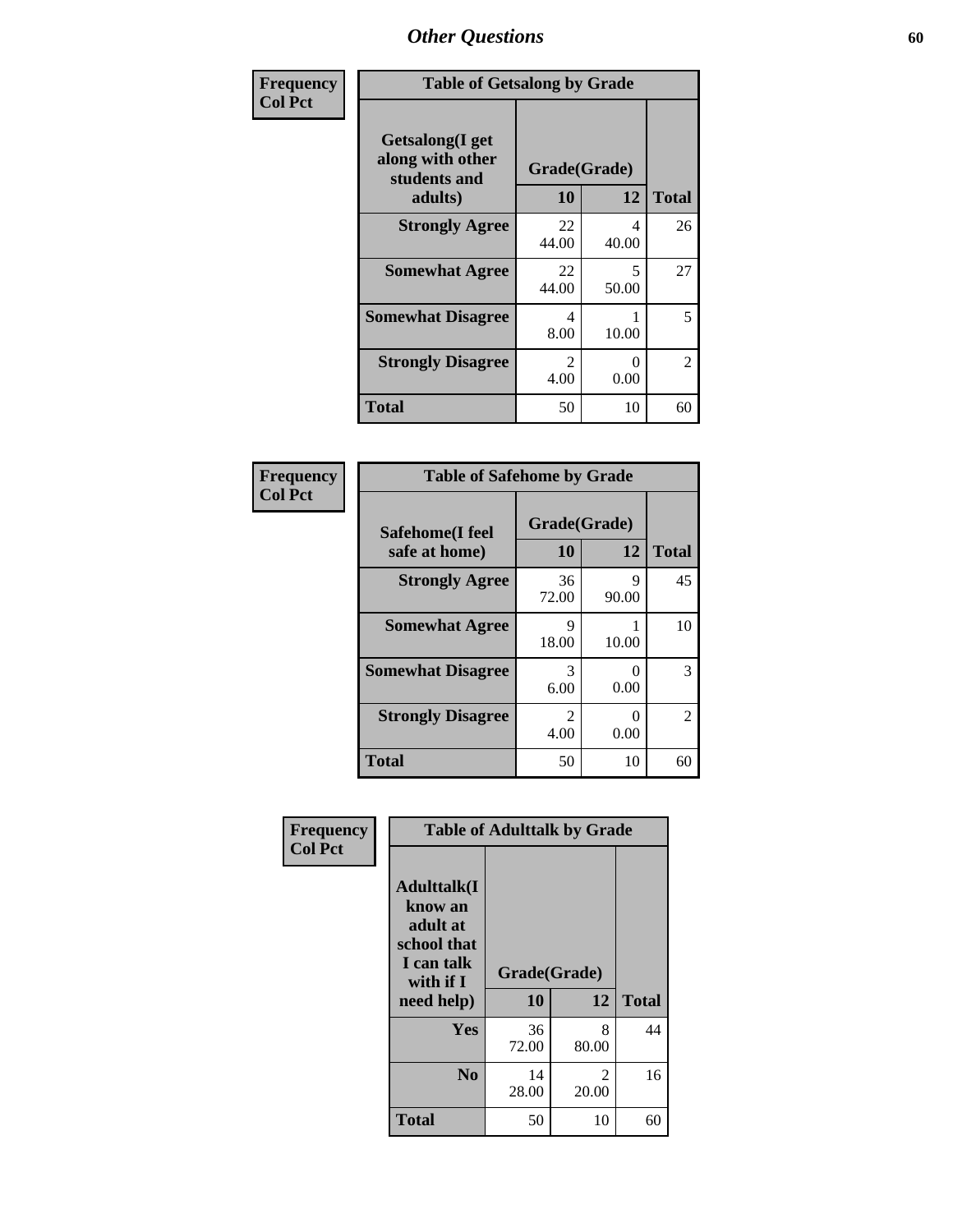**Frequency Row Pct**

| <b>Table of Grade by Tytime</b> |            |                                                                                         |          |             |           |             |              |
|---------------------------------|------------|-----------------------------------------------------------------------------------------|----------|-------------|-----------|-------------|--------------|
|                                 |            | Tvtime (On an average school day,<br>how much unsupervised time do I spend watching TV) |          |             |           |             |              |
|                                 |            | <b>Less that</b>                                                                        |          | $2 - 3$     | $4 - 5$   | $6+$        |              |
| Grade(Grade)   None             |            | hour/day                                                                                | hour/day | hours/day   | hours/day | hours/day   | <b>Total</b> |
| 10                              | 14.00      | 9<br>18.00                                                                              | 8.00     | 13<br>26.00 | 8.00      | 13<br>26.00 | 50           |
| 12                              | ി<br>20.00 | 0.00                                                                                    | 0.00     | 30.00       | 10.00     | 40.00       | 10           |
| <b>Total</b>                    | 9          | 9                                                                                       |          | 16          |           |             | 60           |

**Frequency Row Pct**

| <b>Table of Grade by Computertime</b> |             |                                                                                                   |             |                      |                      |                   |              |
|---------------------------------------|-------------|---------------------------------------------------------------------------------------------------|-------------|----------------------|----------------------|-------------------|--------------|
|                                       |             | Computertime (On an average school day,<br>how much unsupervised time do I spend on the computer) |             |                      |                      |                   |              |
| Grade(Grade)                          | None        | <b>Less that</b><br>hour/day                                                                      | hour/day    | $2 - 3$<br>hours/day | $4 - 5$<br>hours/day | $6+$<br>hours/day | <b>Total</b> |
| 10                                    | 10<br>20.00 | 8<br>16.00                                                                                        | 10<br>20.00 | 22.00                | 10.00                | 6<br>12.00        | 50           |
| 12                                    | 10.00       | 20.00                                                                                             | ⌒<br>30.00  | 20.00                | 0.00                 | 20.00             | 10           |
| <b>Total</b>                          | 11          | 10                                                                                                | 13          | 13                   |                      | 8                 | 60           |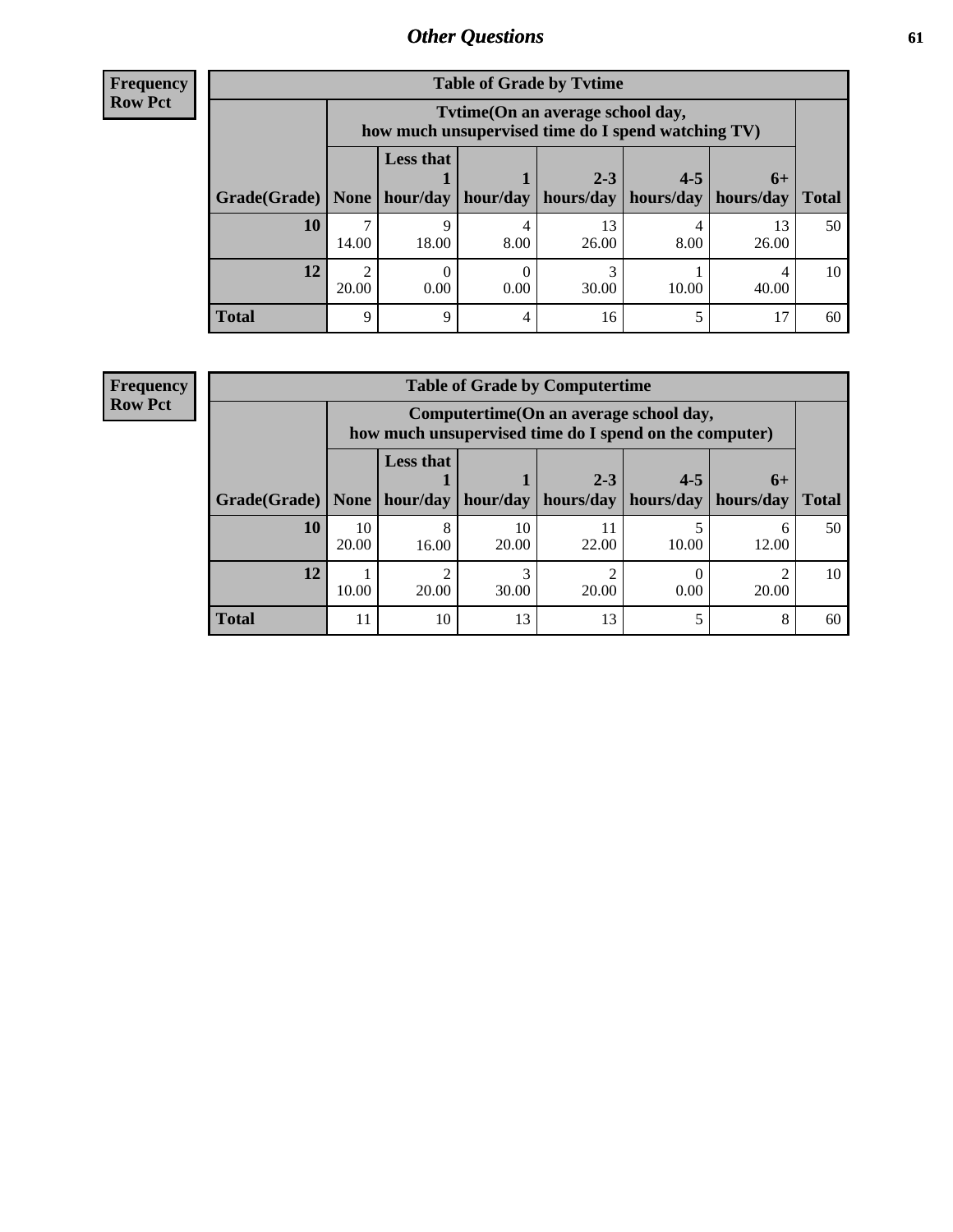#### *Questions about Driving Laws* **62** *Driving Questions were asked only of high school students.*

| <b>Frequency</b> |
|------------------|
| <b>Row Pct</b>   |

| <b>Table of Grade by License1</b> |                                     |                                                                                                                                           |                |            |               |              |  |  |
|-----------------------------------|-------------------------------------|-------------------------------------------------------------------------------------------------------------------------------------------|----------------|------------|---------------|--------------|--|--|
|                                   |                                     | License1(During the first 6 months of driving<br>with a provisional license,<br>the only passengers who can ride with the<br>driver are:) |                |            |               |              |  |  |
| Grade(Grade)                      | <b>Parent or</b><br><b>Guardian</b> | Family<br><b>Members</b>                                                                                                                  | <b>Friends</b> | Anyone     | Don't<br>Know | <b>Total</b> |  |  |
| 10                                | 18<br>36.00                         | 8<br>16.00                                                                                                                                | 2.00           | 5<br>10.00 | 18<br>36.00   | 50           |  |  |
| 12                                | 70.00                               | 10.00                                                                                                                                     | 10.00          | 10.00      | 0.00          | 10           |  |  |
| Total                             | 25                                  | 9                                                                                                                                         | $\overline{c}$ | 6          | 18            |              |  |  |

| <b>Frequency</b> | <b>Table of Grade by License2</b>                                                                        |                           |                         |                              |                                                      |                         |              |
|------------------|----------------------------------------------------------------------------------------------------------|---------------------------|-------------------------|------------------------------|------------------------------------------------------|-------------------------|--------------|
| <b>Row Pct</b>   | License2(17 yr old drivers with a<br>provisional driver's license cannot<br>drive between the hours of:) |                           |                         |                              |                                                      |                         |              |
|                  | Grade(Grade)                                                                                             | <b>Midnight</b><br>to 6am | 1am<br>to<br>5am        | 1am<br>t <sub>0</sub><br>6am | N <sub>0</sub><br>curfew<br>for $17$<br>year<br>olds | Don't<br><b>Know</b>    | <b>Total</b> |
|                  | 10                                                                                                       | 10<br>20.00               | 3<br>6.00               | 6<br>12.00                   | 3<br>6.00                                            | 28<br>56.00             | 50           |
|                  | 12                                                                                                       | $\mathcal{R}$<br>30.00    | $\overline{c}$<br>20.00 | 10.00                        | $\mathfrak{D}$<br>20.00                              | $\mathfrak{D}$<br>20.00 | 10           |
|                  | <b>Total</b>                                                                                             | 13                        | 5                       | $\overline{7}$               | 5                                                    | 30                      | 60           |

| Frequency      | <b>Table of Grade by License3</b> |                      |                                                                                        |      |       |            |               |              |
|----------------|-----------------------------------|----------------------|----------------------------------------------------------------------------------------|------|-------|------------|---------------|--------------|
| <b>Row Pct</b> |                                   |                      | License3(For drivers under the age of 21,<br>what level of alcohol is considered DUI?) |      |       |            |               |              |
|                | Grade(Grade)                      | Any<br><b>Amount</b> | 0.02                                                                                   | 0.04 | 0.06  | 0.08       | Don't<br>know | <b>Total</b> |
|                | <b>10</b>                         | 6<br>12.00           | 4<br>8.00                                                                              | 8.00 | 8.00  | ↑<br>4.00  | 30<br>60.00   | 50           |
|                | 12                                | 0<br>0.00            | 20.00                                                                                  | 0.00 | 10.00 | ∍<br>20.00 | 50.00         | 10           |
|                | <b>Total</b>                      | 6                    | 6                                                                                      | 4    |       | 4          | 35            | 60           |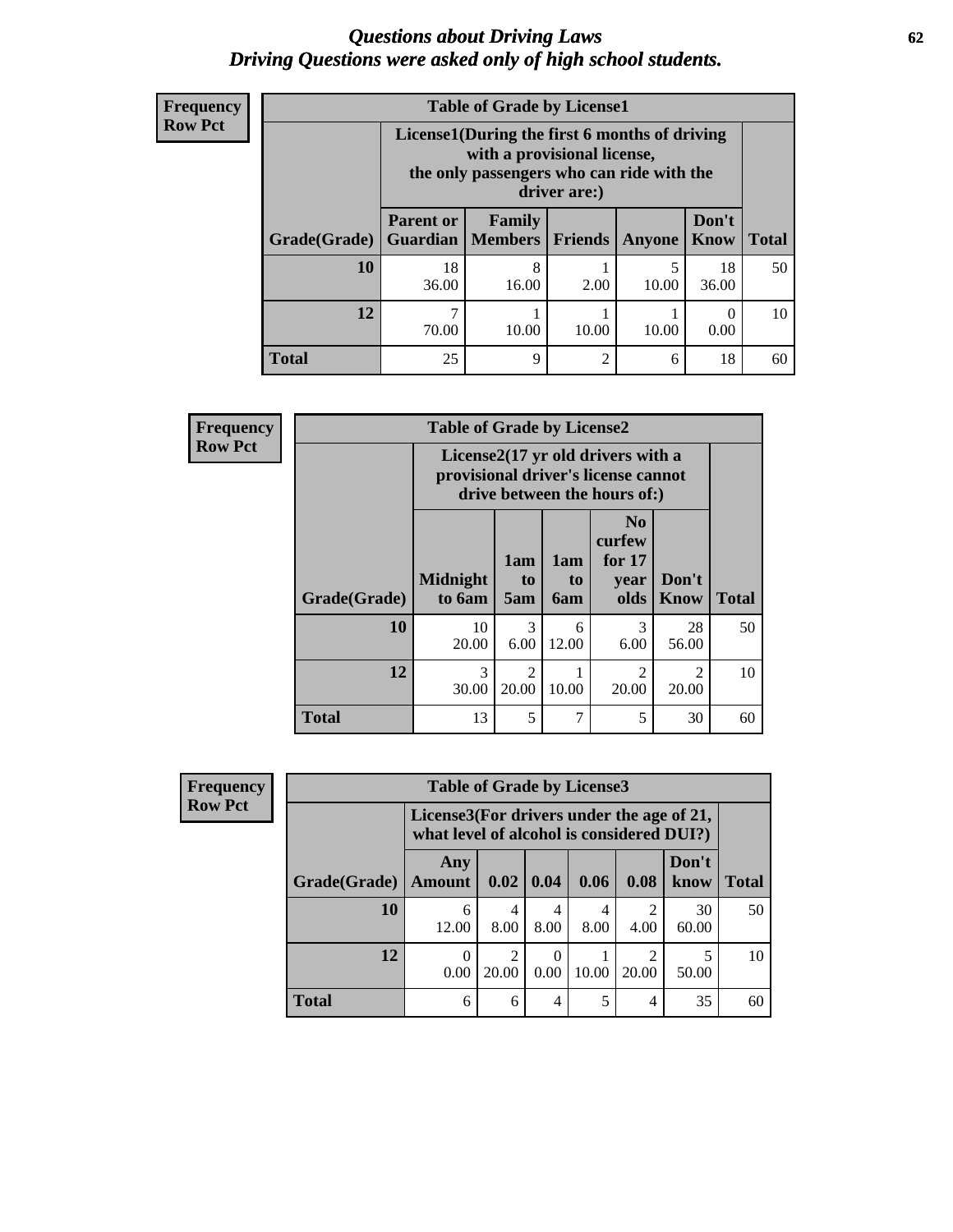#### *Questions about Driving Laws* **63** *Driving Questions were asked only of high school students.*

**Frequency Row Pct**

| <b>Table of Grade by License4</b> |              |                                                                                                                      |              |                               |                                             |               |              |  |
|-----------------------------------|--------------|----------------------------------------------------------------------------------------------------------------------|--------------|-------------------------------|---------------------------------------------|---------------|--------------|--|
|                                   |              | License4(A driver under 21 automatically<br>loses his/her license if caught exceeding the<br>posted speet limit by:) |              |                               |                                             |               |              |  |
| Grade(Grade)                      | $15+$<br>mph | $25+$<br>mph                                                                                                         | $35+$<br>mph | <b>Depends</b><br>on<br>judge | Can't<br>lose<br>license<br>for<br>speeding | Don't<br>know | <b>Total</b> |  |
| 10                                | 5<br>10.00   | 4<br>8.00                                                                                                            | 5<br>10.00   | $\mathfrak{D}$<br>4.00        | $\mathcal{D}_{\mathcal{L}}$<br>4.00         | 32<br>64.00   | 50           |  |
| 12                                | 1<br>10.00   | $\mathfrak{D}$<br>20.00                                                                                              | 0<br>0.00    | 10.00                         | 0<br>0.00                                   | 6<br>60.00    | 10           |  |
| <b>Total</b>                      | 6            | 6                                                                                                                    | 5            | 3                             | 2                                           | 38            | 60           |  |

| Frequency      | <b>Table of Grade by License5</b> |                                                                                                                                                             |                |               |              |  |
|----------------|-----------------------------------|-------------------------------------------------------------------------------------------------------------------------------------------------------------|----------------|---------------|--------------|--|
| <b>Row Pct</b> |                                   | License5(A)<br>Georgia teenager<br>with family<br>connections or a<br>good lawyer can<br>break a teen<br>driving law and<br>keep their driver's<br>license) |                |               |              |  |
|                | Grade(Grade)                      | Yes                                                                                                                                                         | N <sub>0</sub> | Don't<br>know | <b>Total</b> |  |
|                | 10                                | 9<br>18.00                                                                                                                                                  | 18<br>36.00    | 23<br>46.00   | 50           |  |
|                | 12                                | 1<br>10.00                                                                                                                                                  | 4<br>40.00     | 5<br>50.00    | 10           |  |
|                | Total                             | 10                                                                                                                                                          | 22             | 28            | 60           |  |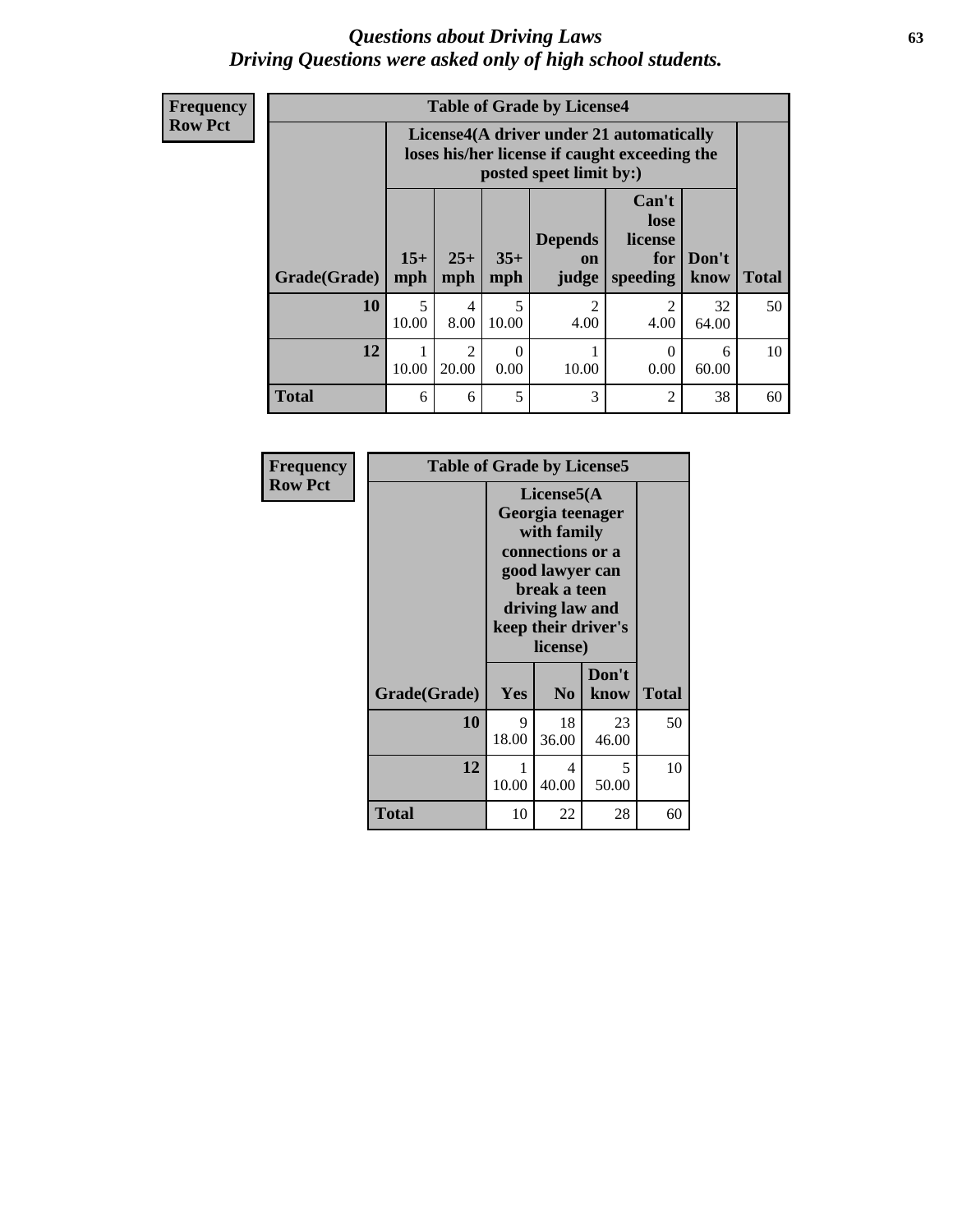#### *Questions about Driving Laws* **64** *Driving Questions were asked only of high school students.*

| <b>Frequency</b> | <b>Table of Grade by License6</b> |                                                                                                                                                 |                |               |              |
|------------------|-----------------------------------|-------------------------------------------------------------------------------------------------------------------------------------------------|----------------|---------------|--------------|
| <b>Row Pct</b>   |                                   | License <sub>6</sub> (I know a<br>friend or<br>classmate that<br>broke a teen<br>driving law,<br>but was allowed to<br>keep his/her<br>license) |                |               |              |
|                  | Grade(Grade)                      | Yes                                                                                                                                             | N <sub>0</sub> | Don't<br>know | <b>Total</b> |
|                  | 10                                | 8<br>16.00                                                                                                                                      | 20<br>40.00    | 22<br>44.00   | 50           |
|                  | 12                                | 2<br>20.00                                                                                                                                      | 4<br>40.00     | 4<br>40.00    | 10           |
|                  | Total                             | 10                                                                                                                                              | 24             | 26            | 60           |

| <b>Frequency</b> | <b>Table of Grade by License7</b> |                                                                                                                                                                                                   |           |            |             |    |  |  |  |  |
|------------------|-----------------------------------|---------------------------------------------------------------------------------------------------------------------------------------------------------------------------------------------------|-----------|------------|-------------|----|--|--|--|--|
| <b>Row Pct</b>   |                                   | License7(A student under the age of 18 cam loser                                                                                                                                                  |           |            |             |    |  |  |  |  |
|                  | Grade(Grade)                      | <b>Have</b><br>more than<br>10<br>unexcused<br>All of<br><b>Bring</b><br>Drop out<br>absences<br>alcohol/drugs/weapon<br>per school<br>without  <br>the<br>graduating<br>to school<br>above<br>yr |           |            |             |    |  |  |  |  |
|                  | 10                                | 6<br>12.00                                                                                                                                                                                        | 3<br>6.00 | 6<br>12.00 | 35<br>70.00 | 50 |  |  |  |  |
|                  | 12                                | 4<br>40.00                                                                                                                                                                                        | 0<br>0.00 | 3<br>30.00 | 3<br>30.00  | 10 |  |  |  |  |
|                  | <b>Total</b>                      | 10                                                                                                                                                                                                | 3         | 9          | 38          | 60 |  |  |  |  |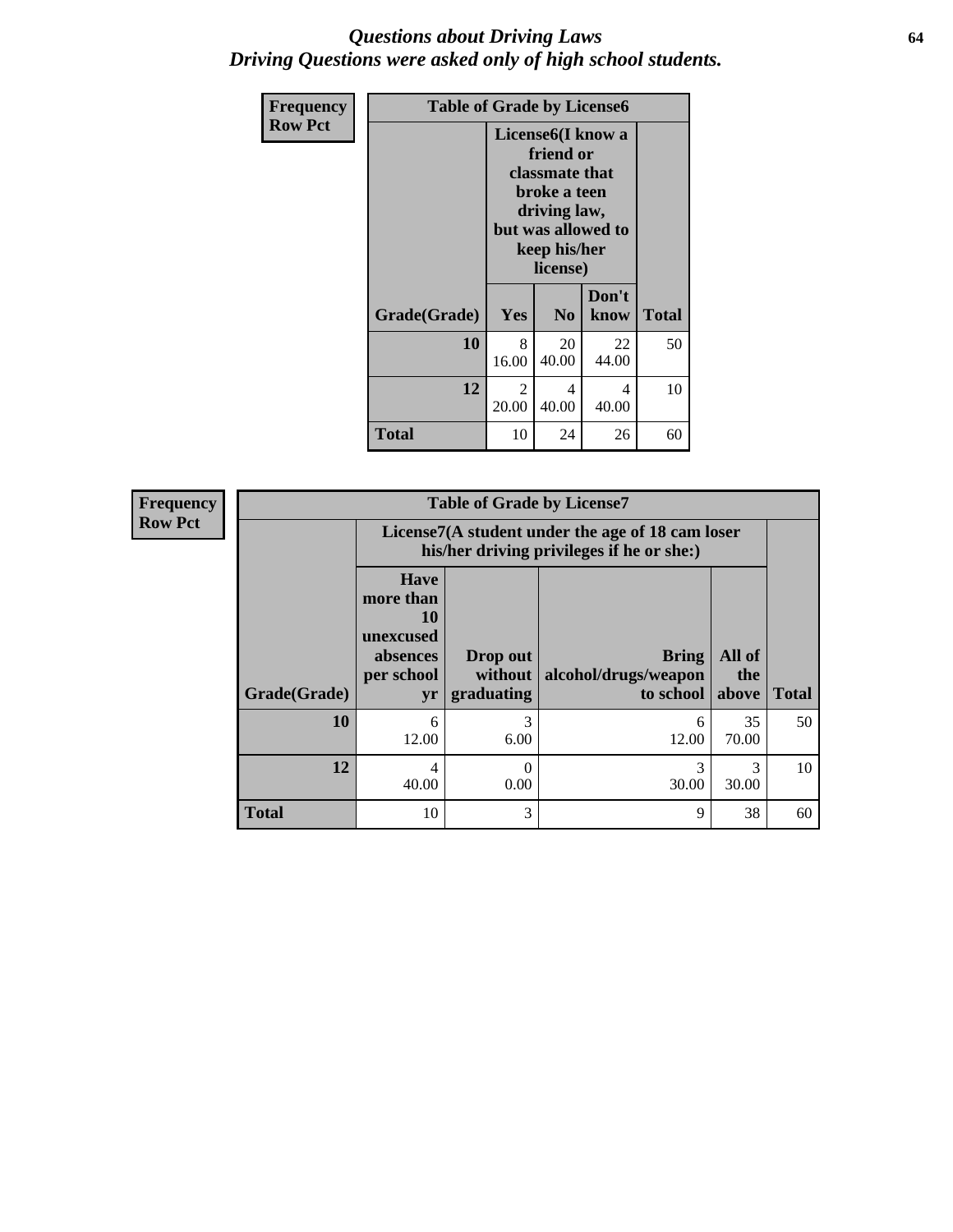# *Select Results by Gender* **65**

| Frequency      | <b>Table of SchoolClimate2 by Gender</b> |                                 |                                      |                |  |
|----------------|------------------------------------------|---------------------------------|--------------------------------------|----------------|--|
| <b>Col Pct</b> | SchoolClimate2(I<br>feel successful at   | Gender(Gender)<br><b>Female</b> | <b>Male</b>                          | <b>Total</b>   |  |
|                | school)<br><b>Strongly Agree</b>         | 17<br>38.64                     | 43.75                                | 24             |  |
|                | <b>Somewhat Agree</b>                    | 23<br>52.27                     | 6<br>37.50                           | 29             |  |
|                | <b>Somewhat Disagree</b>                 | 3<br>6.82                       | 6.25                                 | $\overline{4}$ |  |
|                | <b>Strongly Disagree</b>                 | 2.27                            | $\mathcal{D}_{\mathcal{L}}$<br>12.50 | 3              |  |
|                | <b>Total</b>                             | 44                              | 16                                   | 60             |  |

| <b>Frequency</b> | <b>Table of SchoolClimate6 by Gender</b>                 |                                   |                           |              |
|------------------|----------------------------------------------------------|-----------------------------------|---------------------------|--------------|
| <b>Col Pct</b>   | <b>SchoolClimate6(Teachers</b><br>treat me with respect) | Gender(Gender)                    |                           |              |
|                  |                                                          | Female                            | <b>Male</b>               | <b>Total</b> |
|                  | <b>Strongly Agree</b>                                    | 15<br>34.09                       | 43.75                     | 22           |
|                  | <b>Somewhat Agree</b>                                    | 15<br>34.09                       | 6<br>37.50                | 21           |
|                  | <b>Somewhat Disagree</b>                                 | 9<br>20.45                        | $\mathbf{\Omega}$<br>0.00 | 9            |
|                  | <b>Strongly Disagree</b>                                 | $\overline{\phantom{0}}$<br>11.36 | 3<br>18.75                | 8            |
|                  | <b>Total</b>                                             | 44                                | 16                        | 60           |

| <b>Frequency</b> | <b>Table of SchoolClimate8 by Gender</b>                                             |                                 |                         |    |
|------------------|--------------------------------------------------------------------------------------|---------------------------------|-------------------------|----|
| <b>Col Pct</b>   | <b>SchoolClimate8(Students</b><br>are frequently<br>recognized for good<br>behavior) | Gender(Gender)<br><b>Female</b> | <b>Total</b>            |    |
|                  | <b>Strongly Agree</b>                                                                | 6<br>13.64                      | $\mathfrak{D}$<br>12.50 | 8  |
|                  | <b>Somewhat Agree</b>                                                                | 17<br>38.64                     | 6<br>37.50              | 23 |
|                  | <b>Somewhat Disagree</b>                                                             | 7<br>15.91                      | 5<br>31.25              | 12 |
|                  | <b>Strongly Disagree</b>                                                             | 14<br>31.82                     | 3<br>18.75              | 17 |
|                  | Total                                                                                | 44                              | 16                      | 60 |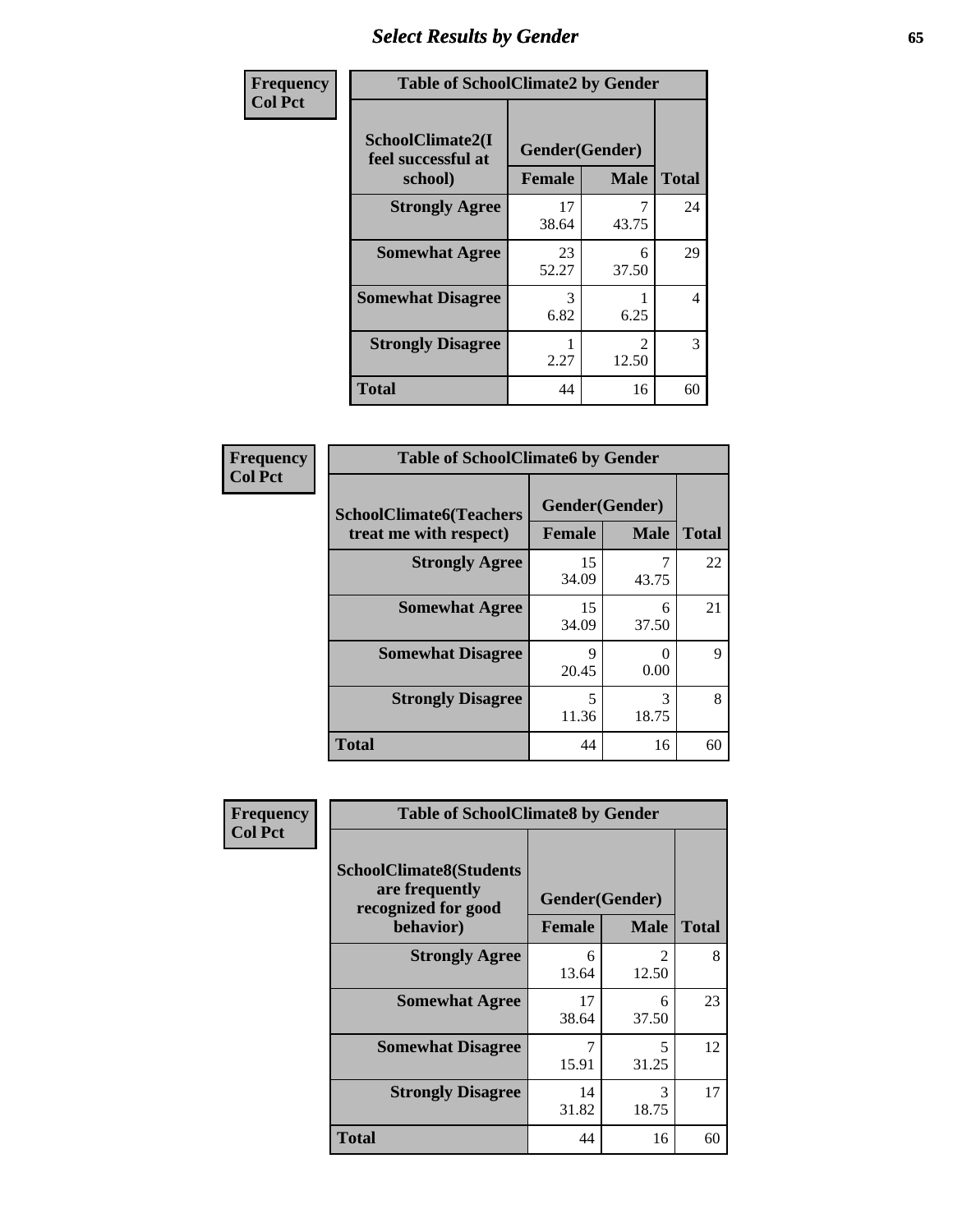## *Select Results by Gender* **66**

| Frequency      | <b>Table of Gender by Dropout</b> |                                                                        |                |              |  |
|----------------|-----------------------------------|------------------------------------------------------------------------|----------------|--------------|--|
| <b>Row Pct</b> |                                   | Dropout(I<br>have<br>thought<br>about<br>dropping<br>out of<br>school) |                |              |  |
|                | Gender(Gender)                    | Yes                                                                    | N <sub>0</sub> | <b>Total</b> |  |
|                | <b>Female</b>                     | 16<br>36.36                                                            | 28<br>63.64    | 44           |  |
|                | <b>Male</b>                       | 2<br>12.50                                                             | 14<br>87.50    | 16           |  |
|                | <b>Total</b>                      | 18                                                                     | 42             | 60           |  |

| <b>Frequency</b> | <b>Table of Gender by Dropoutreason</b> |                             |                                                                     |                          |                                |                      |              |
|------------------|-----------------------------------------|-----------------------------|---------------------------------------------------------------------|--------------------------|--------------------------------|----------------------|--------------|
| <b>Row Pct</b>   |                                         |                             | Dropoutreason (If I dropped out the<br>reason would most likely be) |                          |                                |                      |              |
|                  | <b>Gender</b> (Gender)                  | Won't<br><b>Drop</b><br>out | <b>Bored</b>                                                        | Family<br><b>Reasons</b> | <b>Being</b><br><b>Bullied</b> | <b>Other</b>         | <b>Total</b> |
|                  | <b>Female</b>                           | 22<br>50.00                 | 6<br>13.64                                                          | 6<br>13.64               | 2.27                           | $\mathbf Q$<br>20.45 | 44           |
|                  | <b>Male</b>                             | 10<br>62.50                 | 6.25                                                                | 0<br>0.00                | 6.25                           | 4<br>25.00           | 16           |
|                  | <b>Total</b>                            | 32                          | 7                                                                   | 6                        | $\mathfrak{D}$                 | 13                   | 60           |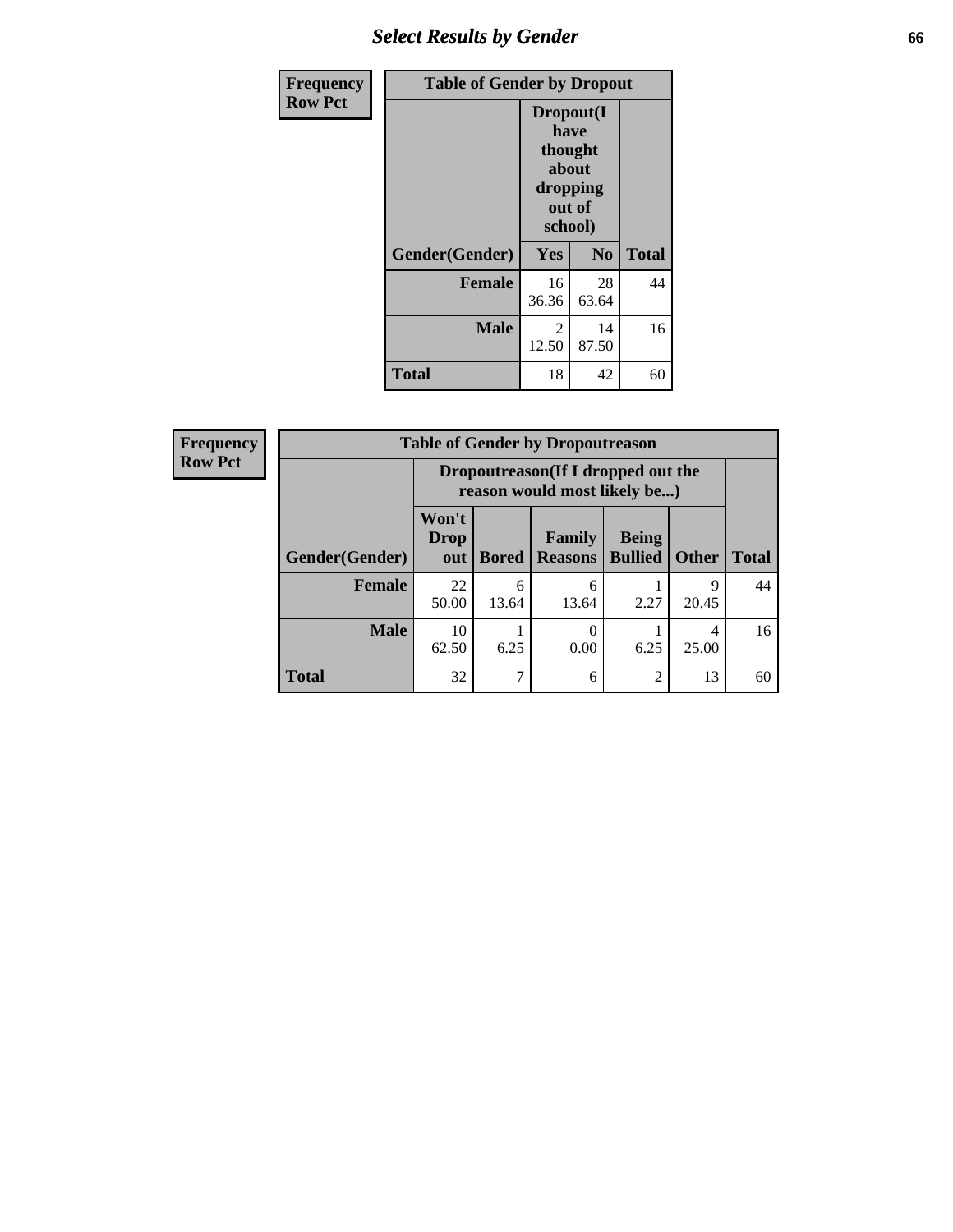*School Safety* **67**

| Frequency      | <b>Table of Gender by Bullied2</b> |                 |                |              |
|----------------|------------------------------------|-----------------|----------------|--------------|
| <b>Row Pct</b> |                                    | <b>Bullied2</b> |                |              |
|                | Gender(Gender)                     | Yes             | N <sub>0</sub> | <b>Total</b> |
|                | <b>Female</b>                      | 5<br>11.36      | 39<br>88.64    | 44           |
|                | <b>Male</b>                        | 0.00            | 16<br>100.00   | 16           |
|                | <b>Total</b>                       | 5               | 55             | 60           |

| <b>Frequency</b> | <b>Table of Gender by Bulliedothers2</b> |                       |                |              |
|------------------|------------------------------------------|-----------------------|----------------|--------------|
| <b>Row Pct</b>   |                                          | <b>Bulliedothers2</b> |                |              |
|                  | Gender(Gender)                           | <b>Yes</b>            | N <sub>0</sub> | <b>Total</b> |
|                  | <b>Female</b>                            | 9.09                  | 40<br>90.91    | 44           |
|                  | <b>Male</b>                              | 0.00                  | 16<br>100.00   | 16           |
|                  | <b>Total</b>                             | 4                     | 56             | 60           |

| Frequency      | <b>Table of Gender by Weaponschool2</b> |                      |              |  |
|----------------|-----------------------------------------|----------------------|--------------|--|
| <b>Row Pct</b> |                                         | <b>Weaponschool2</b> |              |  |
|                | Gender(Gender)                          | N <sub>0</sub>       | <b>Total</b> |  |
|                | <b>Female</b>                           | 44<br>100.00         | 44           |  |
|                | <b>Male</b>                             | 16<br>100.00         | 16           |  |
|                | <b>Total</b>                            | 60                   | 60           |  |

| Frequency      | <b>Table of Gender by Absentunsafe2</b> |               |                |              |
|----------------|-----------------------------------------|---------------|----------------|--------------|
| <b>Row Pct</b> |                                         | Absentunsafe2 |                |              |
|                | Gender(Gender)                          | Yes           | N <sub>0</sub> | <b>Total</b> |
|                | <b>Female</b>                           | 2.27          | 43<br>97.73    | 44           |
|                | <b>Male</b>                             | 12.50         | 14<br>87.50    | 16           |
|                | <b>Total</b>                            | 3             | 57             | 60           |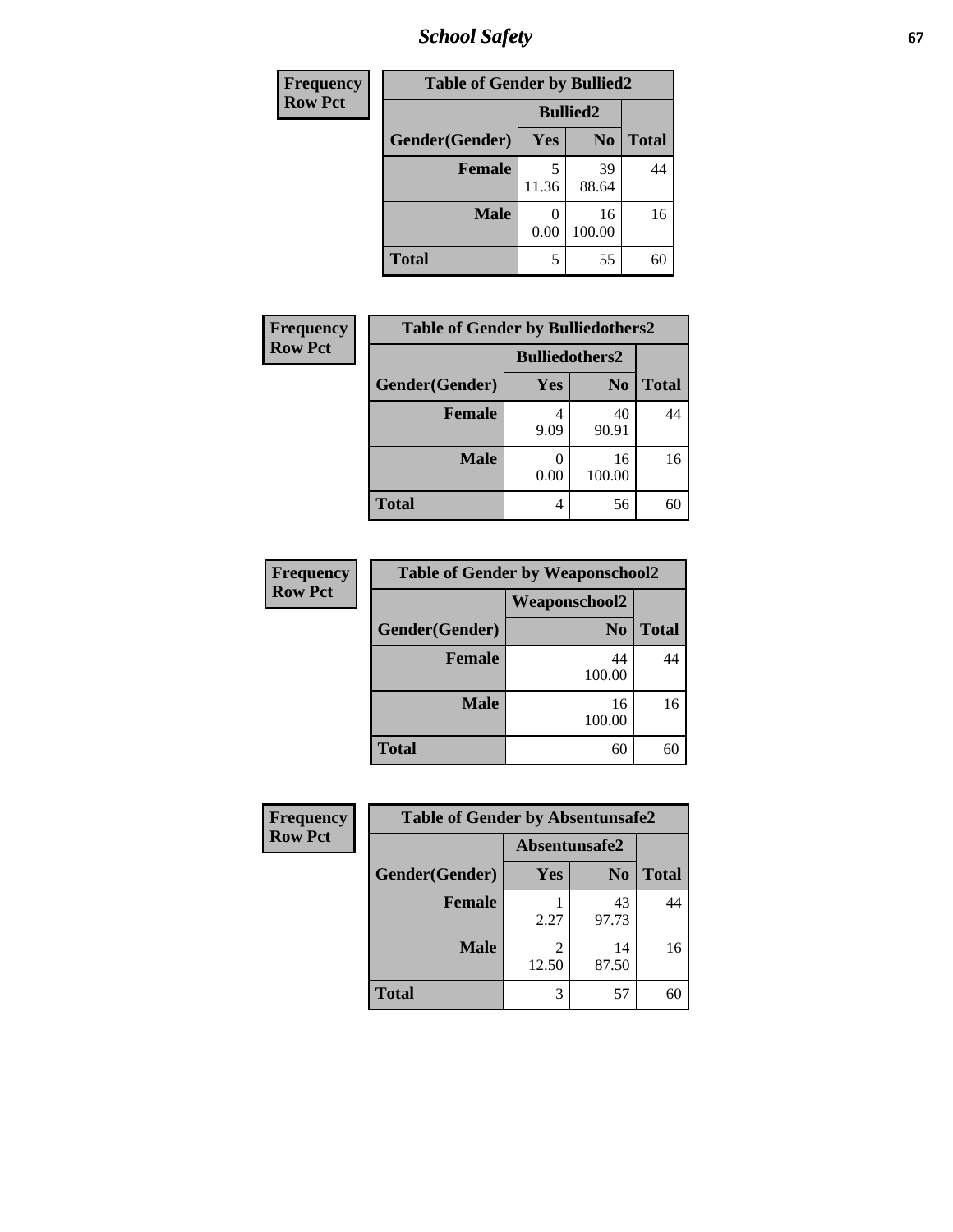*School Safety* **68**

| Frequency      | <b>Table of Gender by Gangself</b> |                                                                                                |                |              |
|----------------|------------------------------------|------------------------------------------------------------------------------------------------|----------------|--------------|
| <b>Row Pct</b> |                                    | Gangself(I<br>have<br>participated<br>in illegal gang<br>activities in<br>the past 30<br>days) |                |              |
|                | Gender(Gender)                     | Yes                                                                                            | N <sub>0</sub> | <b>Total</b> |
|                | <b>Female</b>                      | 3<br>6.82                                                                                      | 41<br>93.18    | 44           |
|                | <b>Male</b>                        | 2<br>12.50                                                                                     | 14<br>87.50    | 16           |
|                | <b>Total</b>                       | 5                                                                                              | 55             | 60           |

| Frequency      | <b>Table of Gender by Gangpeers</b> |                                                                                                                             |                |              |
|----------------|-------------------------------------|-----------------------------------------------------------------------------------------------------------------------------|----------------|--------------|
| <b>Row Pct</b> |                                     | <b>Gangpeers</b> (I<br>have friends<br>who have<br>participated<br>in illegal gang<br>activities in<br>the past 30<br>days) |                |              |
|                | Gender(Gender)                      | <b>Yes</b>                                                                                                                  | N <sub>0</sub> | <b>Total</b> |
|                | <b>Female</b>                       | 15<br>34.09                                                                                                                 | 29<br>65.91    | 44           |
|                | <b>Male</b>                         | 7<br>43.75                                                                                                                  | 9<br>56.25     | 16           |
|                | Total                               | 22                                                                                                                          | 38             | 60           |

| Frequency      | <b>Table of Gender by Pickedon2</b> |                  |                |              |
|----------------|-------------------------------------|------------------|----------------|--------------|
| <b>Row Pct</b> |                                     | <b>Pickedon2</b> |                |              |
|                | Gender(Gender)                      | <b>Yes</b>       | N <sub>0</sub> | <b>Total</b> |
|                | <b>Female</b>                       | 14<br>31.82      | 30<br>68.18    | 44           |
|                | <b>Male</b>                         | 3<br>18.75       | 13<br>81.25    | 16           |
|                | <b>Total</b>                        | 17               | 43             | 60           |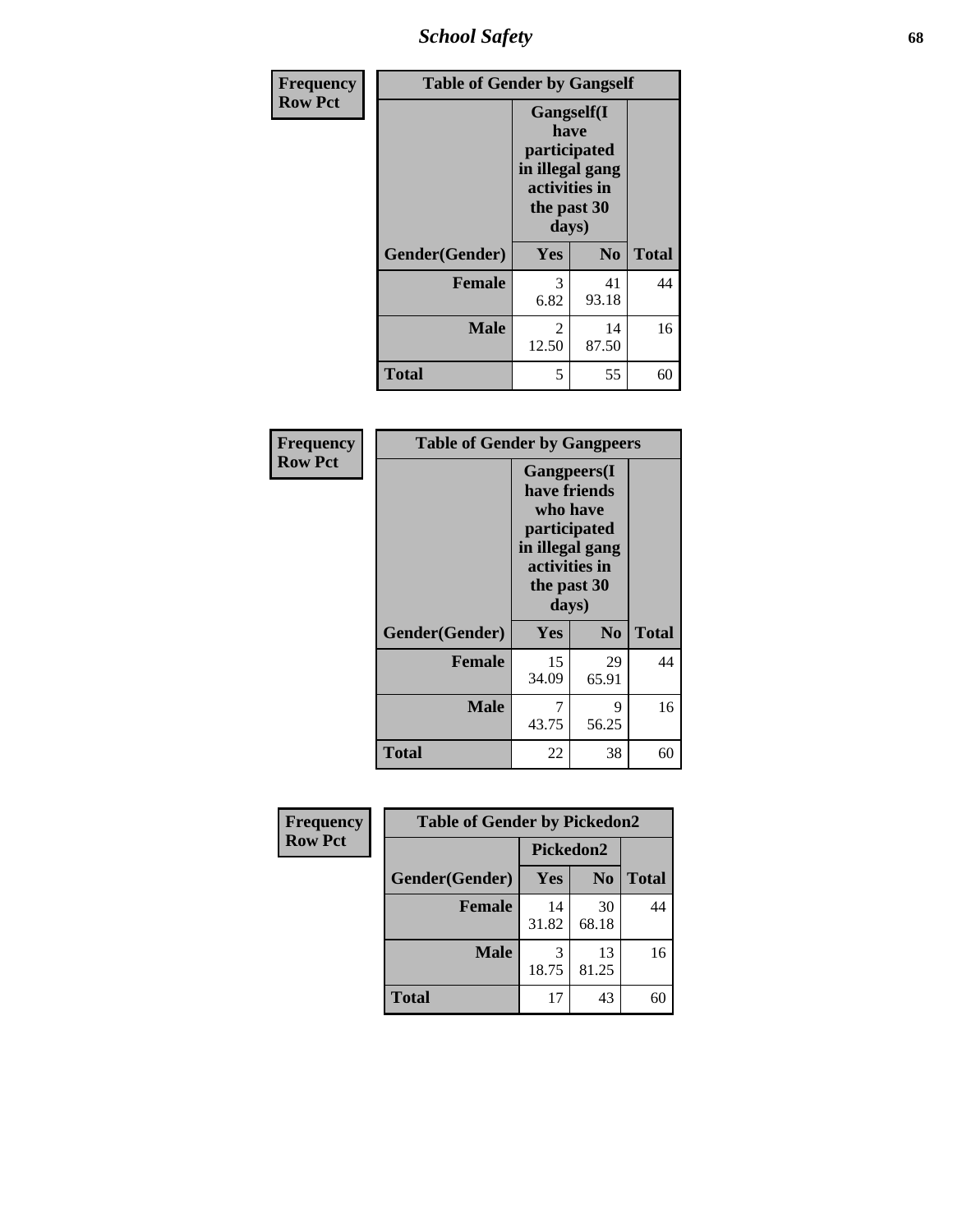*School Safety* **69**

| <b>Frequency</b> | <b>Table of Gender by Safeschool2</b> |             |                |              |  |
|------------------|---------------------------------------|-------------|----------------|--------------|--|
| <b>Row Pct</b>   |                                       | Safeschool2 |                |              |  |
|                  | Gender(Gender)                        | <b>Yes</b>  | N <sub>0</sub> | <b>Total</b> |  |
|                  | <b>Female</b>                         | 26<br>59.09 | 18<br>40.91    | 44           |  |
|                  | <b>Male</b>                           | 6<br>37.50  | 10<br>62.50    | 16           |  |
|                  | <b>Total</b>                          | 32          | 28             | 60           |  |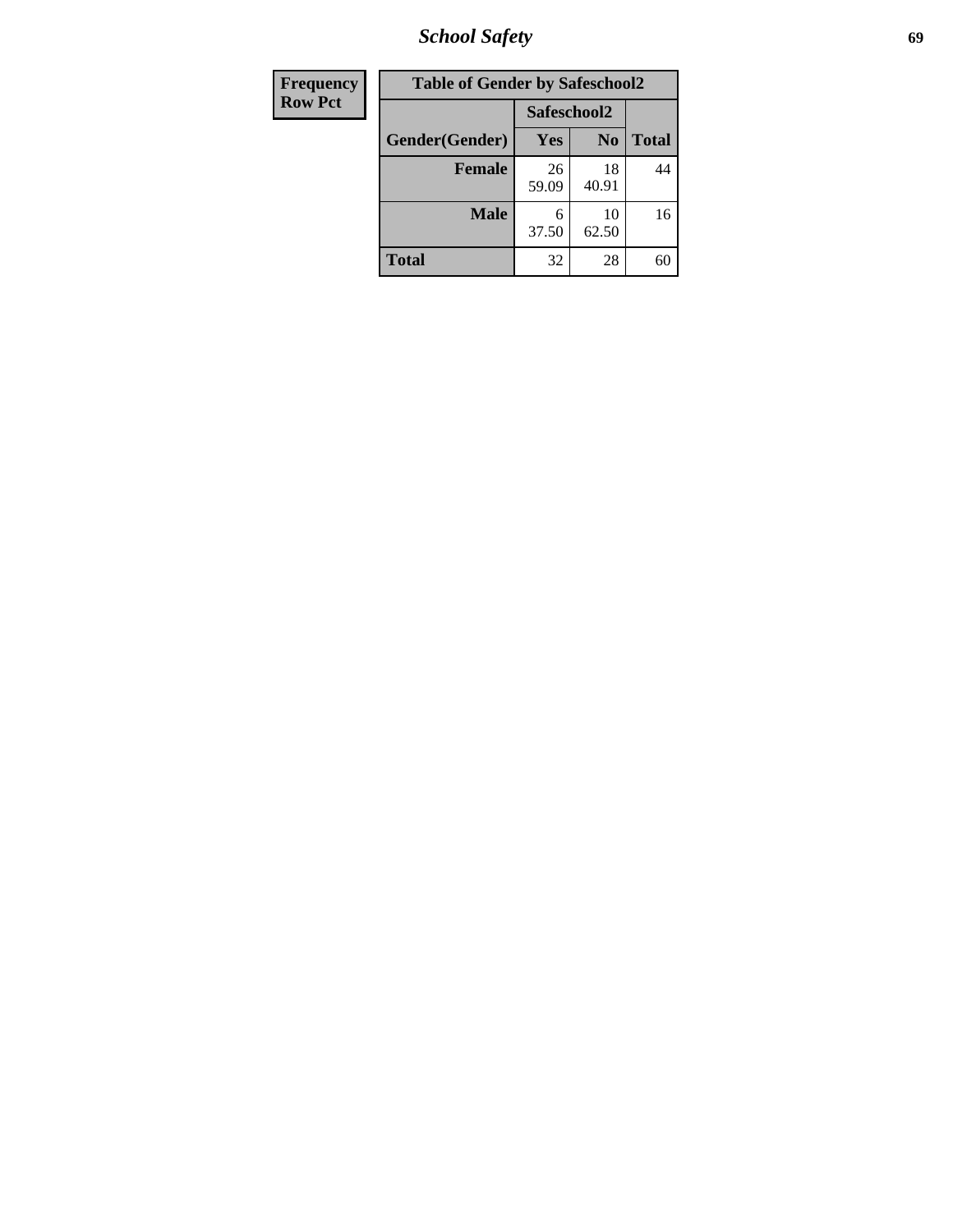# *Incidence of Drug Use* **70**

| <b>Frequency</b> | <b>Table of Gender by AlcoholAlt</b> |                                          |                |              |
|------------------|--------------------------------------|------------------------------------------|----------------|--------------|
| <b>Row Pct</b>   |                                      | AlcoholAlt(Alcohol<br>use, past 30 days) |                |              |
|                  | Gender(Gender)                       | <b>Yes</b>                               | N <sub>0</sub> | <b>Total</b> |
|                  | <b>Female</b>                        | 10<br>22.73                              | 34<br>77.27    | 44           |
|                  | <b>Male</b>                          | 4<br>25.00                               | 12<br>75.00    | 16           |
|                  | <b>Total</b>                         | 14                                       | 46             | 60           |

| <b>Frequency</b> | <b>Table of Gender by TobaccoAny</b> |                                          |                |              |  |
|------------------|--------------------------------------|------------------------------------------|----------------|--------------|--|
| <b>Row Pct</b>   |                                      | TobaccoAny(Tobacco<br>use, past 30 days) |                |              |  |
|                  | Gender(Gender)                       | Yes                                      | N <sub>0</sub> | <b>Total</b> |  |
|                  | Female                               | 2.27                                     | 43<br>97.73    | 44           |  |
|                  | <b>Male</b>                          | 6.25                                     | 15<br>93.75    | 16           |  |
|                  | <b>Total</b>                         | $\overline{2}$                           | 58             | 60           |  |

| <b>Frequency</b> | <b>Table of Gender by MarijuanaAlt</b> |                                              |                |              |
|------------------|----------------------------------------|----------------------------------------------|----------------|--------------|
| <b>Row Pct</b>   |                                        | MarijuanaAlt(Marijuana<br>use, past 30 days) |                |              |
|                  | Gender(Gender)                         | <b>Yes</b>                                   | N <sub>0</sub> | <b>Total</b> |
|                  | <b>Female</b>                          | ¬<br>15.91                                   | 37<br>84.09    | 44           |
|                  | <b>Male</b>                            | 3<br>18.75                                   | 13<br>81.25    | 16           |
|                  | <b>Total</b>                           | 10                                           | 50             | 60           |

| <b>Frequency</b> |                | <b>Table of Gender by OtherDrugAny</b>               |                |              |
|------------------|----------------|------------------------------------------------------|----------------|--------------|
| <b>Row Pct</b>   |                | <b>OtherDrugAny(Other</b><br>drug use, past 30 days) |                |              |
|                  | Gender(Gender) | <b>Yes</b>                                           | N <sub>0</sub> | <b>Total</b> |
|                  | <b>Female</b>  | 6<br>13.64                                           | 38<br>86.36    | 44           |
|                  | <b>Male</b>    | 6.25                                                 | 15<br>93.75    | 16           |
|                  | <b>Total</b>   | 7                                                    | 53             | 60           |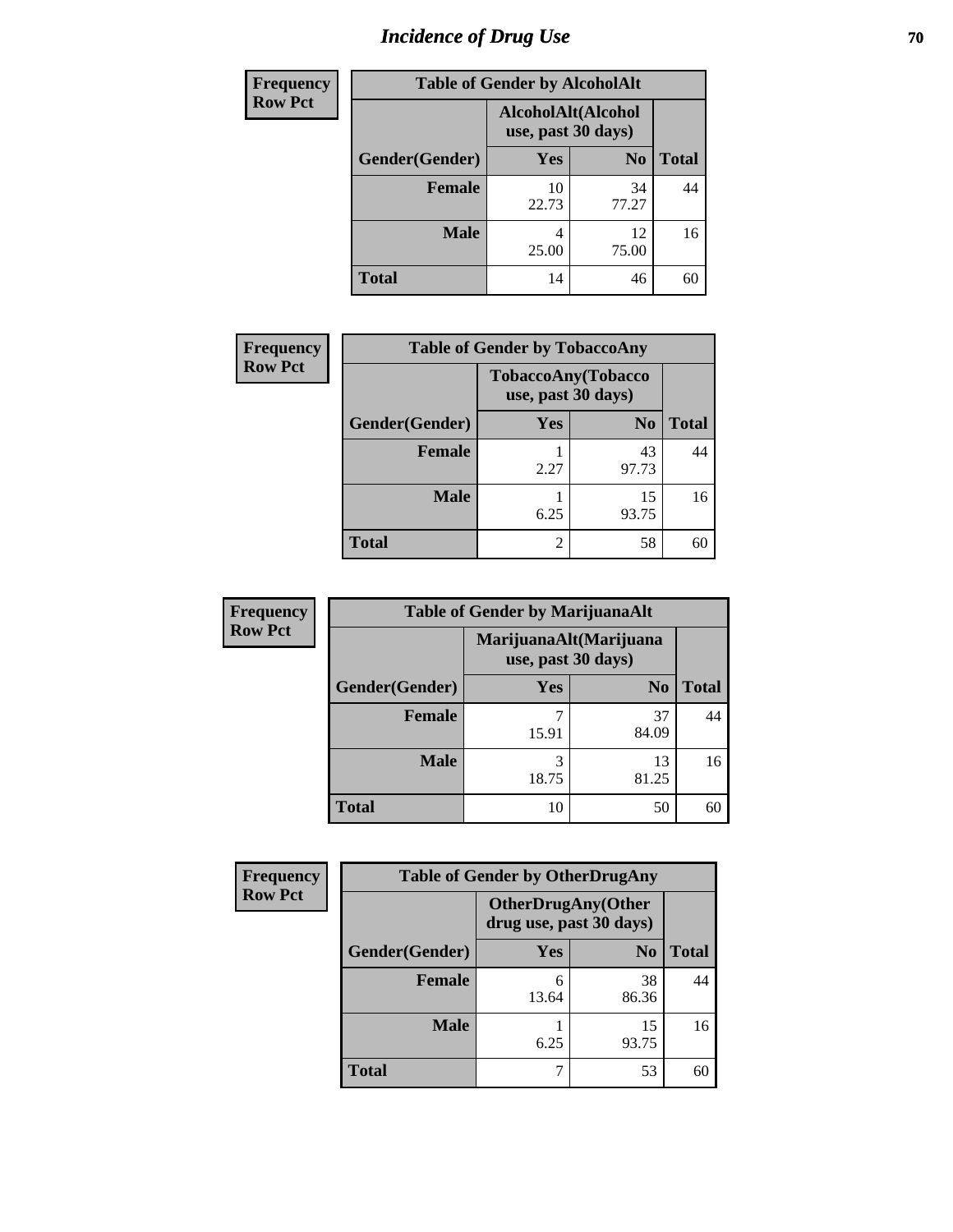### *Average Age at Onset of Use* **71** *Results for "Average Age at Onset of Use" questions exclude students who said they did not use that substance*

#### **Gender=Female**

| Variable           | Label                                                              | <b>Mean</b> |
|--------------------|--------------------------------------------------------------------|-------------|
| Alcoholinit2       | I started using alcohol when I was                                 | 12.94       |
| Cigarettesinit2    | I started smoking tobacco when I was                               | 11.50       |
| Smokelessinit2     | I started chewing tobacco when I was                               |             |
| Marijuanainit2     | I started using marijuana when I was                               | 13.18       |
| Cocaineinit2       | I started using cocaine when I was                                 |             |
| Inhalantsinit2     | I started using inhalants when I was                               | 12.00       |
| Steroidsinit2      | I started using steroids when I was                                |             |
| Ecstasyinit2       | I started using ecstasy when I was                                 | 14.00       |
| Methinit2          | I started using methamphetamines when I was                        |             |
| Hallucinogensinit2 | I started using hallucinogens when I was                           |             |
| Prescription in t2 | I started using prescription drugs not prescribed to me when I was | 13.20       |

#### **Gender=Male**

| <b>Variable</b>    | Label                                                              | <b>Mean</b> |
|--------------------|--------------------------------------------------------------------|-------------|
| Alcoholinit2       | I started using alcohol when I was                                 | 13.57       |
| Cigarettesinit2    | I started smoking tobacco when I was                               | 12.67       |
| Smokelessinit2     | I started chewing tobacco when I was                               | 12.00       |
| Marijuanainit2     | I started using marijuana when I was                               | 13.40       |
| Cocaineinit2       | I started using cocaine when I was                                 | 12.00       |
| Inhalantsinit2     | I started using inhalants when I was                               | 12.00       |
| Steroidsinit2      | I started using steroids when I was                                | 12.00       |
| Ecstasyinit2       | I started using ecstasy when I was                                 | 12.00       |
| Methinit2          | I started using methamphetamines when I was                        | 12.00       |
| Hallucinogensinit2 | I started using hallucinogens when I was                           | 12.00       |
| Prescriptioninit2  | I started using prescription drugs not prescribed to me when I was | 12.00       |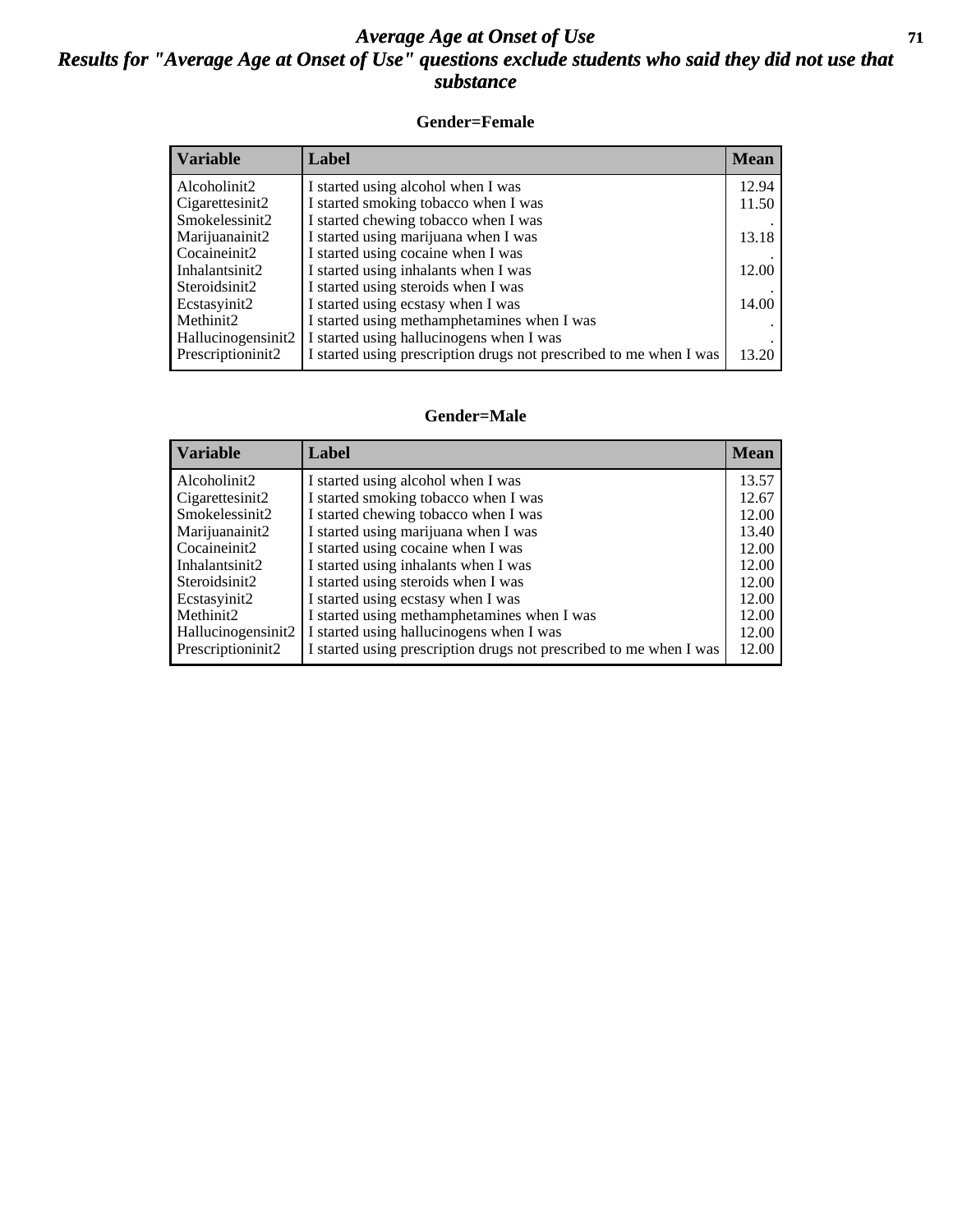# *I Think These Drugs are Harmful* **72**

| <b>Frequency</b> | <b>Table of Gender by Alcoholharmdich</b> |                                                   |                |              |
|------------------|-------------------------------------------|---------------------------------------------------|----------------|--------------|
| <b>Row Pct</b>   |                                           | Alcoholharmdich(I<br>think alcohol is<br>harmful) |                |              |
|                  | Gender(Gender)                            | <b>Yes</b>                                        | N <sub>0</sub> | <b>Total</b> |
|                  | <b>Female</b>                             | 39<br>88.64                                       | 5<br>11.36     | 44           |
|                  | <b>Male</b>                               | 9<br>56.25                                        | 43.75          | 16           |
|                  | <b>Total</b>                              | 48                                                | 12             | 60           |

| Frequency      | <b>Table of Gender by Tobaccoharmdich</b> |                                                   |                |              |
|----------------|-------------------------------------------|---------------------------------------------------|----------------|--------------|
| <b>Row Pct</b> |                                           | Tobaccoharmdich(I<br>think tobacco is<br>harmful) |                |              |
|                | Gender(Gender)                            | <b>Yes</b>                                        | N <sub>0</sub> | <b>Total</b> |
|                | <b>Female</b>                             | 40<br>90.91                                       | 4<br>9.09      | 44           |
|                | <b>Male</b>                               | 13<br>81.25                                       | 3<br>18.75     | 16           |
|                | <b>Total</b>                              | 53                                                |                | 60           |

| Frequency      | <b>Table of Gender by Marijuanaharmdich</b> |                                                       |                |              |
|----------------|---------------------------------------------|-------------------------------------------------------|----------------|--------------|
| <b>Row Pct</b> |                                             | Marijuanaharmdich(I<br>think marijuana is<br>harmful) |                |              |
|                | Gender(Gender)                              | <b>Yes</b>                                            | N <sub>0</sub> | <b>Total</b> |
|                | <b>Female</b>                               | 35<br>79.55                                           | 9<br>20.45     | 44           |
|                | <b>Male</b>                                 | 9<br>56.25                                            | 43.75          | 16           |
|                | <b>Total</b>                                | 44                                                    | 16             | 60           |

| Frequency      | <b>Table of Gender by Otherdrugharmdich</b> |                                                          |                |              |
|----------------|---------------------------------------------|----------------------------------------------------------|----------------|--------------|
| <b>Row Pct</b> |                                             | Otherdrugharmdich(I<br>think other drugs are<br>harmful) |                |              |
|                | Gender(Gender)                              | <b>Yes</b>                                               | N <sub>0</sub> | <b>Total</b> |
|                | Female                                      | 42<br>95.45                                              | 2<br>4.55      | 44           |
|                | <b>Male</b>                                 | 13<br>81.25                                              | 3<br>18.75     | 16           |
|                | <b>Total</b>                                | 55                                                       | 5              | 60           |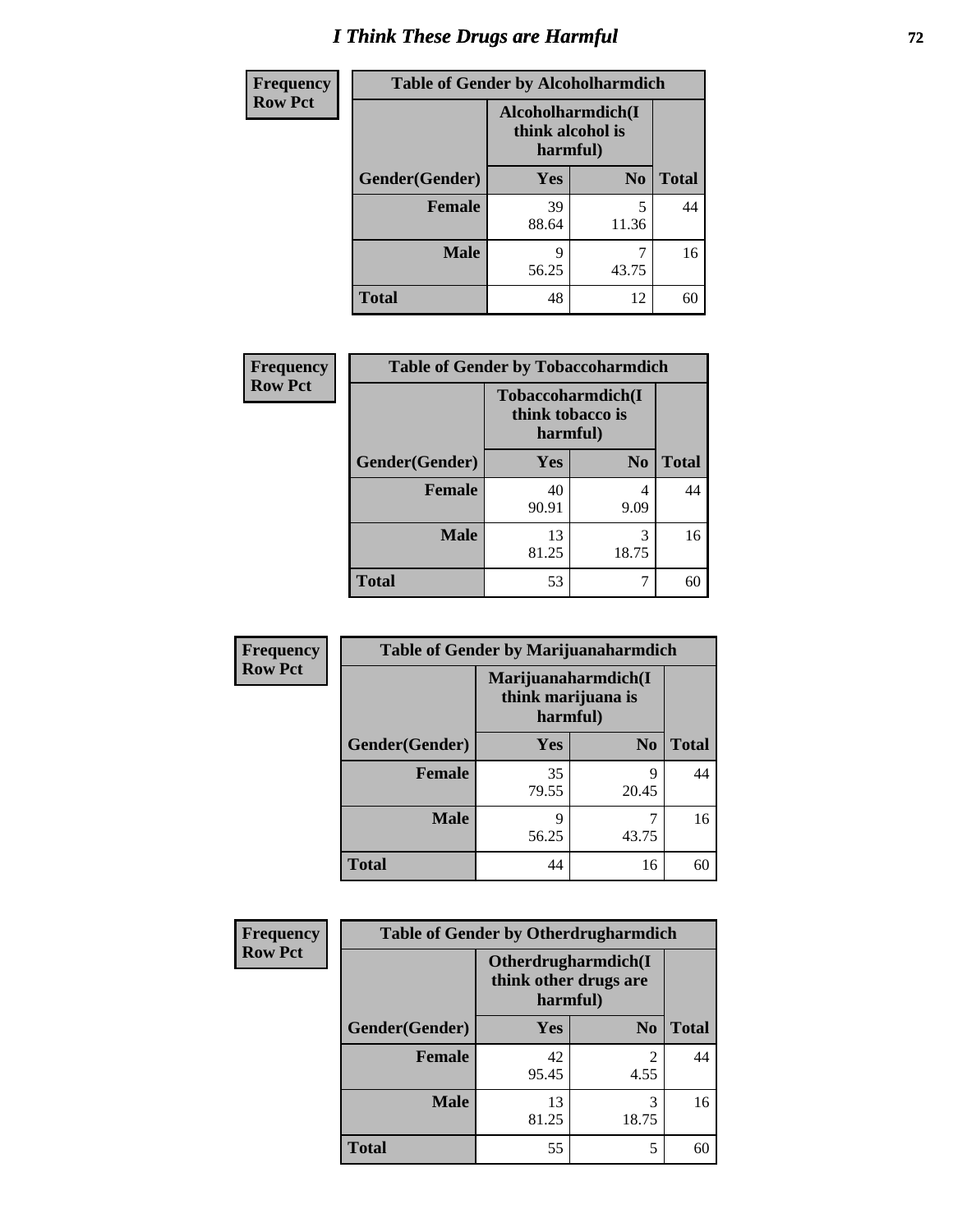| <b>Frequency</b> | <b>Table of Gender by Alcohollocation1</b> |                                                               |             |              |
|------------------|--------------------------------------------|---------------------------------------------------------------|-------------|--------------|
| <b>Row Pct</b>   |                                            | <b>Alcohollocation1(Places</b><br><b>Friends Use Alcohol)</b> |             |              |
|                  | Gender(Gender)                             |                                                               | Do Not Use  | <b>Total</b> |
|                  | <b>Female</b>                              | 24<br>54.55                                                   | 20<br>45.45 | 44           |
|                  | <b>Male</b>                                | Q<br>56.25                                                    | 43.75       | 16           |
|                  | <b>Total</b>                               | 33                                                            | 27          | 60           |

| <b>Frequency</b> | <b>Table of Gender by Alcohollocation2</b> |                                                               |             |              |
|------------------|--------------------------------------------|---------------------------------------------------------------|-------------|--------------|
| <b>Row Pct</b>   |                                            | <b>Alcohollocation2(Places</b><br><b>Friends Use Alcohol)</b> |             |              |
|                  | Gender(Gender)                             |                                                               | Home        | <b>Total</b> |
|                  | <b>Female</b>                              | 19<br>43.18                                                   | 25<br>56.82 | 44           |
|                  | <b>Male</b>                                | 10<br>62.50                                                   | 6<br>37.50  | 16           |
|                  | <b>Total</b>                               | 29                                                            | 31          | 60           |

| Frequency      | <b>Table of Gender by Alcohollocation3</b> |                                                               |               |              |
|----------------|--------------------------------------------|---------------------------------------------------------------|---------------|--------------|
| <b>Row Pct</b> |                                            | <b>Alcohollocation3(Places</b><br><b>Friends Use Alcohol)</b> |               |              |
|                | Gender(Gender)                             |                                                               | <b>School</b> | <b>Total</b> |
|                | <b>Female</b>                              | 36<br>81.82                                                   | 8<br>18.18    | 44           |
|                | <b>Male</b>                                | 11<br>68.75                                                   | 31.25         | 16           |
|                | <b>Total</b>                               | 47                                                            | 13            | 60           |

| Frequency      |                | <b>Table of Gender by Alcohollocation4</b>                    |            |              |
|----------------|----------------|---------------------------------------------------------------|------------|--------------|
| <b>Row Pct</b> |                | <b>Alcohollocation4(Places</b><br><b>Friends Use Alcohol)</b> |            |              |
|                | Gender(Gender) |                                                               | Car        | <b>Total</b> |
|                | <b>Female</b>  | 38<br>86.36                                                   | 6<br>13.64 | 44           |
|                | <b>Male</b>    | 11<br>68.75                                                   | 5<br>31.25 | 16           |
|                | <b>Total</b>   | 49                                                            | 11         | 60           |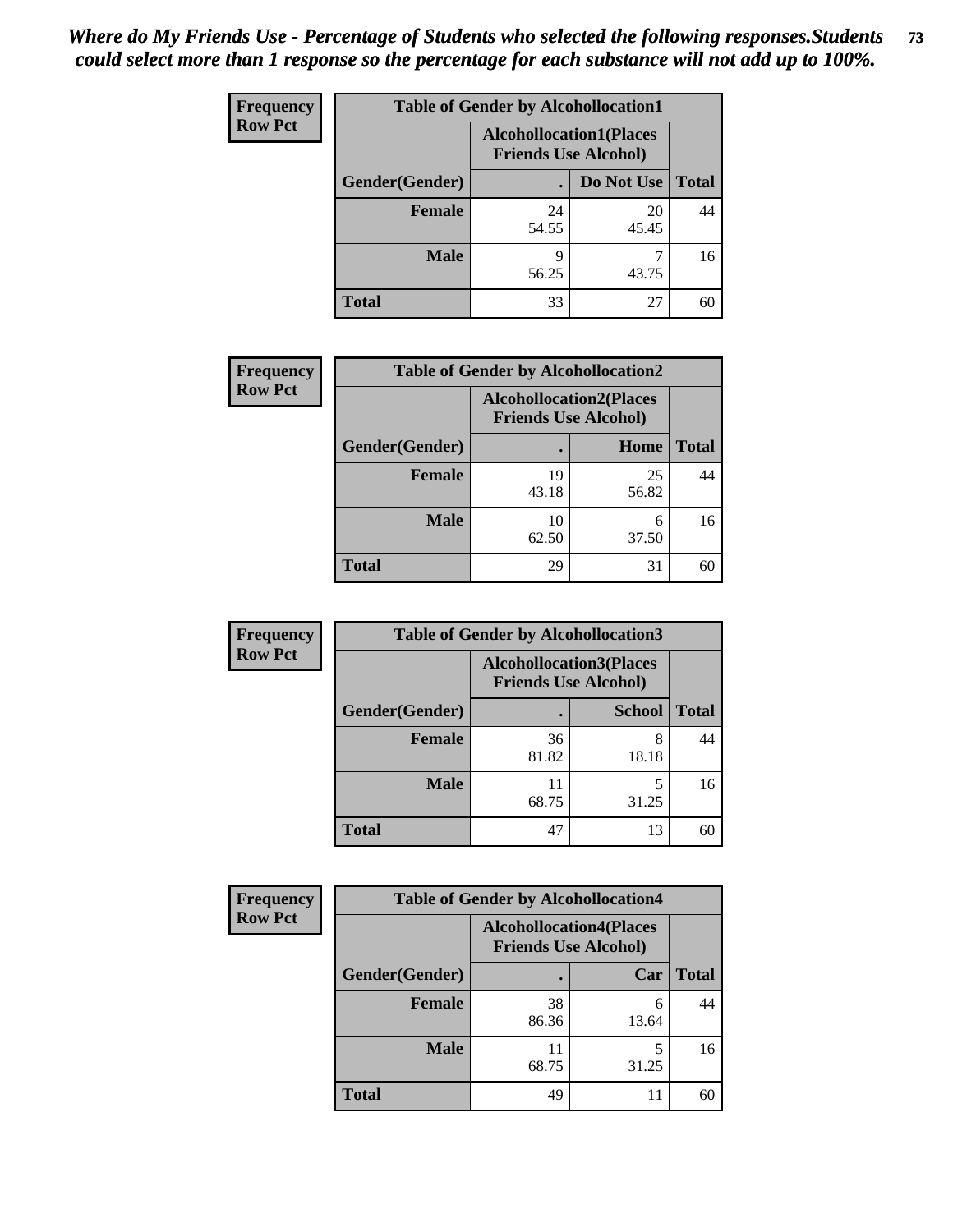| <b>Frequency</b> | <b>Table of Gender by Alcohollocation5</b> |                                                                |                                 |              |
|------------------|--------------------------------------------|----------------------------------------------------------------|---------------------------------|--------------|
| <b>Row Pct</b>   |                                            | <b>Alcohollocation5</b> (Places<br><b>Friends Use Alcohol)</b> |                                 |              |
|                  | Gender(Gender)                             | $\bullet$                                                      | <b>Friend's</b><br><b>House</b> | <b>Total</b> |
|                  | <b>Female</b>                              | 24<br>54.55                                                    | 20<br>45.45                     | 44           |
|                  | <b>Male</b>                                | 12<br>75.00                                                    | 4<br>25.00                      | 16           |
|                  | <b>Total</b>                               | 36                                                             | 24                              | 60           |

| <b>Frequency</b> | <b>Table of Gender by Alcohollocation6</b> |                                                               |              |              |  |
|------------------|--------------------------------------------|---------------------------------------------------------------|--------------|--------------|--|
| <b>Row Pct</b>   |                                            | <b>Alcohollocation6(Places</b><br><b>Friends Use Alcohol)</b> |              |              |  |
|                  | Gender(Gender)                             |                                                               | <b>Other</b> | <b>Total</b> |  |
|                  | <b>Female</b>                              | 35<br>79.55                                                   | q<br>20.45   | 44           |  |
|                  | <b>Male</b>                                | 68.75                                                         | 31.25        | 16           |  |
|                  | <b>Total</b>                               | 46                                                            | 14           | 60           |  |

| Frequency      | <b>Table of Gender by Tobaccolocation1</b> |                                                               |             |              |  |
|----------------|--------------------------------------------|---------------------------------------------------------------|-------------|--------------|--|
| <b>Row Pct</b> |                                            | <b>Tobaccolocation1(Places</b><br><b>Friends Use Tobacco)</b> |             |              |  |
|                | Gender(Gender)                             |                                                               | Do Not Use  | <b>Total</b> |  |
|                | <b>Female</b>                              | 15.91                                                         | 37<br>84.09 | 44           |  |
|                | <b>Male</b>                                | 50.00                                                         | 8<br>50.00  | 16           |  |
|                | <b>Total</b>                               | 15                                                            | 45          | 60           |  |

| <b>Frequency</b> | <b>Table of Gender by Tobaccolocation2</b> |                                                               |            |              |
|------------------|--------------------------------------------|---------------------------------------------------------------|------------|--------------|
| <b>Row Pct</b>   |                                            | <b>Tobaccolocation2(Places</b><br><b>Friends Use Tobacco)</b> |            |              |
|                  | Gender(Gender)                             |                                                               | Home       | <b>Total</b> |
|                  | Female                                     | 36<br>81.82                                                   | 8<br>18.18 | 44           |
|                  | <b>Male</b>                                | 68.75                                                         | 31.25      | 16           |
|                  | <b>Total</b>                               | 47                                                            | 13         | 60           |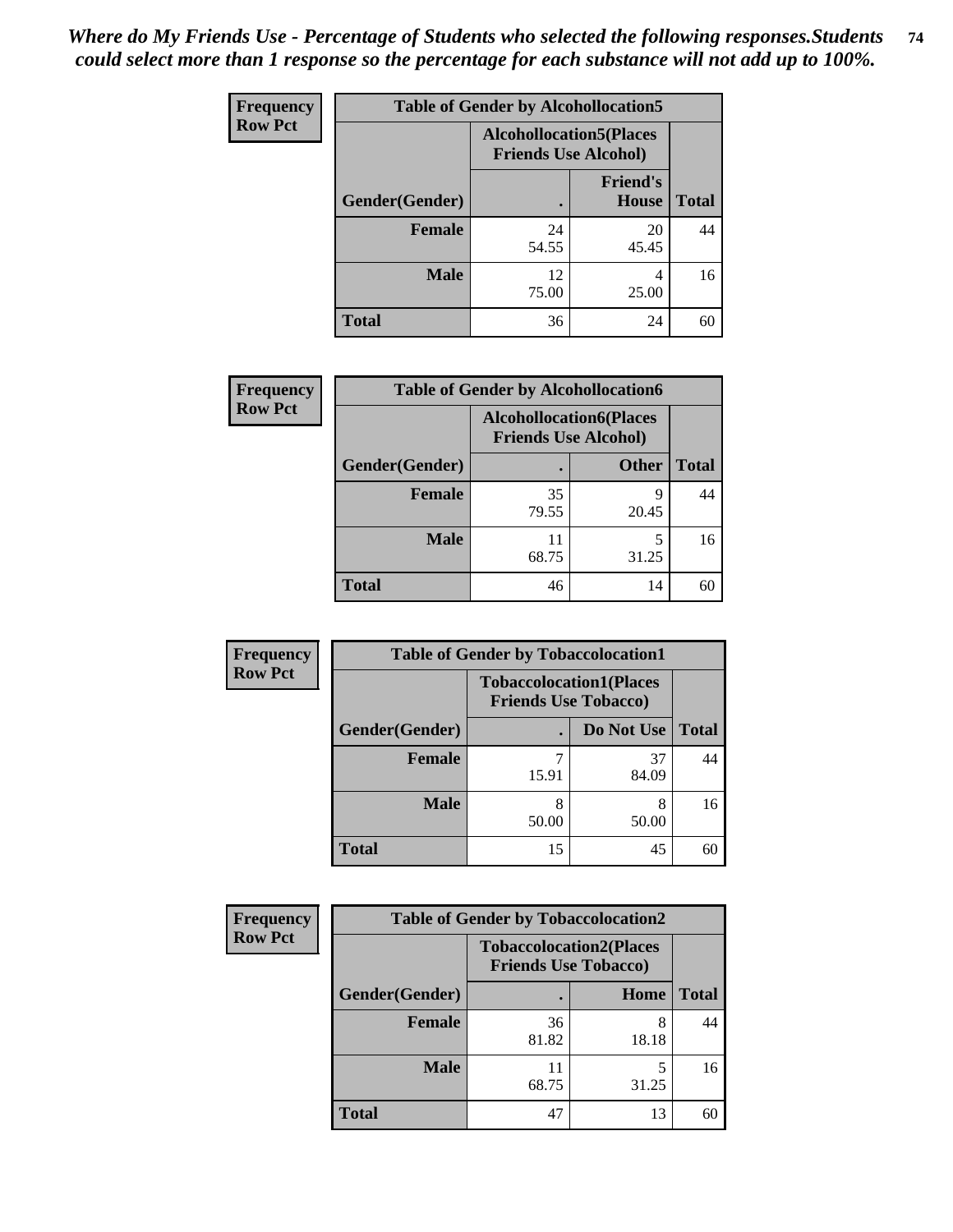| <b>Frequency</b> | <b>Table of Gender by Tobaccolocation3</b> |                                                               |               |              |  |
|------------------|--------------------------------------------|---------------------------------------------------------------|---------------|--------------|--|
| <b>Row Pct</b>   |                                            | <b>Tobaccolocation3(Places</b><br><b>Friends Use Tobacco)</b> |               |              |  |
|                  | Gender(Gender)                             |                                                               | <b>School</b> | <b>Total</b> |  |
|                  | <b>Female</b>                              | 37<br>84.09                                                   | 15.91         | 44           |  |
|                  | <b>Male</b>                                | 68.75                                                         | 31.25         | 16           |  |
|                  | <b>Total</b>                               | 48                                                            | 12            | 60           |  |

| <b>Frequency</b> | <b>Table of Gender by Tobaccolocation4</b> |                             |                                |              |
|------------------|--------------------------------------------|-----------------------------|--------------------------------|--------------|
| <b>Row Pct</b>   |                                            | <b>Friends Use Tobacco)</b> | <b>Tobaccolocation4(Places</b> |              |
|                  | Gender(Gender)                             |                             | Car                            | <b>Total</b> |
|                  | <b>Female</b>                              | 39<br>88.64                 | 11.36                          | 44           |
|                  | <b>Male</b>                                | 13<br>81.25                 | 18.75                          | 16           |
|                  | <b>Total</b>                               | 52                          | 8                              | 60           |

| <b>Frequency</b> | <b>Table of Gender by Tobaccolocation5</b> |                                                               |                                 |              |
|------------------|--------------------------------------------|---------------------------------------------------------------|---------------------------------|--------------|
| <b>Row Pct</b>   |                                            | <b>Tobaccolocation5(Places</b><br><b>Friends Use Tobacco)</b> |                                 |              |
|                  | Gender(Gender)                             |                                                               | <b>Friend's</b><br><b>House</b> | <b>Total</b> |
|                  | Female                                     | 36<br>81.82                                                   | 8<br>18.18                      | 44           |
|                  | <b>Male</b>                                | 14<br>87.50                                                   | 12.50                           | 16           |
|                  | <b>Total</b>                               | 50                                                            | 10                              | 60           |

| <b>Frequency</b> | <b>Table of Gender by Tobaccolocation6</b> |                                                               |              |              |
|------------------|--------------------------------------------|---------------------------------------------------------------|--------------|--------------|
| <b>Row Pct</b>   |                                            | <b>Tobaccolocation6(Places</b><br><b>Friends Use Tobacco)</b> |              |              |
|                  | Gender(Gender)                             |                                                               | <b>Other</b> | <b>Total</b> |
|                  | Female                                     | 37<br>84.09                                                   | 15.91        | 44           |
|                  | <b>Male</b>                                | 13<br>81.25                                                   | 18.75        | 16           |
|                  | <b>Total</b>                               | 50                                                            | 10           | 60           |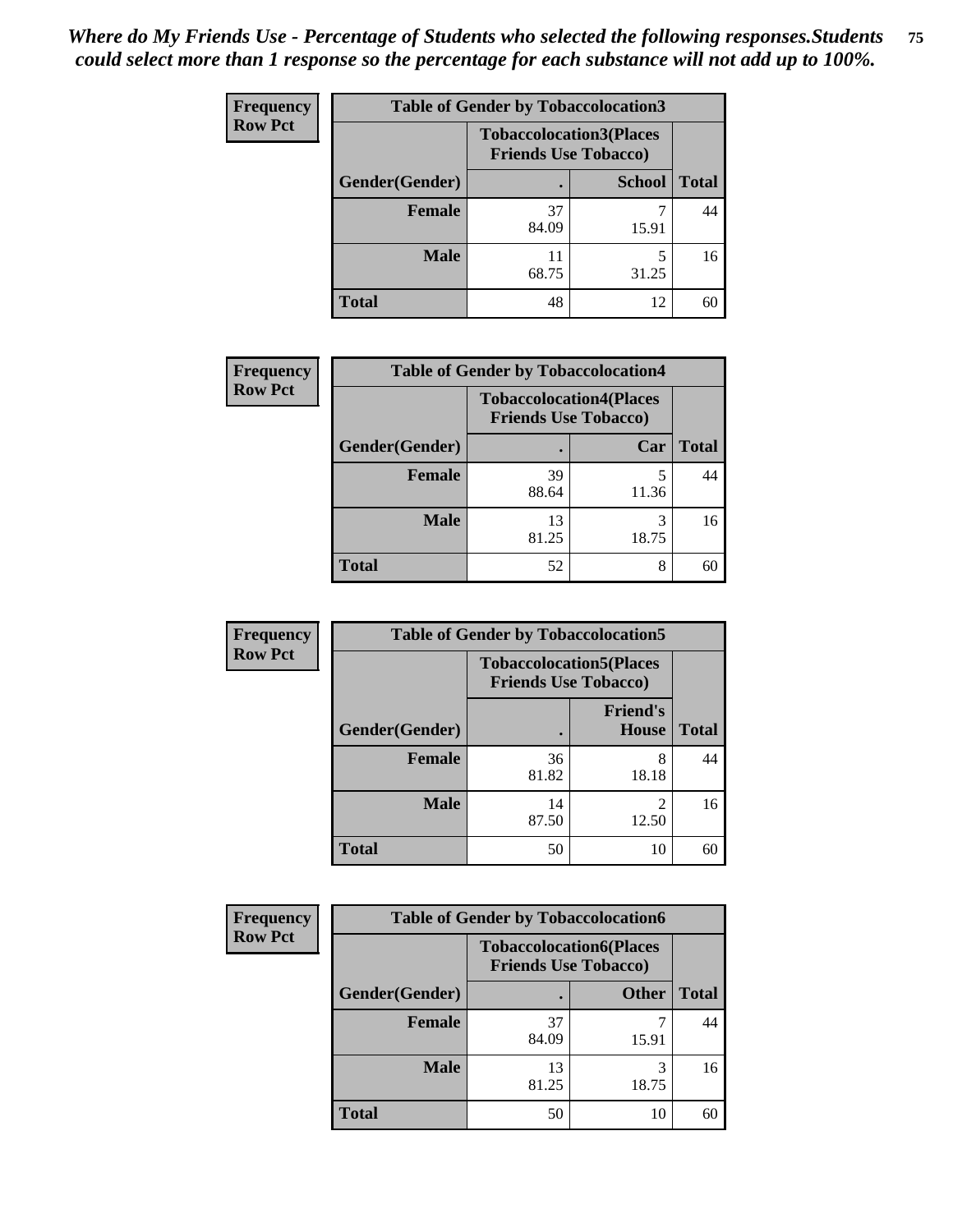| <b>Frequency</b> | <b>Table of Gender by Marijuanalocation1</b> |                                                                    |             |              |
|------------------|----------------------------------------------|--------------------------------------------------------------------|-------------|--------------|
| <b>Row Pct</b>   |                                              | <b>Marijuanalocation1(Places</b><br><b>Friends Use Marijuana</b> ) |             |              |
|                  | Gender(Gender)                               |                                                                    | Do Not Use  | <b>Total</b> |
|                  | <b>Female</b>                                | 24<br>54.55                                                        | 20<br>45.45 | 44           |
|                  | <b>Male</b>                                  | 10<br>62.50                                                        | 6<br>37.50  | 16           |
|                  | <b>Total</b>                                 | 34                                                                 | 26          | 60           |

| <b>Frequency</b> | <b>Table of Gender by Marijuanalocation2</b> |                                                                    |             |              |
|------------------|----------------------------------------------|--------------------------------------------------------------------|-------------|--------------|
| <b>Row Pct</b>   |                                              | <b>Marijuanalocation2(Places</b><br><b>Friends Use Marijuana</b> ) |             |              |
|                  | Gender(Gender)                               |                                                                    | Home        | <b>Total</b> |
|                  | <b>Female</b>                                | 25<br>56.82                                                        | 19<br>43.18 | 44           |
|                  | <b>Male</b>                                  | 10<br>62.50                                                        | 6<br>37.50  | 16           |
|                  | <b>Total</b>                                 | 35                                                                 | 25          | 60           |

| Frequency      | <b>Table of Gender by Marijuanalocation3</b> |                                                                    |               |              |
|----------------|----------------------------------------------|--------------------------------------------------------------------|---------------|--------------|
| <b>Row Pct</b> |                                              | <b>Marijuanalocation3(Places</b><br><b>Friends Use Marijuana</b> ) |               |              |
|                | Gender(Gender)                               |                                                                    | <b>School</b> | <b>Total</b> |
|                | <b>Female</b>                                | 30<br>68.18                                                        | 14<br>31.82   | 44           |
|                | <b>Male</b>                                  | 13<br>81.25                                                        | 3<br>18.75    | 16           |
|                | <b>Total</b>                                 | 43                                                                 | 17            | 60           |

| <b>Frequency</b> | <b>Table of Gender by Marijuanalocation4</b> |                                |                                  |              |
|------------------|----------------------------------------------|--------------------------------|----------------------------------|--------------|
| <b>Row Pct</b>   |                                              | <b>Friends Use Marijuana</b> ) | <b>Marijuanalocation4(Places</b> |              |
|                  | Gender(Gender)                               |                                | Car                              | <b>Total</b> |
|                  | Female                                       | 30<br>68.18                    | 14<br>31.82                      | 44           |
|                  | <b>Male</b>                                  | 13<br>81.25                    | 3<br>18.75                       | 16           |
|                  | <b>Total</b>                                 | 43                             | 17                               | 60           |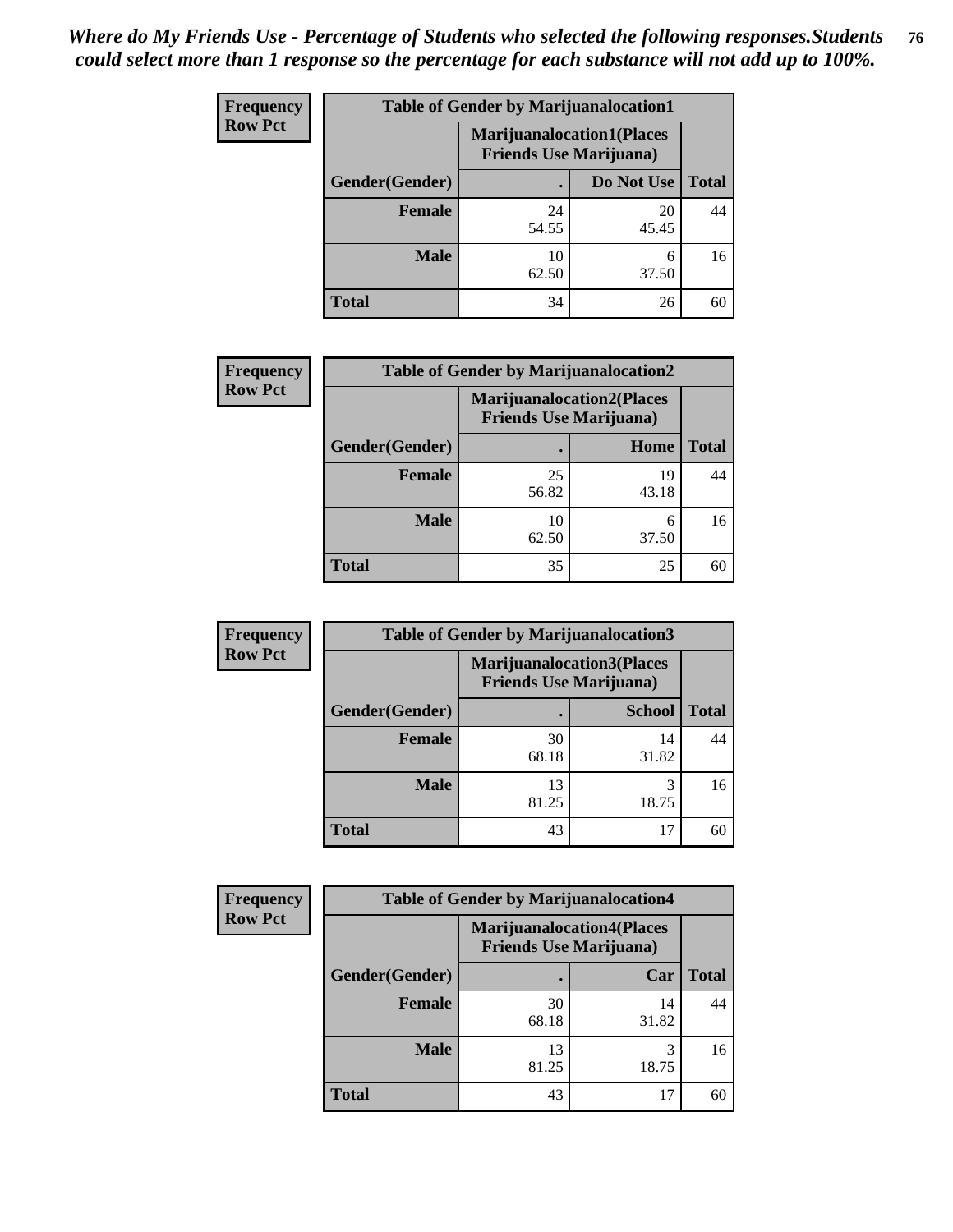| Frequency      | <b>Table of Gender by Marijuanalocation5</b> |                                                                     |                          |              |
|----------------|----------------------------------------------|---------------------------------------------------------------------|--------------------------|--------------|
| <b>Row Pct</b> |                                              | <b>Marijuanalocation5</b> (Places<br><b>Friends Use Marijuana</b> ) |                          |              |
|                | Gender(Gender)                               |                                                                     | <b>Friend's</b><br>House | <b>Total</b> |
|                | Female                                       | 21<br>47.73                                                         | 23<br>52.27              | 44           |
|                | <b>Male</b>                                  | 12<br>75.00                                                         | 25.00                    | 16           |
|                | <b>Total</b>                                 | 33                                                                  | 27                       | 60           |

| <b>Frequency</b> | <b>Table of Gender by Marijuanalocation6</b> |                                                                    |              |              |
|------------------|----------------------------------------------|--------------------------------------------------------------------|--------------|--------------|
| <b>Row Pct</b>   |                                              | <b>Marijuanalocation6(Places</b><br><b>Friends Use Marijuana</b> ) |              |              |
|                  | Gender(Gender)                               |                                                                    | <b>Other</b> | <b>Total</b> |
|                  | Female                                       | 32<br>72.73                                                        | 12<br>27.27  | 44           |
|                  | <b>Male</b>                                  | 10<br>62.50                                                        | 6<br>37.50   | 16           |
|                  | <b>Total</b>                                 | 42                                                                 | 18           | 60           |

| Frequency      | <b>Table of Gender by Otherdruglocation1</b> |                                                                                |             |              |
|----------------|----------------------------------------------|--------------------------------------------------------------------------------|-------------|--------------|
| <b>Row Pct</b> |                                              | <b>Otherdruglocation1(Places</b><br><b>Friends Use Other Illegal</b><br>Drugs) |             |              |
|                | Gender(Gender)                               |                                                                                | Do Not Use  | <b>Total</b> |
|                | <b>Female</b>                                | q<br>20.45                                                                     | 35<br>79.55 | 44           |
|                | <b>Male</b>                                  | 6<br>37.50                                                                     | 10<br>62.50 | 16           |
|                | <b>Total</b>                                 | 15                                                                             | 45          | 60           |

| Frequency      | <b>Table of Gender by Otherdruglocation2</b> |                                                                                |            |              |
|----------------|----------------------------------------------|--------------------------------------------------------------------------------|------------|--------------|
| <b>Row Pct</b> |                                              | <b>Otherdruglocation2(Places</b><br><b>Friends Use Other Illegal</b><br>Drugs) |            |              |
|                | Gender(Gender)                               |                                                                                | Home       | <b>Total</b> |
|                | Female                                       | 37<br>84.09                                                                    | 15.91      | 44           |
|                | <b>Male</b>                                  | 12<br>75.00                                                                    | 4<br>25.00 | 16           |
|                | <b>Total</b>                                 | 49                                                                             | 11         | 60           |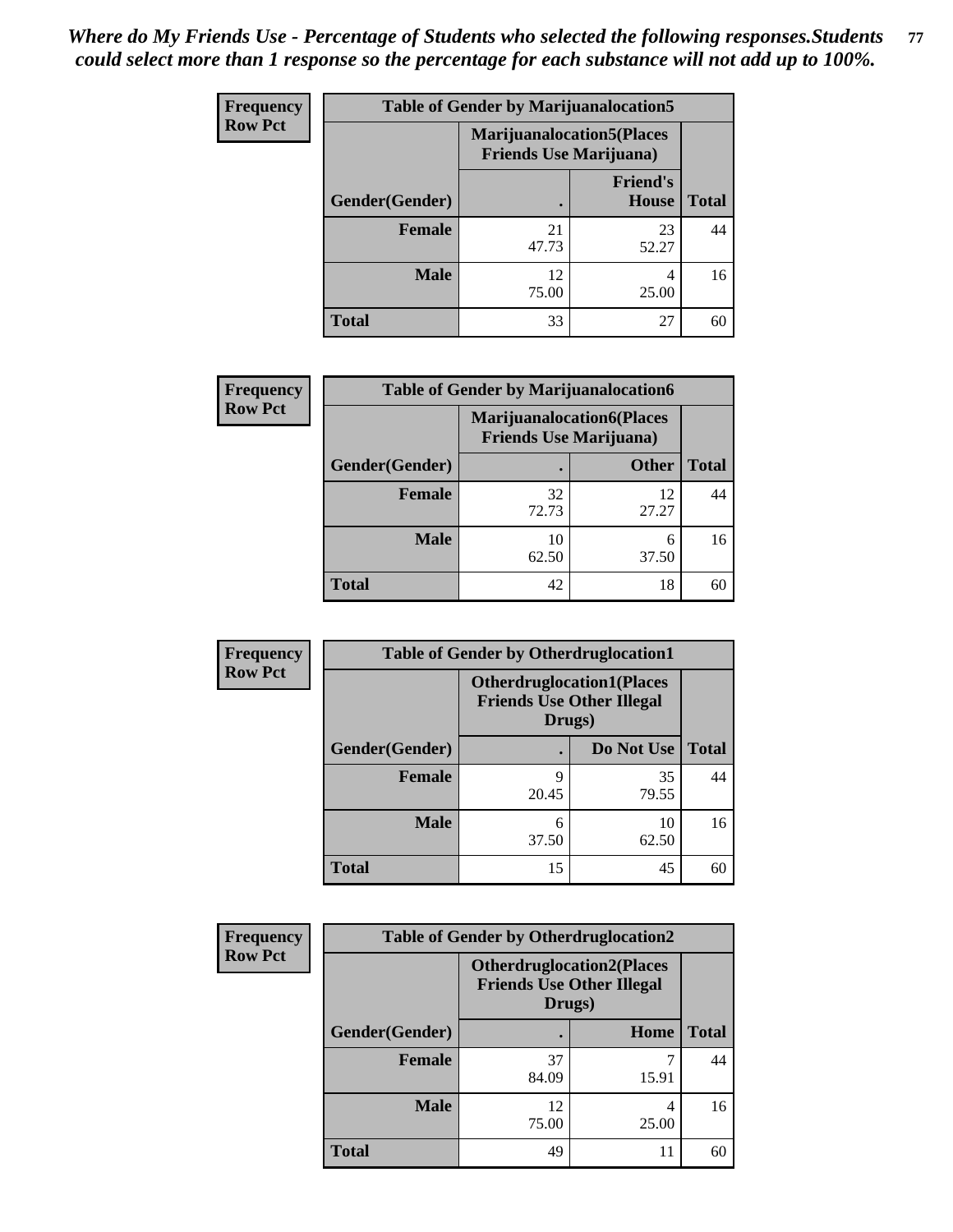| Frequency      | <b>Table of Gender by Otherdruglocation3</b> |                                                                                |               |              |
|----------------|----------------------------------------------|--------------------------------------------------------------------------------|---------------|--------------|
| <b>Row Pct</b> |                                              | <b>Otherdruglocation3(Places</b><br><b>Friends Use Other Illegal</b><br>Drugs) |               |              |
|                | Gender(Gender)                               |                                                                                | <b>School</b> | <b>Total</b> |
|                | Female                                       | 39<br>88.64                                                                    | 11.36         | 44           |
|                | <b>Male</b>                                  | 16<br>100.00                                                                   | 0.00          | 16           |
|                | <b>Total</b>                                 | 55                                                                             | 5             | 60           |

| Frequency      | <b>Table of Gender by Otherdruglocation4</b> |                                                                                |                  |              |
|----------------|----------------------------------------------|--------------------------------------------------------------------------------|------------------|--------------|
| <b>Row Pct</b> |                                              | <b>Otherdruglocation4(Places</b><br><b>Friends Use Other Illegal</b><br>Drugs) |                  |              |
|                | Gender(Gender)                               |                                                                                | Car              | <b>Total</b> |
|                | <b>Female</b>                                | 39<br>88.64                                                                    | 5<br>11.36       | 44           |
|                | <b>Male</b>                                  | 16<br>100.00                                                                   | $\Omega$<br>0.00 | 16           |
|                | <b>Total</b>                                 | 55                                                                             | 5                | 60           |

| Frequency      | <b>Table of Gender by Otherdruglocation5</b> |                                                                                |                                 |              |
|----------------|----------------------------------------------|--------------------------------------------------------------------------------|---------------------------------|--------------|
| <b>Row Pct</b> |                                              | <b>Otherdruglocation5(Places</b><br><b>Friends Use Other Illegal</b><br>Drugs) |                                 |              |
|                | Gender(Gender)                               |                                                                                | <b>Friend's</b><br><b>House</b> | <b>Total</b> |
|                | <b>Female</b>                                | 36<br>81.82                                                                    | 8<br>18.18                      | 44           |
|                | <b>Male</b>                                  | 15<br>93.75                                                                    | 6.25                            | 16           |
|                | <b>Total</b>                                 | 51                                                                             | 9                               | 60           |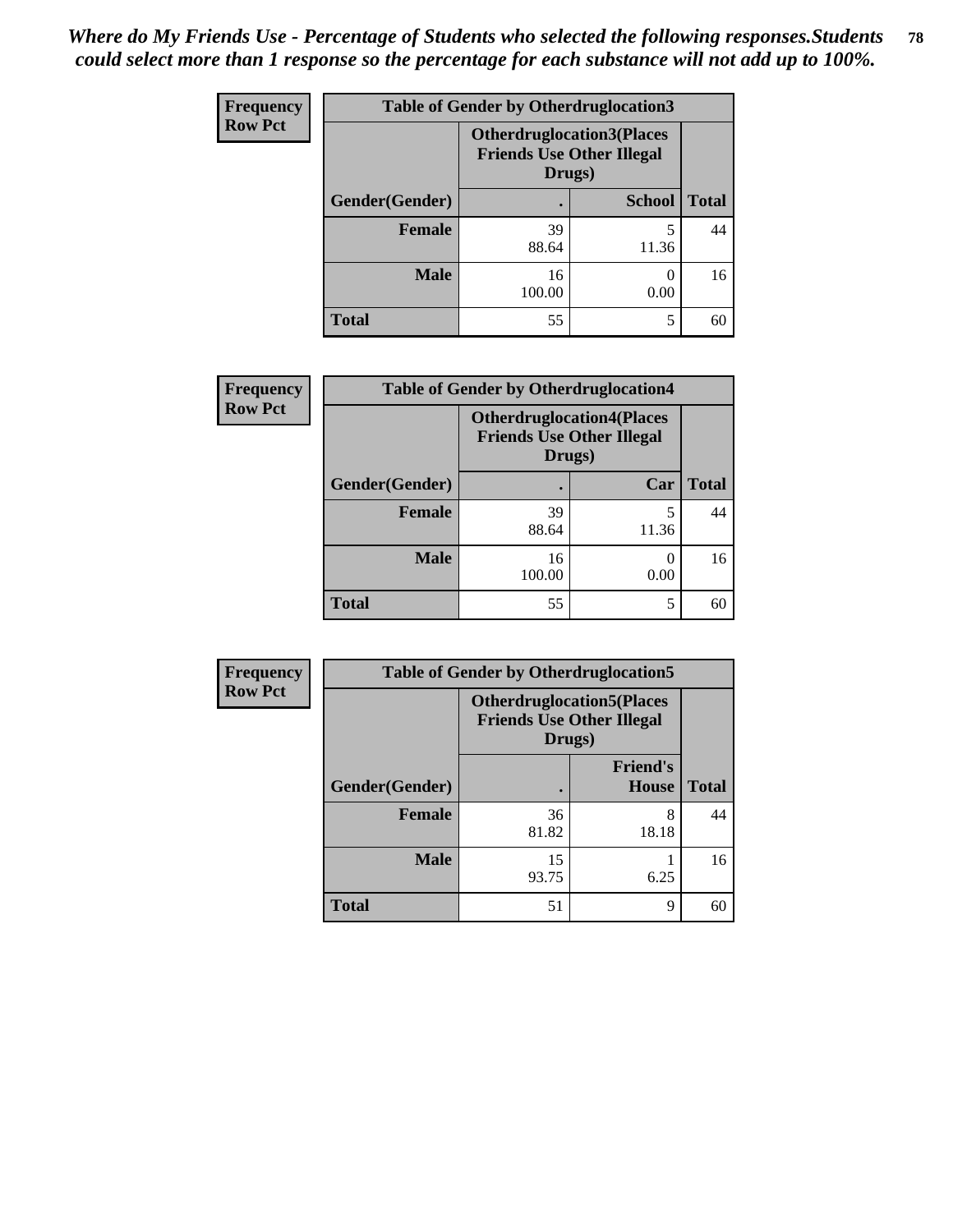| <b>Frequency</b> | <b>Table of Gender by Otherdruglocation6</b> |                                            |                                  |              |
|------------------|----------------------------------------------|--------------------------------------------|----------------------------------|--------------|
| <b>Row Pct</b>   |                                              | <b>Friends Use Other Illegal</b><br>Drugs) | <b>Otherdruglocation6(Places</b> |              |
|                  | Gender(Gender)                               |                                            | <b>Other</b>                     | <b>Total</b> |
|                  | <b>Female</b>                                | 36<br>81.82                                | 8<br>18.18                       | 44           |
|                  | <b>Male</b>                                  | 14<br>87.50                                | 12.50                            | 16           |
|                  | <b>Total</b>                                 | 50                                         | 10                               | 60           |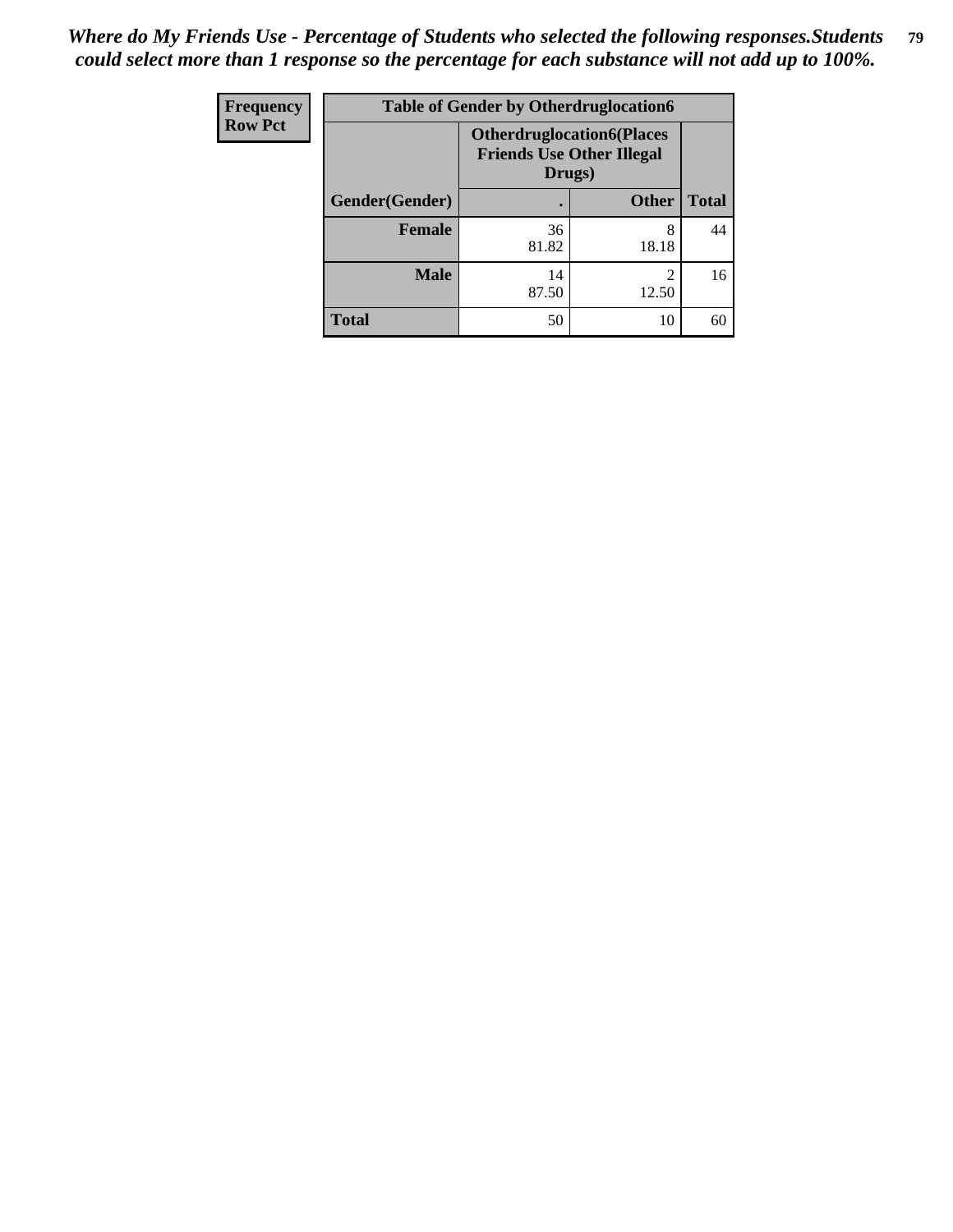| Frequency      | <b>Table of Gender by Alcoholtime1</b> |                                                          |                      |              |
|----------------|----------------------------------------|----------------------------------------------------------|----------------------|--------------|
| <b>Row Pct</b> |                                        | <b>Alcoholtime1(Times</b><br><b>Friends Use Alcohol)</b> |                      |              |
|                | Gender(Gender)                         | ٠                                                        | Do Not<br><b>Use</b> | <b>Total</b> |
|                | <b>Female</b>                          | 25<br>56.82                                              | 19<br>43.18          | 44           |
|                | <b>Male</b>                            | 7<br>43.75                                               | 9<br>56.25           | 16           |
|                | <b>Total</b>                           | 32                                                       | 28                   | 60           |

| Frequency      | <b>Table of Gender by Alcoholtime2</b> |                                                          |                            |              |
|----------------|----------------------------------------|----------------------------------------------------------|----------------------------|--------------|
| <b>Row Pct</b> |                                        | <b>Alcoholtime2(Times</b><br><b>Friends Use Alcohol)</b> |                            |              |
|                | Gender(Gender)                         |                                                          | <b>On Way</b><br>to School | <b>Total</b> |
|                | <b>Female</b>                          | 39<br>88.64                                              | 5<br>11.36                 | 44           |
|                | <b>Male</b>                            | 12<br>75.00                                              | 4<br>25.00                 | 16           |
|                | <b>Total</b>                           | 51                                                       | 9                          | 60           |

| Frequency      | <b>Table of Gender by Alcoholtime3</b> |                                                          |                                      |              |
|----------------|----------------------------------------|----------------------------------------------------------|--------------------------------------|--------------|
| <b>Row Pct</b> |                                        | <b>Alcoholtime3(Times</b><br><b>Friends Use Alcohol)</b> |                                      |              |
|                | Gender(Gender)                         |                                                          | <b>During</b><br><b>School</b>       | <b>Total</b> |
|                | Female                                 | 38<br>86.36                                              | 6<br>13.64                           | 44           |
|                | <b>Male</b>                            | 14<br>87.50                                              | $\mathcal{D}_{\mathcal{A}}$<br>12.50 | 16           |
|                | <b>Total</b>                           | 52                                                       | 8                                    | 60           |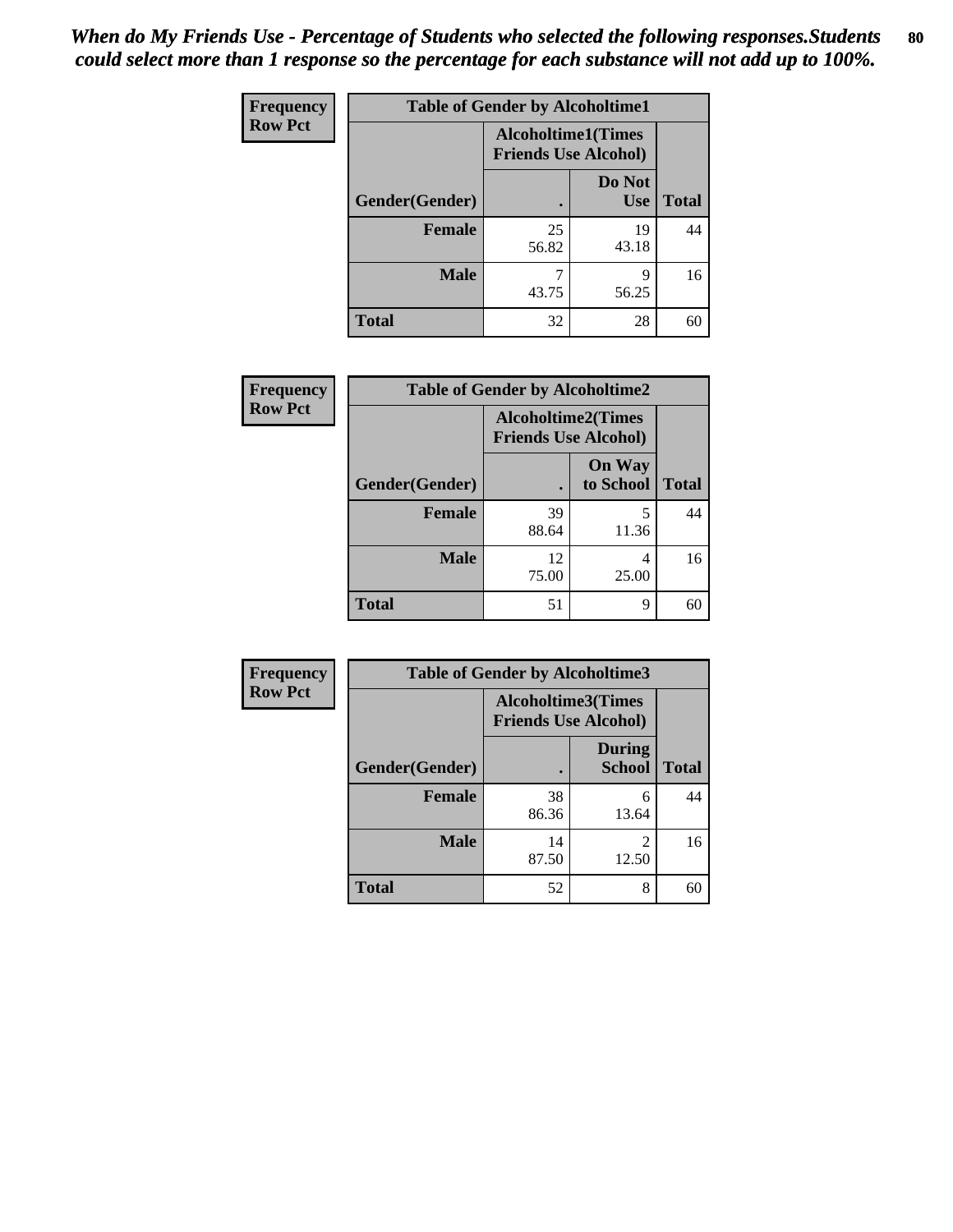*When do My Friends Use - Percentage of Students who selected the following responses.Students could select more than 1 response so the percentage for each substance will not add up to 100%.* **81**

| <b>Frequency</b> | <b>Table of Gender by Alcoholtime4</b> |                                                          |                                                       |              |
|------------------|----------------------------------------|----------------------------------------------------------|-------------------------------------------------------|--------------|
| <b>Row Pct</b>   |                                        | <b>Alcoholtime4(Times</b><br><b>Friends Use Alcohol)</b> |                                                       |              |
|                  | <b>Gender</b> (Gender)                 | $\bullet$                                                | <b>On Way</b><br>Home<br><b>From</b><br><b>School</b> | <b>Total</b> |
|                  | <b>Female</b>                          | 38<br>86.36                                              | 6<br>13.64                                            | 44           |
|                  | <b>Male</b>                            | 14<br>87.50                                              | 2<br>12.50                                            | 16           |
|                  | <b>Total</b>                           | 52                                                       | 8                                                     | 60           |

| <b>Frequency</b> | <b>Table of Gender by Alcoholtime5</b> |                                                   |             |              |
|------------------|----------------------------------------|---------------------------------------------------|-------------|--------------|
| <b>Row Pct</b>   |                                        | Alcoholtime5(Times<br><b>Friends Use Alcohol)</b> |             |              |
|                  | Gender(Gender)                         |                                                   | Weeknights  | <b>Total</b> |
|                  | <b>Female</b>                          | 34<br>77.27                                       | 10<br>22.73 | 44           |
|                  | <b>Male</b>                            | 13<br>81.25                                       | 3<br>18.75  | 16           |
|                  | <b>Total</b>                           | 47                                                | 13          | 60           |

| <b>Frequency</b> | <b>Table of Gender by Alcoholtime6</b> |             |                                                           |              |  |
|------------------|----------------------------------------|-------------|-----------------------------------------------------------|--------------|--|
| <b>Row Pct</b>   |                                        |             | <b>Alcoholtime6</b> (Times<br><b>Friends Use Alcohol)</b> |              |  |
|                  | Gender(Gender)                         |             | <b>Weekends</b>                                           | <b>Total</b> |  |
|                  | <b>Female</b>                          | 17<br>38.64 | 27<br>61.36                                               | 44           |  |
|                  | <b>Male</b>                            | 11<br>68.75 | 5<br>31.25                                                | 16           |  |
|                  | <b>Total</b>                           | 28          | 32                                                        | 60           |  |

| <b>Frequency</b> | <b>Table of Gender by Tobaccotime1</b> |                                                          |                      |              |
|------------------|----------------------------------------|----------------------------------------------------------|----------------------|--------------|
| <b>Row Pct</b>   |                                        | <b>Tobaccotime1(Times</b><br><b>Friends Use Tobacco)</b> |                      |              |
|                  | Gender(Gender)                         |                                                          | Do Not<br><b>Use</b> | <b>Total</b> |
|                  | Female                                 | 10<br>22.73                                              | 34<br>77.27          | 44           |
|                  | <b>Male</b>                            | 5<br>31.25                                               | 68.75                | 16           |
|                  | <b>Total</b>                           | 15                                                       | 45                   | 60           |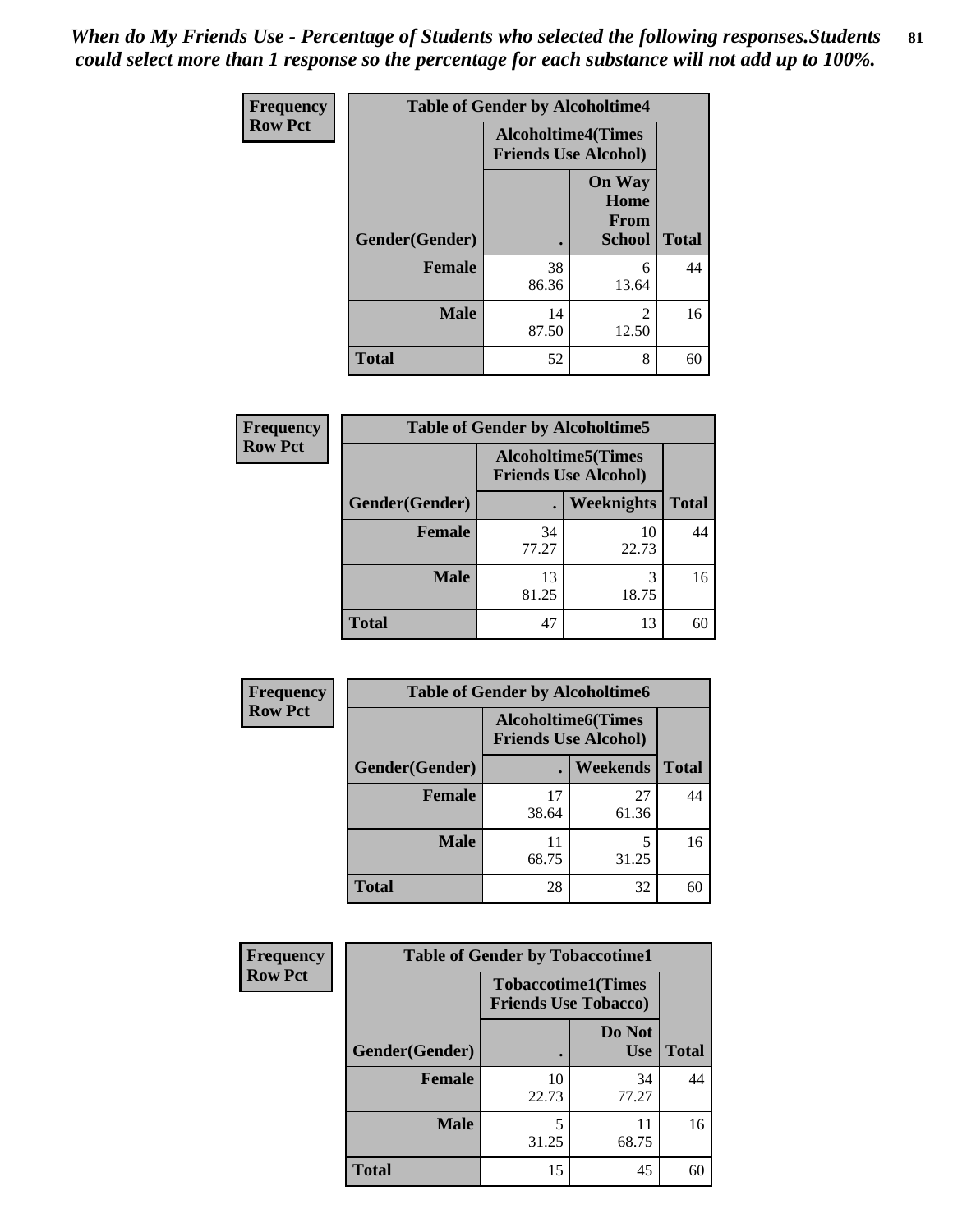| <b>Frequency</b> | <b>Table of Gender by Tobaccotime2</b> |                                                          |                            |              |
|------------------|----------------------------------------|----------------------------------------------------------|----------------------------|--------------|
| <b>Row Pct</b>   |                                        | <b>Tobaccotime2(Times</b><br><b>Friends Use Tobacco)</b> |                            |              |
|                  | Gender(Gender)                         | $\bullet$                                                | <b>On Way</b><br>to School | <b>Total</b> |
|                  | Female                                 | 40<br>90.91                                              | 4<br>9.09                  | 44           |
|                  | <b>Male</b>                            | 12<br>75.00                                              | 4<br>25.00                 | 16           |
|                  | <b>Total</b>                           | 52                                                       | 8                          | 60           |

| <b>Frequency</b> | <b>Table of Gender by Tobaccotime3</b> |                                                          |                                |              |
|------------------|----------------------------------------|----------------------------------------------------------|--------------------------------|--------------|
| <b>Row Pct</b>   |                                        | <b>Tobaccotime3(Times</b><br><b>Friends Use Tobacco)</b> |                                |              |
|                  | Gender(Gender)                         |                                                          | <b>During</b><br><b>School</b> | <b>Total</b> |
|                  | <b>Female</b>                          | 39<br>88.64                                              | 5<br>11.36                     | 44           |
|                  | <b>Male</b>                            | 13<br>81.25                                              | 3<br>18.75                     | 16           |
|                  | <b>Total</b>                           | 52                                                       | 8                              | 60           |

| Frequency      | <b>Table of Gender by Tobaccotime4</b> |                                                          |                                                |              |
|----------------|----------------------------------------|----------------------------------------------------------|------------------------------------------------|--------------|
| <b>Row Pct</b> |                                        | <b>Tobaccotime4(Times</b><br><b>Friends Use Tobacco)</b> |                                                |              |
|                | Gender(Gender)                         |                                                          | <b>On Way</b><br>Home<br>From<br><b>School</b> | <b>Total</b> |
|                | <b>Female</b>                          | 38<br>86.36                                              | 6<br>13.64                                     | 44           |
|                | <b>Male</b>                            | 14<br>87.50                                              | $\mathfrak{D}$<br>12.50                        | 16           |
|                | <b>Total</b>                           | 52                                                       | 8                                              | 60           |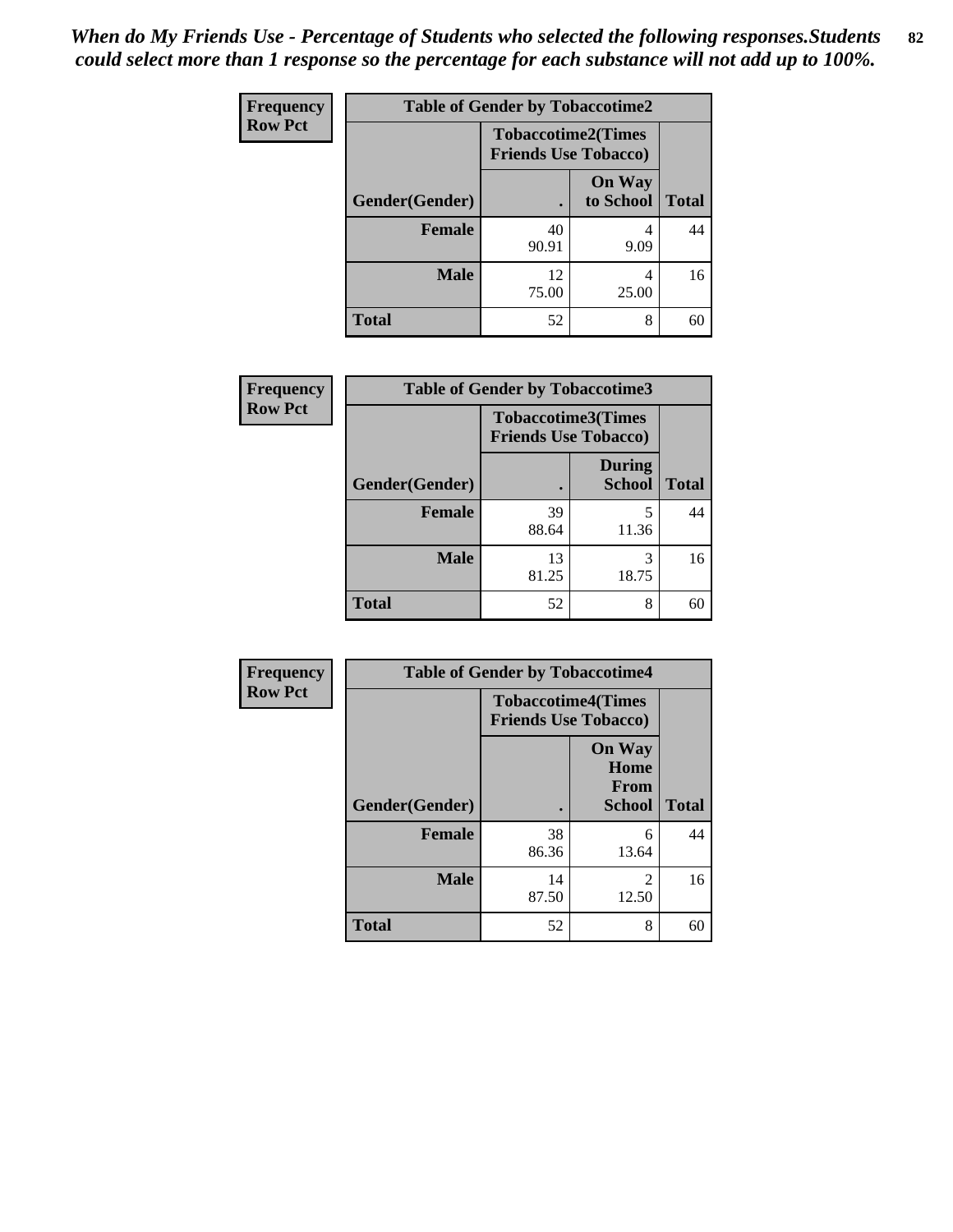| <b>Frequency</b> | <b>Table of Gender by Tobaccotime5</b> |             |                                                           |              |
|------------------|----------------------------------------|-------------|-----------------------------------------------------------|--------------|
| <b>Row Pct</b>   |                                        |             | <b>Tobaccotime5</b> (Times<br><b>Friends Use Tobacco)</b> |              |
|                  | Gender(Gender)                         |             | <b>Weeknights</b>                                         | <b>Total</b> |
|                  | <b>Female</b>                          | 35<br>79.55 | q<br>20.45                                                | 44           |
|                  | <b>Male</b>                            | 12<br>75.00 | 4<br>25.00                                                | 16           |
|                  | <b>Total</b>                           | 47          | 13                                                        | 60           |

| <b>Frequency</b> | <b>Table of Gender by Tobaccotime6</b> |                             |                           |              |
|------------------|----------------------------------------|-----------------------------|---------------------------|--------------|
| <b>Row Pct</b>   |                                        | <b>Friends Use Tobacco)</b> | <b>Tobaccotime6(Times</b> |              |
|                  | Gender(Gender)                         |                             | <b>Weekends</b>           | <b>Total</b> |
|                  | Female                                 | 34<br>77.27                 | 10<br>22.73               | 44           |
|                  | <b>Male</b>                            | 13<br>81.25                 | 3<br>18.75                | 16           |
|                  | <b>Total</b>                           | 47                          | 13                        | 60           |

| Frequency      | <b>Table of Gender by Marijuanatime1</b> |                                                               |             |              |  |
|----------------|------------------------------------------|---------------------------------------------------------------|-------------|--------------|--|
| <b>Row Pct</b> |                                          | <b>Marijuanatime1(Times</b><br><b>Friends Use Marijuana</b> ) |             |              |  |
|                | Gender(Gender)                           |                                                               | Do Not Use  | <b>Total</b> |  |
|                | <b>Female</b>                            | 23<br>52.27                                                   | 21<br>47.73 | 44           |  |
|                | <b>Male</b>                              | 6<br>37.50                                                    | 10<br>62.50 | 16           |  |
|                | <b>Total</b>                             | 29                                                            | 31          | 60           |  |

| <b>Frequency</b> | <b>Table of Gender by Marijuanatime2</b> |                             |                                |              |  |
|------------------|------------------------------------------|-----------------------------|--------------------------------|--------------|--|
| <b>Row Pct</b>   |                                          | <b>Marijuanatime2(Times</b> | <b>Friends Use Marijuana</b> ) |              |  |
|                  | Gender(Gender)                           |                             | On Way to<br><b>School</b>     | <b>Total</b> |  |
|                  | <b>Female</b>                            | 29<br>65.91                 | 15<br>34.09                    | 44           |  |
|                  | <b>Male</b>                              | 12<br>75.00                 | 4<br>25.00                     | 16           |  |
|                  | <b>Total</b>                             | 41                          | 19                             | 60           |  |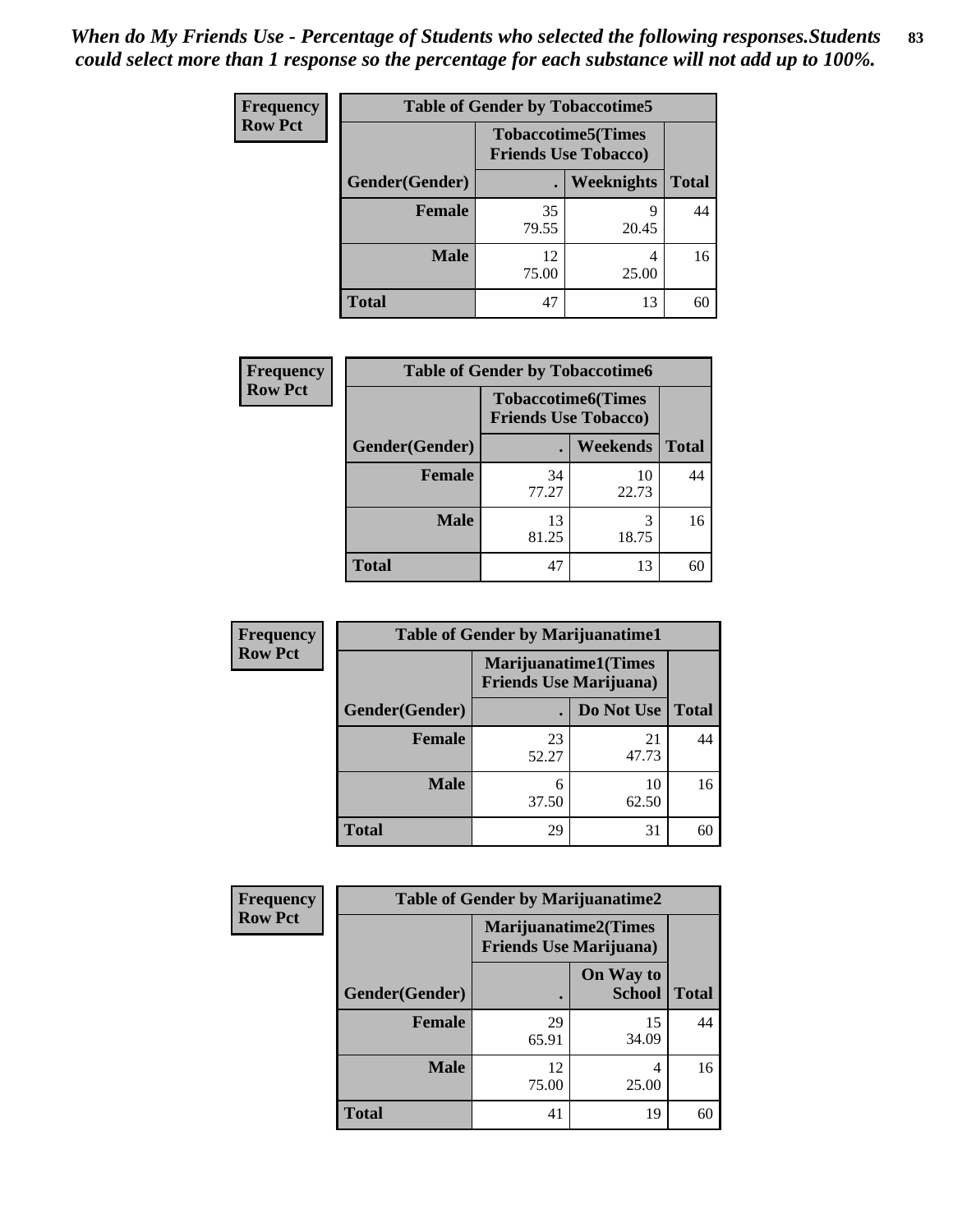| <b>Frequency</b> | <b>Table of Gender by Marijuanatime3</b> |                                |                         |              |
|------------------|------------------------------------------|--------------------------------|-------------------------|--------------|
| <b>Row Pct</b>   |                                          | <b>Friends Use Marijuana</b> ) | Marijuanatime3(Times    |              |
|                  | Gender(Gender)                           |                                | During<br><b>School</b> | <b>Total</b> |
|                  | <b>Female</b>                            | 29<br>65.91                    | 15<br>34.09             | 44           |
|                  | <b>Male</b>                              | 11<br>68.75                    | 5<br>31.25              | 16           |
|                  | <b>Total</b>                             | 40                             | 20                      | 60           |

| Frequency      | <b>Table of Gender by Marijuanatime4</b> |                                |                                                       |              |
|----------------|------------------------------------------|--------------------------------|-------------------------------------------------------|--------------|
| <b>Row Pct</b> |                                          | <b>Friends Use Marijuana</b> ) | <b>Marijuanatime4</b> (Times                          |              |
|                | Gender(Gender)                           |                                | <b>On Way</b><br>Home<br><b>From</b><br><b>School</b> | <b>Total</b> |
|                | <b>Female</b>                            | 29<br>65.91                    | 15<br>34.09                                           | 44           |
|                | <b>Male</b>                              | 13<br>81.25                    | 3<br>18.75                                            | 16           |
|                | <b>Total</b>                             | 42                             | 18                                                    | 60           |

| Frequency      | <b>Table of Gender by Marijuanatime5</b> |                                                                |             |              |  |
|----------------|------------------------------------------|----------------------------------------------------------------|-------------|--------------|--|
| <b>Row Pct</b> |                                          | <b>Marijuanatime5</b> (Times<br><b>Friends Use Marijuana</b> ) |             |              |  |
|                | Gender(Gender)                           |                                                                | Weeknights  | <b>Total</b> |  |
|                | <b>Female</b>                            | 26<br>59.09                                                    | 18<br>40.91 | 44           |  |
|                | <b>Male</b>                              | 13<br>81.25                                                    | 3<br>18.75  | 16           |  |
|                | <b>Total</b>                             | 39                                                             | 21          | 60           |  |

| <b>Frequency</b> | <b>Table of Gender by Marijuanatime6</b> |                                                               |                 |              |  |
|------------------|------------------------------------------|---------------------------------------------------------------|-----------------|--------------|--|
| <b>Row Pct</b>   |                                          | <b>Marijuanatime6(Times</b><br><b>Friends Use Marijuana</b> ) |                 |              |  |
|                  | Gender(Gender)                           |                                                               | <b>Weekends</b> | <b>Total</b> |  |
|                  | <b>Female</b>                            | 20<br>45.45                                                   | 24<br>54.55     | 44           |  |
|                  | <b>Male</b>                              | 13<br>81.25                                                   | 3<br>18.75      | 16           |  |
|                  | <b>Total</b>                             | 33                                                            | 27              | 60           |  |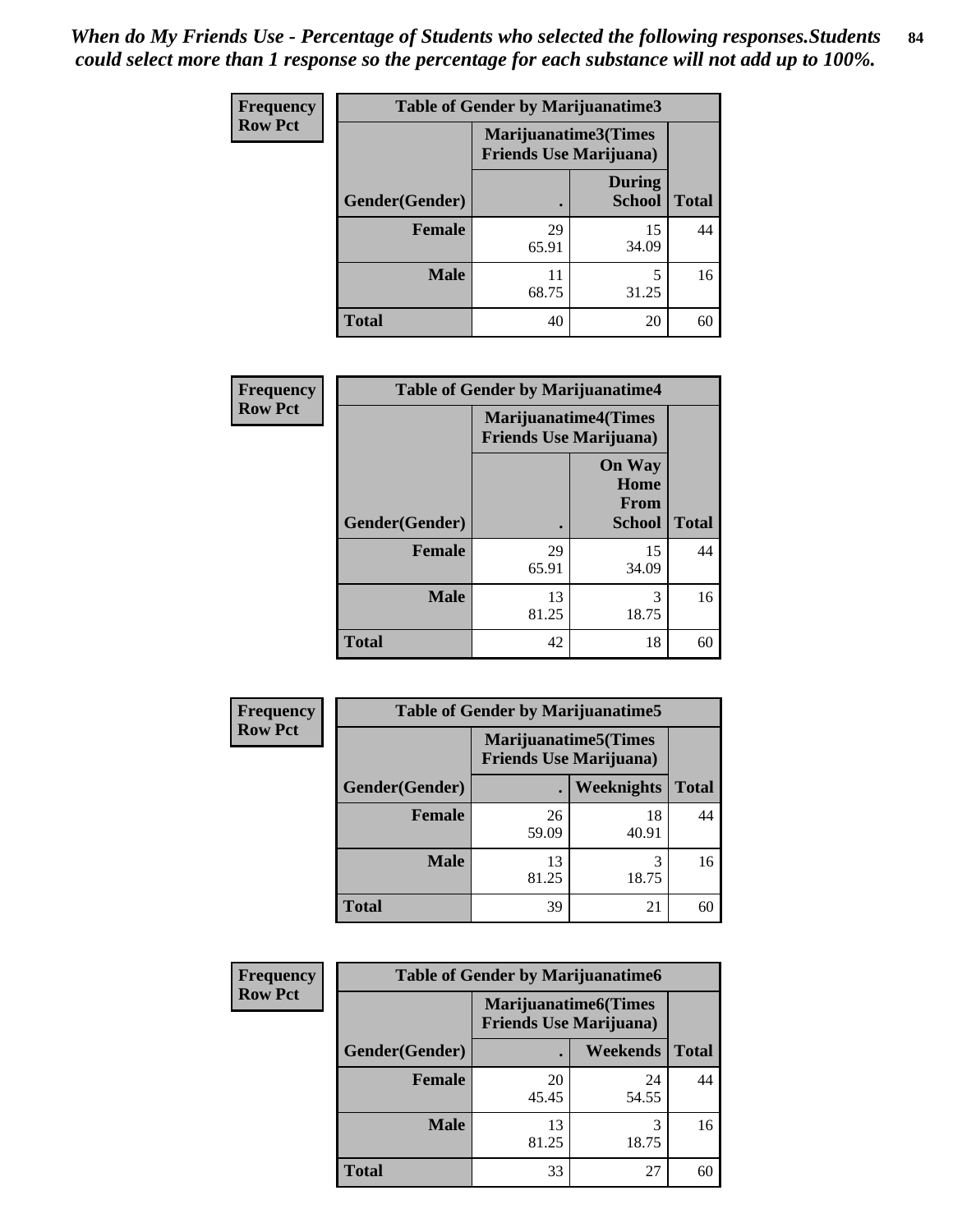| <b>Frequency</b> | <b>Table of Gender by Otherdrugtime1</b> |                                                                                    |                    |    |  |
|------------------|------------------------------------------|------------------------------------------------------------------------------------|--------------------|----|--|
| <b>Row Pct</b>   |                                          | <b>Otherdrugtime1</b> (Times<br><b>Friends Use Other</b><br><b>Illegal Drugs</b> ) |                    |    |  |
|                  | Gender(Gender)                           |                                                                                    | Do Not Use   Total |    |  |
|                  | <b>Female</b>                            | 5<br>11.36                                                                         | 39<br>88.64        | 44 |  |
|                  | Male                                     | 2<br>12.50                                                                         | 14<br>87.50        | 16 |  |
|                  | <b>Total</b>                             | 7                                                                                  | 53                 | 60 |  |

| Frequency      | <b>Table of Gender by Otherdrugtime2</b> |                                                                                   |                            |              |
|----------------|------------------------------------------|-----------------------------------------------------------------------------------|----------------------------|--------------|
| <b>Row Pct</b> |                                          | <b>Otherdrugtime2(Times</b><br><b>Friends Use Other</b><br><b>Illegal Drugs</b> ) |                            |              |
|                | Gender(Gender)                           |                                                                                   | On Way to<br><b>School</b> | <b>Total</b> |
|                | <b>Female</b>                            | 41<br>93.18                                                                       | 3<br>6.82                  | 44           |
|                | <b>Male</b>                              | 15<br>93.75                                                                       | 6.25                       | 16           |
|                | <b>Total</b>                             | 56                                                                                | 4                          | 60           |

| Frequency      | <b>Table of Gender by Otherdrugtime3</b> |                        |                                                  |              |
|----------------|------------------------------------------|------------------------|--------------------------------------------------|--------------|
| <b>Row Pct</b> |                                          | <b>Illegal Drugs</b> ) | Otherdrugtime3(Times<br><b>Friends Use Other</b> |              |
|                | Gender(Gender)                           |                        | <b>During</b><br><b>School</b>                   | <b>Total</b> |
|                | <b>Female</b>                            | 41<br>93.18            | 3<br>6.82                                        | 44           |
|                | <b>Male</b>                              | 16<br>100.00           | 0.00                                             | 16           |
|                | <b>Total</b>                             | 57                     | 3                                                | 60           |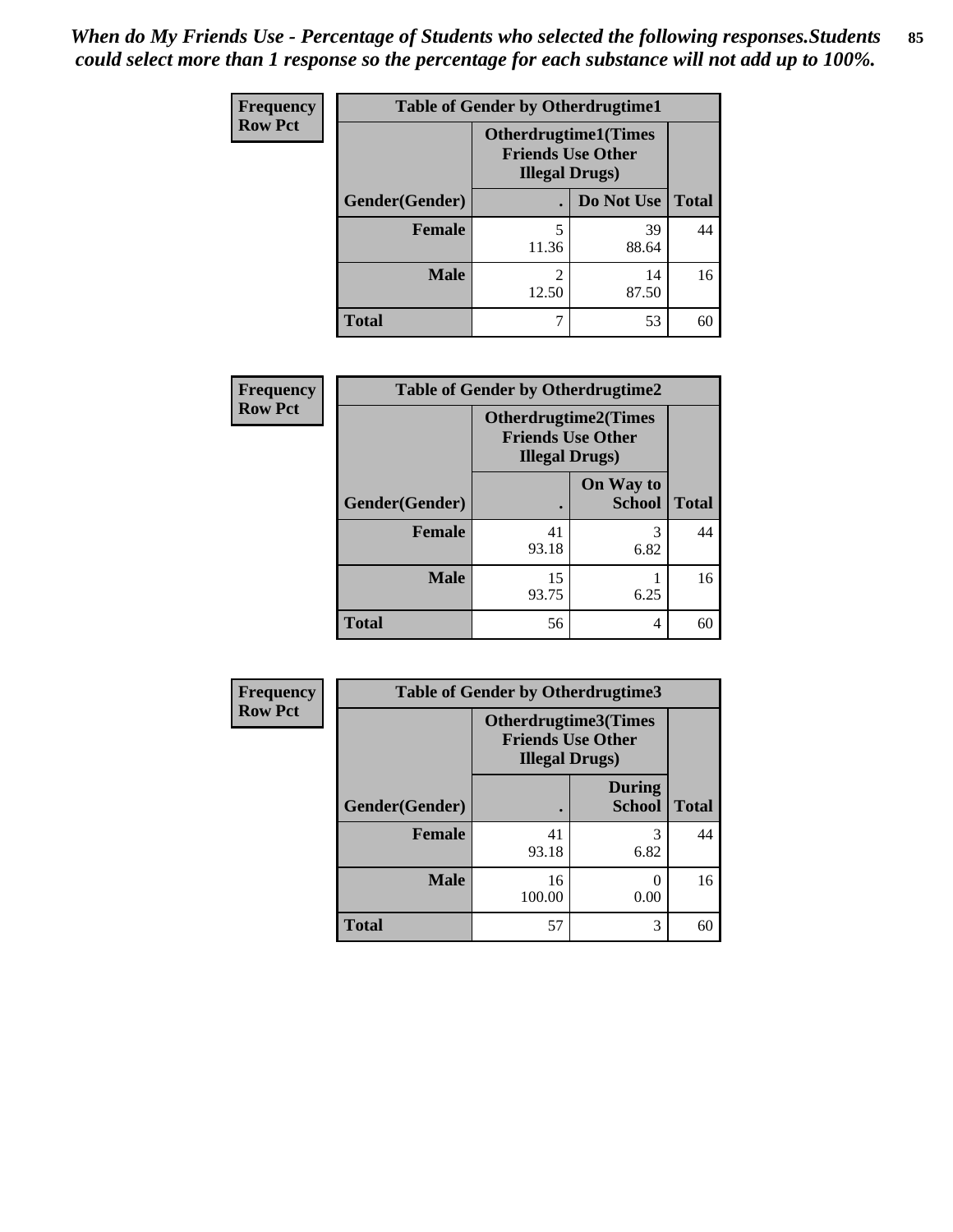*When do My Friends Use - Percentage of Students who selected the following responses.Students could select more than 1 response so the percentage for each substance will not add up to 100%.* **86**

| <b>Frequency</b> | <b>Table of Gender by Otherdrugtime4</b> |                        |                                                         |              |
|------------------|------------------------------------------|------------------------|---------------------------------------------------------|--------------|
| <b>Row Pct</b>   |                                          | <b>Illegal Drugs</b> ) | <b>Otherdrugtime4(Times</b><br><b>Friends Use Other</b> |              |
|                  | Gender(Gender)                           |                        | <b>On Way</b><br>Home<br><b>From</b><br><b>School</b>   | <b>Total</b> |
|                  | <b>Female</b>                            | 41<br>93.18            | 3<br>6.82                                               | 44           |
|                  | <b>Male</b>                              | 16<br>100.00           | 0.00                                                    | 16           |
|                  | <b>Total</b>                             | 57                     | 3                                                       | 60           |

| <b>Frequency</b> | <b>Table of Gender by Otherdrugtime5</b> |              |                                                                                   |              |
|------------------|------------------------------------------|--------------|-----------------------------------------------------------------------------------|--------------|
| <b>Row Pct</b>   |                                          |              | <b>Otherdrugtime5</b> (Times<br><b>Friends Use Other</b><br><b>Illegal Drugs)</b> |              |
|                  | Gender(Gender)                           |              | Weeknights                                                                        | <b>Total</b> |
|                  | <b>Female</b>                            | 41<br>93.18  | 3<br>6.82                                                                         | 44           |
|                  | <b>Male</b>                              | 16<br>100.00 | 0.00                                                                              | 16           |
|                  | <b>Total</b>                             | 57           | 3                                                                                 | 60           |

| <b>Frequency</b> | <b>Table of Gender by Otherdrugtime6</b> |                                                                                   |            |              |
|------------------|------------------------------------------|-----------------------------------------------------------------------------------|------------|--------------|
| <b>Row Pct</b>   |                                          | <b>Otherdrugtime6(Times</b><br><b>Friends Use Other</b><br><b>Illegal Drugs</b> ) |            |              |
|                  | Gender(Gender)                           |                                                                                   | Weekends   | <b>Total</b> |
|                  | <b>Female</b>                            | 38<br>86.36                                                                       | 6<br>13.64 | 44           |
|                  | <b>Male</b>                              | 15<br>93.75                                                                       | 6.25       | 16           |
|                  | <b>Total</b>                             | 53                                                                                | 7          | 60           |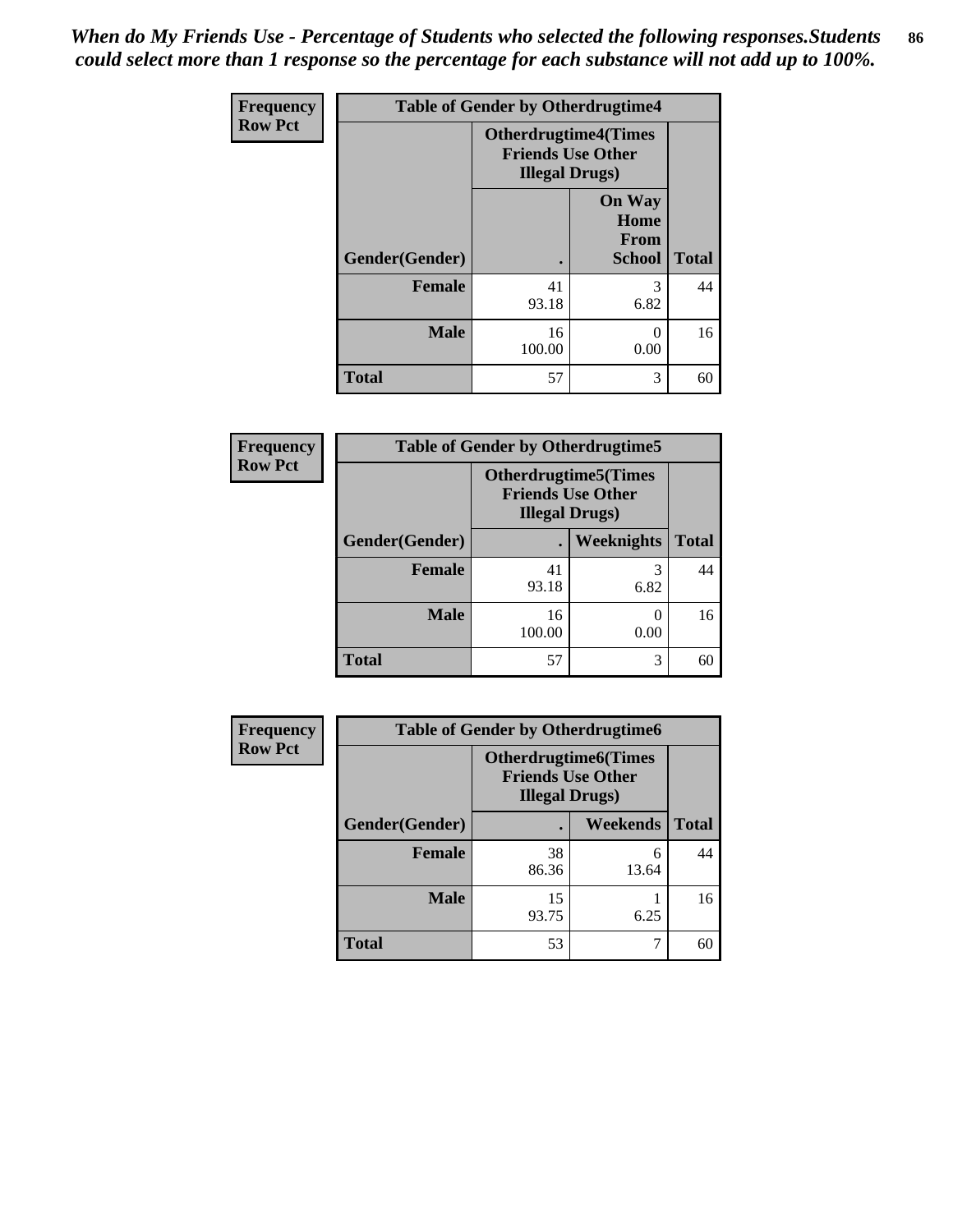# *Other Questions* **87**

| Frequency      | <b>Table of Gender by Educationalcohol</b> |                                                                                                                               |                |              |
|----------------|--------------------------------------------|-------------------------------------------------------------------------------------------------------------------------------|----------------|--------------|
| <b>Row Pct</b> |                                            | Educationalcohol(I<br>have been taught<br>about alcohol,<br>tobacco,<br>and other drugs<br>within the last year<br>at school) |                |              |
|                | Gender(Gender)                             | Yes                                                                                                                           | N <sub>0</sub> | <b>Total</b> |
|                | <b>Female</b>                              | 39<br>88.64                                                                                                                   | 5<br>11.36     | 44           |
|                | <b>Male</b>                                | 11<br>68.75                                                                                                                   | 5<br>31.25     | 16           |
|                | <b>Total</b>                               | 50                                                                                                                            | 10             | 60           |

| Frequency      | <b>Table of Gender by Rodedrinking</b> |                                                                                                                     |                |              |
|----------------|----------------------------------------|---------------------------------------------------------------------------------------------------------------------|----------------|--------------|
| <b>Row Pct</b> |                                        | Rodedrinking(In<br>the past 30 days I<br>have ridden in a<br>car with a driver<br>who had been<br>drinking alcohol) |                |              |
|                | Gender(Gender)                         | Yes                                                                                                                 | N <sub>0</sub> | <b>Total</b> |
|                | <b>Female</b>                          | 15.91                                                                                                               | 37<br>84.09    | 44           |
|                | <b>Male</b>                            | 5<br>31.25                                                                                                          | 11<br>68.75    | 16           |
|                | <b>Total</b>                           | 12                                                                                                                  | 48             | 60           |

| Frequency      | <b>Table of Gender by Drugsschool</b> |                                                                                                                                     |                |              |
|----------------|---------------------------------------|-------------------------------------------------------------------------------------------------------------------------------------|----------------|--------------|
| <b>Row Pct</b> |                                       | <b>Drugsschool</b> (During<br>the past 12 months,<br>I have been offered,<br>sold,<br>or given illegal drugs<br>on school property) |                |              |
|                | Gender(Gender)                        | Yes                                                                                                                                 | N <sub>0</sub> | <b>Total</b> |
|                | <b>Female</b>                         | 6<br>13.64                                                                                                                          | 38<br>86.36    | 44           |
|                | <b>Male</b>                           | 6<br>37.50                                                                                                                          | 10<br>62.50    | 16           |
|                | <b>Total</b>                          | 12                                                                                                                                  | 48             | 60           |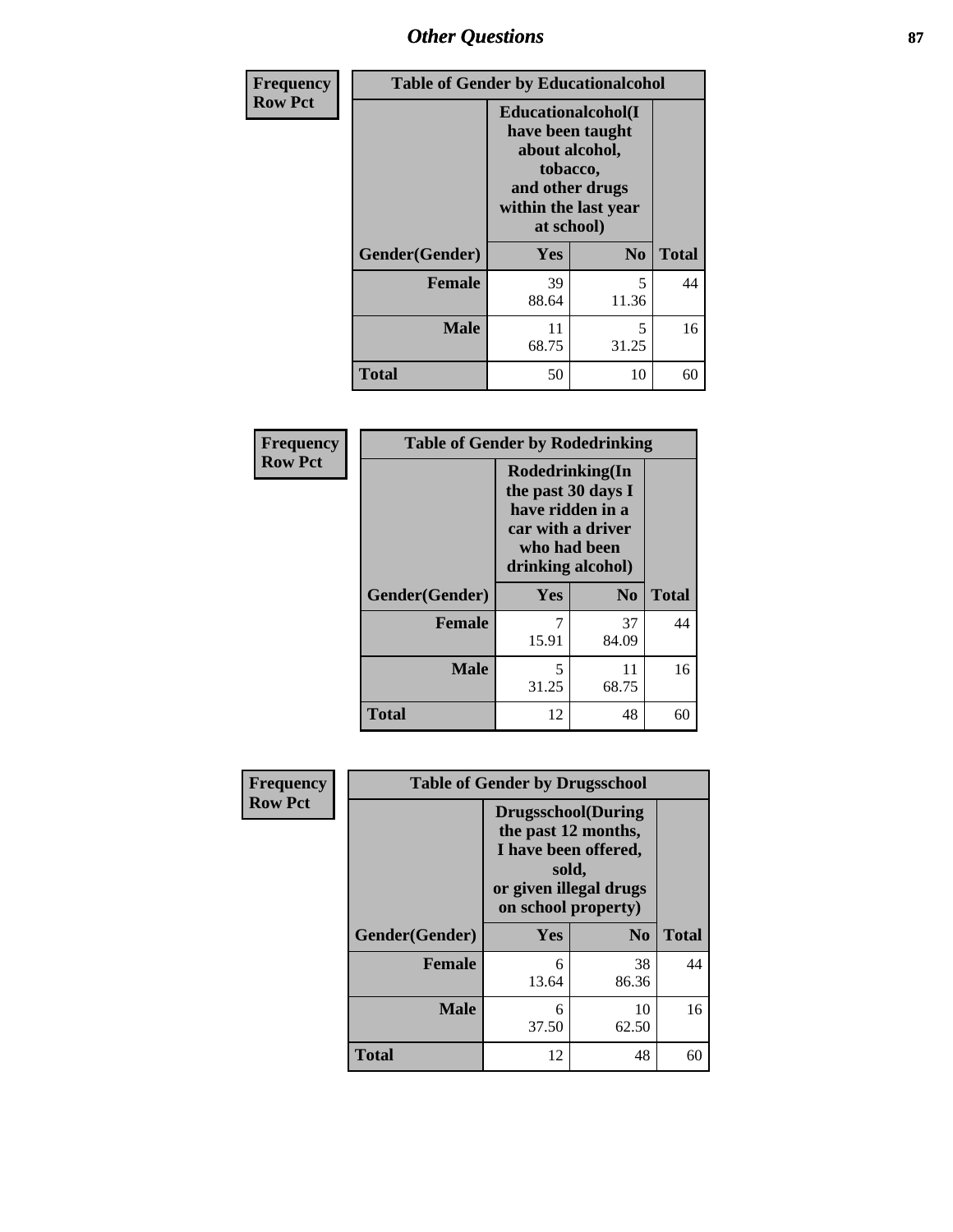*Other Questions* **88**

| Frequency      | <b>Table of Gender by Bingedrinking</b> |                                                                                                                                |              |                         |                   |              |
|----------------|-----------------------------------------|--------------------------------------------------------------------------------------------------------------------------------|--------------|-------------------------|-------------------|--------------|
| <b>Row Pct</b> |                                         | <b>Bingedrinking</b> (I have<br>drunk five or more<br>drinks of alcohol at one<br>sitting during the last<br>$30 \text{ days}$ |              |                         |                   |              |
|                | <b>Gender</b> (Gender)   Days           | $\mathbf{0}$                                                                                                                   | 1 or<br>days | 3 <sub>to</sub><br>days | 6 to<br>q<br>days | <b>Total</b> |
|                | <b>Female</b>                           | 42<br>95.45                                                                                                                    | 2.27         | 2.27                    | $\Omega$<br>0.00  | 44           |
|                | <b>Male</b>                             | 15<br>93.75                                                                                                                    | 0<br>0.00    | 0<br>0.00               | 6.25              | 16           |
|                | <b>Total</b>                            | 57                                                                                                                             | 1            |                         |                   | 60           |

| Frequency      | <b>Table of Gender by Educationaids</b> |                                                                                                 |            |              |  |
|----------------|-----------------------------------------|-------------------------------------------------------------------------------------------------|------------|--------------|--|
| <b>Row Pct</b> |                                         | <b>Educationaids</b> (I<br>have been taught<br>about HIV/AIDS<br>at school in the<br>past year) |            |              |  |
|                | Gender(Gender)                          | Yes                                                                                             | $\bf N_0$  | <b>Total</b> |  |
|                | <b>Female</b>                           | 40<br>90.91                                                                                     | 4<br>9.09  | 44           |  |
|                | <b>Male</b>                             | 13<br>81.25                                                                                     | 3<br>18.75 | 16           |  |
|                | <b>Total</b>                            | 53                                                                                              | 7          | 60           |  |

| <b>Frequency</b> | <b>Table of Gender by Suicideconsider</b> |                 |                |              |
|------------------|-------------------------------------------|-----------------|----------------|--------------|
| <b>Row Pct</b>   |                                           | Suicideconsider |                |              |
|                  | Gender(Gender)                            | Yes             | N <sub>0</sub> | <b>Total</b> |
|                  | <b>Female</b>                             | 6.82            | 41<br>93.18    | 44           |
|                  | <b>Male</b>                               | 12.50           | 14<br>87.50    | 16           |
|                  | <b>Total</b>                              |                 | 55             | 60           |